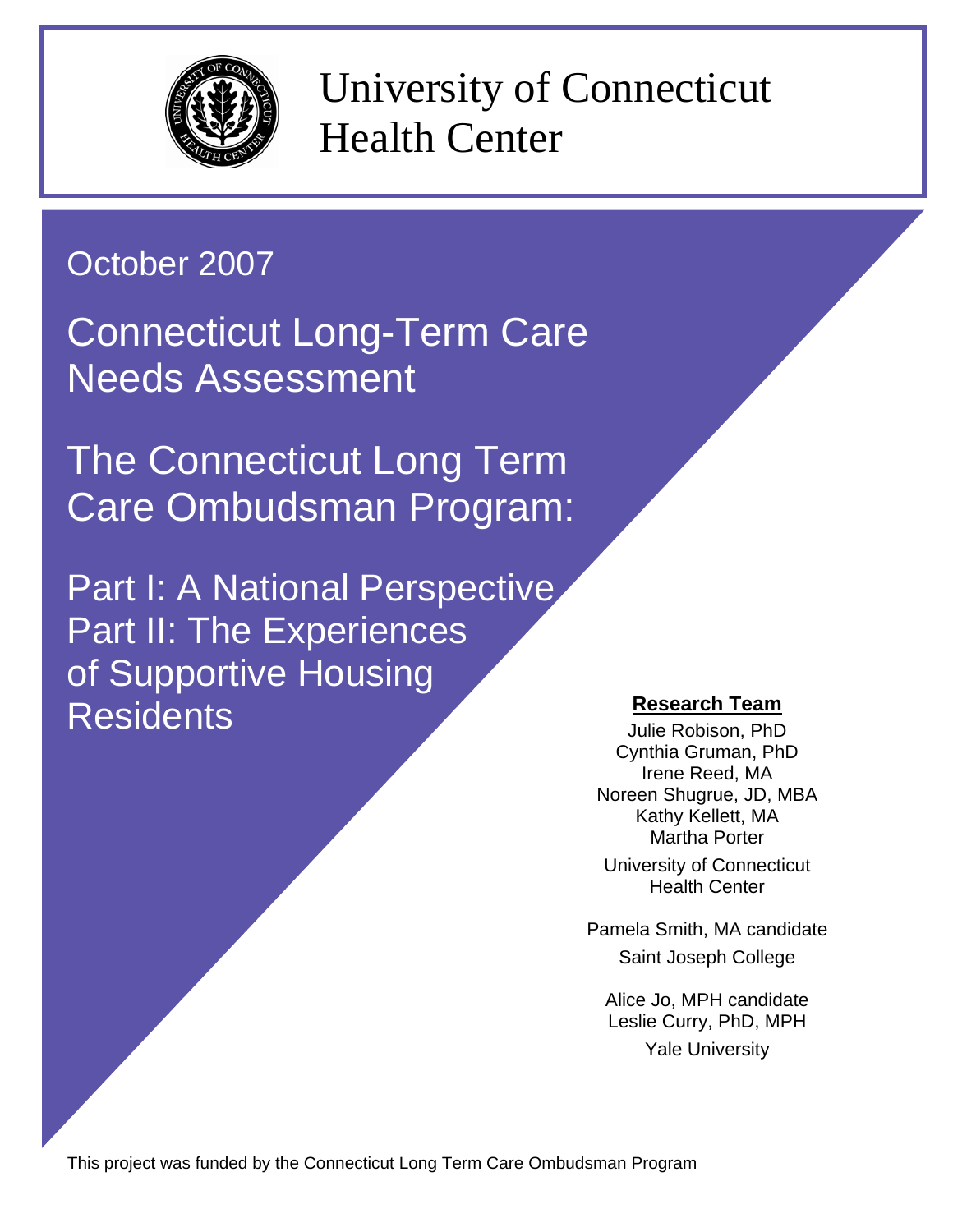#### **Acknowledgments**

We gratefully acknowledge the assistance provided by all of the key informant and survey respondents who gave their time for this project. We would also like to thank the multiple professionals and researchers from other states who shared their experiences and instruments with us. We are also grateful for the guidance, support, and advice provided by Margaret Ewald and Nancy Shaffer of the Connecticut Long Term Care Ombudsman Program.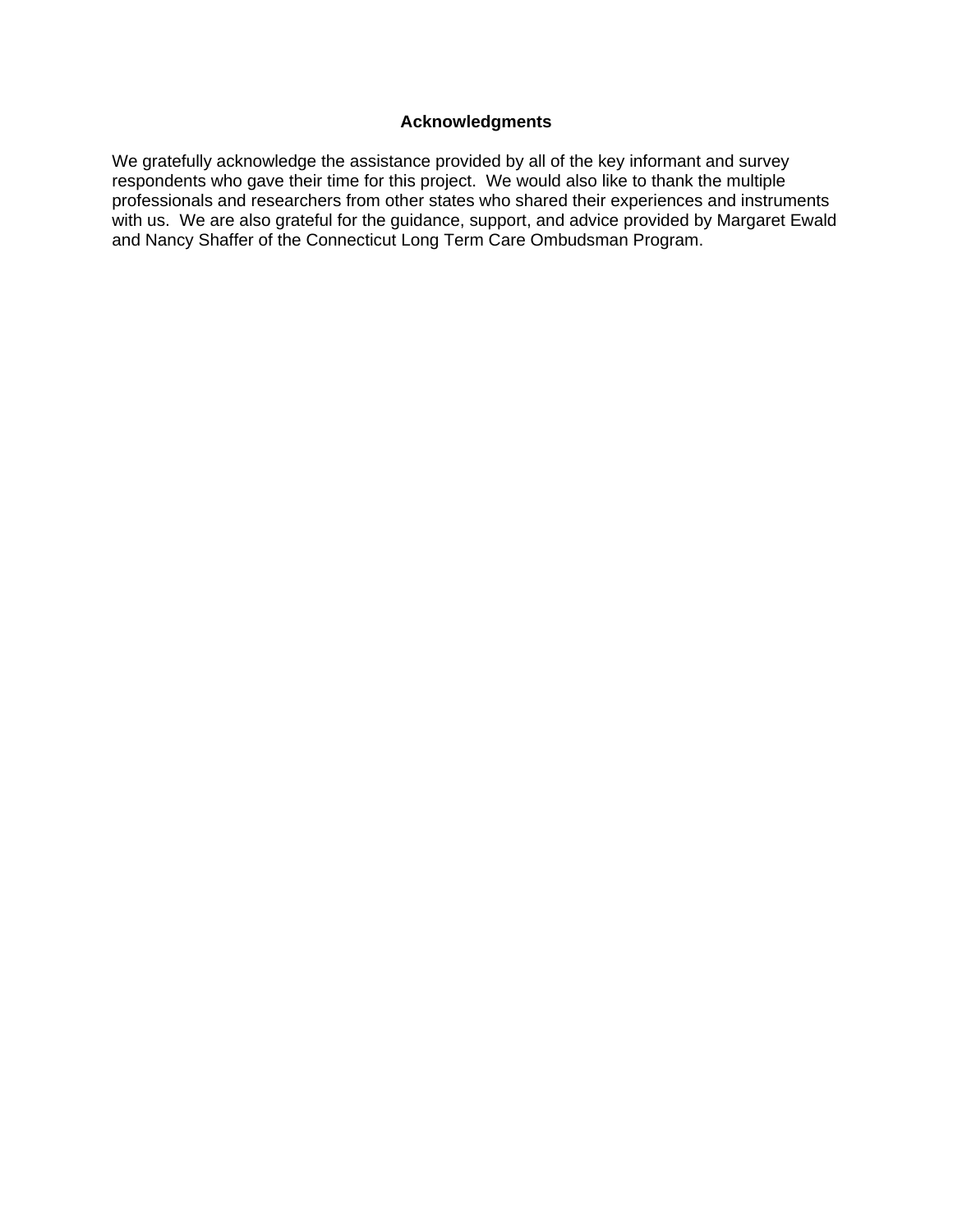### **Table of Contents**

|       | Part I. The Connecticut Long Term Care Ombudsman Program - A National Perspective |     |
|-------|-----------------------------------------------------------------------------------|-----|
| Τ.    | <b>General Overview</b>                                                           | 1   |
| Ш.    | <b>Funding and Program Structure</b>                                              | 1   |
| III.  | <b>Service Provision</b>                                                          | 3   |
| IV.   | 2005 Complaint Statistics and Key Issues Addressed                                | 5   |
| V.    | Organizational Placement and Conflict of Interest                                 | 8   |
| VI.   | Expansion of Program: Home and Community-Based Services                           | 12  |
| VII.  | <b>Conclusions and Recommendations</b>                                            | 15  |
| VIII. | <b>State Profile Pages</b>                                                        | 17  |
| IX.   | <b>Part I References</b>                                                          | 24  |
|       | Part II: The Experiences of Supportive Housing Residents                          |     |
| I.    | Introduction                                                                      | 26  |
|       | A. Background: Supportive housing overview                                        | 26  |
| Ш.    | <b>Supportive Housing Resident Survey</b>                                         | 31  |
|       | A. Introduction                                                                   | 31  |
|       | B. Methodology and analysis                                                       | 31  |
|       | C. Detailed results                                                               | 33  |
| III.  | Conclusions                                                                       | 67  |
| IV.   | Recommendations                                                                   | 68  |
| V.    | <b>Part II References</b>                                                         | 71  |
| VI.   | Appendix A: Supportive Housing Resident Survey                                    | A-1 |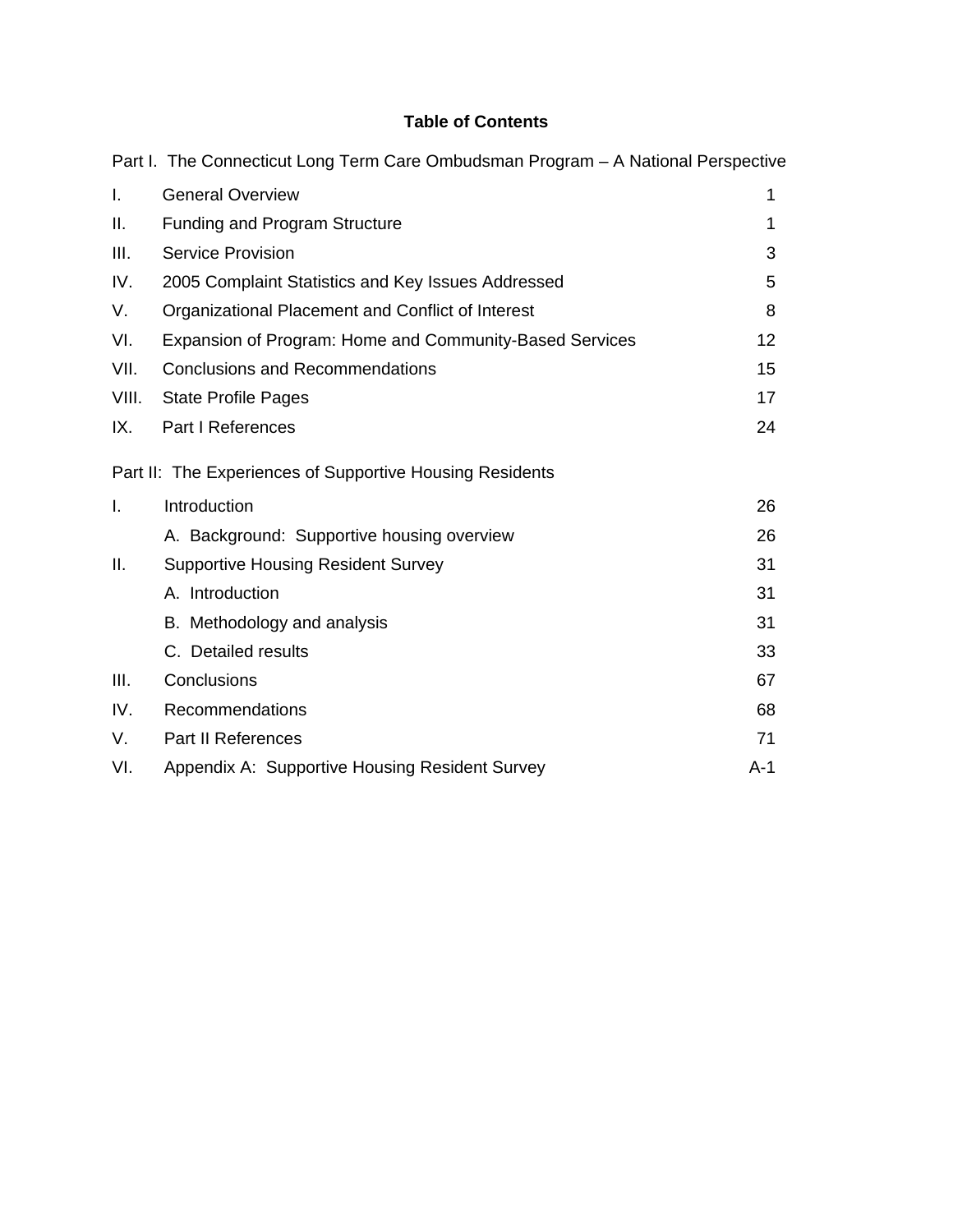#### **Part I: The Connecticut Long Term Care Ombudsman Program – A National Perspective**

#### **I. General Overview**

The Long Term Care Ombudsman Program (LTCOP) in the State of Connecticut was established by Congress in Section 307a-12 of the Federal Older Americans Act of 1965 and authorized by the Connecticut General Statutes, Section 17b-400. In 1978, the federal mandate required all states to create and develop ombudsman programs in order to address the poor quality of care found within long-term care settings and to address specific shortcomings of the nursing home regulatory system (Harris-Wehling, Feasley, & Estes, 1995).

Historically, the Connecticut LTCOP functioned as an investigative unit of Protective Services for the Elderly as well as a regulatory screening unit for the Department of Public Health (DPH). Ombudsmen held the responsibility of addressing reports of abuse and neglect on behalf of older adults, as well as making appropriate referrals to DPH for public health code violations of long-term care facilities (Office of the State LTCOP, 2007). However, the 1992 amendments to the Older Americans Act (OAA) facilitated an important shift in philosophy and focus, calling for the LTCOP to become a more resident-centered program, to provide advocacy services, and to become a community presence within long-term care settings (Cherry, 1993).

Currently under the OAA, Title VII stipulates that the LTCOP must identify, investigate, and resolve individual and systems-level grievances of those residing in long-term care facilities including residential care homes, skilled nursing and assisted living facilities. Though primary responsibilities include investigating and resolving complaints made by constituents, ombudsmen are also responsible for educating residents and families about their rights, providing information and resources regarding various long-term care services, as well as lobbying for program initiatives in state and federal government forums.

The mission of the Connecticut LTCOP is to protect the health, safety, and rights of long-term care consumers by supporting clients' rights to self-determination. This is accomplished by providing prompt and timely investigation of complaints; supporting resident and family councils in long-term care facilities; disseminating pertinent information and resources regarding options for long-term care; and representing resident interests in shaping legislative agendas (Office of the State LTCOP, 2007).

#### **II. Funding and Program Structure**

All state LTCOPs receive federal funding under Titles III and VII of the OAA (via the State Unit on Aging), and most receive additional funding at the State and local levels (Estes, Zulman, & Ogawa, 2004). At the state level, the Connecticut LTCOP receives financial support from the General Fund under the umbrella of the Department of Social Services (DSS) to meet the maintenance of effort requirements under Title III of the OAA (Office of the State LTCOP, 2005a). In the fiscal year 2005, CT Ombudsman Program expenditures totaled \$1.15 million, utilizing approximately 31% of federal funds under the OAA (Department of Health and Human Services, 2005) and 69% of State General Fund monies.

In 1999, Public Act 99-176 was passed, amending Section 17(b)-400 of the general statutes and making the LTCOP an independent office in DSS, with the State Ombudsman having direct access to the Commissioner of the Department of Social Services. Because the Program is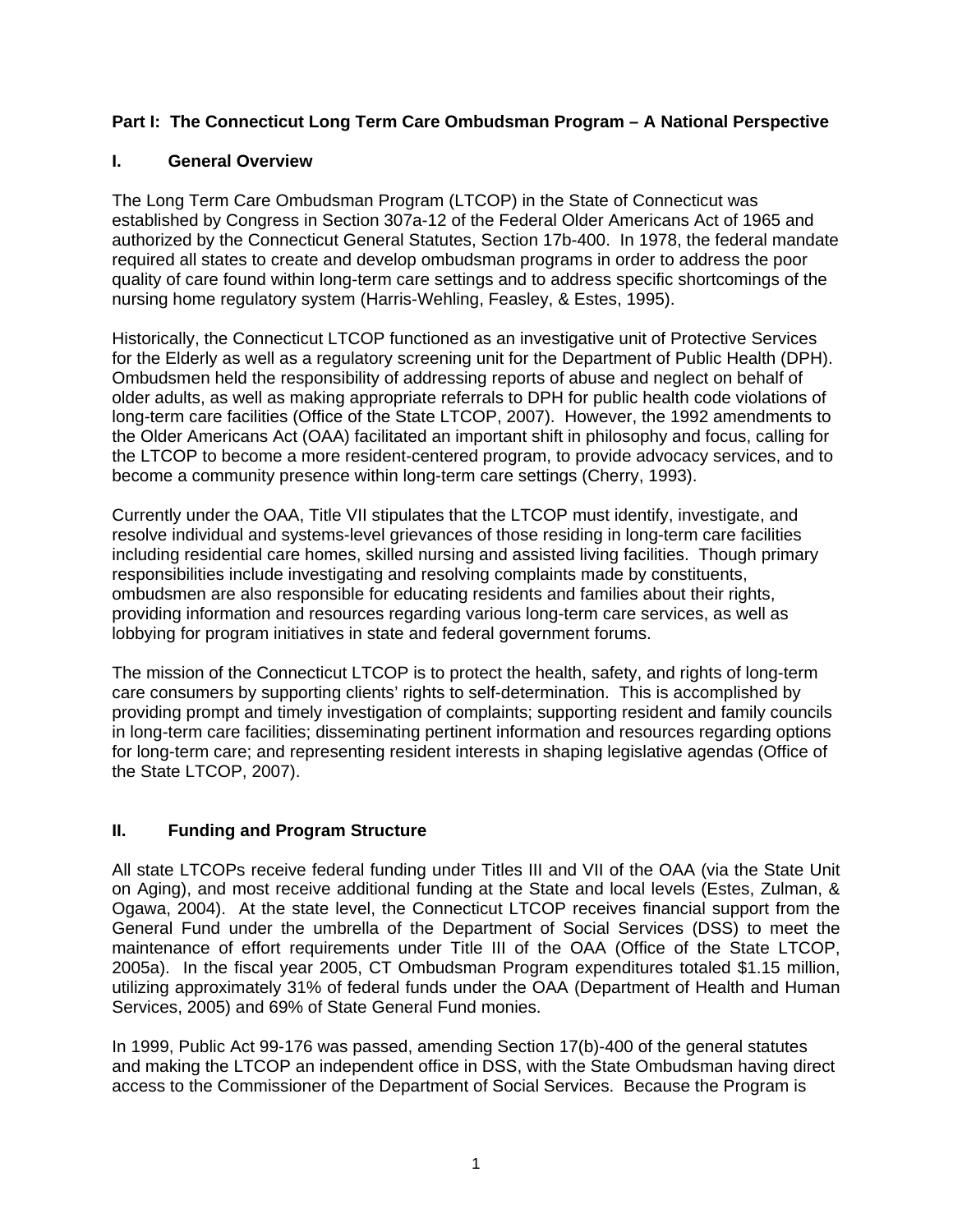independent within DSS, the State Ombudsman has complete responsibility over the Program's administration, operation, and budget, and oversees all employees associated with the Program. The Program is monitored and physically located at the Commissioner's level (as opposed to the State Unit on Aging) in the Central Office of DSS with Regional Ombudsmen and support staff also co-located in regional DSS operations (Office of the State LTCOP, 2005a).

The Office of the State Long Term Care Ombudsman directly employs and supervises all paid and volunteer staff. The State and Regional Ombudsmen are hired competitively according to Connecticut State employment guidelines and practices. The program is composed of one State Ombudsman, nine Regional Ombudsmen, four clerical staff, and approximately 60 Volunteer Resident Advocates (see Table I-1). Regional Ombudsmen are accessible in offices located throughout three sub-divided regions of Connecticut – Western, Northern, and Southern (Office of the State LTCOP, 2007).

One of the most successful and efficient functions of the Connecticut LTCOP is the utilization of Volunteer Resident Advocates. Historically, recruitment efforts have included publicizing volunteer opportunities via mass mailings sent to constituents of AARP as well as current and retired CT State employees, Infoline, a variety of media outlets including radio, cable and newspaper / shopper circulars, the Connecticut LTCOP website as well as word-of-mouth.<sup>[1](#page-4-0)</sup> Volunteer Advocates come from various age, educational, and professional backgrounds. Each certified volunteer completes a comprehensive five-day training program and attends monthly in-service meetings with the Regional Ombudsman staff (Office of the State LTCOP, 2007). Under the supervision of the Regional Ombudsmen, volunteers spend approximately four hours per week in an assigned long-term care facility addressing concerns and resolving complaints of LTC residents, friends and families of residents, as well as facility staff and administrators acting on behalf of residents. Volunteer Advocates also work in collaboration with the State and Regional Ombudsmen on periodic self-assessments and quality assurance projects to strengthen all phases of the advocacy process (Office of the State LTCOP, 2007).

| <b>State Level*</b> |      |                                                                 | <b>Regional or Local Level</b> |      | <b>Total for State</b> |       |          |           |
|---------------------|------|-----------------------------------------------------------------|--------------------------------|------|------------------------|-------|----------|-----------|
| Program**           |      | Clerical   Volunteer   Program   Clerical   Volunteer   Program |                                |      |                        |       | Clerical | Volunteer |
| 1.00                | 1.00 | 60.00                                                           | 9.00                           | 3.00 | N/A                    | 10.00 | 4.00     | 60        |

|  | Table I-1. Connecticut LTC Ombudsman Program - staff members and volunteers |  |  |  |
|--|-----------------------------------------------------------------------------|--|--|--|
|--|-----------------------------------------------------------------------------|--|--|--|

\*Number of staff members/volunteers

\*\*Paid program staff

 $\overline{a}$ 

National Ombudsman Reporting System Data Tables, 2005

<span id="page-4-0"></span><sup>&</sup>lt;sup>1</sup> Personal Communication via e-mail with Nancy Shaffer (Connecticut Long Term Care Ombudsman), on September 10, 2007.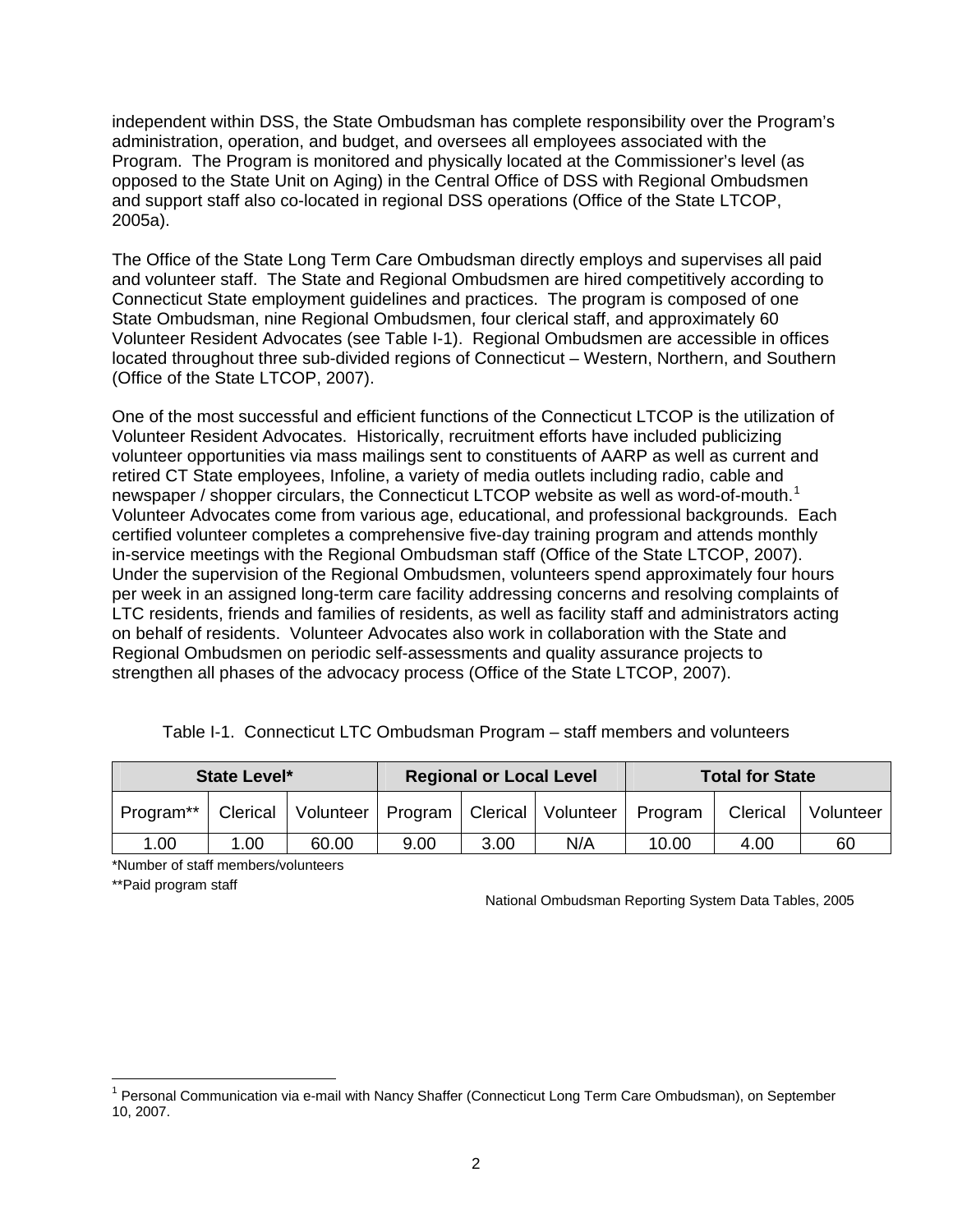#### **III. Service Provision**

The Connecticut LTCOP serves all residents of long-term care facilities including skilled nursing facilities and residential care homes (see Table I-2). More recently, the Program was authorized to expand services into assisted living communities within available appropriations via a pilot program in 2004 under Public Act 04-158, *An Act Concerning Services Provided by the Long Term Care Ombudsman in Managed Residential Communities and the Patients' Bill of Rights for Residents of Nursing Homes and Chronic Disease Hospitals* (Office of the State LTCOP, 2005a). The LTCOP is separate from ombudsman services provided by the Department of Developmental Services (DDS), the Department of Mental Health and Addiction Services (DMHAS), the Managed Care Ombudsman (located in the Department of Insurance), the Department of Corrections (DOC) as well as advocacy services provided by the Office of Protection and Advocacy, the Victim Advocate or the Child Advocate.

| <b>Licensed Nursing Facilities</b> |               |                   |                            | Licensed Board & Care* | <b>Total LTC Facilities</b> |                            |               |
|------------------------------------|---------------|-------------------|----------------------------|------------------------|-----------------------------|----------------------------|---------------|
| Total<br><b>Facilities</b>         | Total<br>Beds | Average<br>Beds** | Total<br><b>Facilities</b> | Total<br>Beds          | Average<br><b>Beds</b>      | Total<br><b>Facilities</b> | Total<br>Beds |
| 247                                | 29.774        | 121               | 257                        | 8,639                  | 34                          | 504                        | 38,413        |

#### Table I-2. Connecticut licensed LTC facilities

\* Includes Assisted Living and Residential Care Homes

\*\* Average number of beds per facility

Nancy Shaffer, Connecticut State LTC Ombudsman, 2007; National Ombudsman Reporting System Data Tables, 2005

The LTC Ombudsman Program investigates complaints that are typically received by Program Volunteers during their weekly visits or by telephone reporting from many different sources including residents, family members, and facility staff. Once a complaint is received, pertinent information is noted and reviewed by the Regional Ombudsman and/or volunteer who, in turn, verify any request for interventional services. Subsequently, such a request is investigated, resolved, and/or referred to other appropriate agencies such as DPH, DSS, DMHAS, DDS or an appropriate legal representative depending on the specifics of the case.

Currently, the Connecticut LTCOP does not provide direct legal services for consumers. However, over the years due to the nature of its work involving complaint resolution, the CT LTCOP has requested advice from, collaborated with, and referred cases to a variety of available legal resources depending on the issues/concerns. As such, the LTCOP maintains both formal and informal relationships with the: Attorney General's Office; Chief State Attorney's Office; Department Legal Counsel and Elderly Legal Services Developer; the Connecticut legal services network; Center for Medicare Advocacy; Federal and State Court Systems such as the Criminal, Probate and Bankruptcy Courts, as well as private attorneys/conservators. Additionally, periodic meetings are held with these stakeholders to consider systemic issues/concerns and provide staff trainings.

In addition, residents of nursing homes, residential care homes, as well as assisted living (dependent on income level) are often referred to the non-profit legal services network for individual legal counseling needs. These organizations offer additional resources that are available to LTC residents. From fiscal years 2004 to 2006, the LTCOP collaborated with these entities on a number of legal issues/concerns. Ombudsman activities have also included providing information/consultations regarding these services as a community resource. In addition, when the LTCOP is unable to resolve a case on behalf of a resident, an LTCOP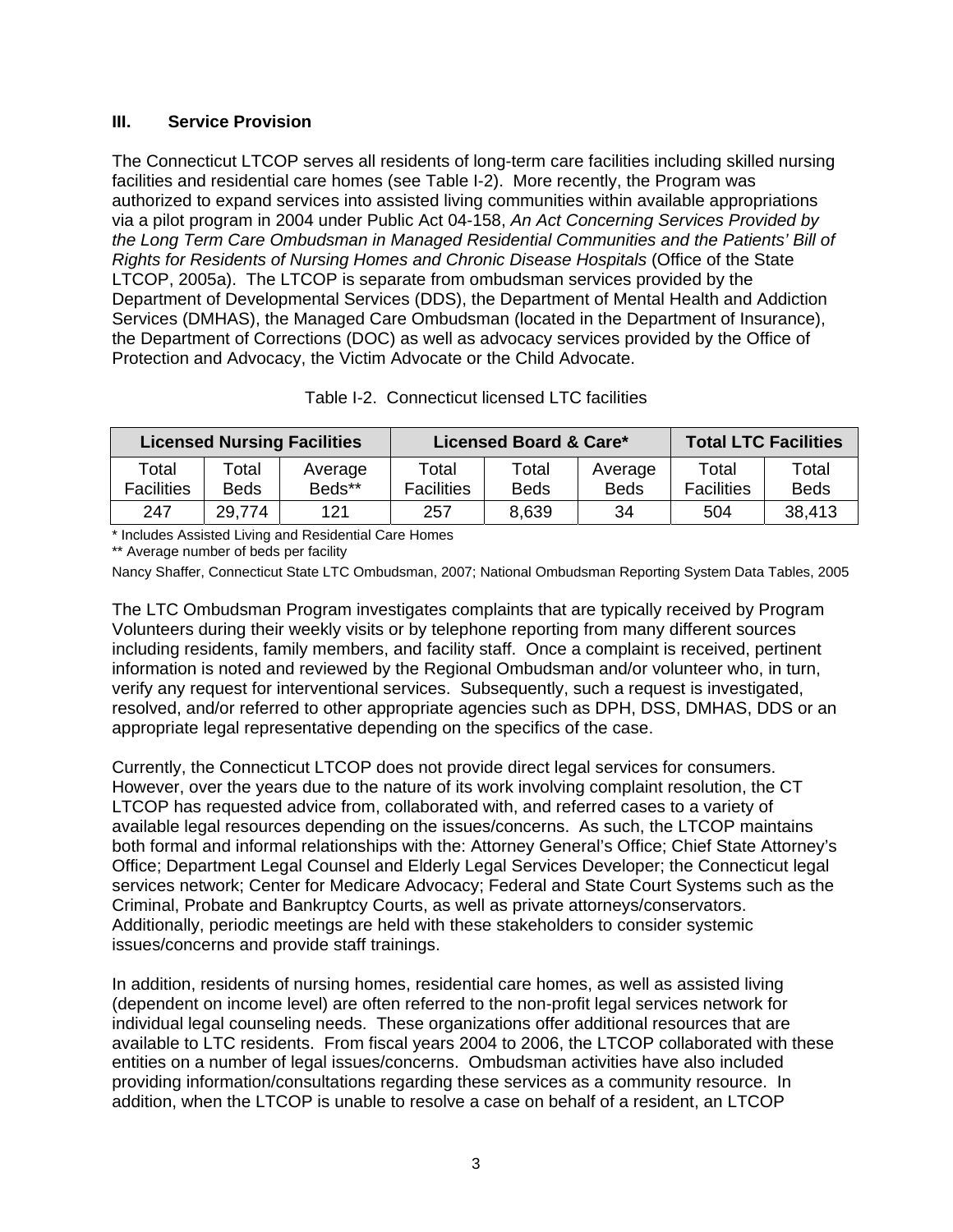referral is made (in FY [2](#page-6-0)005, twelve LTCOP referrals were made).<sup>2</sup> Both the State Long Term Care Ombudsman and a representative from the Legal Assistance Resource Center (the association for Connecticut legal services agencies<sup>[3](#page-6-1)</sup>) serve on the Connecticut Long-Term Care Advisory Council to continuously advocate and promote legislation related to long-term care policy in the State.

Residents are also educated about their rights and advocacy services upon admission. Ombudsman services are publicized through a number of community education efforts including media presentations, senior fairs, community forums, pamphlets/ brochures and other marketing materials; regular Volunteer Advocate visits; facility postings; social workers; Resident Councils; Family Councils; as well as the VOICES Forum – an annual statewide meeting of nursing home residents to discuss current quality of care/life concerns and best practices to promote systemic public policy and advocacy issues.

The annual VOICES Forum is sponsored by the Office of the Connecticut LTCOP, the Statewide Coalition of Resident Councils, and co-convened by the State of Connecticut DSS. This is the only such Forum of its kind in the nation. As a large bloc of voting constituents, residents of long-term care facilities invite public officials and political leaders to discuss policy and legislation affecting long-term care service provision. Each year, the Carol Rosenwald Award is presented to recognize individuals/organizations who have shown the "Spirit of Advocacy" on behalf of residents. In the past, a number of individuals/organizations including legislators, a Bankruptcy Court judge, as well as the Connecticut legal services network, have received the Carol Rosenwald Award.

In 2005, more than 200 individuals representing 75 long-term care facilities attended the VOICES Forum along with representatives from the Connecticut General Assembly, Commission on Aging, Area Agencies on Aging, AARP, DSS, and DPH (Office of the State LTCOP, 2005b). Over the years, legislative concerns have included staffing (levels, training, supervision and criminal background checks) to ensure safety and full implementation of resident care; as well as improving quality of life for residents with better access to transportation, community involvement, and weekend activities (Office of the State LTCOP, 2005b).

At this ninth annual VOICES Forum, a noteworthy concern raised by constituents was a *fear of retaliation* in long-term care facilities if residents complain about their care or other aspects of the environment in which they reside, thus limiting complaint reporting and resolution. Note, a month later, *Fear of Retaliation* was also raised at the 30<sup>th</sup> annual meeting of the National Coalition of Citizens for Nursing Home Reform by a Washington State Resident Council group as Resolution No. 4, To "Strengthen Resident Councils…without FEAR OF RETALIATION".

As a result, VOICES 2006 included a workshop specific to this concern. Most recently, in 2007, a Statewide Workgroup has been convened by the CT LTCOP to continue to address this issue. The survey of residents in long-term care settings described in Part 2 of this report included a question on Fear of Retaliation.

<span id="page-6-0"></span> 2 Personal communication via e-mail with Nancy Shaffer (Connecticut Long Term Care Ombudsman), on May 14, 2007.

<span id="page-6-1"></span> $3$  In addition to the Legal Assistance Resource Center, the legal services system in Connecticut consists of Connecticut Legal Services, Inc., Greater Hartford Legal Aid, New Haven Legal Assistance Association, and Statewide Legal Services.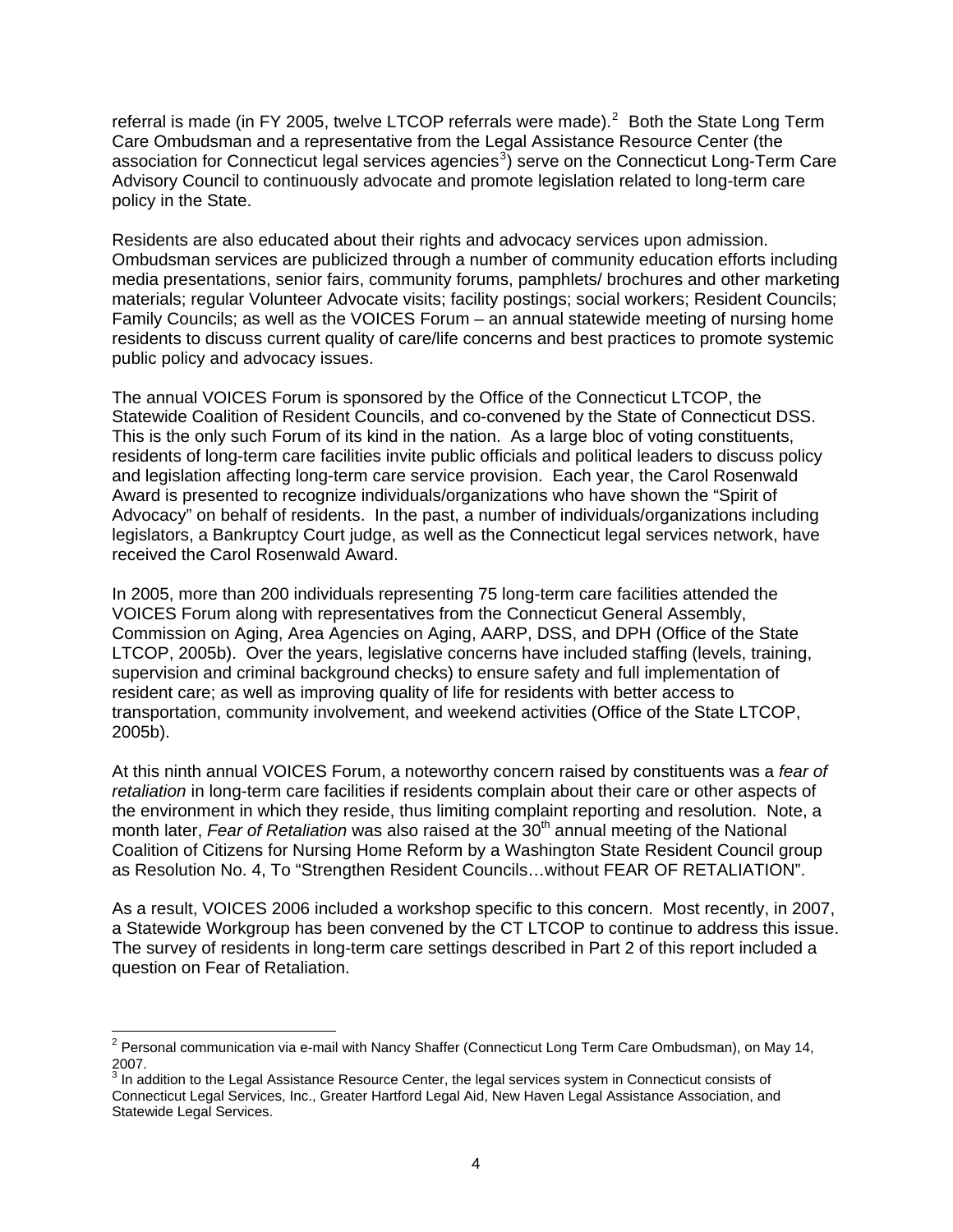#### **IV. 2005 Complaint Statistics and Key Issues Addressed**

In fiscal year 2005, the Connecticut LTCOP investigated a total of 1,527 complaints, up from 1,461 cases handled in 2004. Since the incipience of the program, there has been a steady increase in the number of cases handled each year. Analysis of 2005 trends reveals that approximately 57% of those reporting complaints are residents themselves and 30% are relatives and/or friends of residents. A majority of complaints come from nursing homes, which account for 97% of all complaints, with complaints from Assisted Living and Resident Care communities accounting for 3% of total complaints (Office of the State LTCOP, 2005a). Major areas of concern for all facilities have been in the following areas: Residents' Rights (612 cases), Resident Care (533 cases), and Quality of Life (296 cases).





Figure I-2. Complaints by category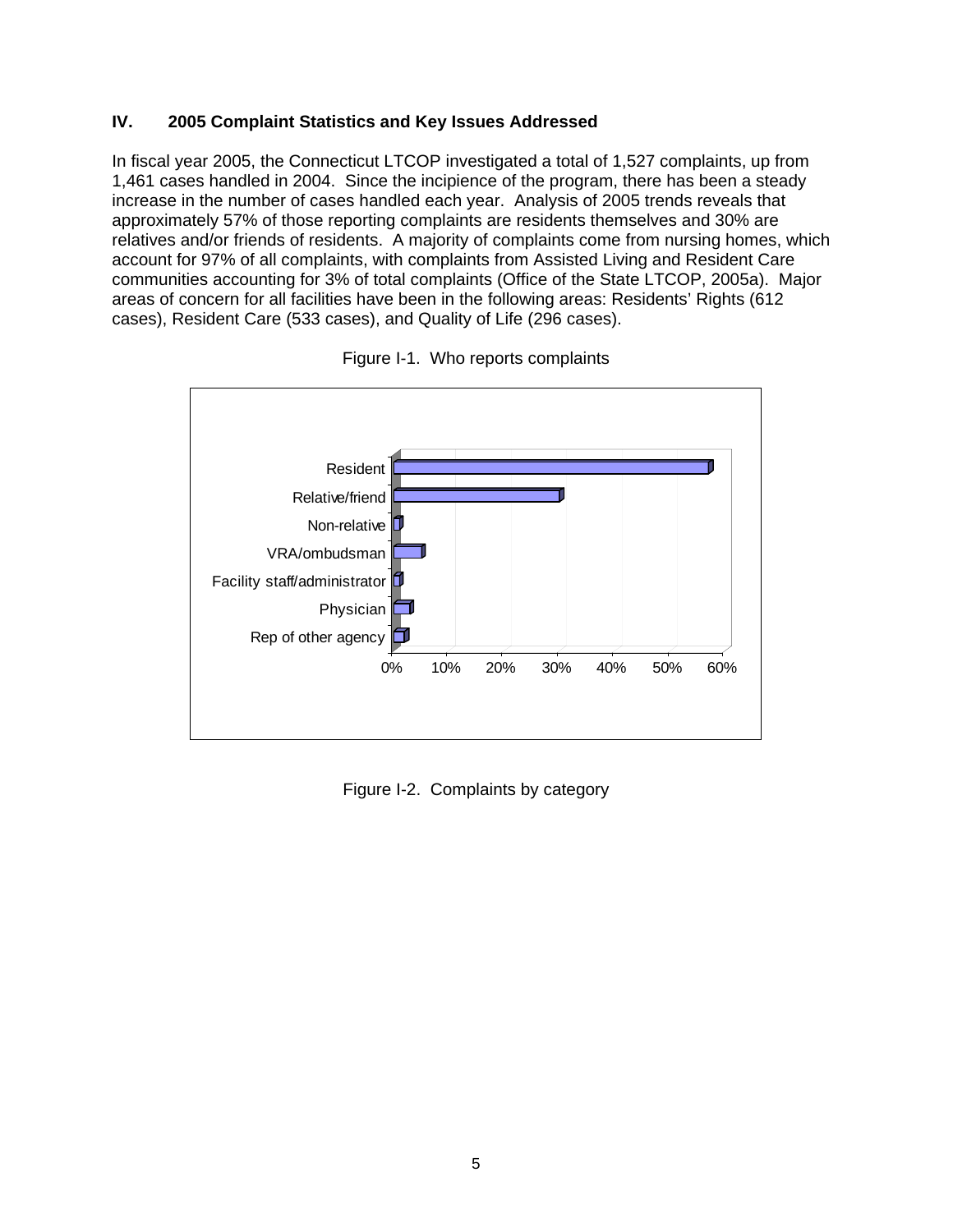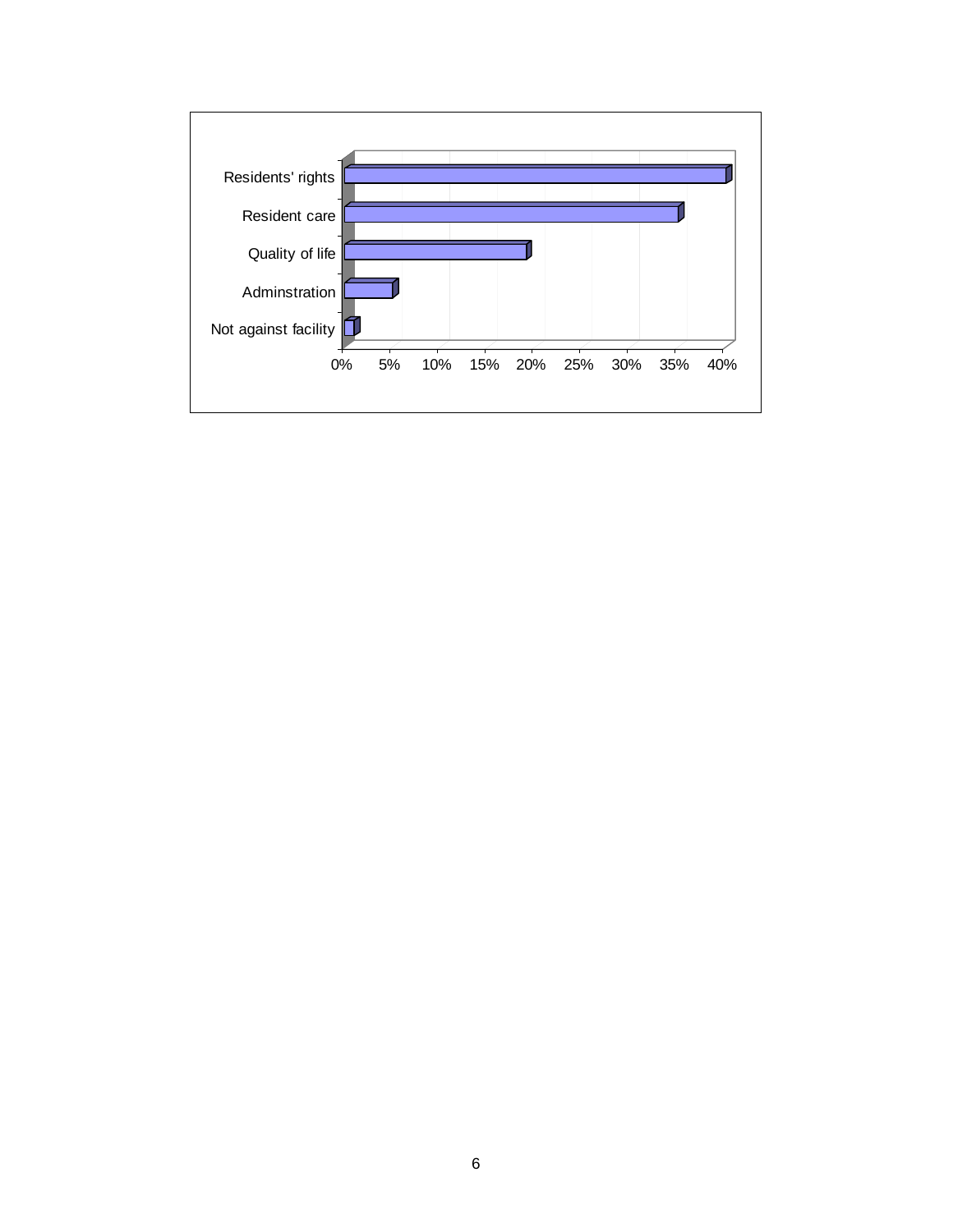|                                                      | <b>Nursing Facilities</b> | <b>Residential Care /</b><br><b>Assisted Living</b> |
|------------------------------------------------------|---------------------------|-----------------------------------------------------|
| <b>RESIDENTS' RIGHTS</b>                             |                           |                                                     |
| Abuse, Gross Neglect, Exploitation                   | 37                        | 5                                                   |
| <b>Access to Information</b>                         | 58                        | $\overline{2}$                                      |
| Admissions, Transfer, Discharge                      | 210                       | 15                                                  |
| Autonomy, Choice, Exercise of Rights,<br>Privacy     | 186                       | 8                                                   |
| Financial, Property                                  | 83                        | 8                                                   |
| <b>RESIDENT CARE</b>                                 |                           |                                                     |
| Care                                                 | 403                       | 11                                                  |
| Rehabilitation, Maintenance of Function              | 111                       | 1                                                   |
| Restraints (Chemical/Physical)                       | $\overline{7}$            | $\overline{0}$                                      |
| <b>QUALITY OF LIFE</b>                               |                           |                                                     |
| <b>Activities and Social Services</b>                | 68                        | 1                                                   |
| Dietary                                              | 107                       | 5                                                   |
| Environment                                          | 114                       | 1                                                   |
| <b>ADMINISTRATION</b>                                |                           |                                                     |
| Policies, Procedures, Attitudes,<br><b>Resources</b> | 20                        | 1                                                   |
| Staffing                                             | 53                        | 3                                                   |
| <b>NOT AGAINST FACILITY</b>                          |                           |                                                     |
| Certification/Licensing Agency                       | 1                         | 0                                                   |
| <b>State Medical Agency</b>                          | 3                         | $\overline{0}$                                      |
| Systems/Others                                       | $\overline{5}$            | $\overline{0}$                                      |
| <b>TOTAL</b>                                         | 1466                      | 61                                                  |

#### Table I-3. Number of complaints for fiscal year 2005

Office of the State Long Term Care Ombudsman (2005a).

In 2005, the Office of the Ombudsman was also involved in addressing several current policy issues including educating consumers regarding the Prescription Drug Plan (Part D) of the Medicare Modernization Act, and reviewing emergency disaster procedures for long-term care residents in the aftermath of Hurricane Katrina (Office of the State LTCOP, 2005a). The Connecticut LTCOP also had the challenge of managing an increase in the level of responsibilities with inadequate support staff brought on by the expansion of the ombudsman program into assisted living communities. The Office of the Ombudsman sponsored and planned four major events in 2005: the Statewide Volunteer Resident Advocate Training Conference, the Connecticut Workgroup on Challenging Behaviors Training Conference; the IX Annual VOICES Forum; and the Community Education Forum to educate consumers on the Medicare Modernization Act and the Prescription Drug Plan (Office of the State LTCOP, 2005a).

On a public policy level, the Connecticut LTCOP provided testimony to over thirty legislative proposals before the CT General Assembly on behalf of long-term care consumers in 2005. Testimony included public funding for nursing home residents' non-medical transportation.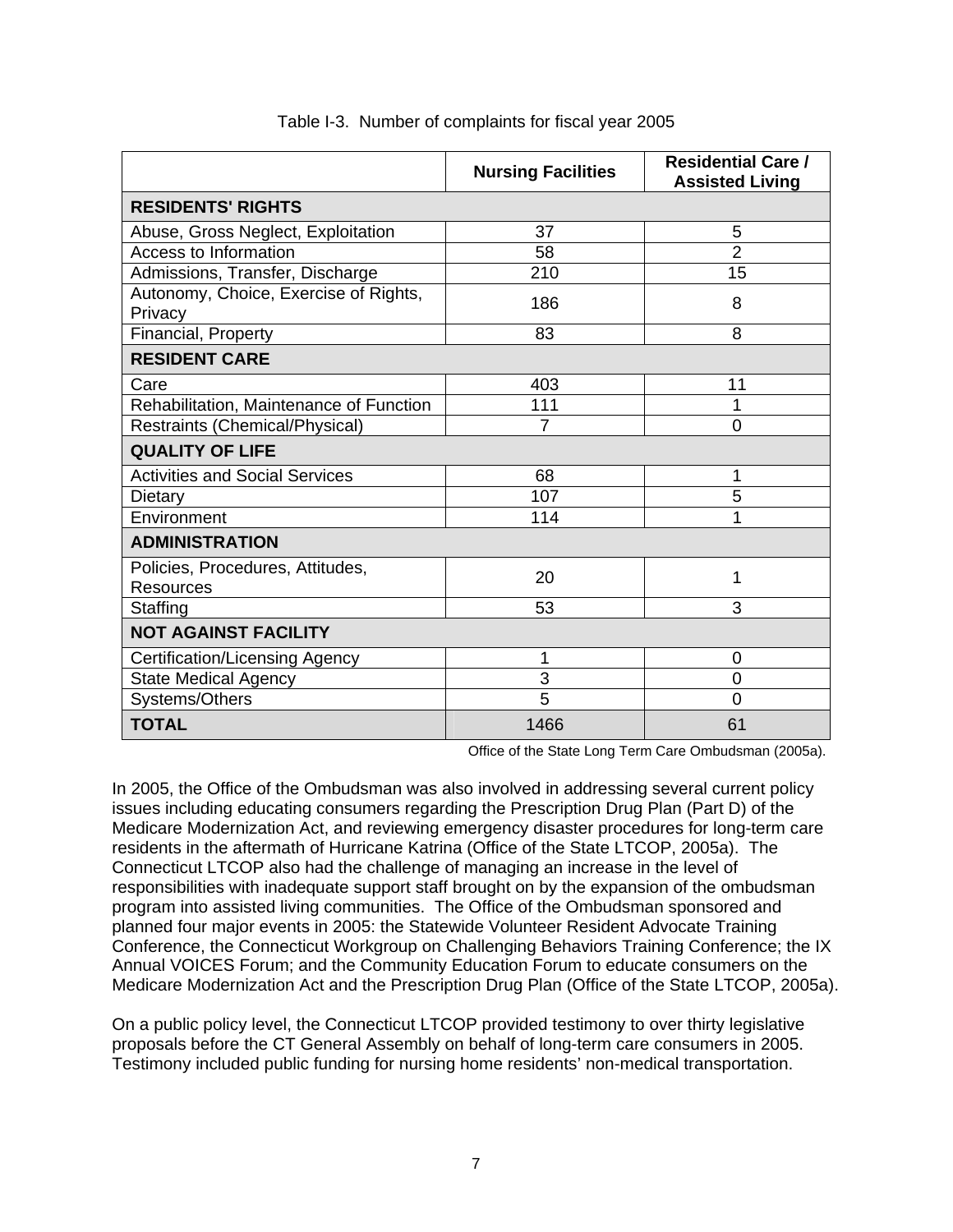<span id="page-10-0"></span>At the national level, the LTCOP supported public policy initiatives including passage of an *Elder Justice Act* along with a proposal requiring nursing home sprinkler systems and participated in the CT Coalition on Aging's Carlson Forum to gather input for the upcoming White House Conference on Aging. Finally, LTCOP efforts in a joint federal-state investigation culminated in a US Department of Justice press release in May 2005 related to the most serious case of its kind in State history. Both the US Attorney as well as the CT Attorney General noted "The egregious quality of care problems found in this case were inexcusable…truly a healthcare atrocity – abusing its most vulnerable elderly patients, as well as the public trust" (Office of the State LTCOP, 2005a).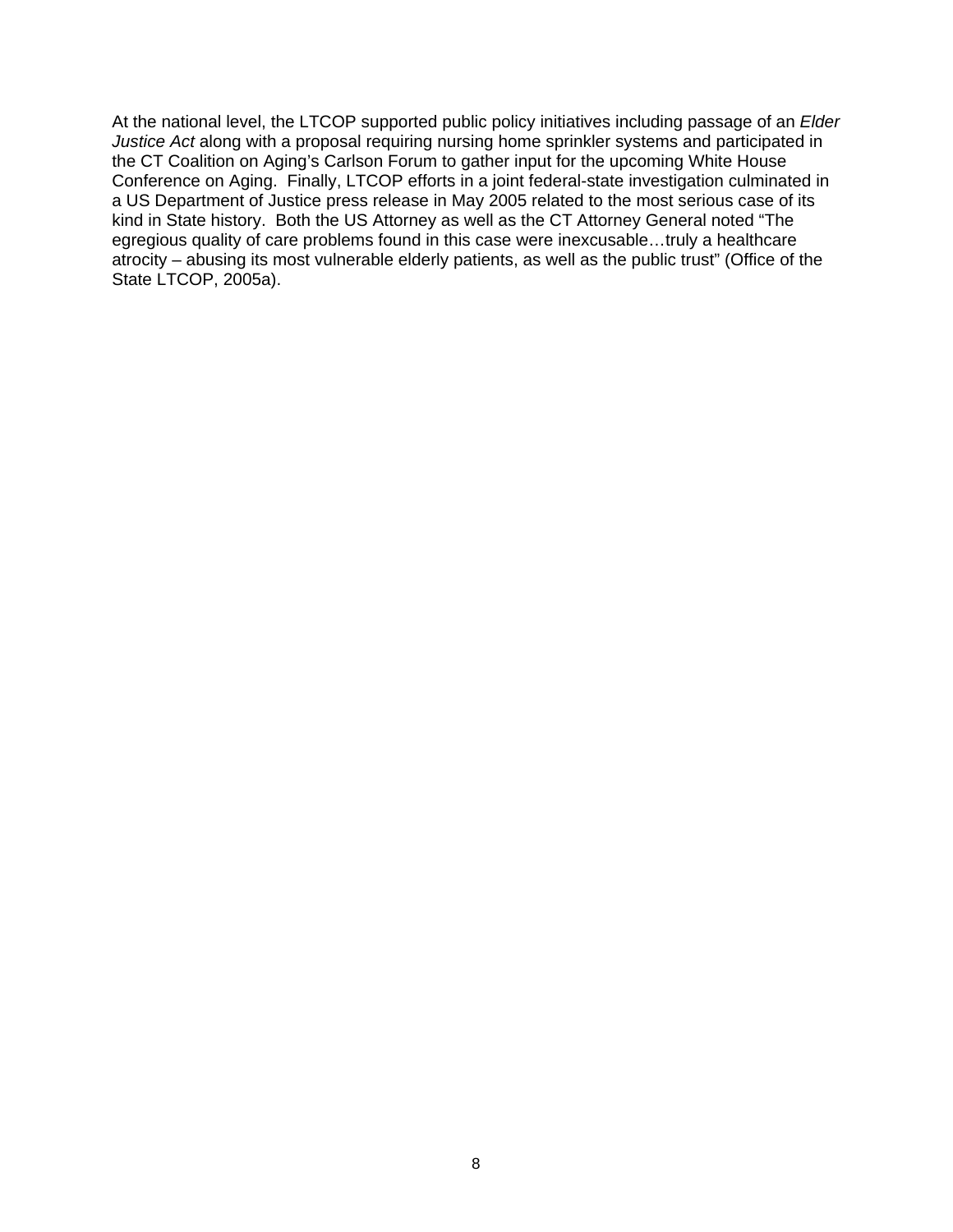#### **V. Organizational Placement and Conflict of Interest**

The Administration on Aging (AoA) encourages variability and flexibility in organizational placement, program approach and operation, as well as utilization of human resources in implementing the ombudsman program. This results in 52 distinct and multifaceted programs across the states including District of Columbia and Puerto Rico (Netting, Paton, & Huber, 1992; Harris-Wehling et al., 1995). The variability in structures and organizations leads to difficulties in accurately depicting comparable markers for program success and in comparing data across state settings. However, research consistently suggests that successful ability to carry out program duties largely rests on the autonomy of individual ombudsmen and their state programs (Harris-Wehling et al., 1995; Estes et al., 2001; Estes, Zulman, Goldberg, & Ogawa, 2004; & National Association of State Long Term Care Ombudsman Programs [NASOP], 2003). The ensuing debate questions whether the placement of a program within a state agency is more effective when compared to a program that is fully independent from the State (Estes et al., 2001).

Currently, a large majority of state ombudsman programs continue to be a part of their State Unit on Aging (SUA) (71%). Of these, 39% are in an independent SUA, 17% are within umbrella agencies that include licensing and certification, and 16% are in agencies that do not oversee licensing and certification (Estes et al., 2004).

In the State of Connecticut, the LTCOP receives its federal funding through the State Unit on Aging housed under the auspices of the DSS, an umbrella agency that includes Medicaid reimbursement to long-term care facilities (Miller & National Association of State

 $\overline{a}$ 

"There is a potential conflict of interest simply being in state government, in the department. We are not necessarily able to speak freely on behalf of residents. If the department has a policy that the LTC ombudsman feels may be detrimental, the ombudsman might be instructed not to say anything in court."

> - A State Ombudsman (Not a CT State Ombudsman)

Units on Aging [NASUA], 2003). To prevent a conflict of interest, a Memorandum of Understanding reflects the relationship of the CT LTCOP at the public policy level with the DSS Commissioner and further establishes the independence of the Program to speak freely on behalf of residents as reflected in public testimony and in court proceedings. Further, the CT LTCOP is physically housed at the Commissioner's level of the DSS Central Office, for monitoring/accountability purposes only, and not under the State Unit on Aging nor the Medicaid Unit. $^4$  $^4$ 

A 1997 program review concluded that there was no evidence of conflict of interest in the CT LTCOP structure (Weiner Associates, 1999). Many programs located within their SUA perceive that relocation of the LTCOP outside of the SUA can diminish support. Some benefits received by these programs include financial support, administrative support, access to information and referral resources in the aging network, advocacy for the program, technical assistance, legal assistance, supervisory support, continued professional training, utilization of facilities, as well as supplies and clerical support (Huber, Netting, & Kautz, 1996; Estes et al., 2001).

<sup>&</sup>lt;sup>4</sup> Personal Communication via e-mail with Nancy Shaffer (Connecticut Long Term Care Ombudsman), on February 24 and September 6, 2007.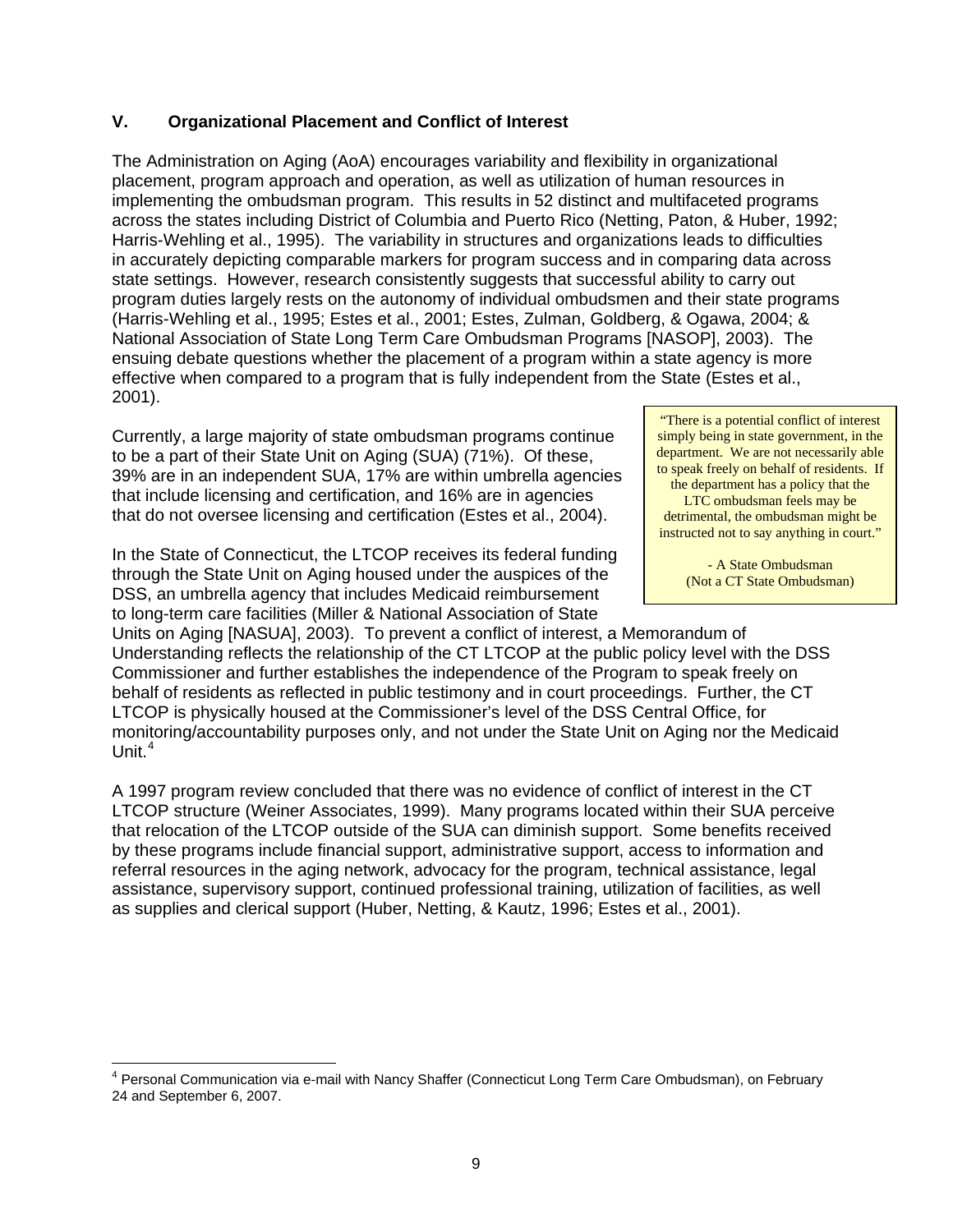

Figure I-3. Organizational placement of Ombudsman Programs at the state level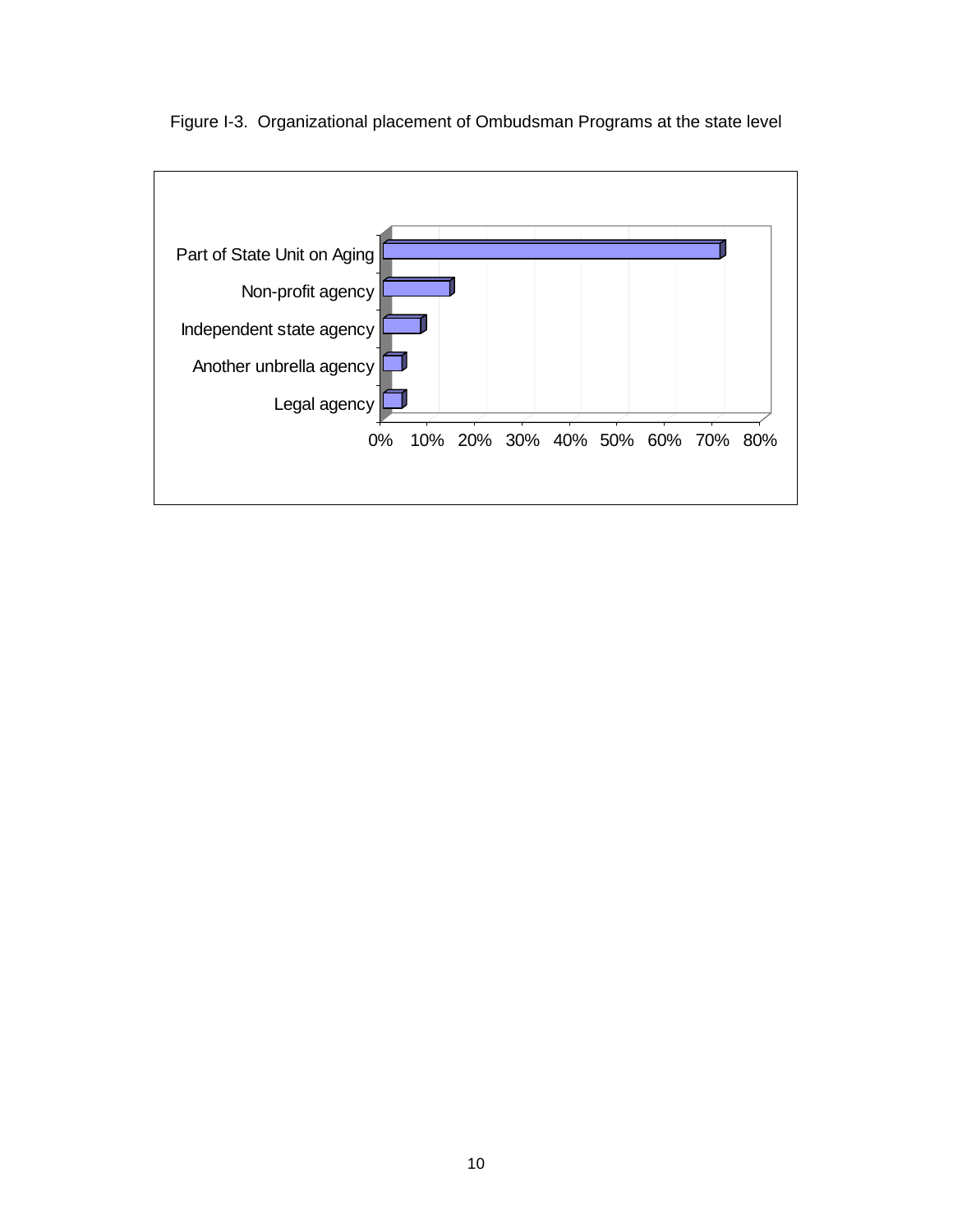| State                |                         |                              | In state government               |                         |                | Outside state government |          |                         |
|----------------------|-------------------------|------------------------------|-----------------------------------|-------------------------|----------------|--------------------------|----------|-------------------------|
|                      |                         |                              |                                   |                         |                |                          |          |                         |
|                      |                         | In State Unit on Aging (SUA) | Outside State Unit on Aging (SUA) |                         |                |                          |          |                         |
|                      |                         |                              |                                   |                         | Legal          | Independent              | Citizen  | Other                   |
|                      | Independent             | SUA in umbrella              | Outside SUA but in                | Other state             | Services       | Ombudsman                | Advocacy |                         |
|                      | SUA                     | agency                       | umbrella agency that              | agency                  | agency         | agency                   | agency   |                         |
|                      |                         |                              | includes SUA                      |                         |                |                          |          |                         |
| Alabama              | $\overline{\mathbf{x}}$ |                              |                                   |                         |                |                          |          |                         |
| Alaska               |                         |                              |                                   | $\overline{\mathrm{x}}$ |                |                          |          |                         |
| Arizona              |                         | $\overline{\text{X}}$        |                                   |                         |                |                          |          |                         |
| Arkansas             |                         | $\overline{\mathrm{x}}$      |                                   |                         |                |                          |          |                         |
| California           |                         | $\overline{\mathbf{x}}$      |                                   |                         |                |                          |          |                         |
| Colorado             |                         |                              |                                   |                         |                |                          |          | $\overline{\mathrm{x}}$ |
| Connecticut          |                         | $\overline{\mathbf{x}}$      |                                   |                         |                |                          |          |                         |
| Delaware             |                         | $\overline{\mathrm{x}}$      |                                   |                         |                |                          |          |                         |
| District of Columbia |                         |                              |                                   |                         | $\overline{X}$ |                          |          |                         |
| Florida              | $\overline{\mathrm{x}}$ |                              |                                   |                         |                |                          |          |                         |
| Georgia              |                         |                              | $\overline{\mathbf{X}}$           |                         |                |                          |          |                         |
| Guam                 |                         |                              |                                   |                         | X              |                          |          |                         |
| Hawaii               |                         | $\overline{\mathrm{x}}$      |                                   |                         |                |                          |          |                         |
| Idaho                | $\overline{\textbf{x}}$ |                              |                                   |                         |                |                          |          |                         |
| Illinois             | $\overline{\mathbf{x}}$ |                              |                                   |                         |                |                          |          |                         |
| Indiana              |                         | X                            |                                   |                         |                |                          |          |                         |
| Iowa                 |                         | X                            |                                   |                         |                |                          |          |                         |
| Kansas               |                         |                              |                                   |                         |                | $\overline{\mathbf{x}}$  |          |                         |
| Kentucky             |                         | $\overline{\mathrm{X}}$      |                                   |                         |                |                          |          |                         |
| Louisiana            | $\overline{\mathrm{x}}$ |                              |                                   |                         |                |                          |          |                         |
| Maine                |                         |                              |                                   |                         |                | $\overline{\mathbf{x}}$  |          |                         |
| Marvland             | X                       |                              |                                   |                         |                |                          |          |                         |
| Massachusetts        | $\overline{\mathbf{X}}$ |                              |                                   |                         |                |                          |          |                         |
| Michigan             | $\overline{\mathrm{x}}$ |                              |                                   |                         |                |                          |          |                         |
| Minnesota            |                         | X                            |                                   |                         |                |                          |          |                         |
| Mississippi          |                         | $\overline{\mathrm{x}}$      |                                   |                         |                |                          |          |                         |
| Missouri             |                         |                              | $\overline{\mathbf{x}}$           |                         |                |                          |          |                         |

### Table I-4. Location of the Ombudsman Programs at the state level

| State<br>In state government |                         |                                  |                                       |                         |                         | Outside state government |                         |                         |
|------------------------------|-------------------------|----------------------------------|---------------------------------------|-------------------------|-------------------------|--------------------------|-------------------------|-------------------------|
|                              |                         |                                  |                                       |                         |                         |                          |                         |                         |
|                              |                         | In the State Unit on Aging (SUA) | Outside the State Unit on Aging (SUA) |                         |                         |                          |                         |                         |
|                              | Independent             | SUA in umbrella                  | Outside SUA but in                    | Other state             | Legal                   | Independent              | Citizen                 | Other                   |
|                              | SUA                     | agency                           | umbrella agency that                  | agency                  | Services                | Ombudsman                | advocacy                |                         |
|                              |                         |                                  | includes SUA                          |                         | agency                  | agency                   | agency                  |                         |
|                              |                         |                                  |                                       |                         |                         |                          |                         |                         |
| Montana                      |                         | $\overline{\mathbf{x}}$          |                                       |                         |                         |                          |                         |                         |
| Nebraska                     |                         | $\overline{\mathrm{x}}$          |                                       |                         |                         |                          |                         |                         |
| Nevada                       |                         | $\overline{\mathbf{X}}$          |                                       |                         |                         |                          |                         |                         |
| New Hampshire                | $\overline{\mathbf{x}}$ |                                  |                                       |                         |                         |                          |                         |                         |
| New Jersey                   |                         |                                  | $\overline{\mathrm{x}}$               |                         |                         |                          |                         |                         |
| New Mexico                   | $\overline{\textbf{x}}$ |                                  |                                       |                         |                         |                          |                         |                         |
| New York                     |                         | $\overline{\mathrm{x}}$          |                                       |                         |                         |                          |                         |                         |
| North Carolina               |                         | X                                |                                       |                         |                         |                          |                         |                         |
| North Dakota                 |                         | $\overline{\mathrm{X}}$          |                                       |                         |                         |                          |                         |                         |
| Ohio                         | $\overline{\mathrm{x}}$ |                                  |                                       |                         |                         |                          |                         |                         |
| Oklahoma                     |                         | $\overline{\mathbf{x}}$          |                                       |                         |                         |                          |                         |                         |
| Oregon                       |                         |                                  |                                       |                         |                         | $\overline{\mathbf{X}}$  |                         |                         |
| Pennsylvania                 | X                       |                                  |                                       |                         |                         |                          |                         |                         |
| Puerto Rico                  | $\overline{\mathrm{x}}$ |                                  |                                       |                         |                         |                          |                         |                         |
| Rhode Island                 |                         |                                  |                                       |                         |                         |                          | X                       |                         |
| South Carolina               |                         | $\overline{\mathrm{x}}$          |                                       |                         |                         |                          |                         |                         |
| South Dakota                 | $\overline{\mathbf{x}}$ |                                  |                                       |                         |                         |                          |                         |                         |
| Tennessee                    | $\overline{\mathrm{x}}$ |                                  |                                       |                         |                         |                          |                         |                         |
| Texas                        |                         | $\overline{X}$                   |                                       |                         |                         |                          |                         |                         |
| Utah                         |                         | $\overline{\mathrm{x}}$          |                                       |                         |                         |                          |                         |                         |
| Vermont                      |                         |                                  |                                       |                         | $\overline{\mathbf{X}}$ |                          |                         |                         |
| Virginia                     |                         |                                  |                                       |                         |                         |                          |                         | Х                       |
| Washington                   |                         |                                  |                                       |                         |                         |                          |                         | $\overline{\mathrm{x}}$ |
| West Virginia                | $\overline{\mathrm{x}}$ |                                  |                                       |                         |                         |                          |                         |                         |
| Wisconsin                    |                         |                                  |                                       | $\overline{\mathrm{x}}$ |                         |                          |                         |                         |
| Wyoming                      |                         |                                  |                                       |                         |                         |                          | $\overline{\mathbf{x}}$ |                         |

Outside State Government – Other

Colorado: Protection & Advocacy Agency Virginia: AAA Association

Washington: Community Action Agency

Miller and NASUA, 2003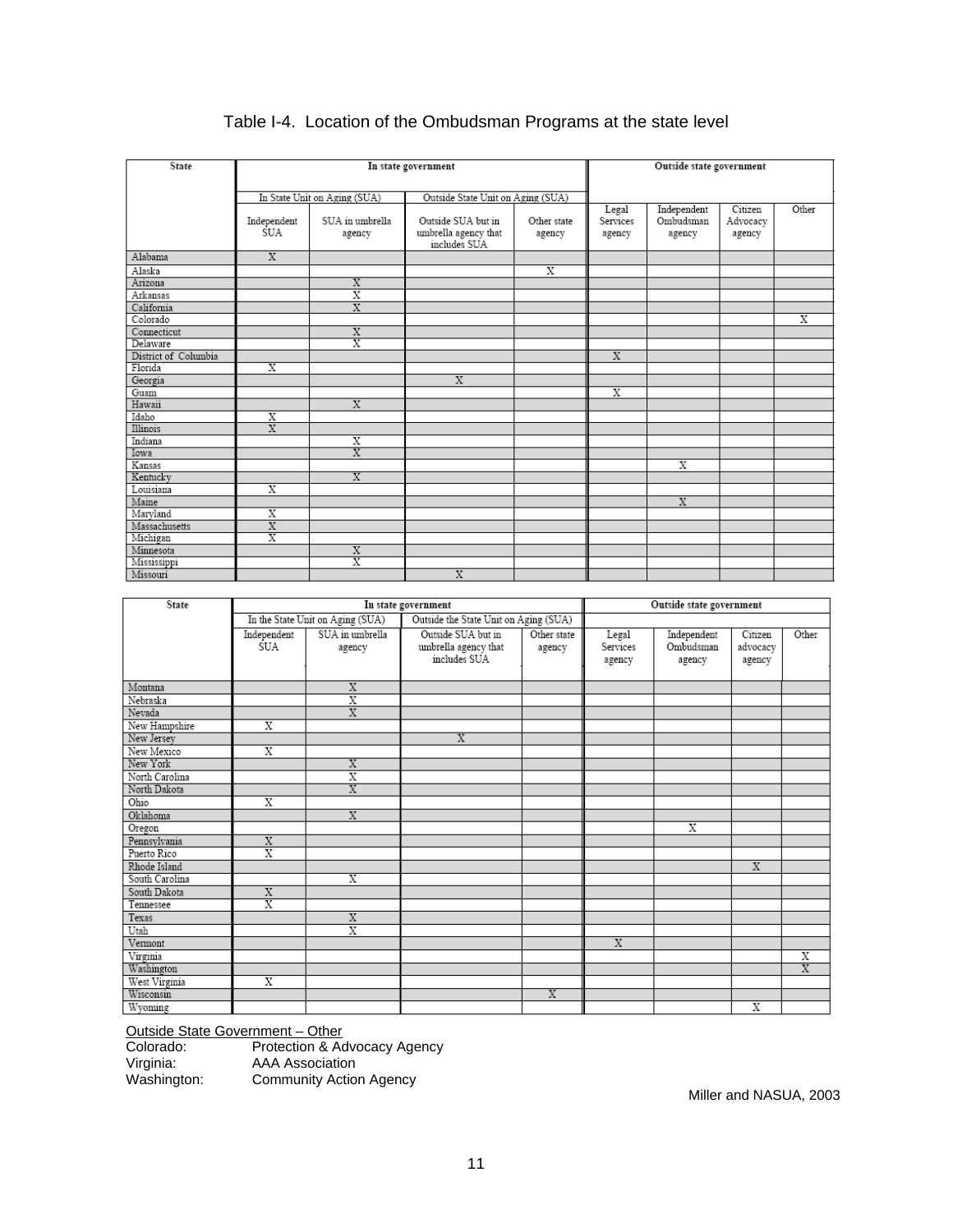Ombudsman programs structurally housed within their SUA can yield to organizational conflict of interest impeding the ability of LTCOPs to freely advocate for their constituents (Harris-Wehling et al., 1995; Estes et al., 2001; Estes et al., 2004). More than 54% of ombudsmen state that placement of their program under the SUA presents constraints in effectively carrying out their duties mandated by the OAA. Additionally, 62.2% of LTCOPs within an SUA and 60% of those in other state agencies reported that their placement created difficulties for service provision, compared to only 22.2% of contracted independent agencies (Estes et al., 2004). Ongoing challenges include:

- Bureaucratic restrictions placed on ombudsmen when speaking to legislators and the media
- Political implications in legislative advocacy
- Ability to conduct objective and independent investigations of complaints
- Uncooperative relationships with regulatory agencies due to lack of enforcement authority

Research suggests that programs should operate in settings where independence is maximized. This includes a location outside state government in an independent advocacy organization, in a government entity without LTC regulatory responsibilities that is directly accountable to the governor, or in an independent state commission (Harris-Wehling et al., 1995). Findings from the NASOP Retreat in 2003 further support these recommendations by suggesting that a LTCOP should not be located in an agency or entity in government whose head oversees:

- Licensure, certification, registration, or accreditation of LTC residential facilities
- **Reimbursement rate setting for LTC services**
- **Management or ownership of a LTC facility**
- **Preadmission screening and decisions regarding LTC residential placements**
- **LTC** case management
- **Provision of LTC services including Medicaid waiver programs**
- **Nedicaid eligibility determination**
- **Adult Protective Services**
- **Guardianship services**

<span id="page-14-0"></span>Regardless of a program's organizational placement, all LTCOPs should continue to work on improving communication and relationships with other state entities including SUA administration as well as licensing and regulatory agencies to ensure that all parties clearly understand the roles, responsibilities, and capabilities of ombudsmen (Estes et al., 2001). The Office of the LTCOP in the State of Connecticut should also continue collaborating on cases with the Connecticut legal services network and should discuss possibilities in building a more formal alliance, which may further aid in resolving issues related to conflict of interest. Though various programs function according to different philosophies and mandates, all share the same goal of assuring quality care for long-term care residents; and collaboration of LTCOP with other agencies will enhance the capacity to continue this process.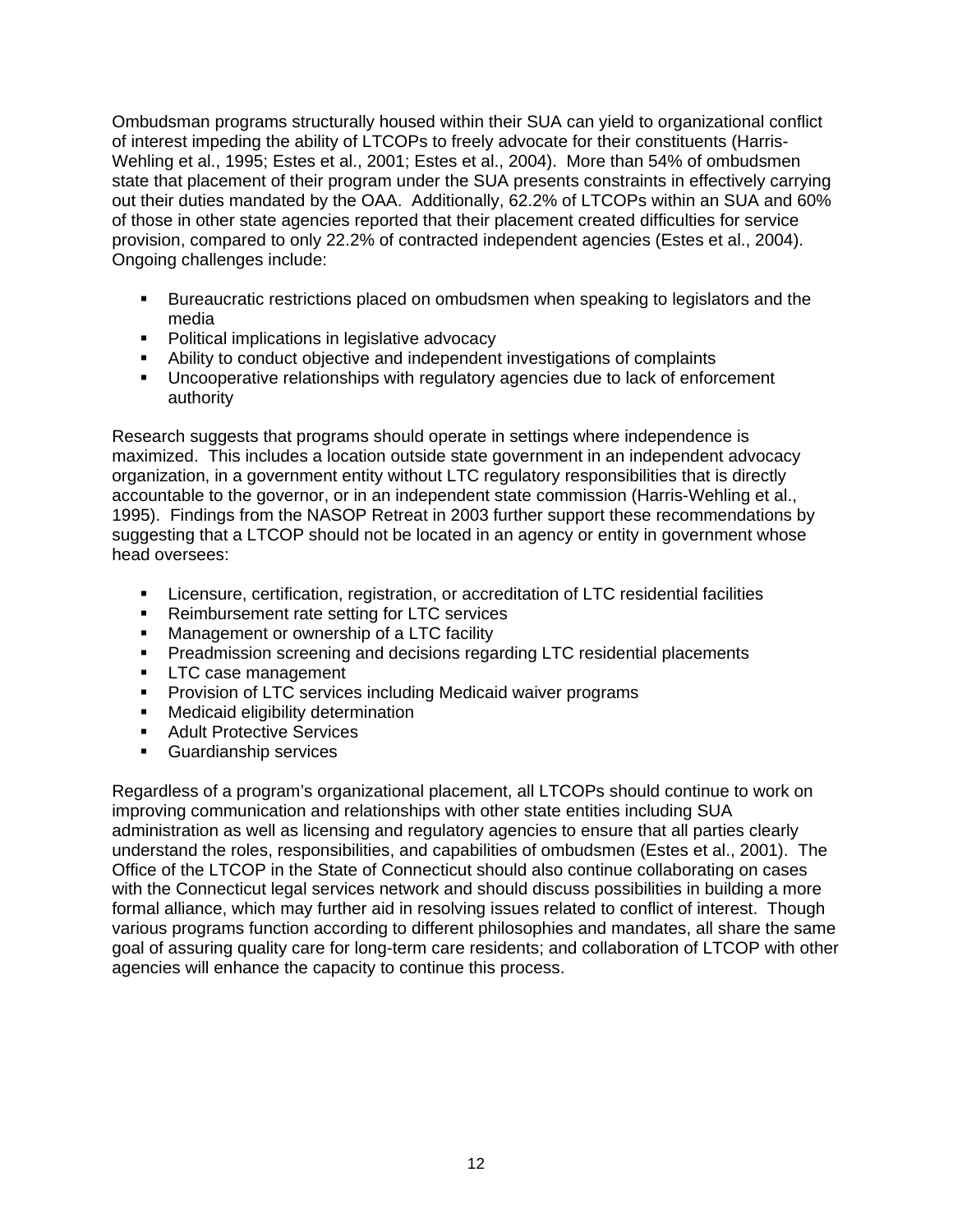#### **VI. Expansion of Program: Home and Community-Based Services**

In addition to providing services in long-term care facilities, the Office of the Ombudsman in 13 states<sup>[5](#page-14-0)</sup> also offer advocacy services to residents within HCBS including Medicaid service and

"There are many clients that the program comes into contact with who want to be at home. In order to advocate for them, an ombudsman must know what the HCBS sector is and be able to make those connections. This knowledge of the HCBS network is necessary whether or not the ombudsman program also covers HCBS."

- Former Minnesota State Ombudsman

state-funded programs, private pay services, and other specialized services such as adult day care settings (Miller & NASUA, 2003). Details of six states' programs are presented in the State Profile Pages section below. Currently, the Connecticut LTCOP does not serve residents receiving home and community-based services (HCBS). However, the expectation of the ombudsman program in advocating for quality of services across the spectrum of long-term care, including HCBS, is consistent with the program's philosophy and responsibility (Miller & NASUA, 2004).

Ombudsmen in programs providing services to HCBS consumers state that their work and responsibilities are formed from a natural alliance between HCBS networks and LTC residents involved in nursing home transition initiatives, as well as those who desire to return to their own homes and communities (Miller & NASUA, 2004). With a core responsibility to provide resources for long-term care consumers regarding care options, ombudsmen are already equipped with a wide range of knowledge needed to provide education to HCBS consumers. Additionally, the skills utilized in investigating, mediating, and resolving consumer complaints are similar across settings (Miller & NASUA, 2004). According to the 1995 report by Harris-Wehling and colleagues, ombudsmen in HCBS focus on providing services in five general categories of rights:

- 1) *Informational rights*: The consumer must be aware of the extent of performed services, charge for services, admission and discharge policies, as well as the contract for services.
- *2) Participation and control rights:* Consumer's choice and autonomy must be protected. The consumer should be allowed to participate in care plan decisions, selection of providers, and option to refuse treatment or care.
- *3) General civil rights and protection:* These rights reaffirm treating consumers with dignity, having privacy and confidentiality in treatment and medical record keeping, as well as the right to be free from physical or chemical restraints.
- *4) Remedial rights:* The consumer should be free to complain without the fear of reprisal and should be informed of the complaint process.
- *5) Quality rights:* The consumer should expect safe and professional care in order to obtain the maximum state of health in his or her condition. Care providers are responsible for being punctual, trained, and professional.

Similar to publicity efforts to reach residents of LTC facilities, most expanded LTCOPs utilize posters, newsletters, public service announcements, publicized hotlines, and public speaking

 5 Alaska, California, Idaho, Maine, Maryland, Minnesota, New Jersey, Ohio, Pennsylvania, Rhode Island, Texas, Wisconsin, and Wyoming.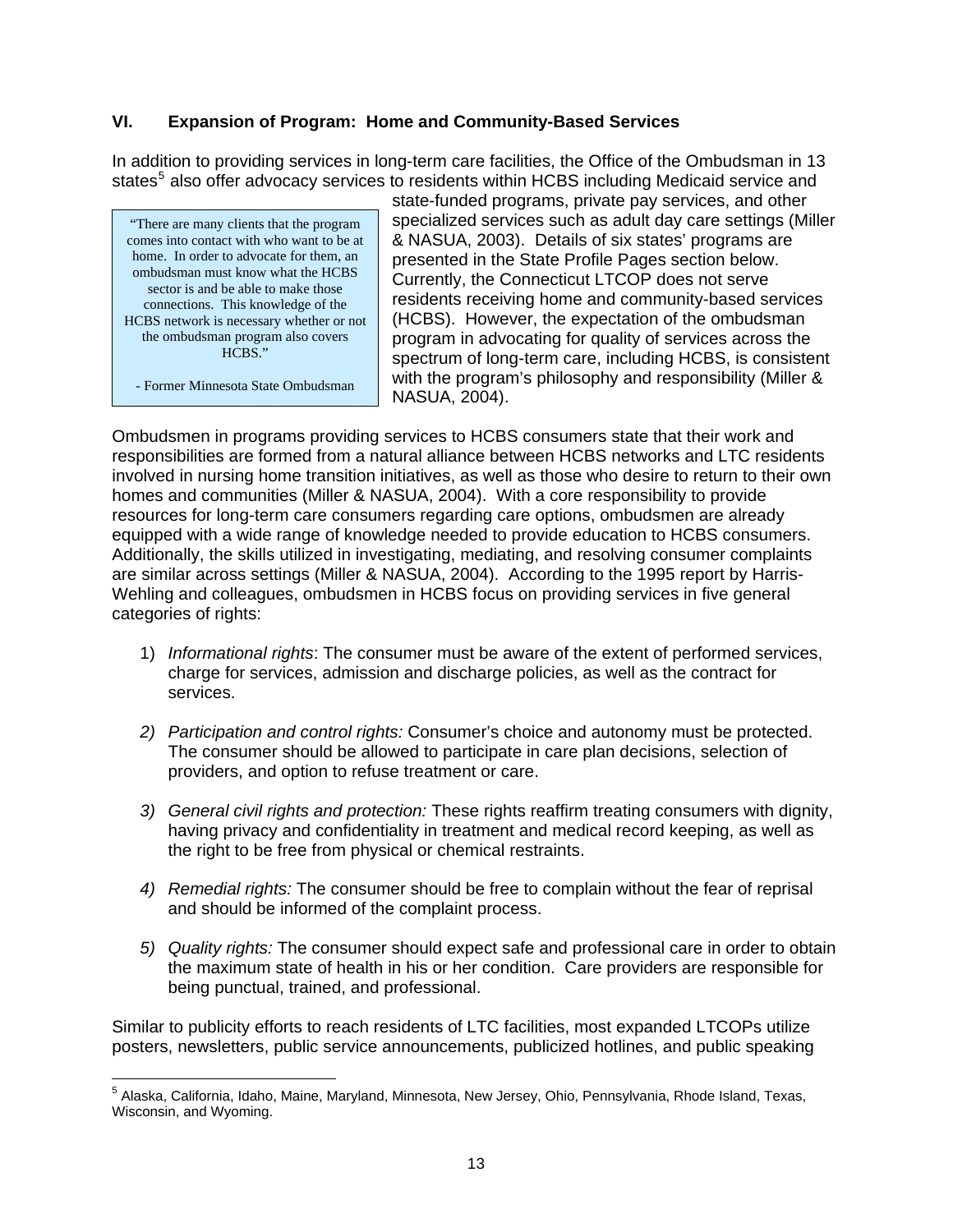engagements to advertise their services to clients. Generally, most complaints have been related to access to care and quality of care within home care settings and are typically handled over the telephone (Miller & NASUA, 2004). However, some states including Maine, Minnesota, and Ohio provide professional training in home care advocacy to ombudsman program staff and perform periodic home visits (Bridges, Miller, Dize, & NASUA, 2001).

While each state differs in program scope and responsibility, having financial and professional resources specifically allocated for home care advocacy is crucial to successfully providing services in home and community-based settings. Research by Harris-Wehling et al. (1995) and Miller & NASUA (2003) reveals that many programs face budgetary constraints and have received little to no additional funding or staff to carry out their full responsibilities in HCBS settings. Thus, many programs such as Alaska, Indiana, and Virginia limit the HCBS settings in which ombudsman services are provided. The LTCOP in the State of Colorado previously handled complaints in Medicaid funded HCBS settings under an informal agreement with their SUA, but has discontinued doing so since 1999 (Bridges et al., 2001).

Furthermore, data trends of complaint records reveal that most LTCOPs with expanded ombudsman services have not been well-utilized. All expanded ombudsman programs, including the most successful such as those in Maine, Minnesota, and Rhode Island, reveal that the number of HCBS complaints received is minimal in comparison to those received from LTC facilities. Typically, less than 5% of complaints handled by expanded LTCOPs relate to home care (Bridges et al., 2001). However, Harris-Wehling et al. (1995) suggests that the small number of reported complaints is indicative of the challenges posed by limited funding and staff, which results in restricted implementation and outreach of the program.

<span id="page-16-0"></span>Before implementing an expansion of the LTCOP, the program must be given full legislative authority to investigate complaints and be instructed on guidelines regarding the scope of this responsibility. It is recommended that state ombudsmen staff be actively involved in the process of developing policies, procedures, and regulations in establishing the program to ensure efficiency and best practices. Furthermore, adequate funding must be established to expand the program, as financial resources currently authorized for the LTCOP under the OAA do not allow for its utilization in home and community-based settings (NASUA, 2001). All efforts must be taken to guarantee that expansion into HCBS will not diminish the quality of existing services for residents in LTC facilities.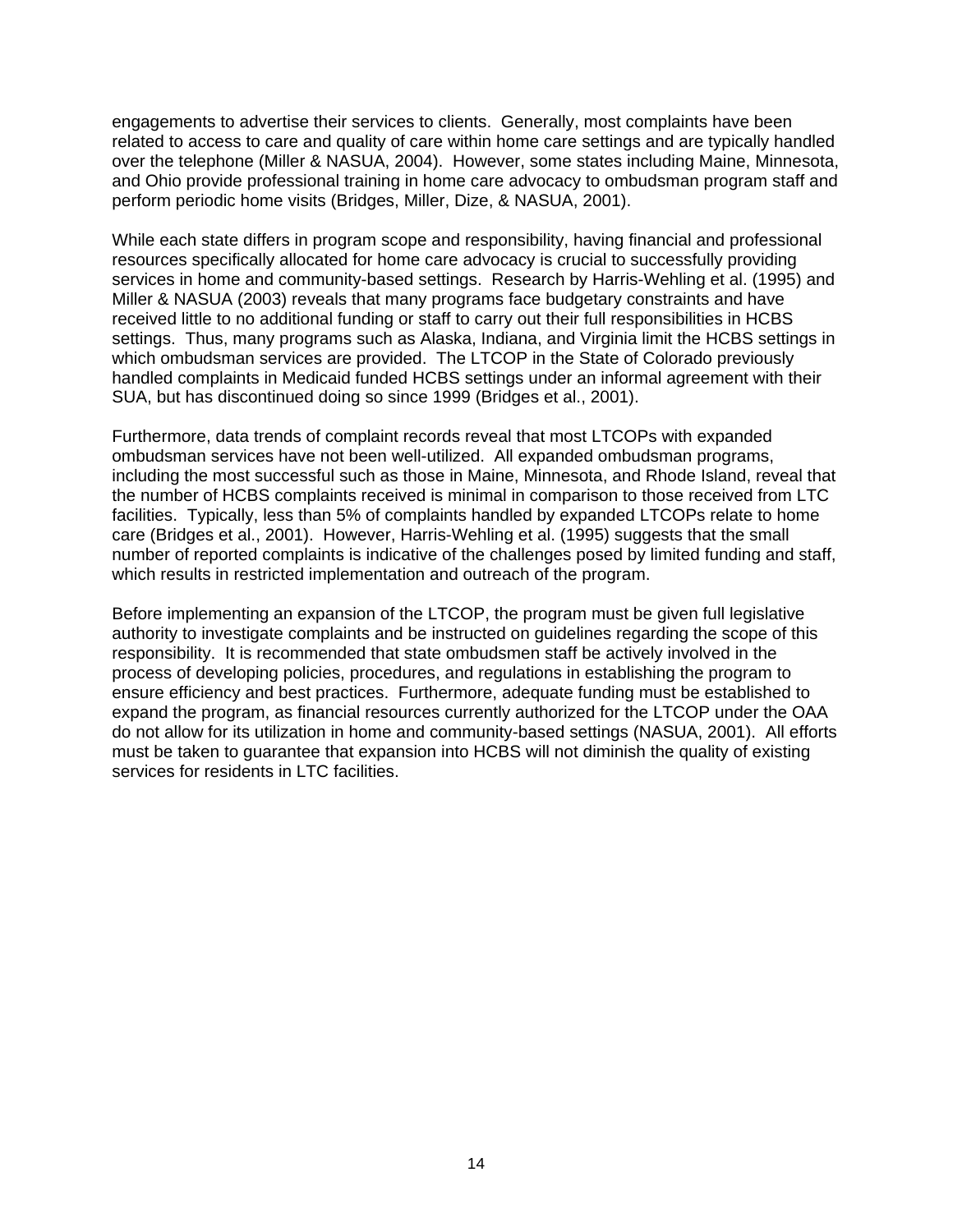Tables I-5 and I-6. Checklist and considerations for Long Term Care Ombudsman Program Expansion into Home Care Settings<sup>[6](#page-16-0)</sup>

#### Essential Components of a Successful Home Care Ombudsman Program

- 5 **Funding:** Establish specific, sufficient additional funding to expand the program so that expansion does not dilute ombudsman services to residents of long-term care facilities and to provide ongoing support for home care advocacy.
- 5 **Authority:** Enact legislation giving specific authority to the Long Term Care Ombudsman Program to investigate home care complaints and define the scope of that responsibility (e.g., all home care services or only publicly-funded home care).
- 5 **Systems Advocacy**: Ensure ombudsman involvement in developing home and community-based services regulations and policies.
- 5 **Consumer Information**: Require (either legislatively or through regulations) that home care consumers be given information about ombudsman program and advocacy services in home care.

#### Other Considerations for Expanding Ombudsman Programs into Home Care

- 5 **Scope:** Determine the scope of the ombudsman's responsibilities. Examples include:
	- Advocating for individuals and/or systemic issues
	- Quality assurance role
	- Advisory role
	- Only state/federally funded programs
	- All home care agencies (licensed and unlicensed)
- 5 **Staff/Training:** Determine whether there will be designated staff for home care or if all staff will be cross-trained to handle home care complaints.
- 5 **Conflicts of Interest:** Consider possible conflicts of interest, especially where ombudsmen are located in agencies that also provide or administer home care services and take steps to remove any conflicts that are identified.

Prepared by the National Association of State Units on Aging, 2001

 6 Funds authorized and/or appropriated under the Older Americans Act for the Long Term Care Ombudsman Program may not be utilized for ombudsman services in settings other than those included in the program as defined by the act: nursing homes, board & care homes, and similar adult care facilities [Section 102(a) (34)]. This includes Title III funds taken "off the top" by the state under Section 304(d)(1)(B); Title VII, Chapter 2 ombudsman funds and state and other funds included in the required minimum funding levels under Sections 307(a)(21) and 306(a)(11) of the Act. (See AoA PI 94-02, issued April 5, 1994.)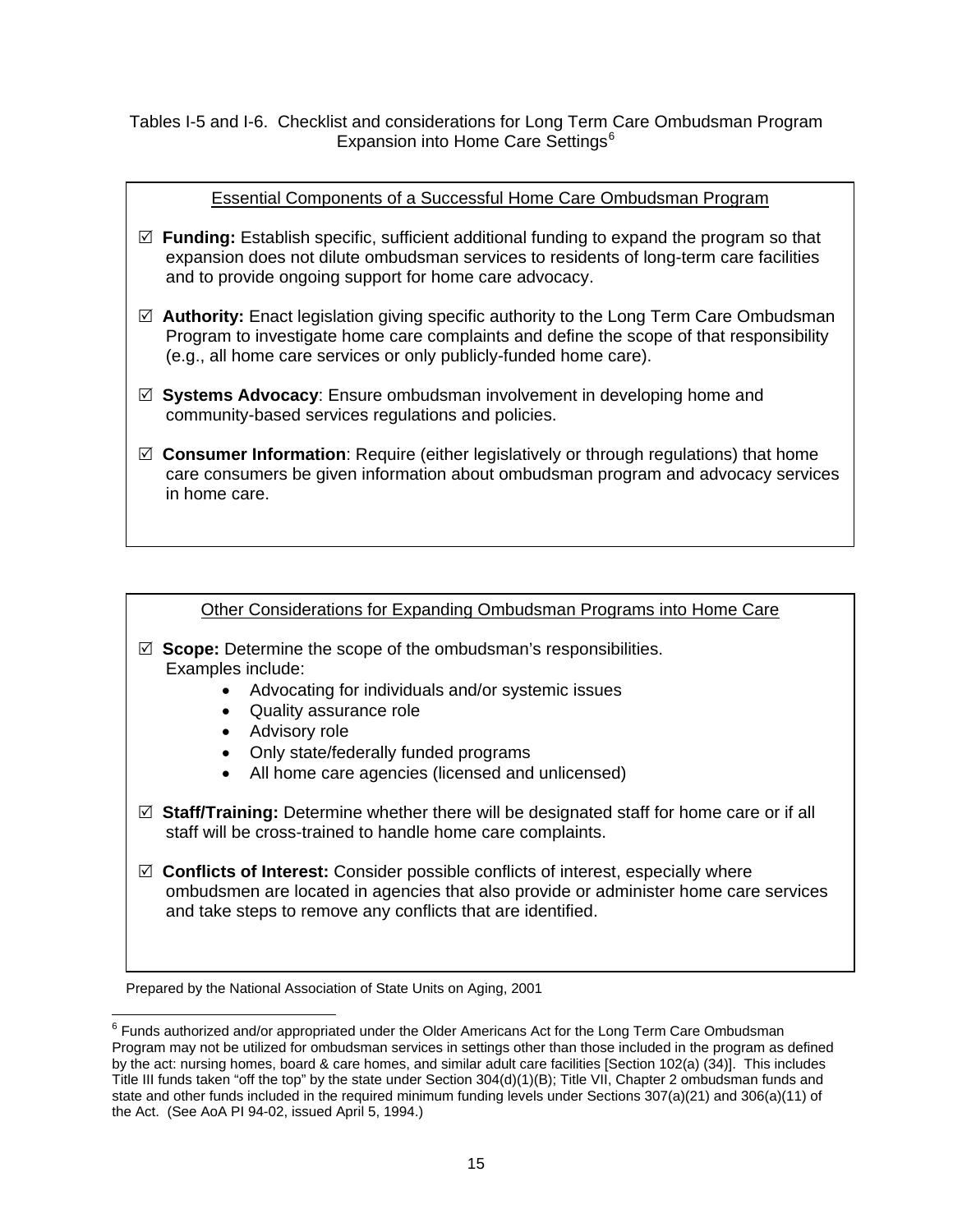#### **VII. Conclusions and Recommendations**

Providing a unique complement to the role of nursing home regulatory agencies, ombudsman programs have become a significant community presence in long-term care facilities. Over the years, amendments to the Older Americans Act have increasingly strengthened the role of the LTCOP. It is anticipated that this trend will continue, as seen in the reauthorization of the OAA in 2006 (Netting et al., 1992).

Though the variability in structure, organization, and operation of state LTCOPs results in difficulty assessing comparable markers for success and outcome measures across programs; research consistently stresses the importance of organizational autonomy (Harris-Wehling et al., 1995; Estes et al., 2001; Estes et al., 2004; National Association of State Ombudsman Programs, 2003). Due to issues related to potential conflict of interest, it is recommended that the LTCOP not be located under the SUA or in a state department with LTC regulatory responsibilities. At a minimum, however, the LTCOP must recognize and discuss the implications of program placement, as well as identify and assess areas in which the program can be strengthened, given the current placement and structure (Huber et al., 1996).

- **The Connecticut LTCOP should maintain its current structural location as an independently functioning unit within the Department of Social Services.** The existing structure of the program allows the LTCOP staff to perform their duties without conflicts of interest. Yet, the ongoing connection to the State Unit on Aging through funding and co-location within DSS facilitates collaboration and shared resources between these programs.
- **The Connecticut LTCOP should continue to enhance collaboration and coordination with the SUA; legal assistance groups; as well as other protection, licensing, and certification agencies, due to the multidisciplinary and interrelated nature of their work**. As advocates for long-term care consumers, ombudsmen have the critical roles of mediating complaints between individuals and facilities; educating consumers on LTC services including facility placement and HCBS; as well as lobbying for LTC policies in government forums. Though these various programs operate from differing perspectives, philosophies, and regulations, all share a similar agenda of ensuring safety and quality of care for LTC consumers; and collaboration among agencies is important in carrying out this agenda.
- **Empower the CT LTCOP with specific legislative authority and funding to expand into HCBS.** HCBS continues to expand to provide an increasing number of CT residents with long-term care outside of institutions. The LTCOP plays a critical role in ensuring consumer safety and rights in HCBS settings in other states. This is a critical service that should be available to CT residents using state-funded HCBS.
- **Ombudsmen should be active participants in drafting program policies, regulations, and procedures for services provided to HCBS clients**. Systems advocacy is an essential component to development of LTCOP involvement in HCBS and the LTCOP staff should be involved at every step.
- **If HCBS expansion goes forward, the LTCOP will need to define eligibility of potential clients, as well as jurisdiction and service boundaries in relation to other state agencies such as Adult Protective Services, legal services agencies, and the DDS ombudsman.**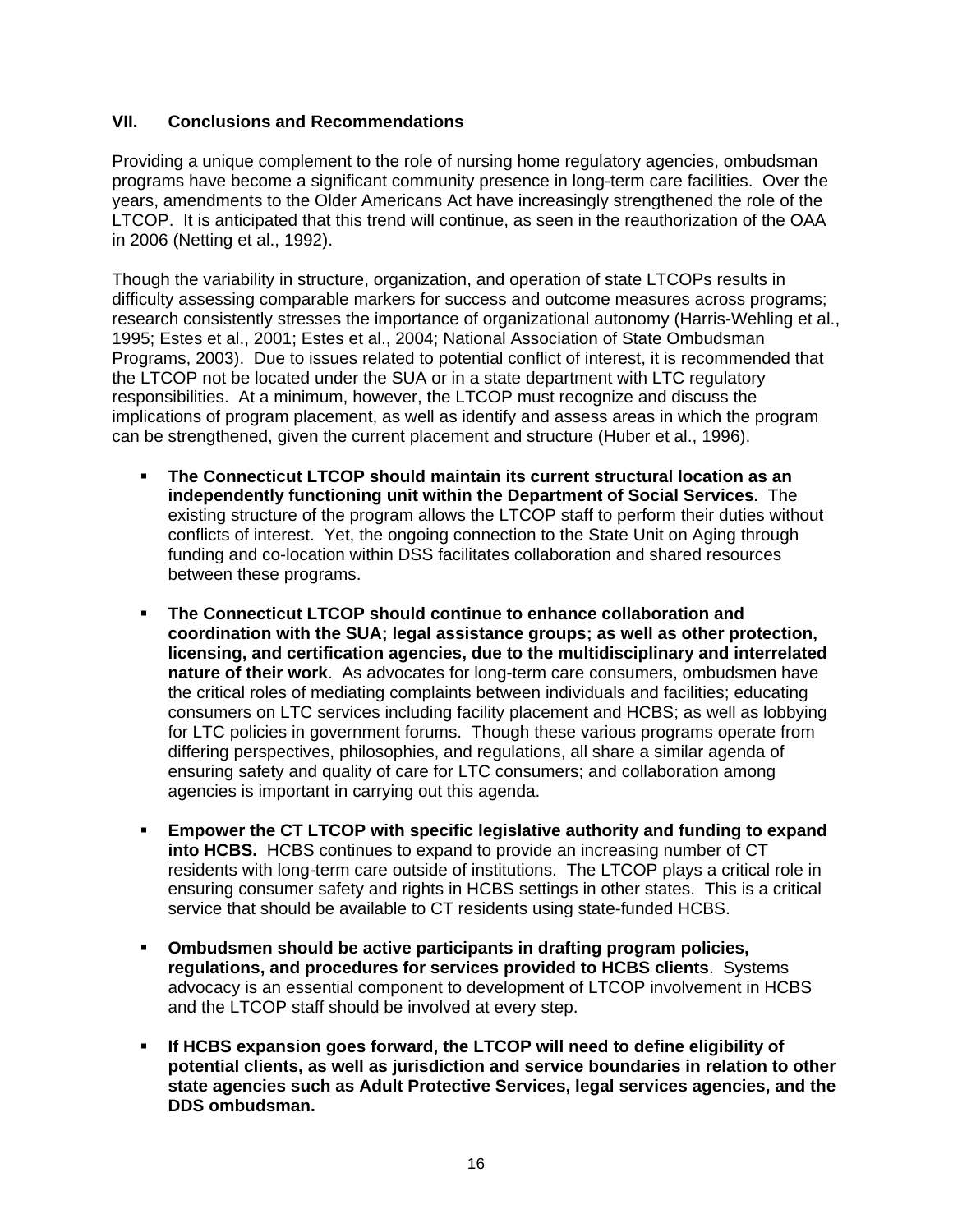- **Ensure that expansion into HCBS will not dilute pre-existing LTCOP services in LTC facilities.** LTCOPs in states which include HCBS in their purview, but did not receive increased financial and staffing resources with this expansion have been operating within a limited program scope due to insufficient financial resources. New and adequate funding must be attached to program expansion into HCBS.
- **Conduct an in-depth analysis of the adequacy of CT LTCOP staffing at state and regional levels to meet residents' individual needs and conduct necessary systems advocacy.** As the Program has expanded into assisted living and considers further expansion into the HCBS arena, a detailed understanding of necessary staffing levels throughout the State is needed.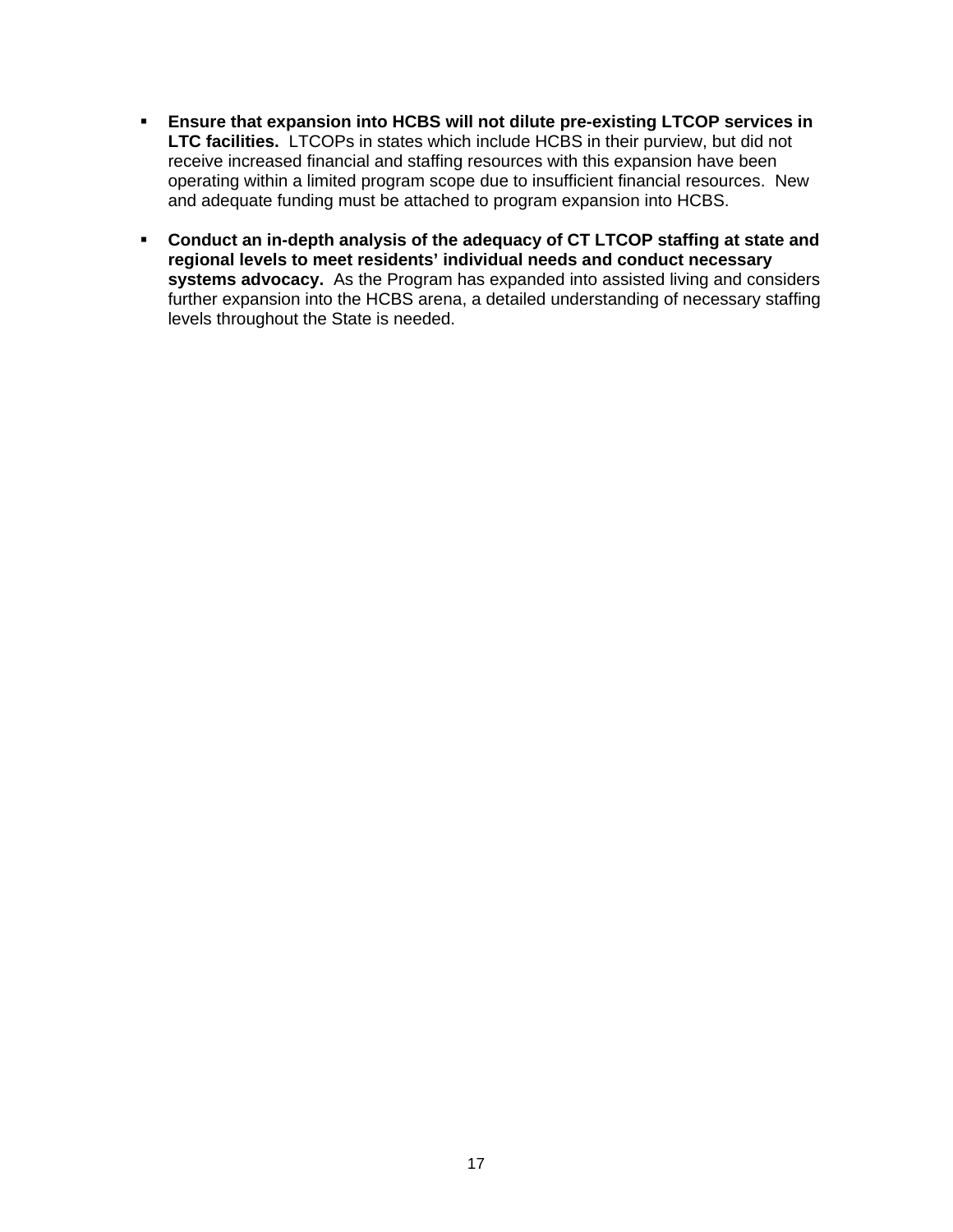#### **VIII. State Profile Pages**

The organization, program scope, and service provision differs by state. The following profiles of the LTCOPs in six states (Alaska, Maine, Minnesota, Ohio, Rhode Island, and Wisconsin) illustrate both the similarities and differences between states.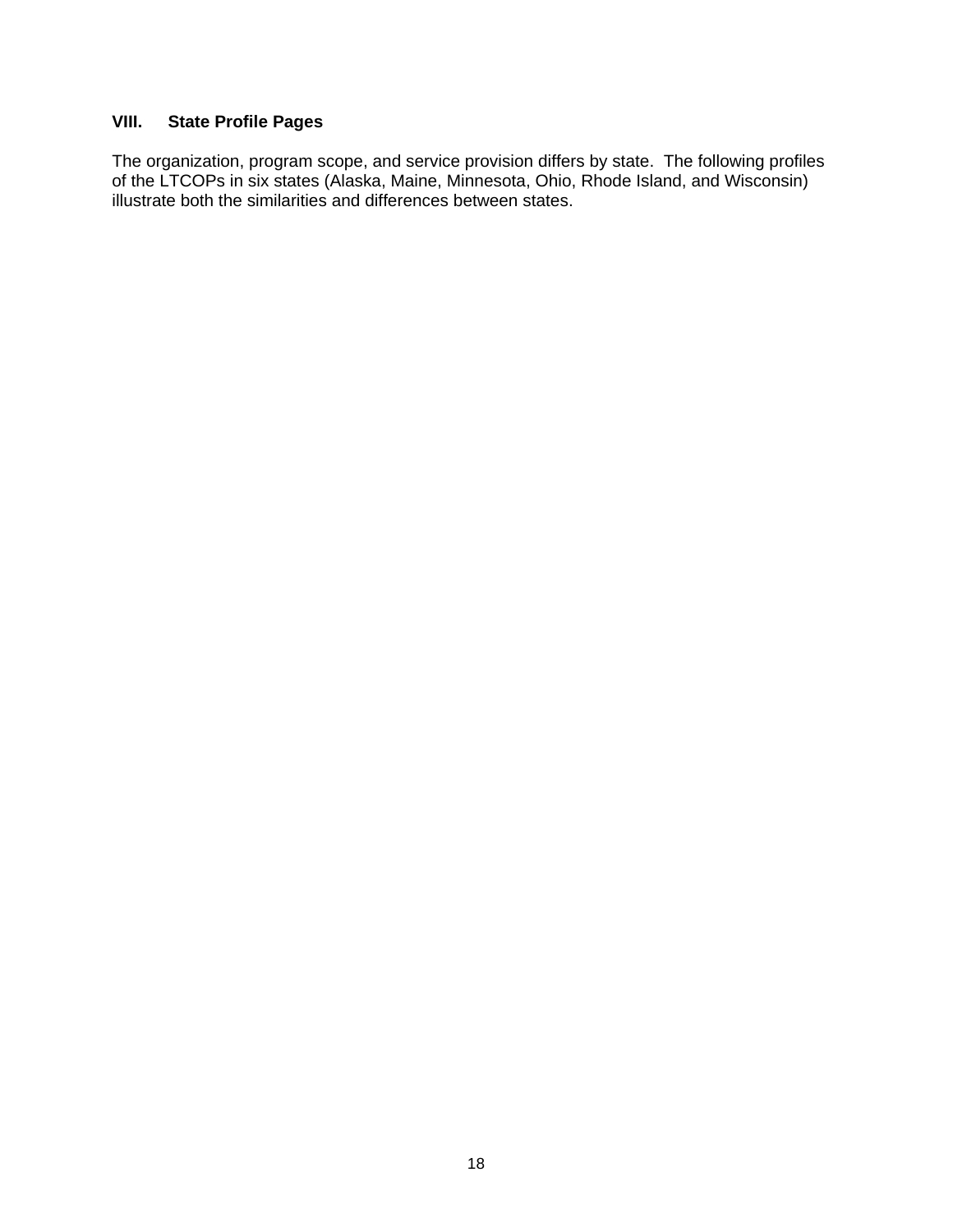## **Alaska**

The Office of the Long Term Care Ombudsman in the State of Alaska is located within state government outside the State Unit on Aging, under the Department of Revenue (Miller & NASUA, 2003). Previously, the LTCOP was located in the Department of Administration, which was also responsible for licensing and certification of nursing homes and assisted living facilities. Due to a conflict of interest, the LTCOP was moved to the Department of Revenue, and is no longer under the auspices of a government agency which handles licensing and certification of facilities, adult protective services, or other long-term care responsibilities (Bob Dreyer, Alaska State Ombudsman).

#### Number of Staff & LTC Beds

| State Level* |          |           | <b>Regional or Local Level</b> |          |           | <b>Total for State</b> |          |           |
|--------------|----------|-----------|--------------------------------|----------|-----------|------------------------|----------|-----------|
| Program**    | Clerical | Volunteer | Program                        | Clerical | Volunteer | Program                | Clerical | Volunteer |
| ◠            | 0.5      |           | N/A                            | N/A      | N/A       |                        | 0.5      |           |

\*Number of staff members/volunteers; \*\*Paid program staff

| <b>Licensed Nursing Facilities</b> |                      |                   |                            | Licensed Board & Care* | <b>Total LTC Facilities</b> |                            |                   |
|------------------------------------|----------------------|-------------------|----------------------------|------------------------|-----------------------------|----------------------------|-------------------|
| Total<br><b>Facilities</b>         | Total<br><b>Beds</b> | Average<br>Beds** | Total<br><b>Facilities</b> | <b>Total Beds</b>      | Average<br><b>Beds</b>      | Total<br><b>Facilities</b> | <b>Total Beds</b> |
| 15                                 | 731                  | 49                | 200                        | 1.784                  |                             | 215                        | 2.515             |

\* Includes Assisted Living and Residential Care Homes; \*\* Average number of beds per facility

National Ombudsman Reporting System Data Tables, 2005

#### Program Scope

The LTCOP provides services in all certified Medicare/Medicaid nursing facilities, public and private assisted living communities, state mental health facilities, HUD/public housing, acute care settings, as well as home and community-based settings (Miller & NASUA, 2003). Legislation was enacted in 1988 authorizing the ombudsman to investigate complaints related to LTC or residential circumstances of older Alaskans; however, the LTCOP is not required to do so. Due to the program's financial constraints, home care complaints are limited to those involving individual problems as opposed to systematic issues. Generally, complaints are addressed via telephone, rather than in-person (Bob Dreyer, Alaska State Ombudsman).

#### Complaint Triage



Bob Dreyer, Alaska State Ombudsman; Bridges et al., 2001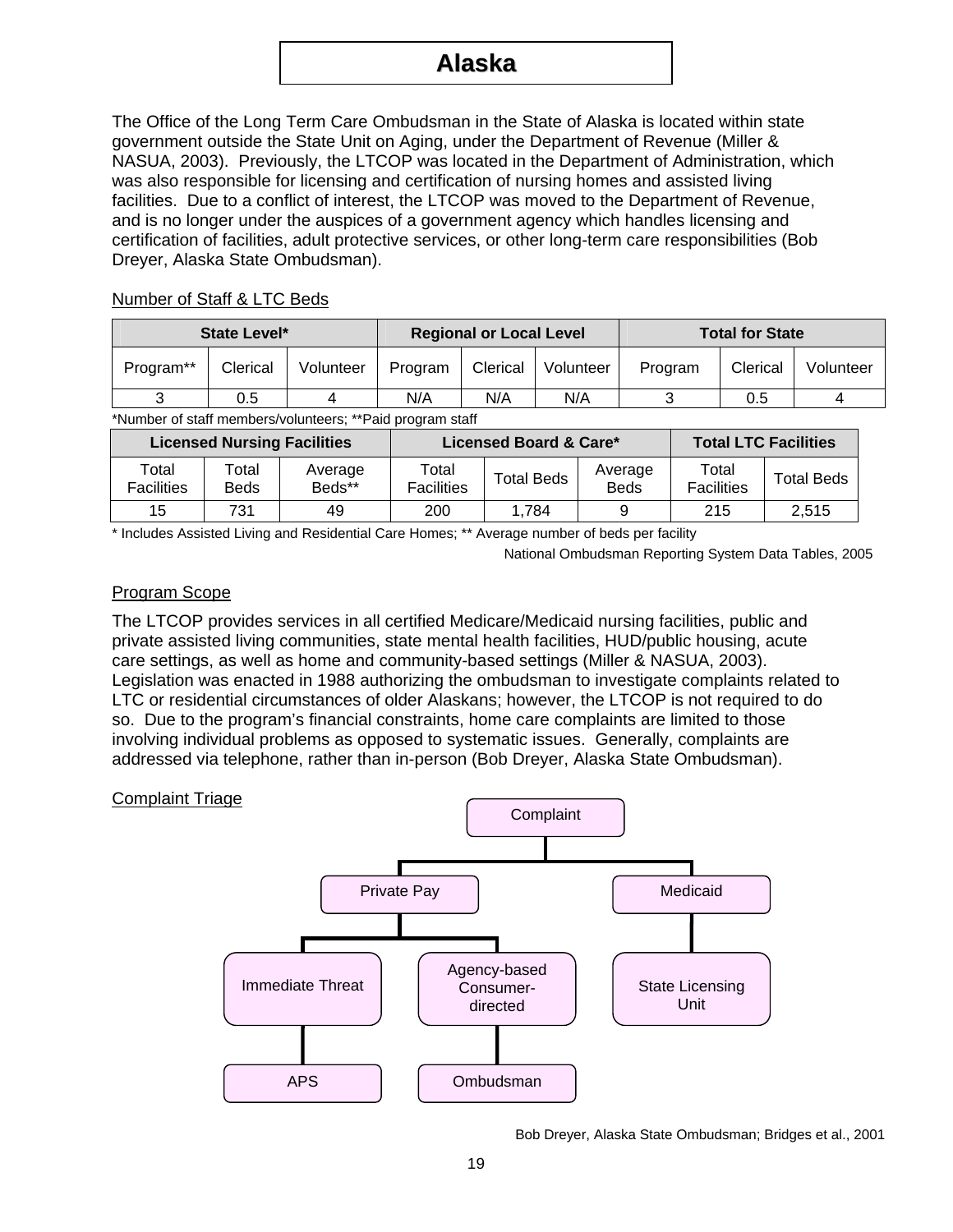## **Maine**

In the State of Maine, the Long Term Care Ombudsman Program is located outside of state government in an independent ombudsman agency. Thus, there are no conflicts of interest as a result of being structured under a state government agency which handles long-term care responsibilities or protective services (Miller & NASUA, 2003).

#### Number of Staff & LTC Beds

| State Level* |  |                                                       |     | <b>Regional or Local Level</b> |     | <b>Total for State</b> |  |                      |  |
|--------------|--|-------------------------------------------------------|-----|--------------------------------|-----|------------------------|--|----------------------|--|
| Program**    |  | Clerical   Volunteer   Program   Clerical   Volunteer |     |                                |     | Program                |  | Clerical   Volunteer |  |
| 10.5         |  | 50                                                    | N/A | N/A                            | N/A | 10.5                   |  | 50                   |  |

\*Number of staff members/volunteers; \*\*Paid program staff

| <b>Licensed Nursing Facilities</b> |                      |                   |                            | Licensed Board & Care* | <b>Total LTC Facilities</b> |                            |                      |
|------------------------------------|----------------------|-------------------|----------------------------|------------------------|-----------------------------|----------------------------|----------------------|
| Total<br><b>Facilities</b>         | Total<br><b>Beds</b> | Average<br>Beds** | Total<br><b>Facilities</b> | Total<br><b>Beds</b>   | Average<br><b>Beds</b>      | Total<br><b>Facilities</b> | Total<br><b>Beds</b> |
| 114                                | 7,350                | 64                | 761                        | 10,388                 | 14                          | 875                        | 17,738               |

\* Includes Assisted Living and Residential Care Homes; \*\* Average number of beds per facility

National Ombudsman Reporting System Data Tables, 2005

#### Program Scope

The LTCOP in the State of Maine provides services in all state licensed nursing facilities including non-Medicare and Medicaid certified; private and public residential facilities (Board & Care and assisted living communities); public and private adult foster care; geriatric units in state mental health facilities; as well as HCBS including Medicaid service programs, statefunded and private pay services, as well as other specialized services including adult day health care (Miller & NASUA, 2003).

#### Home & Community-Based Settings

The LTCOP has had legislative authority to handle home care complaints since 1986. Maine has a higher percentage of reported home care complaints due to legislation requiring dissemination of information to consumers. Most complaints involve reduction, termination, or changes in publicly-funded home care services. The program has a high success rate in resolving home care cases.

| <b>Information &amp;</b><br><b>Access to Services</b> | State requires consumers be given information about the Ombudsman<br>Program upon entry into home care agencies and when there are any<br>changes in service provision. The LTCOP developed a Public Service<br>Announcement about their services in 2003 and publicizes on<br>television stations.            |
|-------------------------------------------------------|----------------------------------------------------------------------------------------------------------------------------------------------------------------------------------------------------------------------------------------------------------------------------------------------------------------|
| <b>Staff &amp; Services</b>                           | There are 2 Registered Nurses (trained Homecare Specialists) on staff<br>to make home visits. Ombudsmen are also available to provide direct<br>representation in home care appeals at administrative hearings<br>regarding termination or reduction of service decisions, or consults<br>with legal services. |

Bridges et al., 2001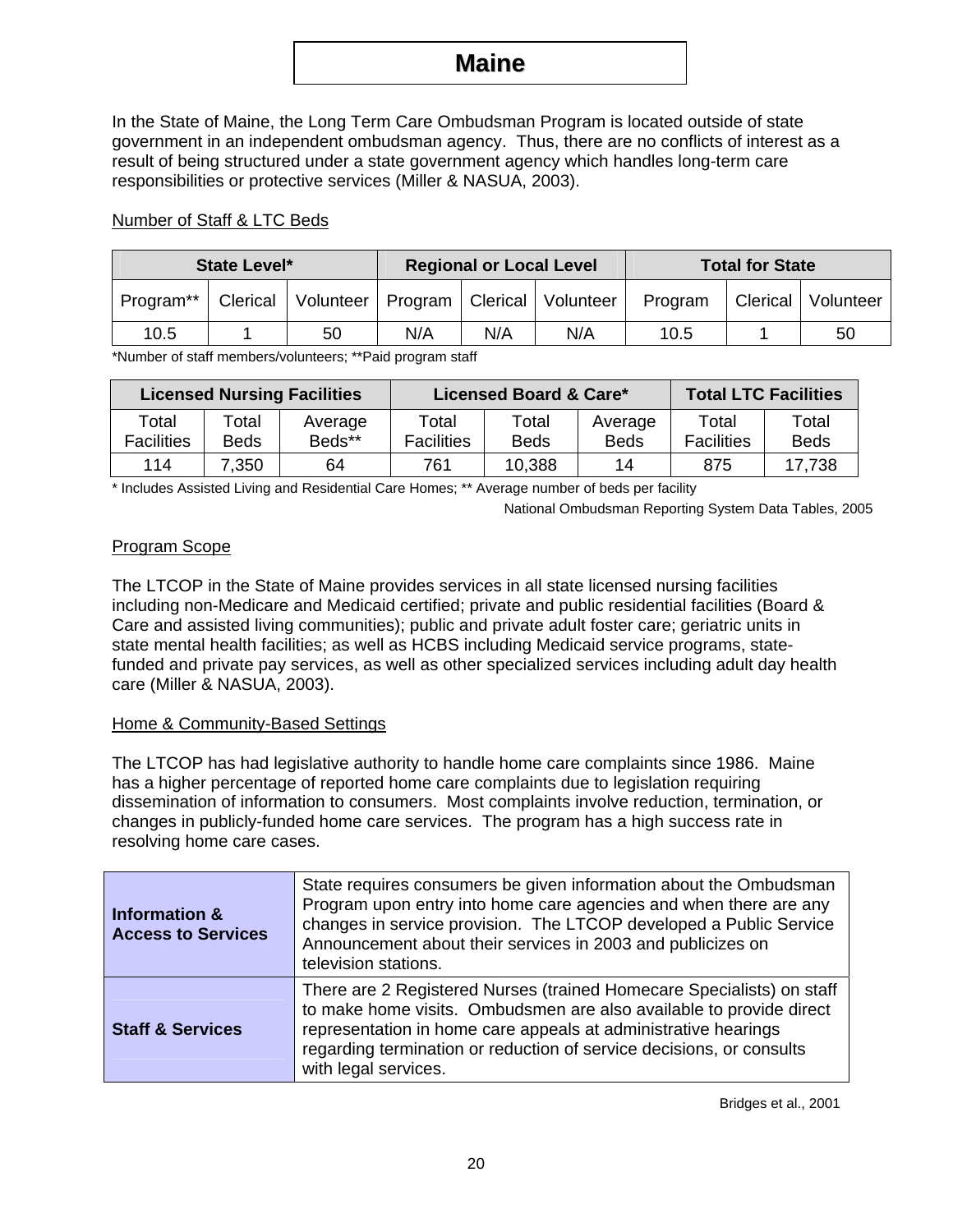## **Minnesota**

The Office of the Long Term Care Ombudsman in Minnesota is located under their State Unit on Aging in an umbrella agency. Though this agency is not responsible for licensing and certification of long-term care facilities, one other program responsibility includes Adult Protective Services, which may present a potential conflict of interest (Miller & NASUA, 2003).

#### Number of Staff & LTC Beds

| State Level* |  |                                                       | <b>Regional or Local Level</b> |     | <b>Total for State</b> |         |  |                      |
|--------------|--|-------------------------------------------------------|--------------------------------|-----|------------------------|---------|--|----------------------|
| Program**    |  | Clerical   Volunteer   Program   Clerical   Volunteer |                                |     |                        | Program |  | Clerical   Volunteer |
| 4            |  | N/A                                                   | 12                             | N/A | 167                    | 16      |  | 167                  |

\*Number of staff members/volunteers; \*\*Paid program staff

| <b>Licensed Nursing Facilities</b> |                      |                   |                            | Licensed Board & Care* | <b>Total LTC Facilities</b> |                            |                      |
|------------------------------------|----------------------|-------------------|----------------------------|------------------------|-----------------------------|----------------------------|----------------------|
| Total<br><b>Facilities</b>         | Total<br><b>Beds</b> | Average<br>Beds** | Total<br><b>Facilities</b> | Total<br>Beds          | Average<br><b>Beds</b>      | Total<br><b>Facilities</b> | Total<br><b>Beds</b> |
| 400                                | 36,366               | 91                | 1,098                      | 47,492                 | 43                          | 1,498                      | 83,858               |

\* Includes Assisted Living and Residential Care Homes; \*\* Average number of beds per facility

National Ombudsman Reporting System Data Tables, 2005

#### Program Scope

The Minnesota LTCOP provides services in all state licensed, Medicare/Medicaid certified, and VA nursing facilities; public and private residential facilities (Board & Care and assisted living communities); public and private adult foster care; acute care settings; as well as state-funded and Medicaid serviced HCBS. This includes adult day care, hospice, durable medical equipment, and home-delivered meal services (Miller & NASUA, 2003).

The Home Care Ombudsman Program was created in 1989 through legislation authorizing it as a pilot project. Since then, the program has continued to expand with support and funding. Under the home care licensing law, agencies are required to inform clients about services provided by the LTCOP, specifically when services are being terminated or when service fees are being increased (Bridges et al., 2001)

#### Complaint Triage



Ombudsmen can and will assist consumers in making reports to Adult Protective Services or to the Office of Health Facility Complaints. Ombudsmen will follow-up and monitor what subsequent actions are taken by the agency and are actively involved throughout the process to assist in appeals and reconsideration of decisions.

Maria Michlin, Office of the Minnesota State Ombudsman; Bridges et al., 2001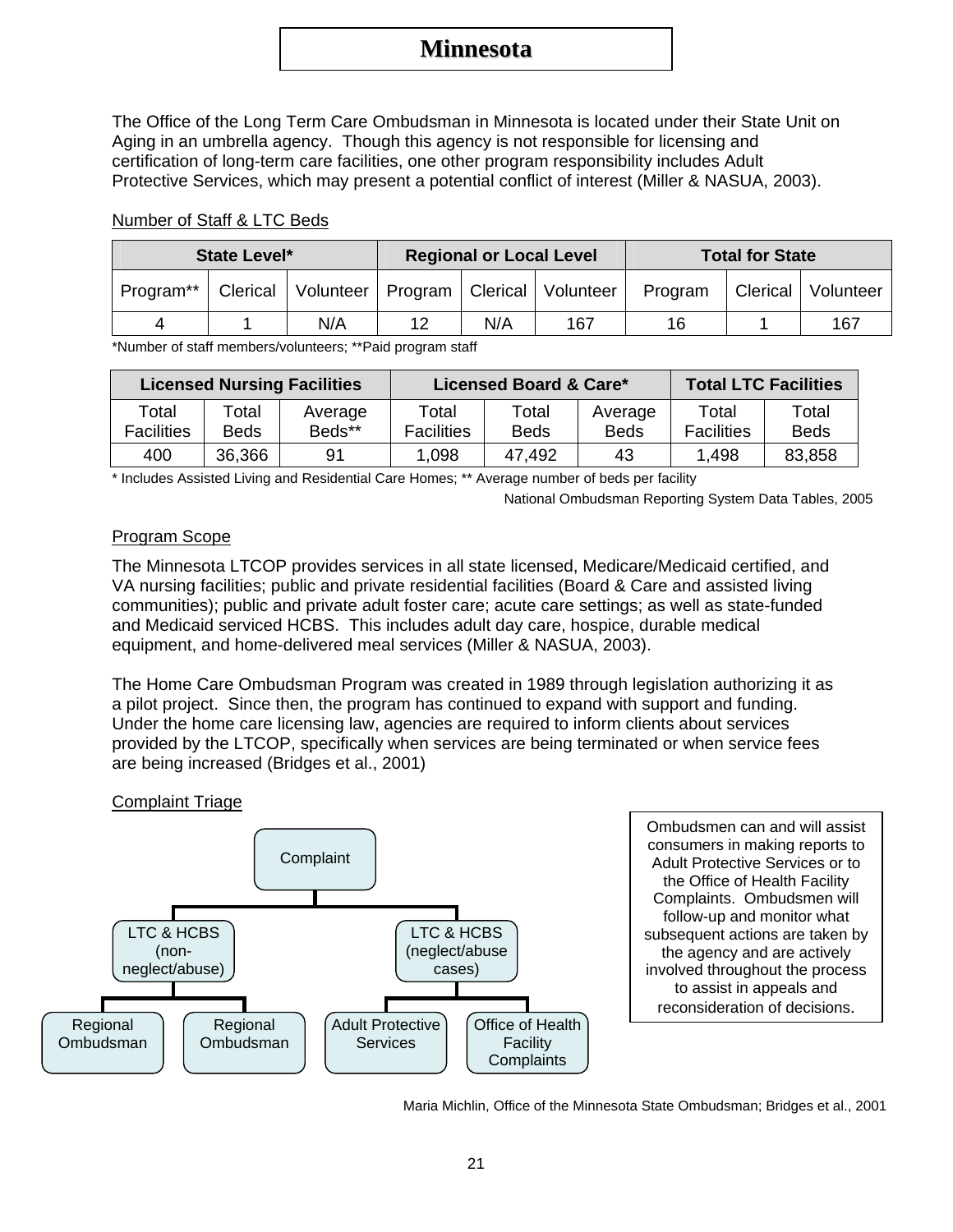## **Ohio**

The Long Term Care Ombudsman Program in the State of Ohio is structurally located in state government, under an independent State Unit on Aging. This agency is not responsible for licensing and certification of long-term care facilities or adult protective services (Miller & NASUA, 2003)

#### Number of Staff & LTC Beds

| State Level*          |  |                                                       |      | <b>Regional or Local Level</b> |     | <b>Total for State</b> |      |                      |
|-----------------------|--|-------------------------------------------------------|------|--------------------------------|-----|------------------------|------|----------------------|
| Program <sup>**</sup> |  | Clerical   Volunteer   Program   Clerical   Volunteer |      |                                |     | Program                |      | Clerical   Volunteer |
| 7 1 7                 |  | N/A                                                   | 72.5 | 5.34                           | 506 | 79.67                  | 6.34 | 506                  |

\*Number of staff members/volunteers; \*\*Paid program staff

| <b>Licensed Nursing Facilities</b> |                      |                   |                            | Licensed Board & Care* | <b>Total LTC Facilities</b> |                            |                      |
|------------------------------------|----------------------|-------------------|----------------------------|------------------------|-----------------------------|----------------------------|----------------------|
| Total<br><b>Facilities</b>         | Total<br><b>Beds</b> | Average<br>Beds** | Total<br><b>Facilities</b> | Total<br><b>Beds</b>   | Average<br><b>Beds</b>      | Total<br><b>Facilities</b> | Total<br><b>Beds</b> |
| 1,009                              | 98,569               | 98                | .190                       | 42,795                 | 36                          | 2,199                      | 141,364              |

\* Includes Assisted Living and Residential Care Homes; \*\* Average number of beds per facility

National Ombudsman Reporting System Data Tables, 2005

#### Program Scope

The Office of the State Ombudsman in Ohio provides services in all Medicare/Medicaid certified, state licensed, and VA nursing facilities; public and private residential communities (Board & Care and assisted living facilities); public and private adult foster care; HUD/public housing; and all HCBS including Medicaid service programs, state-funded programs, private pay services, and adult day health care settings (Miller & NASUA, 2003).

#### **Access to Services**

The number of home care complaints has risen due to the 1993 *Title III and State Senior Community Services Block Grant* which required providers to inform clients about LTCOP services.

#### **Range of Complaints in HCBS**

Any health or social service provided in the home or community care settings including case management, personal care, home health, homemaker or chore services, respite care, homedelivered meals, and physical/occupational/speech therapies.

#### **Staff Training**

Ombudsmen are trained on a 100-hour curriculum which includes home care regulations. Staff members have the option of completing the 22-hour provider orientation with a home care provider instead of a LTC facility.

#### **Funding Support**

The LTCOP receives both state general revenue funds and monies collected from long-term care bed fees which support the program's advocacy in all long-term care facilities as well as home and community-based settings.

Bridges et al., 2001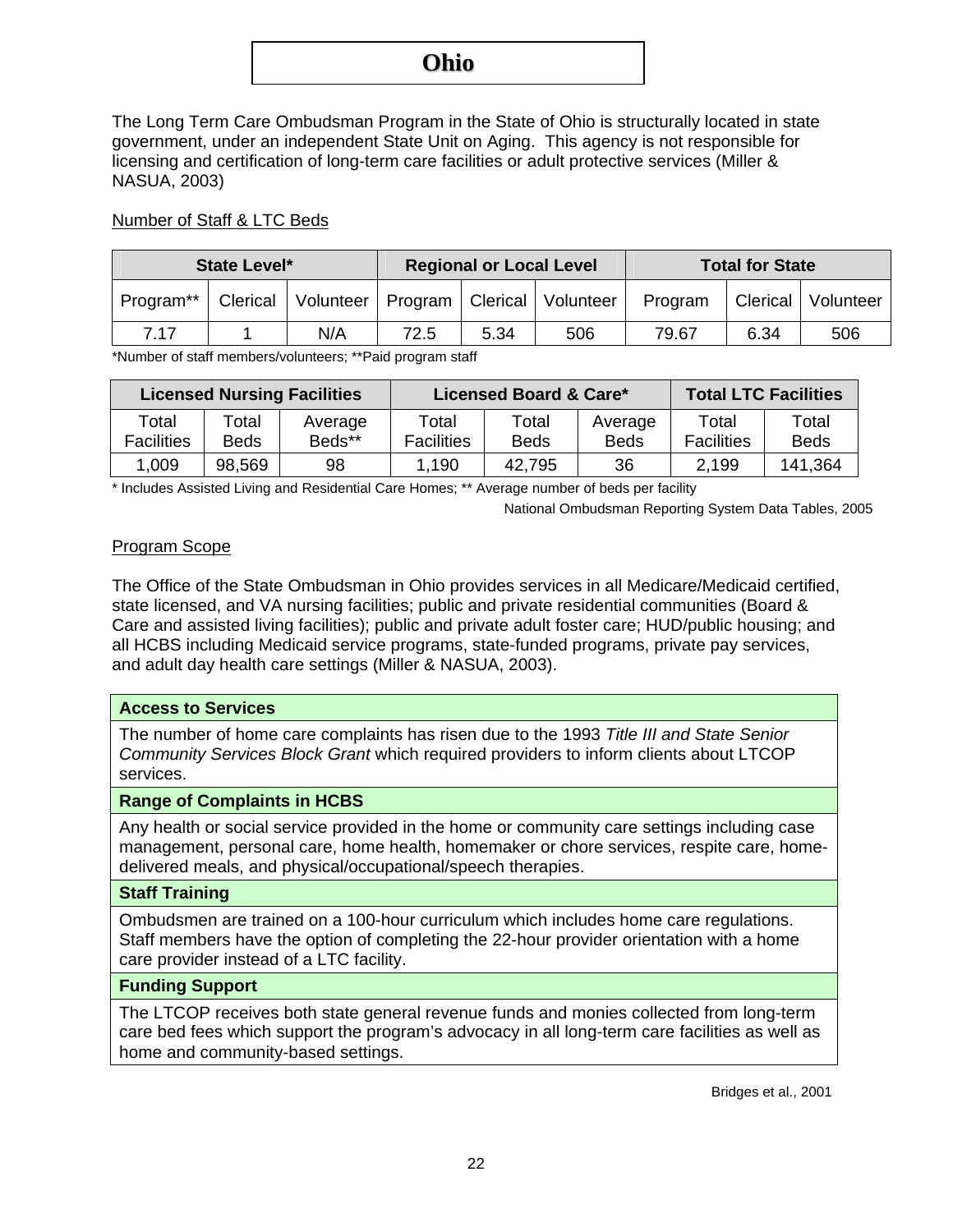## **Rhode Island**

The Long Term Care Ombudsman Program in the State of Rhode Island is located outside of state government in a citizen advocacy agency, the Alliance for Better Long Term Care. This office is a non-profit independent group appointed by the Department of Elderly Affairs, and has housed the LTCOP since 1997. This office is also contracted with the Protective Services Unit in the Department of Elderly Affairs (Miller & NASUA, 2003).

| State Level* |      |                                                       | <b>Regional or Local Level</b> |     | <b>Total for State</b> |         |          |           |
|--------------|------|-------------------------------------------------------|--------------------------------|-----|------------------------|---------|----------|-----------|
| Program**    |      | Clerical   Volunteer   Program   Clerical   Volunteer |                                |     |                        | Program | Clerical | Volunteer |
| 10.3         | 2.25 | 25                                                    | N/A                            | N/A | N/A                    | 10.3    | 2,25     | 25        |

#### Number of Staff & LTC Beds

\*Number of staff members/volunteers; \*\*Paid program staff

| <b>Licensed Nursing Facilities</b> |                      |                   |                            | Licensed Board & Care* | <b>Total LTC Facilities</b> |                            |                      |
|------------------------------------|----------------------|-------------------|----------------------------|------------------------|-----------------------------|----------------------------|----------------------|
| Total<br><b>Facilities</b>         | Total<br><b>Beds</b> | Average<br>Beds** | Total<br><b>Facilities</b> | Total<br><b>Beds</b>   | Average<br><b>Beds</b>      | Total<br><b>Facilities</b> | Total<br><b>Beds</b> |
| 98                                 | 9,914                | 101               | 67                         | 3,639                  | 54                          | 165                        | 13,553               |

\* Includes Assisted Living and Residential Care Homes; \*\* Average number of beds per facility

National Ombudsman Reporting System Data Tables, 2005

#### Program Scope

In the State of Rhode Island, the LTCOP serves residents in all Medicare/Medicaid certified, state licensed, and VA nursing facilities; both public and private residential care settings (Board & Care and assisted living); geriatric units of state mental health facilities; as well as Medicaid service programs, state-funded programs, and private pay services in home and communitybased settings (Miller & NASUA, 2003). In 1999, the LTCOP received a legislative mandate to begin providing services to HCBS clients. As of July 1, 2001, the contact information for the ombudsman program has been listed on the *Client Bill of Rights* given to all home care recipients. Funding has supported the expansion into HCBS, as the State of Rhode Island allocates \$50,000 per year to specifically support home care efforts (Miller & NASUA, 2001).

#### Complaint Triage

Complaints are triaged based on urgency. At this time, the number of reported cases from HCBS clients is much less than those from LTC facilities.



Paula Moreau, Office of the Long Term Care Ombudsman, RI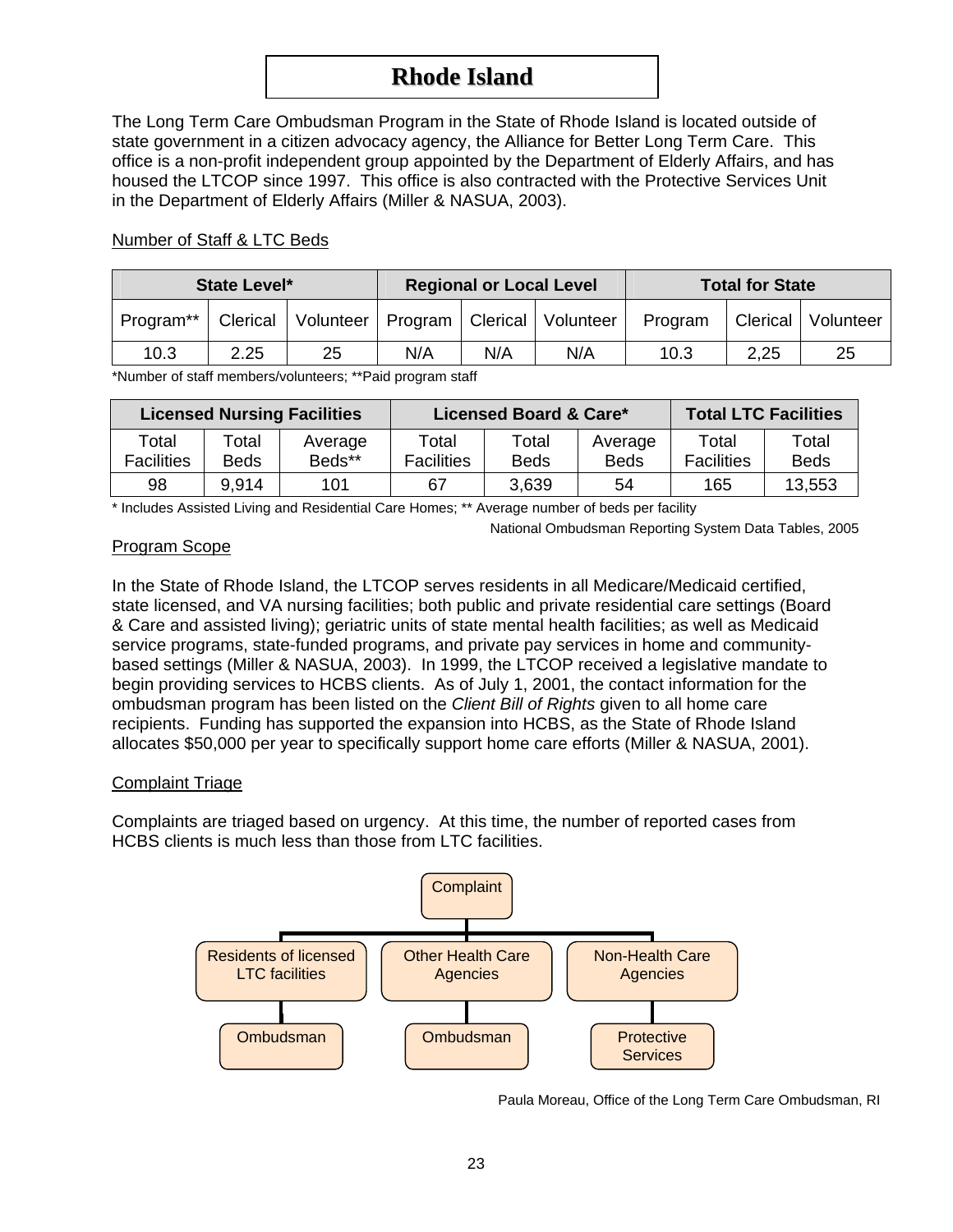## **Wisconsin**

In the State of Wisconsin, the Long Term Care Ombudsman Program is located in state government, but outside the State Unit on Aging in the Board on Aging and Long Term Care. The agency does not handle any licensing and certification of LTC facilities nor is it responsible for adult protective services (Miller & NASUA, 2003).

#### Number of Staff & LTC Beds

| State Level* |          |                                            |    | <b>Regional or Local Level</b> |     | <b>Total for State</b> |      |                      |
|--------------|----------|--------------------------------------------|----|--------------------------------|-----|------------------------|------|----------------------|
| Program**    | Clerical | Volunteer   Program   Clerical   Volunteer |    |                                |     | Program                |      | Clerical   Volunteer |
| b            | 1.25     | N/A                                        | 16 | N/A                            | 146 | 21                     | 1,25 | 146                  |

\*Number of staff members/volunteers; \*\*Paid program staff

| <b>Licensed Nursing Facilities</b> |                      |                   |                            | Licensed Board & Care* | <b>Total LTC Facilities</b> |                            |                      |
|------------------------------------|----------------------|-------------------|----------------------------|------------------------|-----------------------------|----------------------------|----------------------|
| Total<br><b>Facilities</b>         | Total<br><b>Beds</b> | Average<br>Beds** | Total<br><b>Facilities</b> | Total<br>Beds          | Average<br><b>Beds</b>      | Total<br><b>Facilities</b> | Total<br><b>Beds</b> |
| 404                                | 39,322               | 97                | 2.512                      | 34,777                 | 14                          | 2,916                      | 74,099               |

\* Includes Assisted Living and Residential Care Homes; \*\* Average number of beds per facility

National Ombudsman Reporting System Data Tables, 2005

#### Program Scope

The Long Term Care Ombudsman Program in the State of Wisconsin serves residents in nursing facilities including Medicare/Medicaid certified and state licensed; public and private residential care settings (Board & Care and assisted living communities); public and private adult foster care; and HCBS which include Medicaid service programs, state-funded programs, and specialized services such as adult day health care settings (Miller & NASUA, 2003).

In 1999, the legislature gave the LTCOP authority and funding to expand their services into HCBS under the state's managed long-term care pilot program, to managed long-term care recipients. This also included those utilizing the Medicaid waiver (Bridges et al., 2001).

| <b>Noteworthy Factors of LTCOP</b>                                                                                                   | <b>Challenges of LTCOP</b>                                                                                                                            |
|--------------------------------------------------------------------------------------------------------------------------------------|-------------------------------------------------------------------------------------------------------------------------------------------------------|
| - Located outside the SUA in another state<br>government agency & is independent of any<br>health related agency in state government | - Only 5% of program's complaints are home<br>care issues                                                                                             |
| - Handles complaints from managed long-term<br>care clients                                                                          | - Most of the HCBS complainants are clients<br>of the Medicaid waiver program.                                                                        |
| - Assists clients with obtaining supplemental<br>insurance with gaps in Medicare coverage<br>through the Medi-Gap Helpline           | - Initial transition of restructuring posed<br>challenges in administration such as<br>budgeting & functioning in politically<br>charged environments |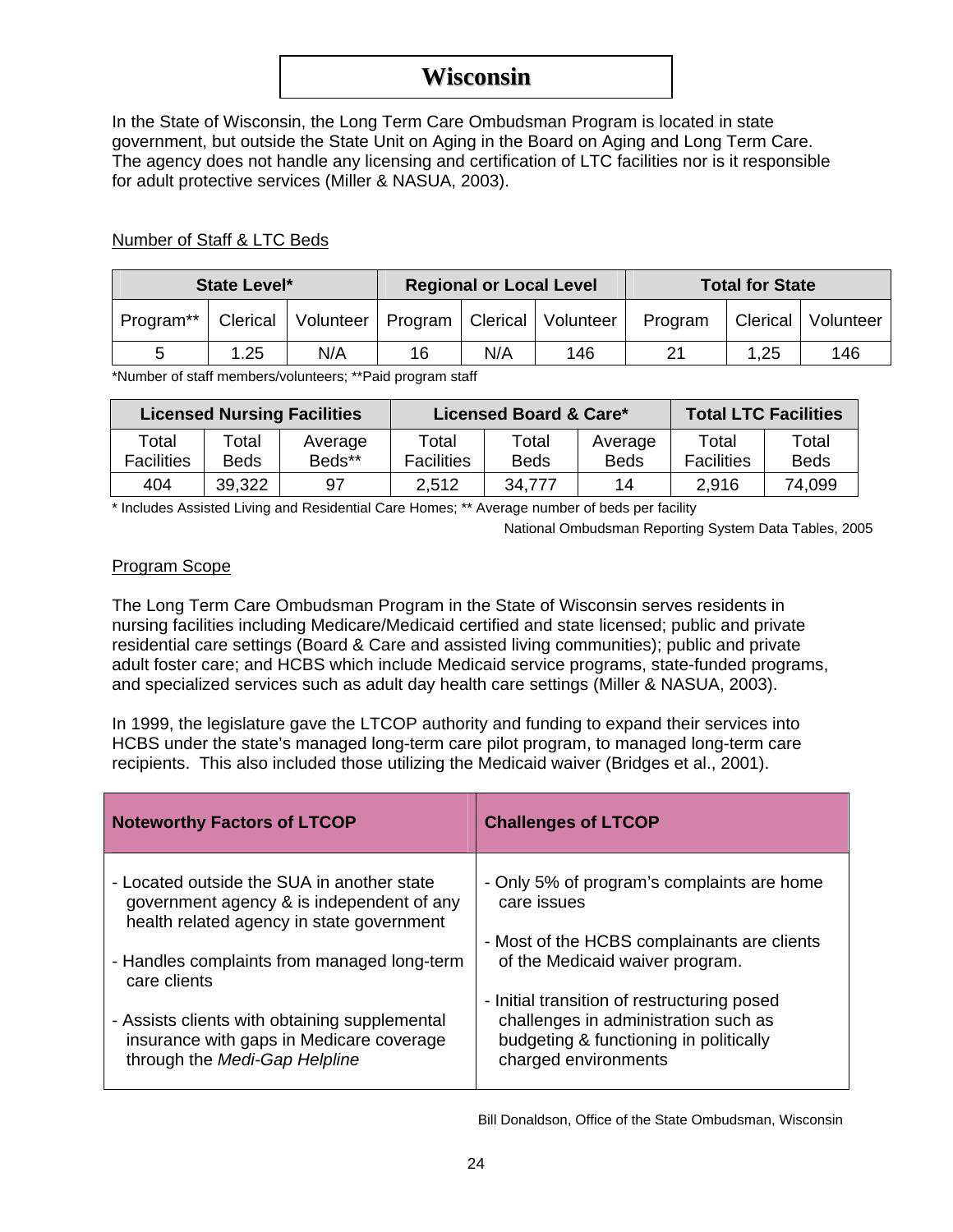#### **IX. Part I References**

- Bridges, K., Miller, M. C., Dize, V., & National Association of State Units on Aging (2001, June). *The role of the long term care ombudsman program in home care advocacy*. Washington, DC: National Long Term Care Ombudsman Resource Center. Retrieved March 15, 2007, from http://www.ltcombudsman.org/uploads/PMhomecareadvocacy.pdf
- Cherry, R. (1993). Community presence and nursing home quality of care: The ombudsman as a complementary role. *Journal of Health and Social Behavior, 34*, 336-345.
- Department of Health and Human Services, Administration on Aging (2005). National ombudsman reporting system data tables. Retrieved March 15, 2007, from [http://www.aoa.gov/prof/aoaprog/elder\\_rights/LTCombudsman/National\\_and\\_State\\_Dat](http://www.aoa.gov/prof/aoaprog/elder_rights/LTCombudsman/National_and_State_Data/2005nors/2005nors.asp) [a/2005nors/2005nors.asp](http://www.aoa.gov/prof/aoaprog/elder_rights/LTCombudsman/National_and_State_Data/2005nors/2005nors.asp)
- Estes, C. L., Zulman, D. M., & Ogawa, D. D. (2001). *Effectiveness of the state long term care ombudsman program.* University of California, San Francisco: Institute for Health & Aging.
- Estes, C. L., Zulman, D. M., Goldberg, S. C., & Ogawa, D. D. (2004). State long term care ombudsman programs: Factors associated with perceived effectiveness. *The Gerontologist 44,* 104-115.
- Harris-Wehling, J., Feasley, J. C., & Estes, C. L. (1995). *Real people, Real problems: An evaluation of the long term care ombudsman programs of the Older Americans Act*. Washington, DC: Institute of Medicine, Division of Health Care Services, National Academy of Sciences.
- Huber, R., Netting, F. E., & Kautz, J. R., III. (1996). Differences in types of complaints and how they were resolved by local long term care ombudsmen operating in/not in Area Agencies on Aging. *The Journal of Applied Gerontology 15*, 81-101.
- Miller, M. C., & National Association of State Units on Aging (2003). *Long term care ombudsman program: Structure, responsibilities, quality, and funding*. Washington DC: National Long Term Care Ombudsman Resource Center.
- Miller, M. C., & National Association of State Units on Aging (2004). *Strategy brief: Ombudsman program connections to home and community-based services*. Washington, DC: National Long Term Care Ombudsman Resource Center.
- National Association of State Long Term Care Ombudsman Programs (2003, April). *The long term care ombudsman program: Rethinking and retooling for the future, NASPO Retreat.* Midland, MI. Retrieved March 18, 2007, from http://longtermcare.state.wi.us/home/whitepaper03\_FINAL.pdf
- National Association of State Units on Aging (2001, June). *The role of the Long Term Care Ombudsman Program in home care advocacy.* Washington, DC: National Long Term Care Ombudsman Resource Center. Retrieved March 18, 2007, from http://www.ltcombudsman.org/uploads/PMhomecareadvocacy.pdf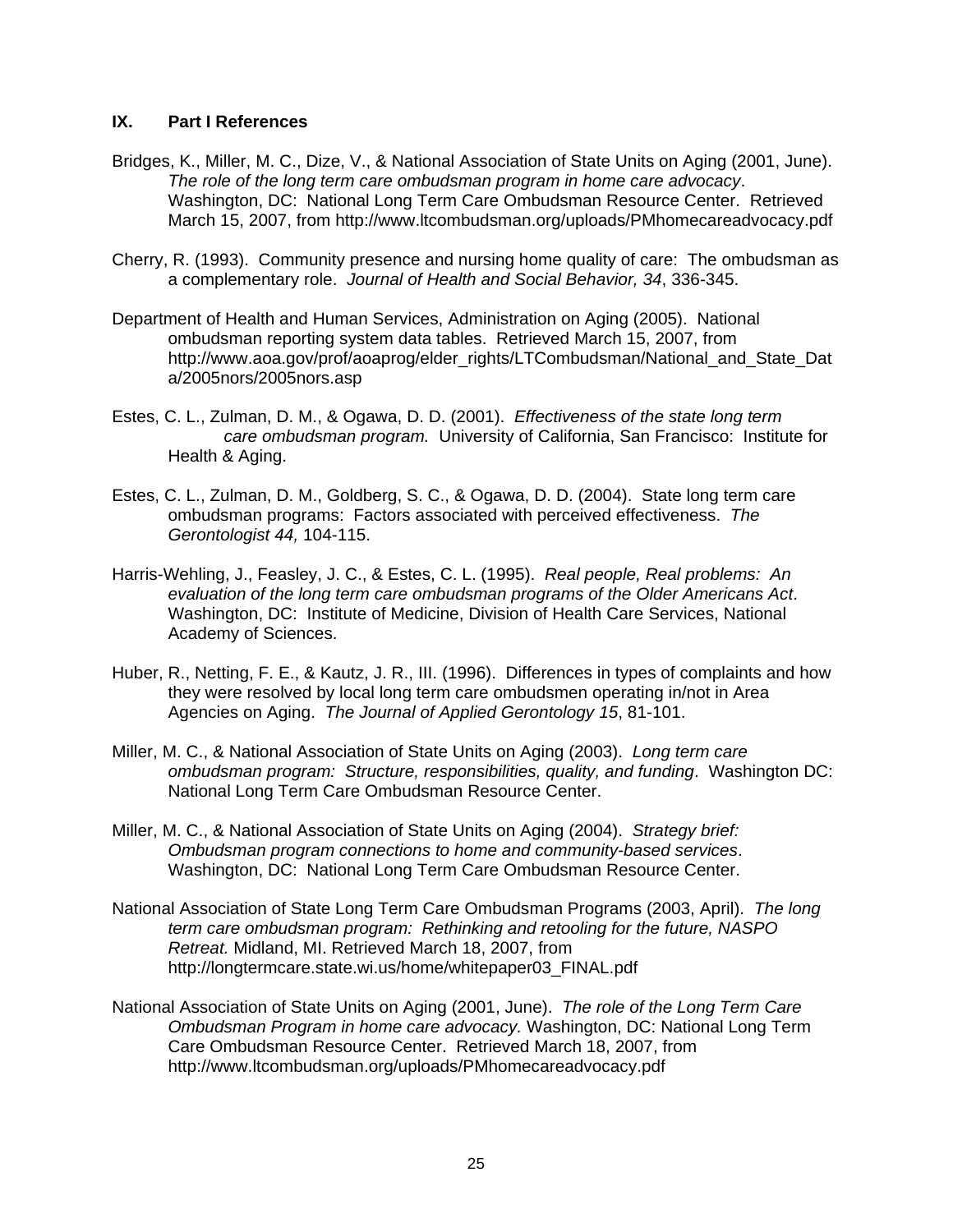- National Ombudsman Reporting System Data Tables (2005). Washington, DC: U. S. Administration on Aging. Retrieved March 18, 2007, from http://www.aoa.gov/prof/aoaprog/elder\_rights/LTCombudsman/National\_and\_State\_Dat a/2005nors/2005nors.asp
- Netting, F. E., Paton, R. N., & Huber, R. (1992). The Long-Term Care Ombudsman Program: What does the complaint reporting system tell us? *The Gerontologist 32,* 843-848.
- Office of the State Long Term Care Ombudsman (2005a). *FFY 2005 Annual Report.* Hartford, CT: Office of the State Long Term Care Ombudsman. Retrieved April 18, 2007, from <http://www.ct.gov/ltcop/lib/ltcop/pdf/2006annualreport.pdf>
- Office of the State Long Term Care Ombudsman (2005b, September). *VOICES Forum IX Report.* Hartford, CT: Office of the State Long Term Care Ombudsman. Retrieved April 18, 2007, from http://www.ct.gov/ltcop/lib/ltcop/pdf/Voices3Report06.pdf
- Office of the State Long Term Care Ombudsman (2007). Web site: <http://www.ct.gov/ltcop/site/default.asp>
- Weiner Associates (1999). *The Long Term Care Ombudsman Program: A policy review.* Bloomfield, CT: Weiner Associates.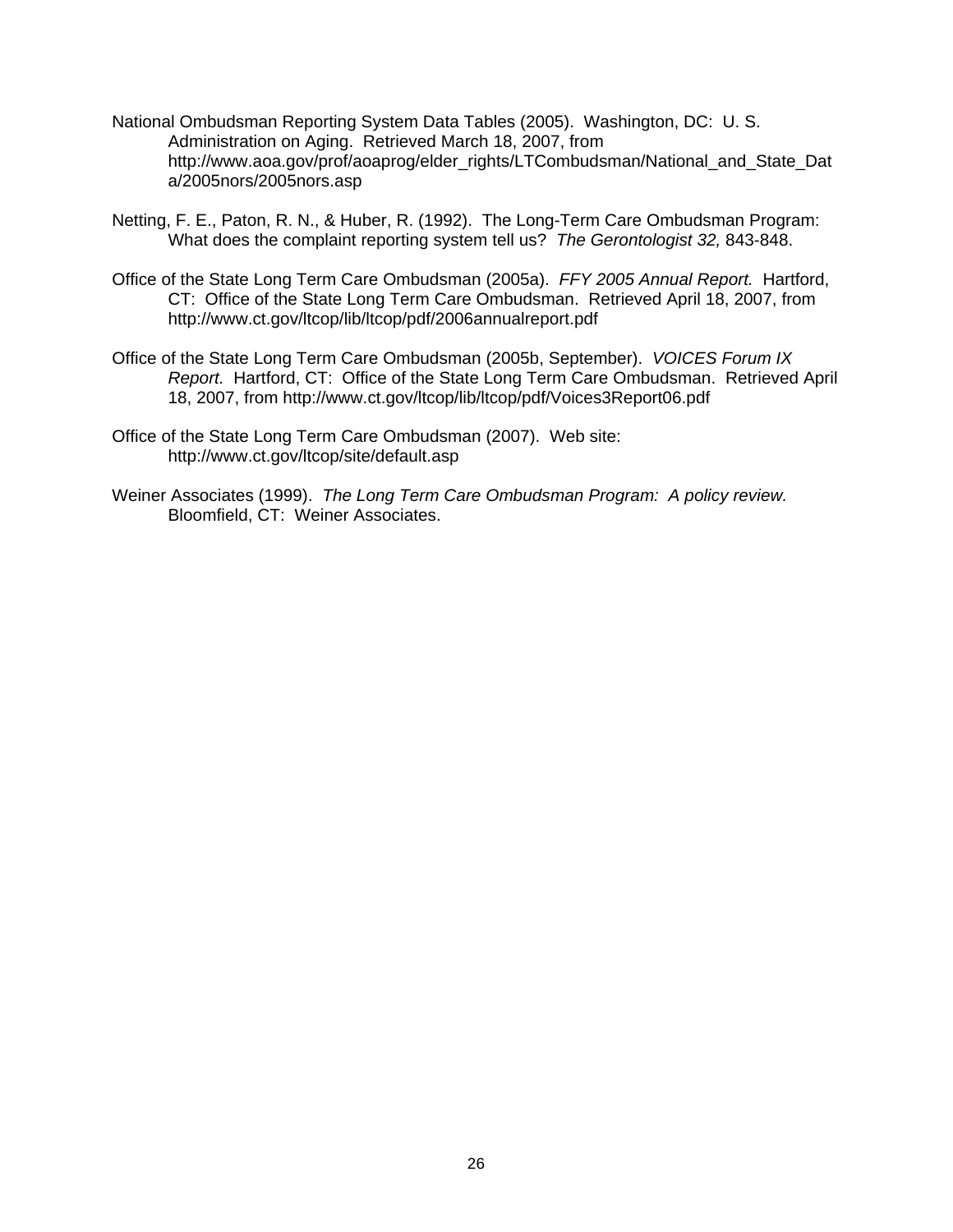#### **Part II: The Experiences of Supportive Housing Residents**

#### **I. Introduction**

An important component of planning for Connecticut residents' long-term care is an understanding of the experiences and satisfaction of those currently living in different types of supportive housing. The Connecticut Long Term Care Ombudsman Program commissioned this study to better understand the needs of these residents. It will use the results and recommendations for action to enhance their operations and resources to better meet long-term care consumer needs and quality of care and life concerns.

This section of the report presents the findings of the Long Term Care Supportive Housing Resident Survey and includes results from residents of:

- Managed Residential Communities which provide for Assisted Living
- Residential Care Homes
- Skilled Nursing Facilities

#### **A. Background: Supportive housing overview**

#### *Assisted living*

Assisted living offers extended care options to older adults who may need assistance with ADLs or who have other long-term care needs (Kane & Wilson, 1993; Meyer, 1998). Extensive use of the term assisted living and substantial inconsistency among states in its definition continues to add to the debate about what assisted living is and how it should be regulated (Mollica & Johnson-Lamarche, 2005). Although the name "assisted living" is used in 41 states, a number of different terms are used for the larger residential care settings including: adult care home, assisted living, board and care homes, community-based residential housing, domiciliary care homes, homes for the aged, personal care homes, and rest homes (Hawes, Phillips, Rose, Holan, & Sherman, 2003; Mollica & Johnson-Lamarche, 2005). In addition to a substantial difference in the variety of services offered, there is also a range in the amount of privacy and level of services offered by these supportive housing types that varies from "high privacy and high services" to "low privacy and low services" (Hawes et al., 2003, p. 880).

Assisted living may take place in a licensed setting in which services and supports are delivered, or in a licensed agency that provides services in different types of settings (Mollica & Johnson-Lamarche, 2005). Only Connecticut and Minnesota view assisted living as a service, and license the provider of the service, which may be a different unit from the organization that owns and controls the residential building; other states view assisted living as a building or residence in which health and support services are available and provided (Mollica & Johnson-Lamarche, 2005). Different assisted living models that vary in state licensing and regulatory approaches include: the institutional model, housing and services model, service model, and umbrella model; these approaches occur alone or may be combined. In addition, some states require multiple levels of licensing for a single category. For example, Maryland licenses these residences based on residents' characteristics; categories for low-, moderate-, and high-need residents are based on criteria including functional status, health and wellness, medication and treatment, psychological health, and social and recreational needs (Mollica & Johnson-Lamarche, 2005).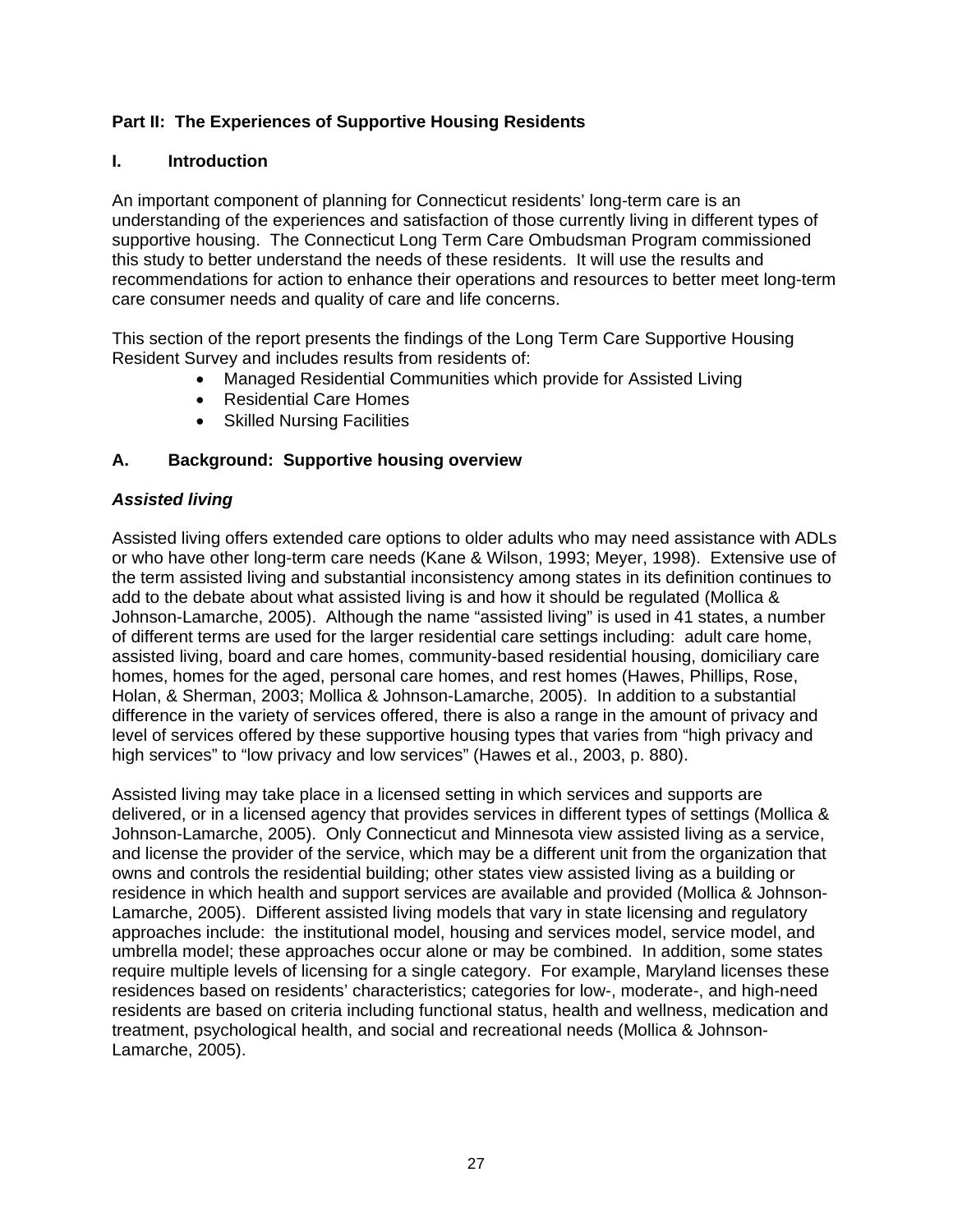In Connecticut, assisted living is a "managed residential community in which supportive services are provided to residents by an entity that is licensed by the Connecticut Department of Public Health as an Assisted Living Services Agency (ALSA)" (Connecticut Department of Social Services, 2000, p.7). In some cases, the managed residential community (MRC) actually holds the license as an ALSA; in other cases the MRC contracts with an ALSA (Connecticut Department of Social Services, 2000). ALSAs may provide assistance with ADLs, some nursing services and management of medications (Connecticut Department of Social Services, 2000). ALSAs in Connecticut are required to provide an on-site registered nurse 40 hours a week (on call during other times) (Fortinsky, 2006). MRCs are required to provide services such as laundry, transportation, 24-hour security, maintenance and a variety of activities; the individual resident is responsible for paying a monthly rent that includes all of these services (Connecticut Department of Social Services, 2000).

The substantial variability in MRCs stems from the fact that they are largely unregulated, by either state regulations or federal oversight (Assisted Living Quality Coalition, 1998). In Connecticut, most assisted living residences are not covered by Medicaid, making it more difficult for a majority of older adults to consider assisted living a viable alternative to nursing home placement (Bridges, 2002). Nationally, the median rate for assisted living is between \$1800 and \$2200 per month, however, in Connecticut, the monthly cost can be as high as \$5750 (Bridges, 2002). An AARP Assisted Living Survey in Connecticut reports that about half of members are either not at all confident or not very confident that they would be able to afford to live in an MRC for even one year (Bridges, 2002).

Connecticut's affordable assisted living pilots include the moderate and low-income ALSA Demonstration Project (Public Act 98-239 and Public Act 99-279) that allowed for construction of new, stand-alone MRCs through which residents who 1) are age 65 and older, 2) are at risk of nursing home placement, and 3) meet the Connecticut Home Care Program for Elders (CHCPE) financial eligibility criteria receive ALSA services. This project is a joint partnership with the Department of Social Services (DSS), the Department of Economic and Community Development (DECD), and the Connecticut Housing Finance Authority (CHFA). In 2000, the Legislature extended the CHCPE to residents of state-funded congregate housing. This project also represents a joint partnership between DSS and DECD. Authorized by Public Act 00-2 and expanded in scope by Public Act 01-2, the State-Assisted Living Demonstration in Federally Funded Elderly Housing provides assisted living services to residents of certain designated buildings. In addition, the Private Assisted Living Pilot assists a limited number of individuals who have spent down resources while living in private MRCs with payment for assisted living services (this excludes payment for room and board). This pilot authorized 50 individuals eligible for the Medicaid waiver, and 25 individuals eligible for the state-funded levels of the CHCPE. More recently, Public Act 04-258 made it available to 75 individuals without respect to which level of care they qualify for. Currently, there is a large wait list. DSS indicates that MRC participation is very changeable and has not issued an updated list since September 2004.

#### *Residential care homes*

Residential Care Homes (RCHs), also known as Rest Homes or Homes for the Aged, are residences for adults whose limitations prevent them from living independently (State of Connecticut, 2006). Although most residents are still older adults, a large and growing percentage of those currently living in RCHs are younger people with mental illness. People living in these supportive housing types may need some assistance with daily activities, special diets and/or medication management. RCHs provide a communal living environment and offer private or semi-private rooms, with private or shared bathrooms, but no nursing services. While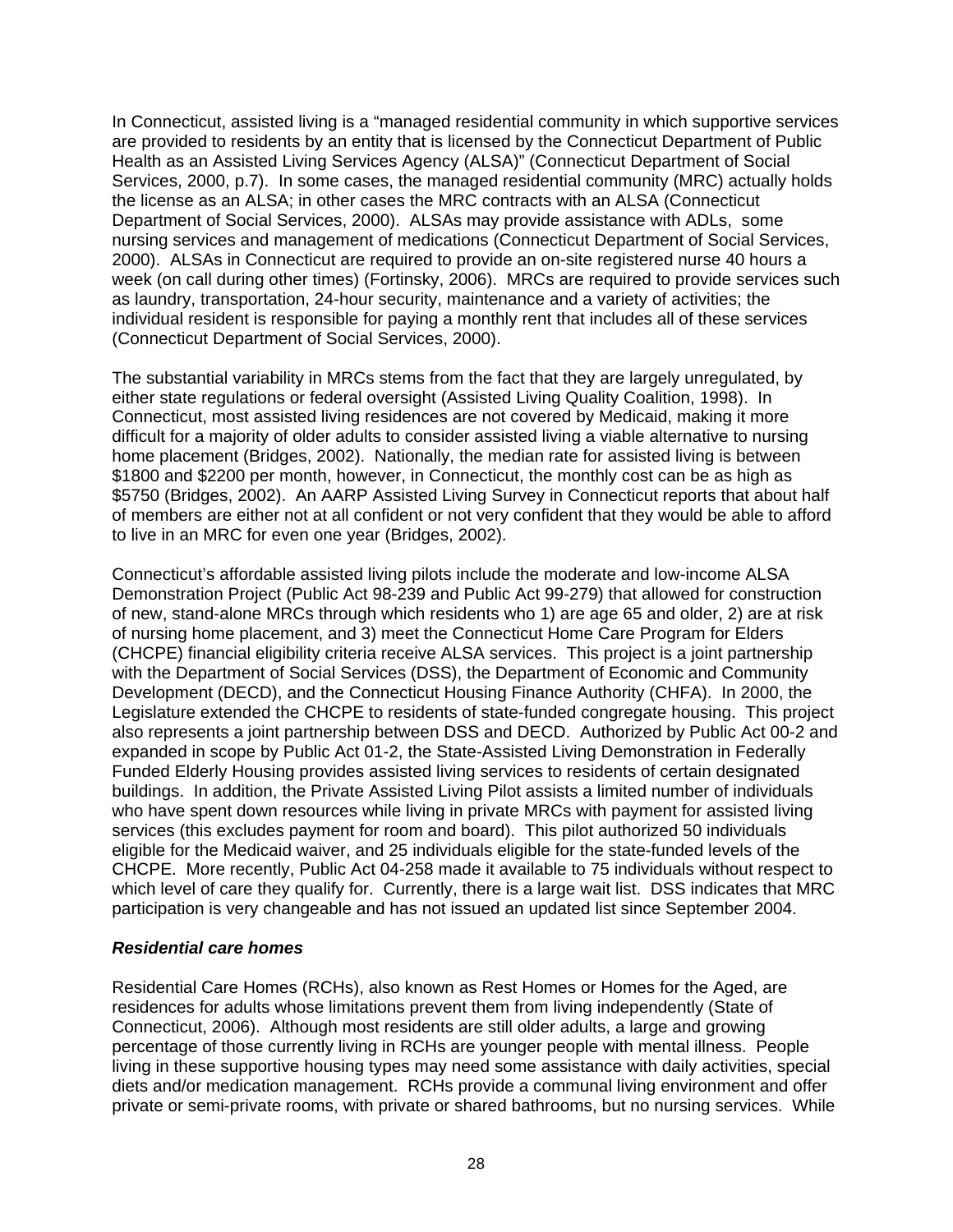services differ among RCHs, most offer services that include assistance with activities of daily living, dietary and housekeeping services, and social and recreational opportunities. In many homes, transportation is provided and in some homes it is arranged for the resident. Typically, Supplemental Security Income is the funding source for residents of RCHs.

In Connecticut, all RCHs are licensed by the Connecticut Department of Public Health and offer the following basic services: three meals a day, housekeeping services and laundry services, recreational activities, and 24-hour staff supervision (State of Connecticut, 2006). Staff are helpful in supervising medications that residents take themselves and may assist them with scheduling appointments; some homes have a nurse on site while others help residents arrange for community-based nursing services when they are needed (State of Connecticut, 2006). Age requirements vary according to the home's policy (State of Connecticut, 2006). Residents pay monthly fees that differ by community and by the room provided; in some communities, residents are able to use government assistance to help them pay for care (State of Connecticut, 2006).

#### *Nursing homes*

Nursing homes, also known as skilled nursing facilities (SNFs), are the principal providers of long-term care for individuals who have significant functional or cognitive disabilities or medical situations that necessitate more formal or 24-hour care (Pandya, 2001). Nursing homes differ from residential care and assisted living in many ways largely because nursing homes are subject to both federal and state regulations, whereas assisted living and RCHs are generally not subject to extensive state or federal mandates (Zimmerman et al., 2003).

More than 1.4 million Americans live in nursing homes (Walshe & Harrington, 2002), and estimates show that 46 percent of those 65 and older will spend some time in a nursing home (Spillman & Lubitz, 2002). In Connecticut, as of September 30, 2006, 27,689 residents were living in nursing homes; this is a 7 percent decrease from September 30, 1999 (Connecticut State Office of Policy and Management, 2007). Eighty-eight percent of residents were white, 71 percent were female, and 82 percent were widowed; this profile has been constant over time (Connecticut State Office of Policy and Management, 2007). In addition, 11 percent of residents were less than 65 years of age, 40 percent were between 65 and 84, and 48 percent were age 85 or older (Connecticut State Office of Policy and Management, 2007). There are three general sets of factors that increase the likelihood of nursing home admission: certain demographic characteristics (i.e., gender, marital status, age, race, and economic status), level of impairment (i.e., physical and/or cognitive), and access to an informal caregiving network (Lee, Kovner, Mezey, & Ko, 2001). Of all residents living in nursing homes, three-quarters require assistance with at least three activities of daily living, including bathing, dressing, eating, and using the toilet (Pandya, 2001); 20 percent had a psychiatric diagnosis or mood disorder (Harrington, Carrillo, & LaCava, 2006); and half (50%) of residents were diagnosed with dementia (Alzheimer's Association, 2006).

Nursing homes vary in the type of residents they serve. They may focus on special care, rehabilitation, clinically complex behavioral problems, or limited functioning (Fries, Schneider, Foley, Gavazzi, Burke, & Cornelius, 1994). Nationally, there are about 16,000 certified nursing homes with 1.4 million residents on any particular day (Alecxih, 2006). In 2004, approximately 65.9 percent of nursing homes were for-profit, 28 percent were non-profit, and 6.1 percent were government-owned (Harrington, Carrillo, & LaCava, 2006).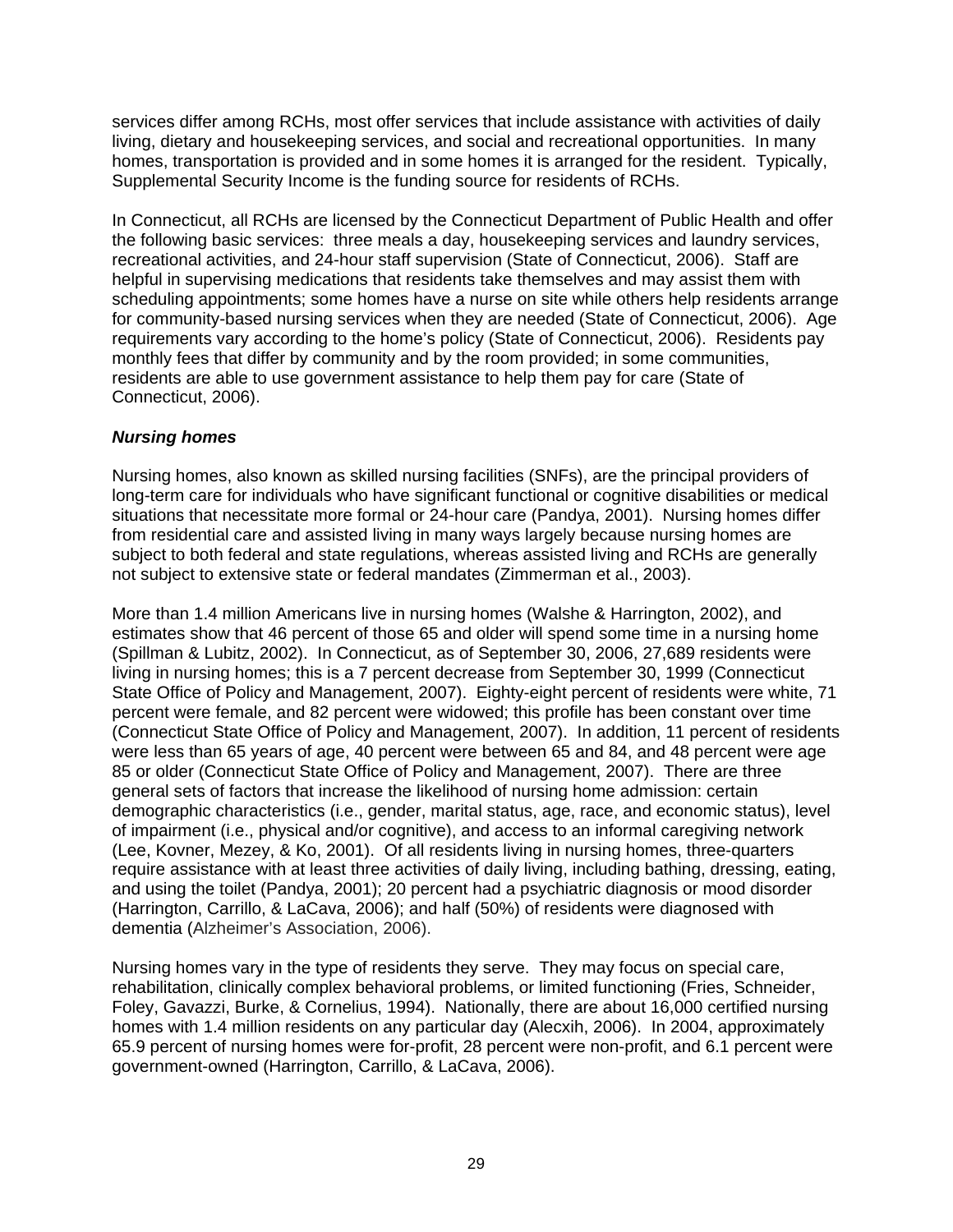In Connecticut, as of September 30, 2006, 77 percent of 246 nursing facilities were for profit; this was a 3 percent increase from 2004 (Connecticut State Office of Policy and Management, 2007). Connecticut is one of seven states with the highest percentages of proprietary facilities in the nation (Harrington, Carrillo, & LaCava, 2006). Nursing homes are licensed at two levels of care in Connecticut: Chronic and Convalescent Nursing Homes (CCNH), known as Skilled Nursing Facilities, and Rest Homes with Nursing Supervision (RHNS), or Intermediate Care Facilities. Of the 246 nursing facilities in Connecticut, 211 (86%) are CCNH licensed, 31 (13%) have both licensures, and four (2%) nursing facilities are licensed as a RHNS only (Connecticut State Office of Policy and Management, 2007). In 2006, nearly all of Connecticut's nursing facilities (99%) accept Medicare and 96 percent accept Medicaid as a payer source (Connecticut State Office of Policy and Management, 2007).

In Connecticut, the average daily cost for nursing home care rose 8 percent in 2006 to \$299 daily or almost \$104,000 a year, and ranges from \$200 to \$350 daily for a semi-private room (Connecticut Partnership for Long-term Care, 2006). With the average length of a nursing home stay at two and a half years, the total estimated cost of care is \$292,000. Medicaid continues to be the primary source of nursing home payment in Connecticut and covers 69 percent of all residents; Medicare covers 16 percent of residents, 13 percent of people pay privately out-ofpocket, and 2 percent are covered by private medical insurance or long-term care insurance (Connecticut State Office of Policy and Management, 2007).

Quality of care in nursing homes has been the focus of considerable attention among policymakers, consumers, advocates and providers for decades. Concerns regarding quality focus on care issues and conditions presenting hazards for residents and workers (Allen, Nelson, Gruman, & Cherry, 2006; Wunderlich & Kohler, 2001; Wright, 2001, 2005). Multiple studies indicate the need for improvement in quality of care in nursing homes (Wunderlich & Kohler, 2001; U. S. General Accounting Office, 2000). Accordingly, the nursing home industry is heavily regulated at the federal and state levels. State survey agencies are required to inspect nursing facilities every 9 to 15 months in categories that include resident rights, quality of care and life, resident assessment, services, dietary, pharmacy, rehabilitation, dental and physician, physical setting, and administration (U. S. Centers for Medicare and Medicaid Services, 2005; Manard, 2002). There is great variability across states in the rate of citations for deficiencies related to actual harm or jeopardy of residents, ranging from states with fewer than 5% of homes, to Connecticut, the highest in the nation, more than twice the national average at 47% (AARP, 2006). There is also variability in the approach to interpreting and enforcing the regulations during the review and inspection processes. It is not clear whether these significant variations are due to actual higher rates of substandard care, more active enforcement by certain states' surveyors, or inconsistencies in the definition of "actual harm" and "immediate jeopardy." Connecticut officials said that the growing volume of complaints, combined with limited resources, is a concern. Connecticut indicated that 90 percent of the complaints it receives allege actual harm and require investigation within 10 days, but that with fairly stagnant budget allocations from CMS, its ability to initiate investigations of so many complaints within 10 days was limited. Inadequacies indicated in a recent study included insufficient and inexperienced survey staff, uncertainty about regulations, and unsatisfactory state oversight of the review process (U. S. General Accounting Office, 2004).

Fifty percent of nursing home residents have Alzheimer's or another dementia diagnosis (Alzheimer's Association, 2006). In response to quality of care issues and in an effort to meet the growing and more complex demand for care for older persons, endeavors to improve the care and health status of people in nursing homes have been made (Kane, Kane, & Ladd, 1998; Robison & Pillemer, 2005; Robison, 2006). For example, over the past several decades,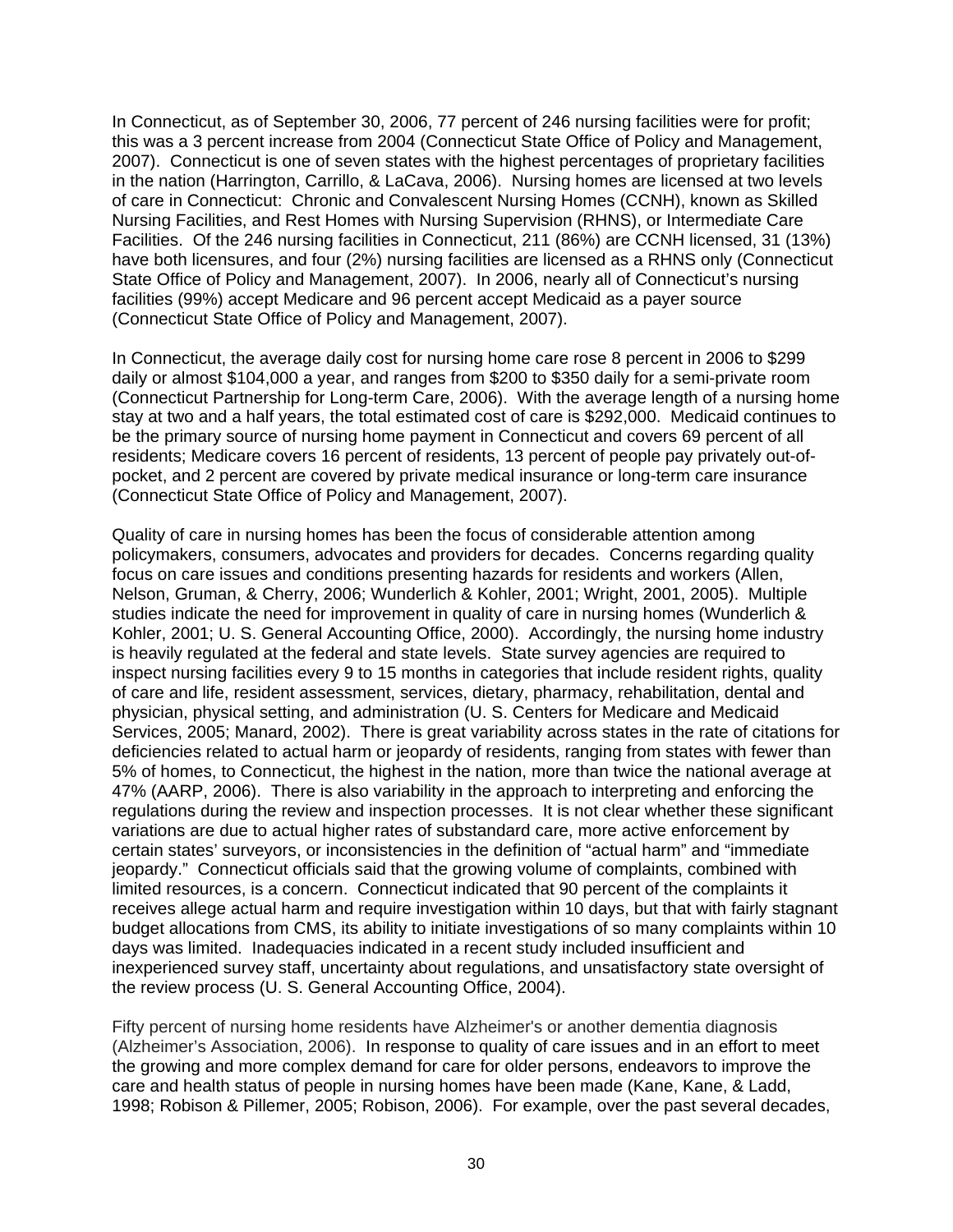some nursing homes have created separate units or special care units (SCUs) to care for people with dementia that include an environment favorable to the specific needs of people with dementia and the staff that care for them. Studies indicate when SCUs "meet accepted standards of environmental design, activity programming, and specialized staff training," positive resident outcomes and benefits to unit staff are realized (Robison & Pillemer, 2007, p. 15). Emphasis on a demand-oriented, integrated care delivery process and engaging residents in home-like activities within nursing homes are additional attempts to replace the traditional provider-oriented, unintegrated care delivery process (Paulus, van Raak, & Keijzer, 2005). SCUs now represent one of the fastest growing areas of the nursing home industry and are a challenge for Alzheimer advocates concerned about the quality of long-term care (Alzheimer's Association, 2006).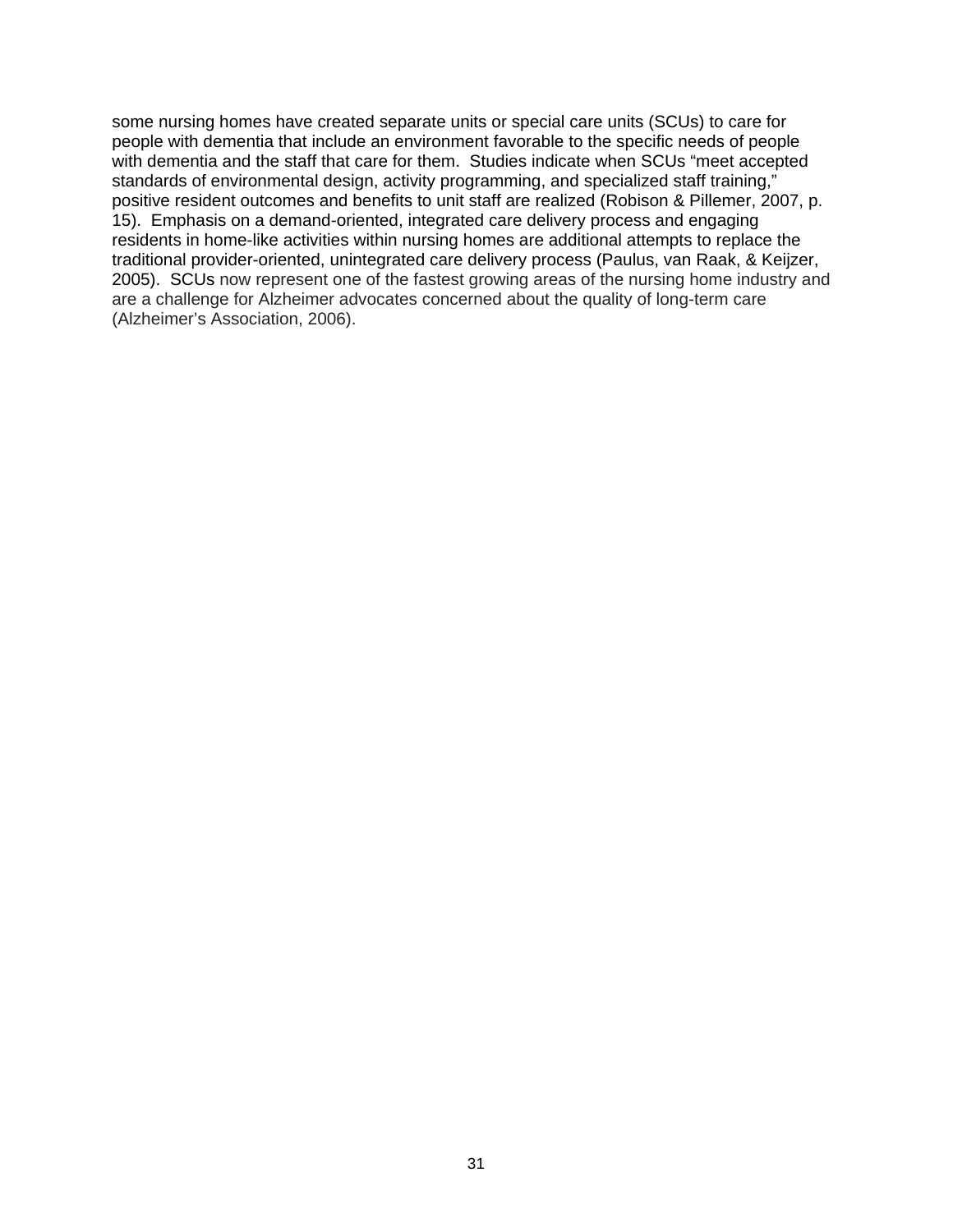#### **II. Supportive Housing Resident Survey**

#### **A. Introduction**

The Supportive Housing Resident Survey gathered relevant information from Connecticut residents living in three supported living settings: skilled nursing facilities (or nursing homes), MRCs with assisted living services (assisted living), and RCHs also known as rest homes. The information includes satisfaction with services, issues of privacy, dignity and autonomy and open-ended questions regarding what it is like to live in that particular setting.

#### **B. Methodology and analysis**

The primary method of data collection was a written survey administered by phone or in person by a trained interviewer from the University of Connecticut Health Center, Center on Aging. Given the challenges in reaching this population for survey research (i.e., lack of a telephone), and the particular interest of the state in ensuring participation from a range of settings and geographic regions, the sample was developed as a purposeful convenience sample. There were a total of 150 residents from 57 supportive housing residences:

- Skilled nursing facility (n=95) from 38 facilities
- Assisted living (n=25) from 11 ALSAs
- Residential care home (n=30) from 8 RCHs

#### *Instrument development*

Survey development was informed by a comprehensive review of the long-term care and disability scientific and policy literature, as well as an examination of surveys used in other states. Staff from the Connecticut Long Term Care Ombudsman Program (LTCOP) provided significant input in this process, especially regarding areas of focus or concern. Questions were developed using information from all of these sources, along with ongoing input from the LTCOP and the literature. Emphasis was given to those issues that would help Connecticut assess the needs of its residents for long-term care services.

#### *Supportive Housing Resident Survey*

A ten page survey was developed with the following major topics: demographics, how they came to live there, what it is like living there, complaints, problems and getting help, satisfaction with quality of care, fear of retaliation, wishes and resident suggestions (See complete survey in Appendix A). The instrument comprised both quantitative and qualitative questions, with space given so the respondents could provide additional information. Below is a brief explanation of the topics covered in each section of the Supportive Housing Resident Survey:

- Demographic information (includes age, gender, race, education and marital status)
- How they came to live there (where they were prior to entering the residence and descriptive statements about their particular situation)
- What it is like living there (descriptions of a typical day)
- Complaints, problems and getting help, including whom they ask for help
- **Fear of retaliation (concerns and experiences with retaliation)**
- Satisfaction with quality of care (overall rating of the quality of care, and how the staff respects their privacy, dignity and choices)
- Wishes and resident suggestions (what would one change about where they live)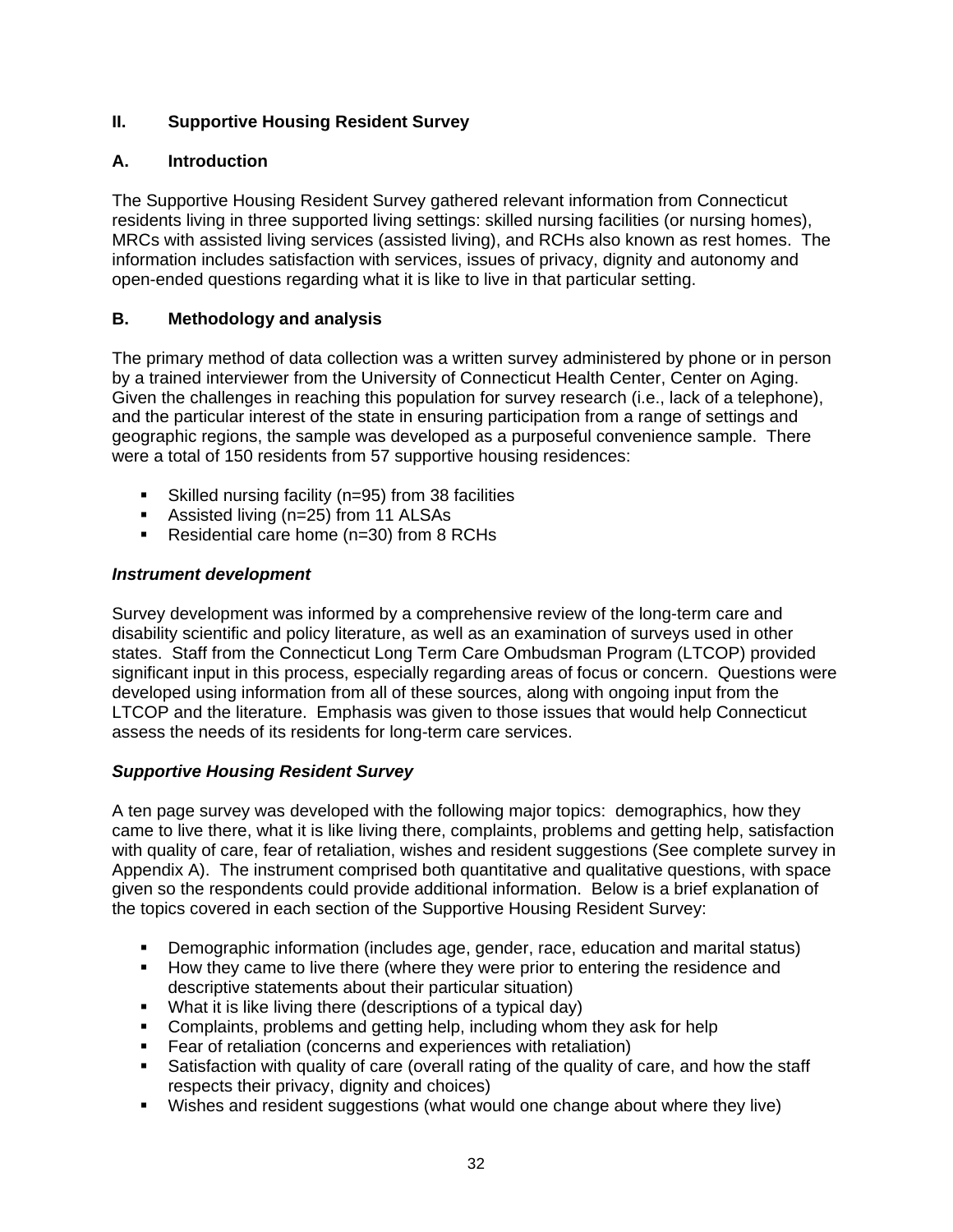The convenience sample was composed of residents who came from three sources:

- The 2006 CT Long Term Care Ombudsman Program Voices Forum
- Regional Ombudsman referrals
- Outreach to supportive housing executive directors, activity directors, social workers, nursing supervisors and other key persons in the supportive housing.

Interviews were conducted either over the phone or in person depending on the person's preference. Most of the phone interviews were done with participants from the 2006 CT Long Term Care Ombudsman Program Voices Forum. These people completed a form at the forum saying that they would like to be contacted for future research. They supplied contact information and were subsequently contacted and completed the interview over the telephone or in person. The average time for any interview was approximately 30 minutes. The telephone interviews represent approximately 20 percent of the interviews.

The Regional Ombudsmen referrals identified specific supportive housing residences that would most likely be good choices. These referrals led to the initial contacts with each supportive housing residence. In addition, all member organizations of the Connecticut Association for Health Care Facilities and the Connecticut Association of Not-for-Profit Facilities for the Aged received a notification of the survey and request for facilities to identify willing residents. The research team also contacted key persons in various supportive housing residences such as activity directors, social workers, nursing supervisors or executive directors. In many cases, the executive director or other key persons were contacted and asked if they would identify residents who were willing to participate in the study. They were told that residents' participation should be voluntary and that there should be a diverse group representing differing levels of care. Most of these interviews were done in person; however, a few were done over the phone. In-person interviews were set up in such a way that the interviewer was able to meet with several people from the same residence in either one or two trips. The director of the supportive housing residence often provided a private room for the interviews. In some cases, the interviewer was conducted in the resident's room or apartment. In these instances, every effort was made in order to ensure the provision of privacy. As many as nine people and as few as one person represented each of the 57 residences. In two cases, the family member of the resident answered the survey questions on behalf of their loved one. The interviews were anonymous and the study was approved by the University of Connecticut Health Center Institutional Review Board.

Each person received a check for twenty dollars as a thank you for their time. One of the residences did not allow payment for participation in research studies which was made clear to participants before the interview.

#### *Analysis*

All data were entered into Microsoft Access tables. This program is suitable to enter both quantitative and qualitative (open-ended responses) information. After data entry was complete, the data were converted to SPSS version 15.0, a statistical software package designed for both simple and complex analysis.

A three-step statistical strategy was employed in this study. First, a preliminary analysis determined the distribution of the sample across the independent variables (survey items) in the study. The study sample was then further examined by three different groups, using the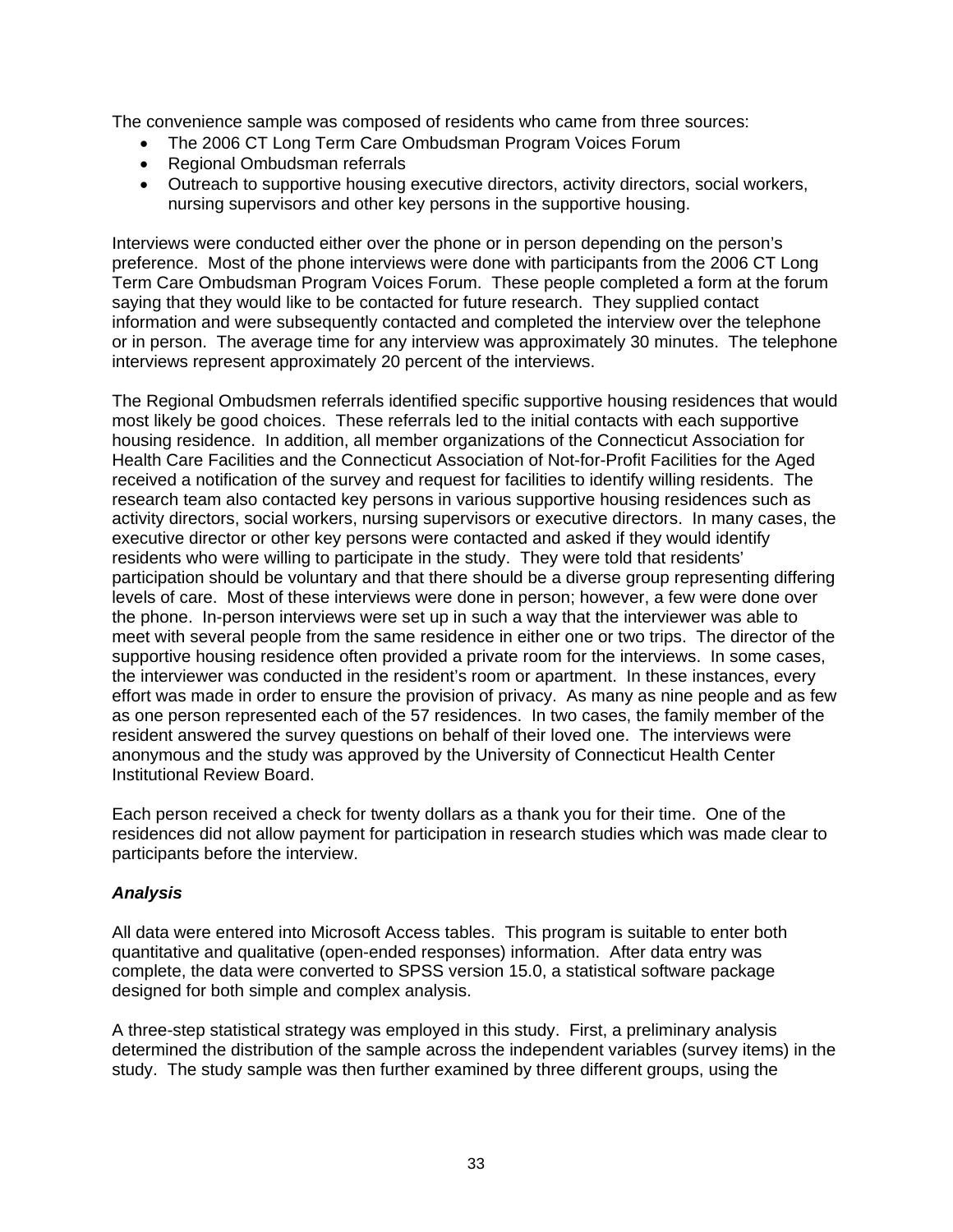following dependent variables: supportive housing type, age, and length of residence. Next, data were analyzed question by question, with a series of basic tests computed: frequency, average, and percentage. The variables were then simplified by eliminating extraneous variables and by reducing the number of divisions of multi-categorical variables. A comparison of the response distribution both within and between groups was performed. Differences between groups were analyzed using chi-square and t-test for categorical and continuous data, respectively.

Content from the open-ended questions was analyzed using standard qualitative analysis techniques (McCraken, 1988). Data from each question was transcribed and analyzed line by line in order to identify and interpret each individual's response. Two researchers independently analyzed the responses for each question, reaching a consensus if interpretations were different. Major concepts or areas of interest supported by direct quotations were organized into common themes using the constant comparative technique (Glaser & Strauss, 1967). Additional themes were included until no new topics were identified. Like statements were then explored and compared to refine each theme and ensure a fuller understanding of each. Percentage of response was determined by dividing the number of times any particular theme was mentioned by the total number of responses.

# **C. Detailed results**

Findings from the supportive housing resident survey are presented in order of the questions, focusing first on some descriptive information regarding how the residents came to live in their present home and what role they had in making this choice. Then questions follow regarding whom they ask for help, how often they go out into the community, transportation issues, fear of retaliation, quality of care, privacy issues, dignity issues and autonomy.

Within each area, the data are presented first as a whole, with responses from all residents analyzed together. The survey results are further analyzed and examined by supportive housing type, the age of the resident and length of stay at their current residence. When applicable, statistically significant differences or similarities in these characteristics are described. The results of these sub-analyses are included at the end of each content area.

# *Supportive housing type*

Participants were recruited from three separate supportive housing types, nursing homes or skilled nursing facilities, residential care homes and assisted living. The majority of participants are from skilled nursing facilities (n= 95) with about an equal number of participants from assisted living (n=25) and residential care homes (n=30). Just under two-thirds of the sample reside in skilled nursing facilities. The remaining third are divided fairly evenly between assisted living and RCH residents (Table II-1).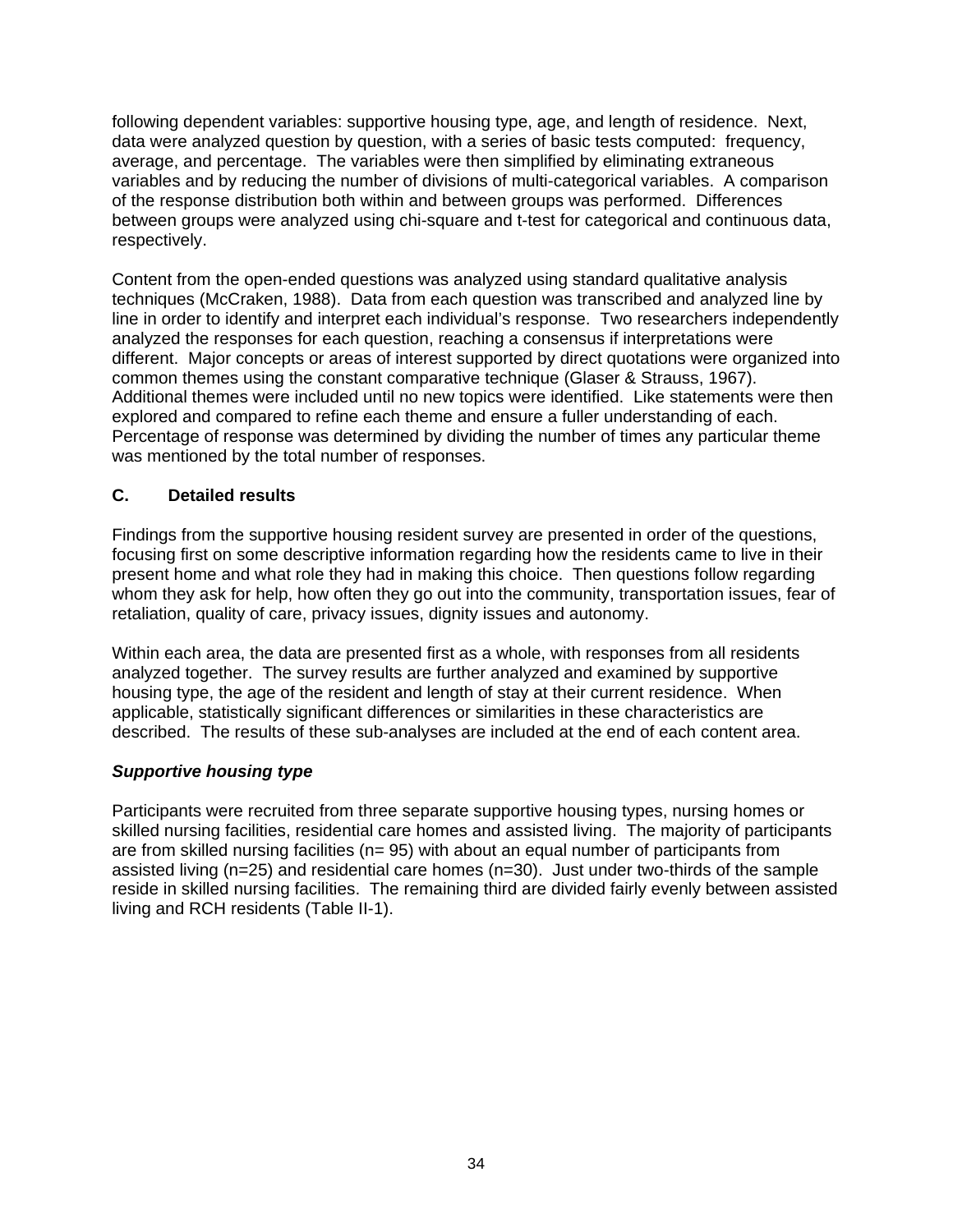| <b>Type of supportive</b><br>housing | <b>Number of</b><br><b>Respondents</b> | <b>Percent of total</b> |
|--------------------------------------|----------------------------------------|-------------------------|
| Nursing home                         | 95                                     | 63%                     |
| Assisted living                      | 25                                     | 17%                     |
| <b>Residential care</b>              | 30                                     | 20%                     |

Table II-1. Respondents by type of supportive housing

Answers to all of the questions are analyzed by age. Respondents are divided into four age categories as shown in Table II-2. Differences by age are only reported when statistically significant.

|                  | Number of<br><b>Respondents</b> | <b>Percent of total</b> |
|------------------|---------------------------------|-------------------------|
| Younger than 50  | 16                              | 11%                     |
| Age $50 - 64$    | 35                              | 24%                     |
| Age $65 - 84$    | 57                              | 38%                     |
| Age 85 and older | 39                              | 26%                     |

|  | Table II-2. Respondents by age |  |
|--|--------------------------------|--|
|--|--------------------------------|--|

Answers to all of the questions are analyzed by length of stay at current residence in any supportive housing type (Table II-3). Differences by length of stay are only reported when significant differences exist.

| Length of stay    | Number of<br><b>Respondents</b> | <b>Percent of total</b> |
|-------------------|---------------------------------|-------------------------|
| Less than 1 year  | 24                              | 16%                     |
| 1 to 2 years      | 46                              | 31%                     |
| More than 2 years | 80                              | 53%                     |

### Differences by age

Those living in assisted living are generally older with over half of them (54%) being 85 and older and 46 percent being in the age group of 65 to 84. No one under 65 who participated in the interview is in assisted living. Only 20 percent of those in residential care homes are over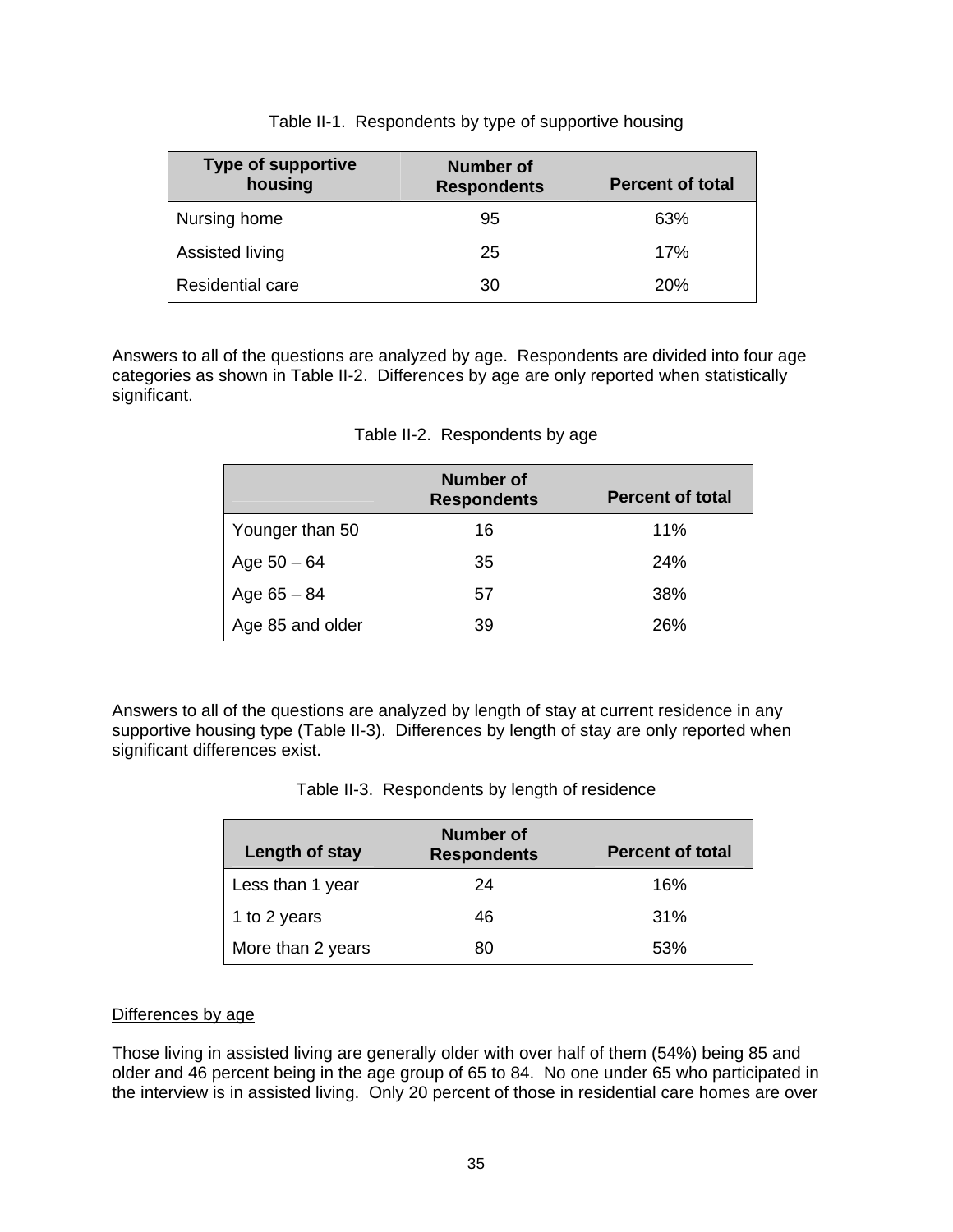85 years old. Over half (53%) are 64 years of age or younger, and 17 percent of this group is under the age of 50. In nursing homes 12 percent of the residents are under the age of 50. The majority of residents in nursing homes (41%) are ages 65 to 84. One-fifth of those in nursing homes (22%) are 85 or older and about one-fourth (26%) of the residents are age 50 to 64.





## *Type of room*

Participants were asked to describe their living situation, either private room or apartment, room or apartment shared with another family member, or a room shared with someone other than a family member. Overall, the greatest percentage of participants live in a room shared with another person.



Figure II-2. Type of Room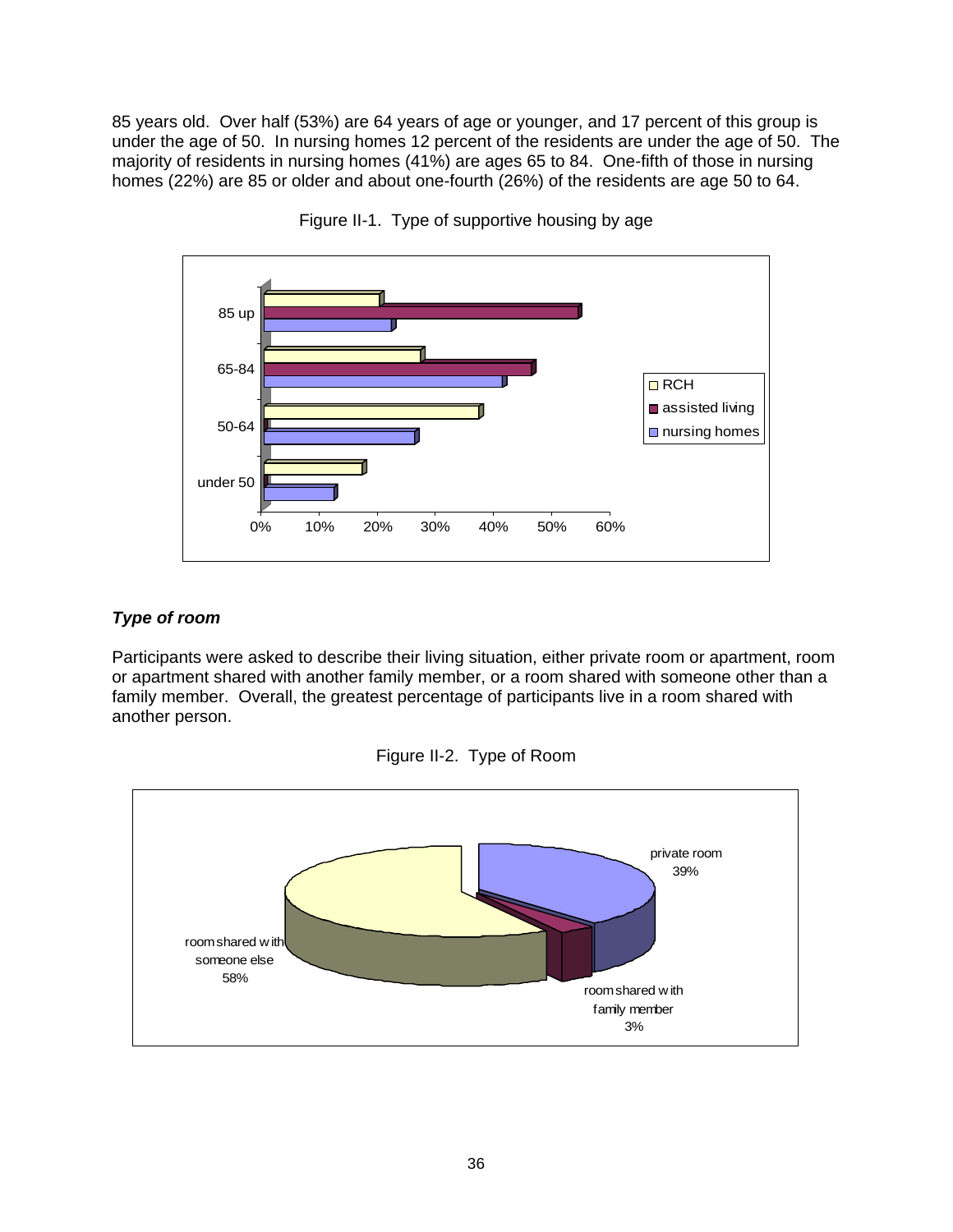Residents of assisted living and residential care homes most commonly have a private room, while those in nursing homes typically share a semi-private room with one or more other residents. Also in assisted living situations, there is a small percent of people who continue to live with their spouses in the same apartment.





#### Differences by age

More of the people who are 85 and older tend to have private rooms (54%) as opposed to 38 percent of those who are under 50, 31 percent of those who are 50 to 64, and 33 percent of those who are age 65 to 84 (Figure II-4).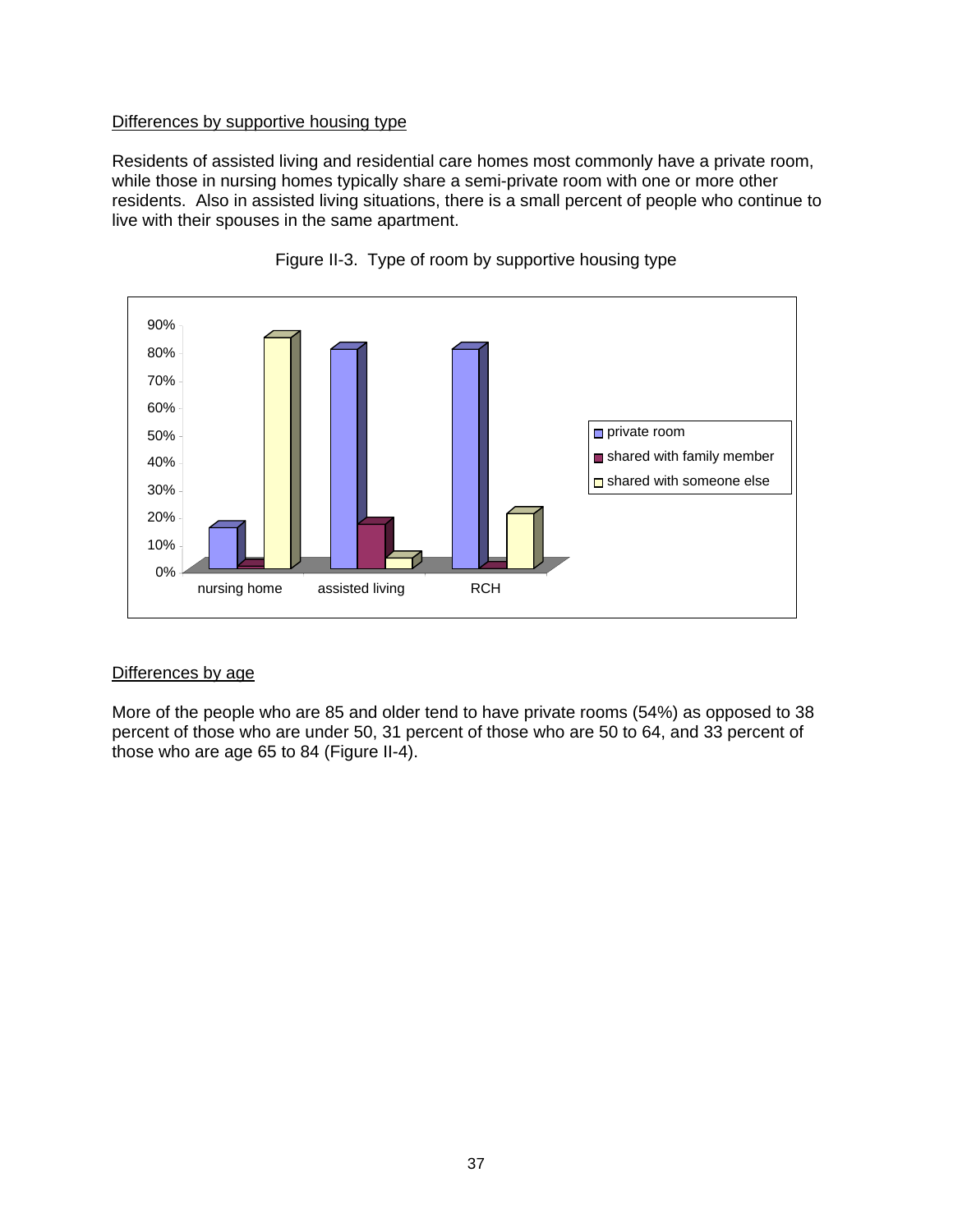Figure II-4. Type of room by age



## *How long have you been in your current living situation?*

First the residents were asked how long have they been in their current living situation. Choices for responses include less than three months, three months to six months, six months to one year, one year to two years, and more than two years.

Most of the participants have been in their current living situation for over two years (53%) with another 31 percent living in their current situation for at least one year to two years. Eleven percent have been in their residences for a period of six months to one year, and five percent have been in their present situation for up to six months.



Figure II-5. Length of stay in present living situation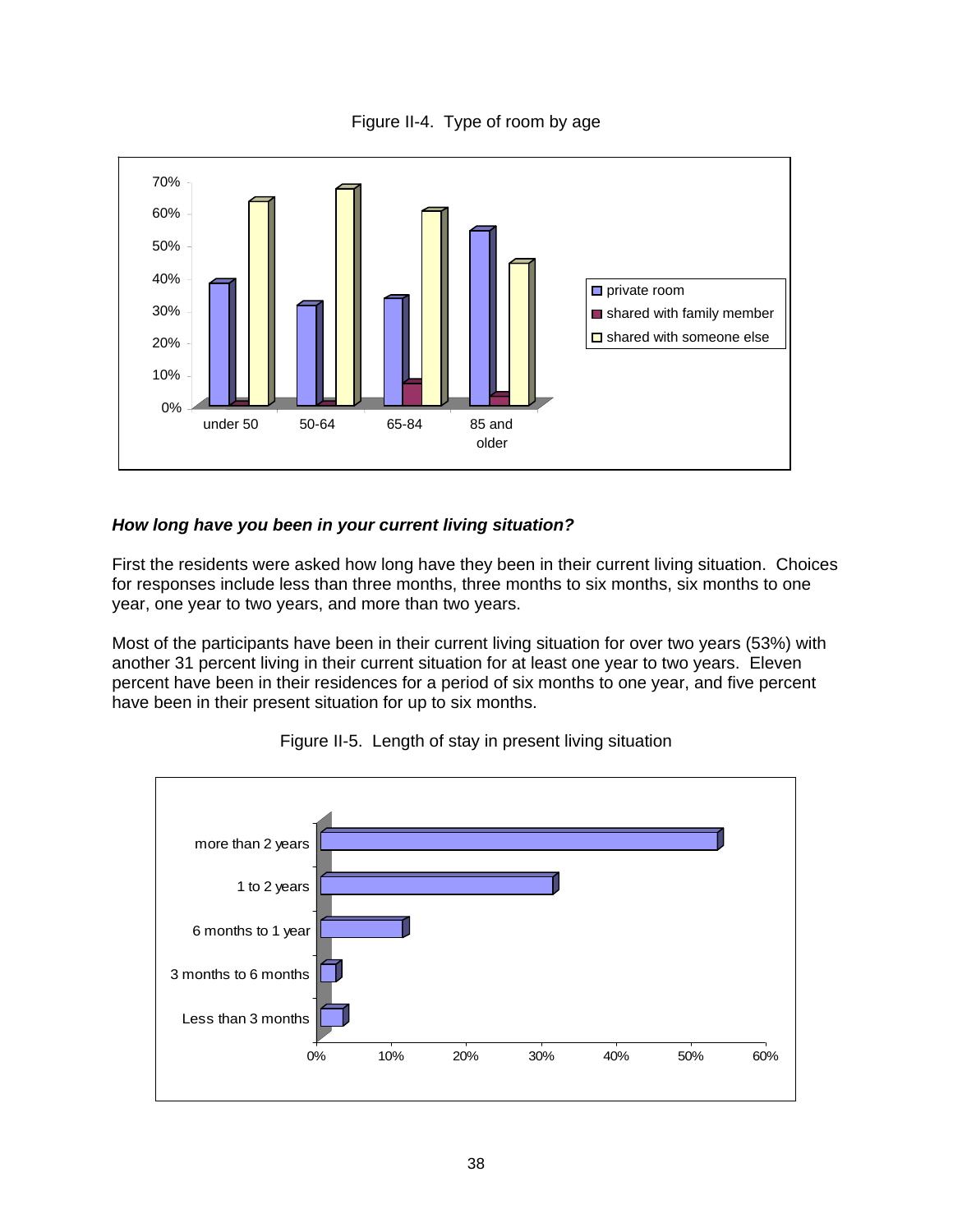### Differences by type of supportive housing

Over half of the respondents have been in the supportive housing environment for over two years and this proportion is highest for the RCH residents. Forty-eight percent of the nursing home residents have been there more than two years and seven percent have been there less than six months. Sixty-seven percent of the RCH respondents have been there over two years and there was no one there less than six months. Fifty-six percent of those surveyed at assisted living residences have been there over two years and only four percent have been there for less than six months.



## Figure II-6. Length of stay by supportive housing type

### *Where were you right before you came to live here?*

The question regarding where they were right before coming to their present residence had several possible responses including hospital, a nursing home, any community housing arrangement with support, or a private home or apartment. Respondents were asked to indicate whether that private home or apartment was their own or someone else's.

The majority of respondents came from a private home or apartment just prior to entering their current residence (50%) and nearly one-fifth of the participants indicated that they had come from either a hospital (19%) or from some kind of community housing with support (17%). Only 12 percent said that they came directly from a nursing home and two percent (n=3) indicate something other than the above options.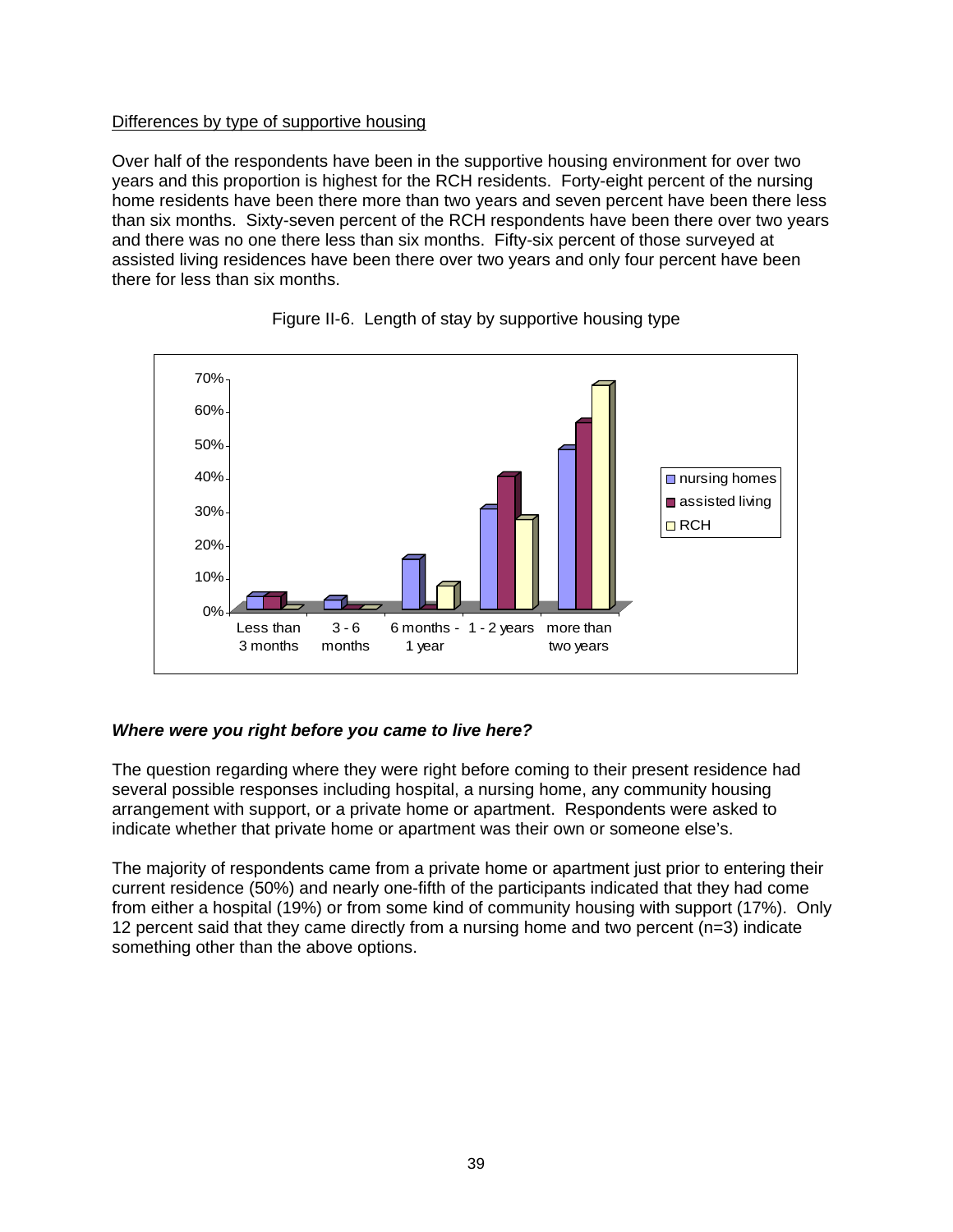

Figure II-7. Previous living arrangement

For those residents now living in a nursing home, 26 percent of them came to that facility directly from a hospital. None of the residents of assisted living came to their current residence from a hospital and only 14 percent of those who now live in residential care homes came from a hospital. The majority of people who now live in assisted living (76%) came from either a private home or apartment. This is compared to 44 percent of those who are now living in nursing homes and 46 percent of those now living in RCHs. Twenty-five percent of those now living in residential care homes came there from some other kind of community housing with support, compared to only 15 percent of those now living in nursing homes and 16 percent of those now in assisted living.

### *How did you come to live here?*

This open-ended question is coded for basic themes revealing several reasons why a person ended up in their current living situation. The general themes emerging from the responses include acute illness, operation or fall, going in for rehab and then staying there as a long-term resident, and the fact that the resident could no longer take care of him or herself. Other reasons include things like not wanting to be a burden on their family or loss of a caring spouse. The location of the residence was given as a reason by some, and the fact that they were referred to that particular supportive housing is an important reason for others. In some cases the person requested the move and in other cases the resident had no explanation or just didn't know how they happened to end up in that particular supportive housing. The largest number of respondents (33%) said that it was because of an acute illness or operation that they came to live in their particular living situation. Sixteen percent of all respondents indicated that they came to live in their situation because they had been referred by someone else. Eleven percent said that they could no longer take care of themselves and nine percent said that they chose their particular residence because of its location.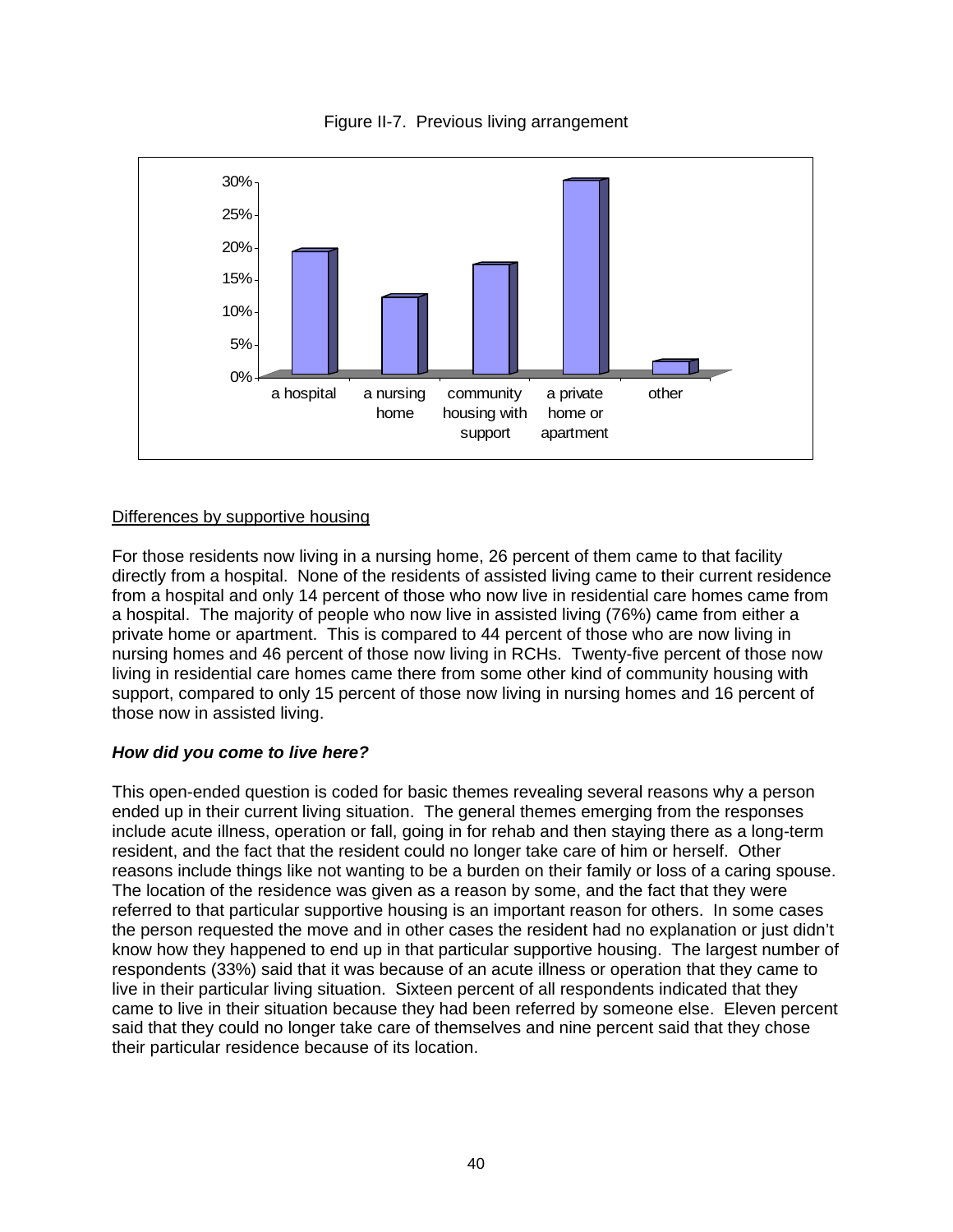Some individuals gave multiple reasons for how they came to live in their current residence. The following information is based on all of their responses. The majority of those now living in nursing homes said that the main reason they ended up in their current situation was because of an acute illness, operation, or fall (40%). Another 11 percent went to the nursing home for rehabilitation and ended up staying. Other prominent reasons among residents of nursing homes included that they could no longer take care of themselves (14%) and that they were referred to this particular facility by someone else (15%). For residents of RCHs, only 20 percent of responses indicated that an acute illness lead to their residing in their current residence. Twenty-nine percent of RCH respondents cited being referred by someone else as the main reason for having come to live there. Eleven percent indicated that they can no longer take care of themselves. For those in assisted living, 20 percent said that it is because of acute illness or operation or falling. For another 20 percent, it was the location of the residence, near friends and family, that precipitated the move to this particular location. Seventeen percent requested the move because they felt it was the best place for them, and 14 percent moved because they could no longer take care of their home or apartment.

#### *What role did you have in choosing this place?*

This open-ended question yielded two basic responses, either "yes" that the resident did play some role in the choice of their current residence or "no" that they played no role in choosing their current residence. Overall, 61 percent of those who responded said that they did not have any role in the choice of their current residence and 39 percent said that they did have at least some part in deciding to be at this particular supportive housing type.

#### Differences by supportive housing type

There are marked differences among the three groups in terms of how much choice they had in the decision of moving to their respective residences. Forty percent of those living in nursing homes had a role in choosing their particular facility compared to 27 percent of those living in residential care homes. For those in assisted living, half (50%) indicated that they had a role in choosing their particular living situation (Figure II-8).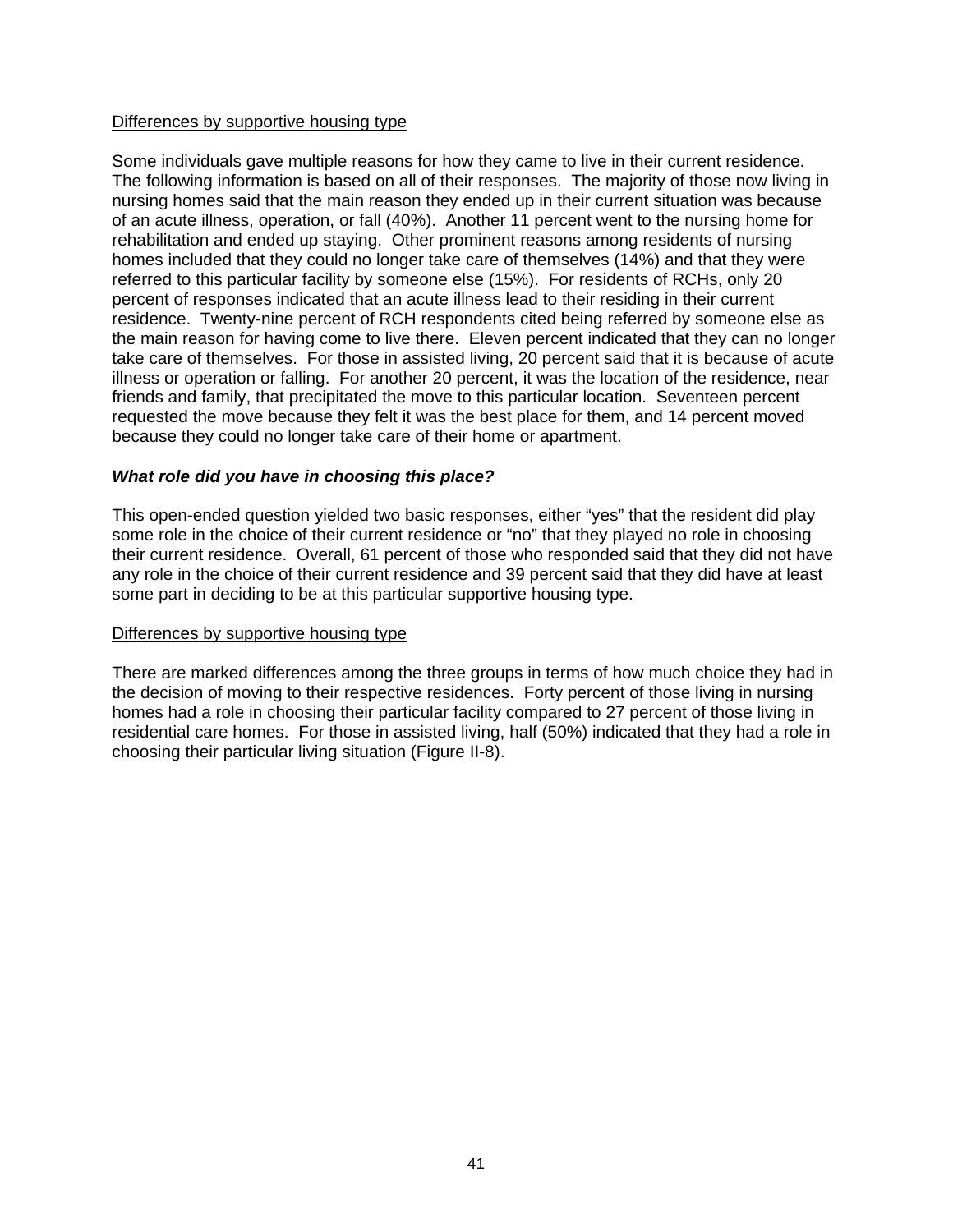

Figure II-8. Those having some role in choosing their supportive housing type

Only about one fourth of those in assisted living (24%) and nursing homes (23%) indicated that they were considering other types of living situations; and only about 17 percent of those who now live in residential care homes said that they considered other options.

#### *Describe a typical day*

Responses to the question, "Can you describe a typical day?" were highly varied. Most of the respondents indicated starting the day with breakfast after which the variety of answers veered off in strikingly different directions. A large majority of the respondents said that they do take part in the activities provided by each residence.

*Every day's a new day. I'm very busy here, read a lot, on the computer a lot. I look forward to every day. Play cards, CDs and movies. - Assisted living* resident

*I like it. I've gotten so used to it – I've been here so long. I take part in the activities as much as I can. I'm a reader so I read as much as I can and we have an excellent library on the first floor. –* Nursing home resident

*I* never lived alone before. I can't imagine any other place I would want to be. *They answer your health needs. We have Bingo and bands [and] entertainment. You can be as busy or as quiet as you want. –* Assisted living resident

*It's very busy. Some people do sit in wheel chairs, but not me. I'm up and from 7:45-8:30 we have breakfast; lots of good food; activities. We have a scenic ride almost every day; programs of interest; lunch at 11:30; other activities inside and outside. –* Assisted living resident

*There's a schedule to follow. Every day is different. There's music, breakfast club, gourmet club, gardening. Each month has a theme. I can invite two guests*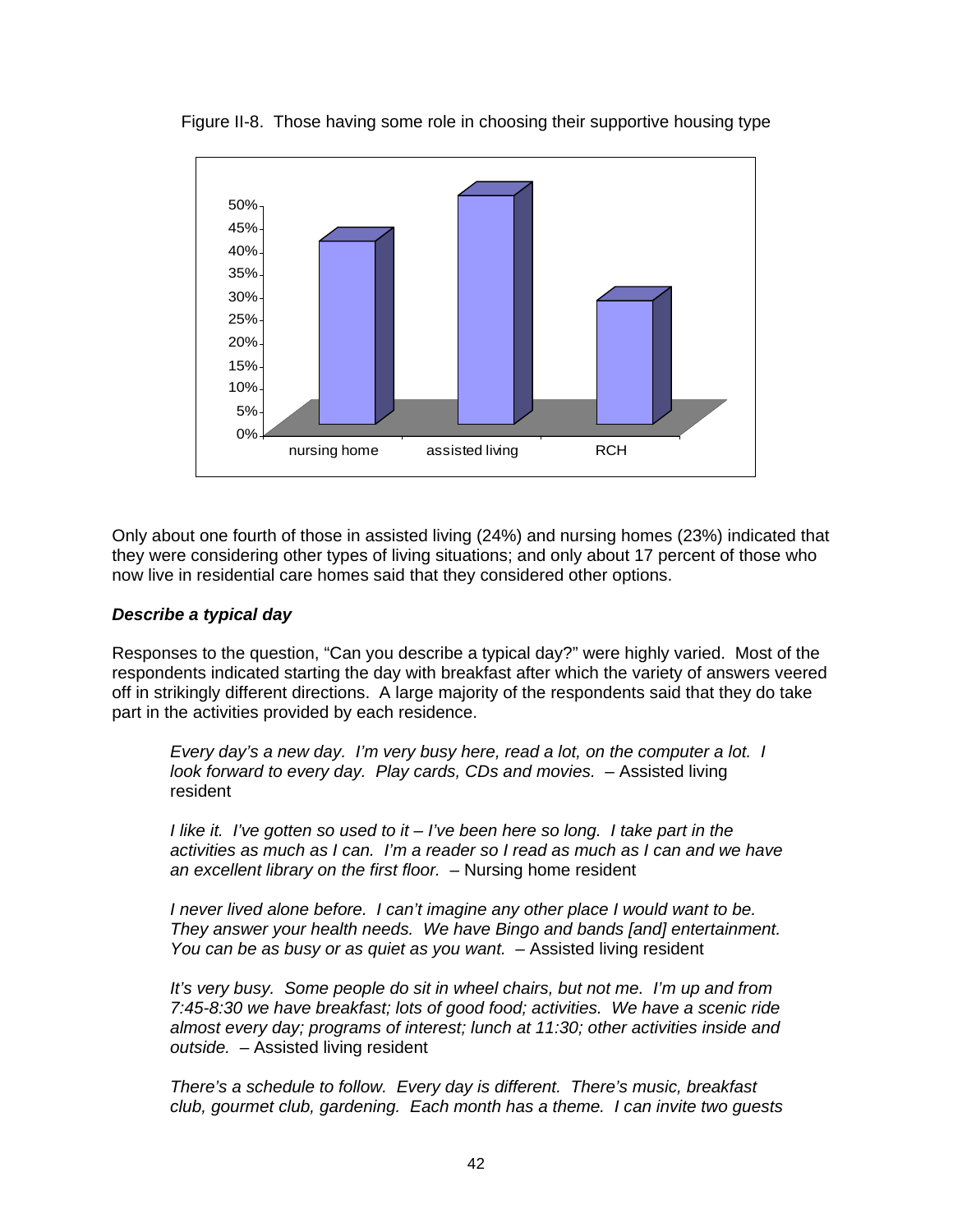*to the dining room downstairs. This is a new version of a nursing home. I really enjoy it. –* Nursing home resident

*There are 200 people here. I enjoy doing some of the activities, like exercise and trips. I like to be by myself also – doing word games. Today I took the newspaper outside and read it. They have beautiful grounds here and I go for walks. –* Assisted living resident

While the majority of people in the various supportive housing types are happy overall with their situation, there were a few residences where the residents were not at all happy in their current situation.

*Many people here don't get along. I can't do for myself. It's terrible here. The food is bad; people are not nice. I have the visiting nurse every day to check my diabetes. –* RCH Resident

*[It's] the pits; depressing; just watch TV and talk on the phone. Sometimes*  activities, like Bingo which is my favorite. Food here is awful. – Nursing home resident

#### *If you could change something about living here, what would it be?*

Participants were asked to indicate which areas of improvement they would like to see happen. Qualitative coding of the suggestions resulted in several broad categories of areas of improvement. These categories included food (better food, hotter food, more food, less food, less sauces etc.); entertainment (more entertainment, more entertainment on more days, more trips, etc.); better help (better staff, more help, etc.); physical improvements (more space, private room, telephone, improvements to the building, etc.); the last category was "nothing" for people who were totally satisfied with their residence and believed that nothing needed to be changed.

#### Differences by supportive housing type

Individuals often gave more than one response. For nursing home residents 90 individuals responded to the question and out of those, 24 individuals had more than one suggestion. The following chart represents all responses to the question, "If you could change something about living here, what would it be?" Twenty-four of the assisted living residents responded to the same questions, with only 3 indicating a second suggestion. Twenty-six of the RCH residents responded to the question with only two individuals making another suggestion. Based on the total number of responses, only the nursing home residents indicated that they need better or more help. For assisted living and RCH residents, about one-third felt that nothing needed to be changed. Over 20 percent of the residents in nursing homes and assisted living expressed a need for improvements in the food, compared to only 11 percent of those in residential care homes.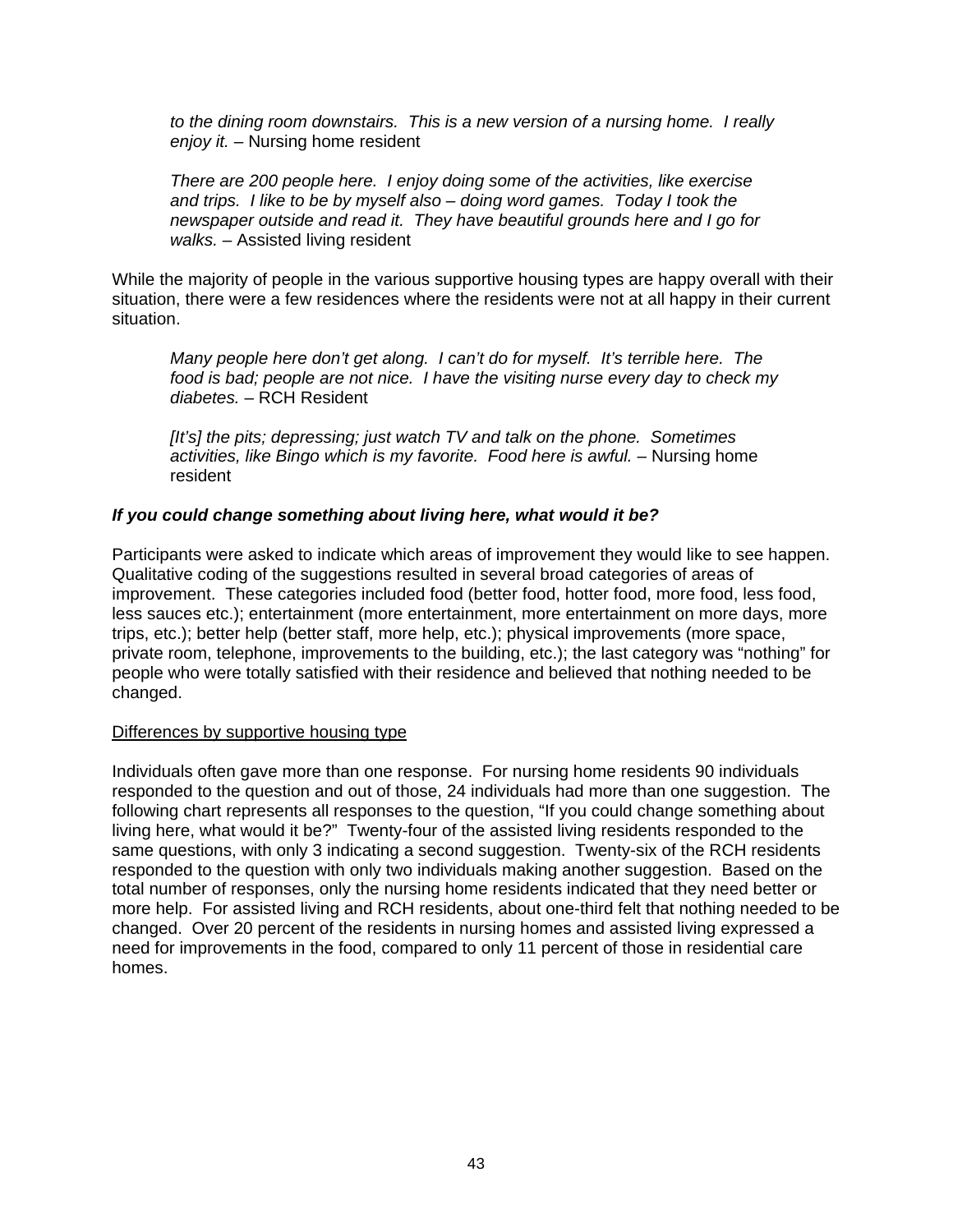

Figure II-9. If you could change something, what would it be by supportive housing type\*

\*response categories are not mutually exclusive

## *What would be your ideal living situation?*

For the next open-ended question, respondents were asked to name their ideal living situation. The question is worded "Given your current condition and support needs, what would be your ideal living situation? In other words, if you had a choice, where would you like to live?" Overall, the respondents said where they are right now is the right choice (33%); 28 percent said that that they would like to be in their own home or living on their own; 12 percent indicated that they would like to be in a condo or apartment; four percent said that they would like to be with their family; nine percent would like to be in another supportive living arrangement; and nine percent would prefer to be in their own home with some support.

### Differences by supportive housing type

Breaking this down by supportive housing type yields some differences. Only 25 percent of those in nursing homes would choose their current situation as desirable compared to 30 percent of those in RCHs and 67 percent of those in assisted living situations. Over one-fourth (26%) of those in RCHs would like to be living in their own condo or apartment compared to nine percent of those in assisted living and 10 percent of those living in nursing homes. Twentytwo percent of those living in RCHs and 32 percent of those living in nursing homes would like to live at home or on their own, compared to only 13 percent of those in assisted living.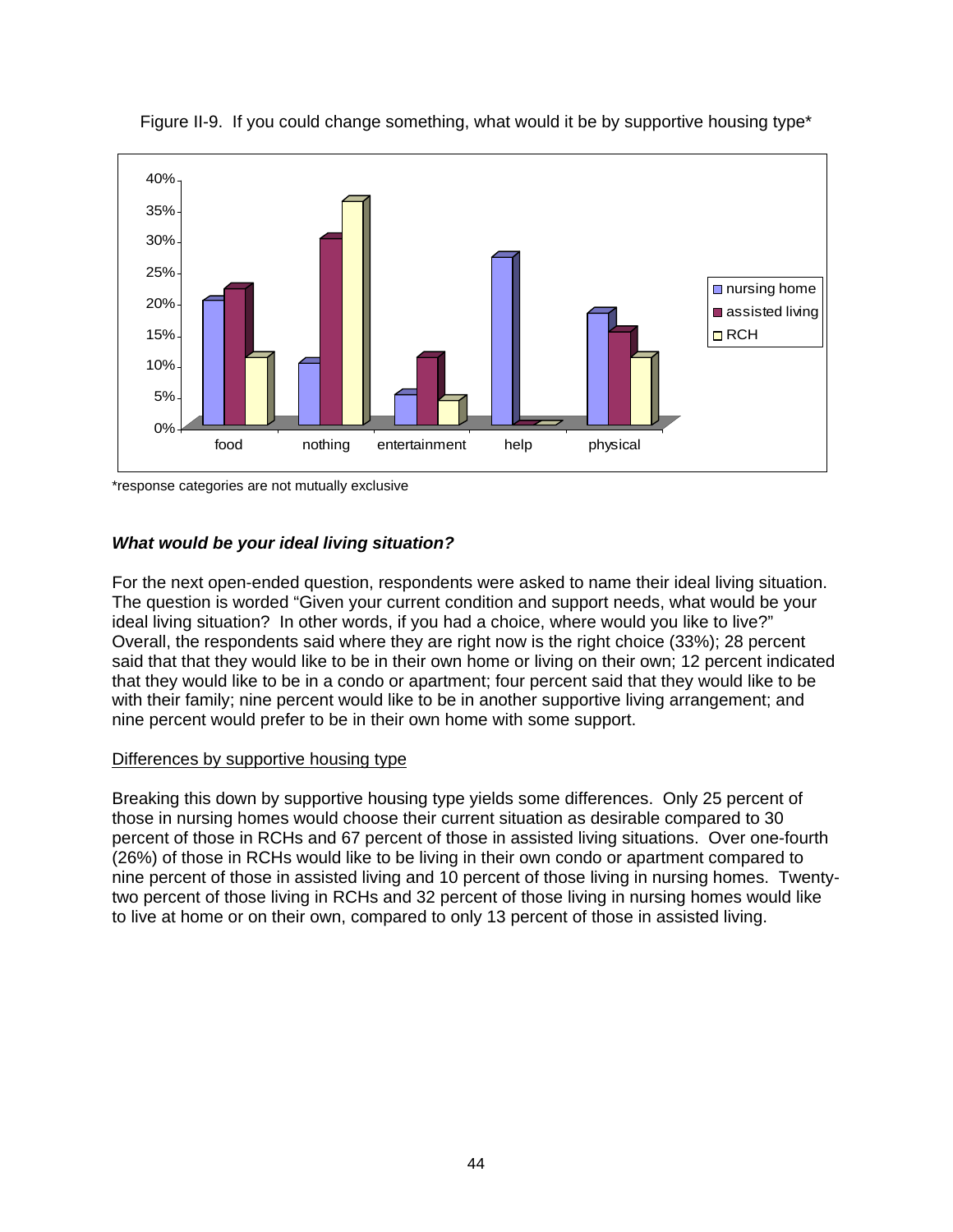

Figure II-10. What would be your ideal living situation by supportive housing type

Most of the people from assisted living said that they were happy with the decision that they were now in this supportive housing.

*Right here because I'm too old to do anything else. I have two sons, but they have their own lives. I lost my husband and lived by myself for eight years before coming here. –* Nursing home resident

*Sometimes I think it would be nice to have my own house and homemaker services come in. I know my husband would prefer that, but many times we were at home and we needed an ambulance to come and take me to the hospital. For that reason we're glad to be here. –* Assisted living resident

#### Differences by age

When asked "Where would you like to live?" many of the respondents who are 65 and older indicated that they would like to live right where they are. Forty percent of those age 65 to 84 and 50 percent of those age 85 and older said that they were happy where they are, compared to only 13 percent of those under the age of 50 and 13 percent of those between the ages of 50 to 64. For those younger than 50, 40 percent said that they would like to be living in their own condominium or apartment and 20 percent said that they would like to be living on their own. Among those who are age 50 to 64, 23 percent say that they would like to be living in an apartment or condo, and 20 percent said that they would like to be living on their own.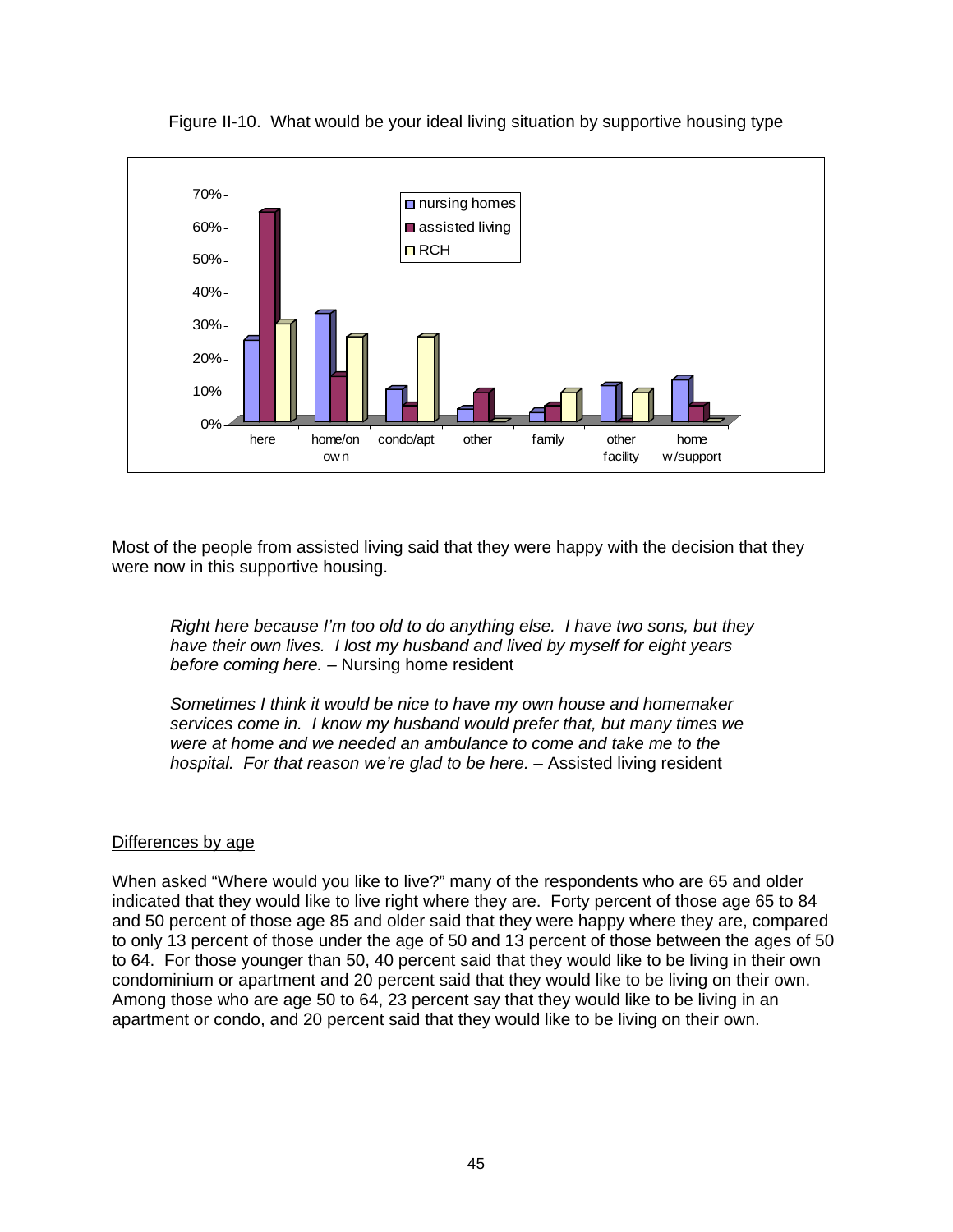

Figure II-11. What would be your idea living situation by age

### *Why would you like to live there?*

Following this, the respondents were asked why they would like to live in that particular situation. Nearly one-half (41%) said that they would like to live there in order to be independent, and to take care of them. Comments include:

*… being able to cook what I want; go to bed when I want; do what I want, when I*  want to; don't want to see people in wheel chairs all the time. - Nursing home resident

*I'd be free to come and go as I please. –* Nursing home resident

*Because I can do a lot for myself. Assisted living would allow me to be a little bit more independent. –* Nursing home resident

*I'd feel free and a part of society. –* Nursing home resident

*I would be able to live on my own, maybe with a personal assistant for just a few things. I can do a lot on my own. Maybe I would need help getting in and out of the shower. So I wouldn't need someone there 24 hours a day. But I guess that here is OK too. –* Nursing home resident

*Cook for myself, clean, be alone sometimes. I used to clean my apartment every day when I was in a CLA. –* RCH resident

Other answers to the question included a desire to be more active and be more a part of the community, to be closer to friends and family, to have more space or more privacy, or just because it's home.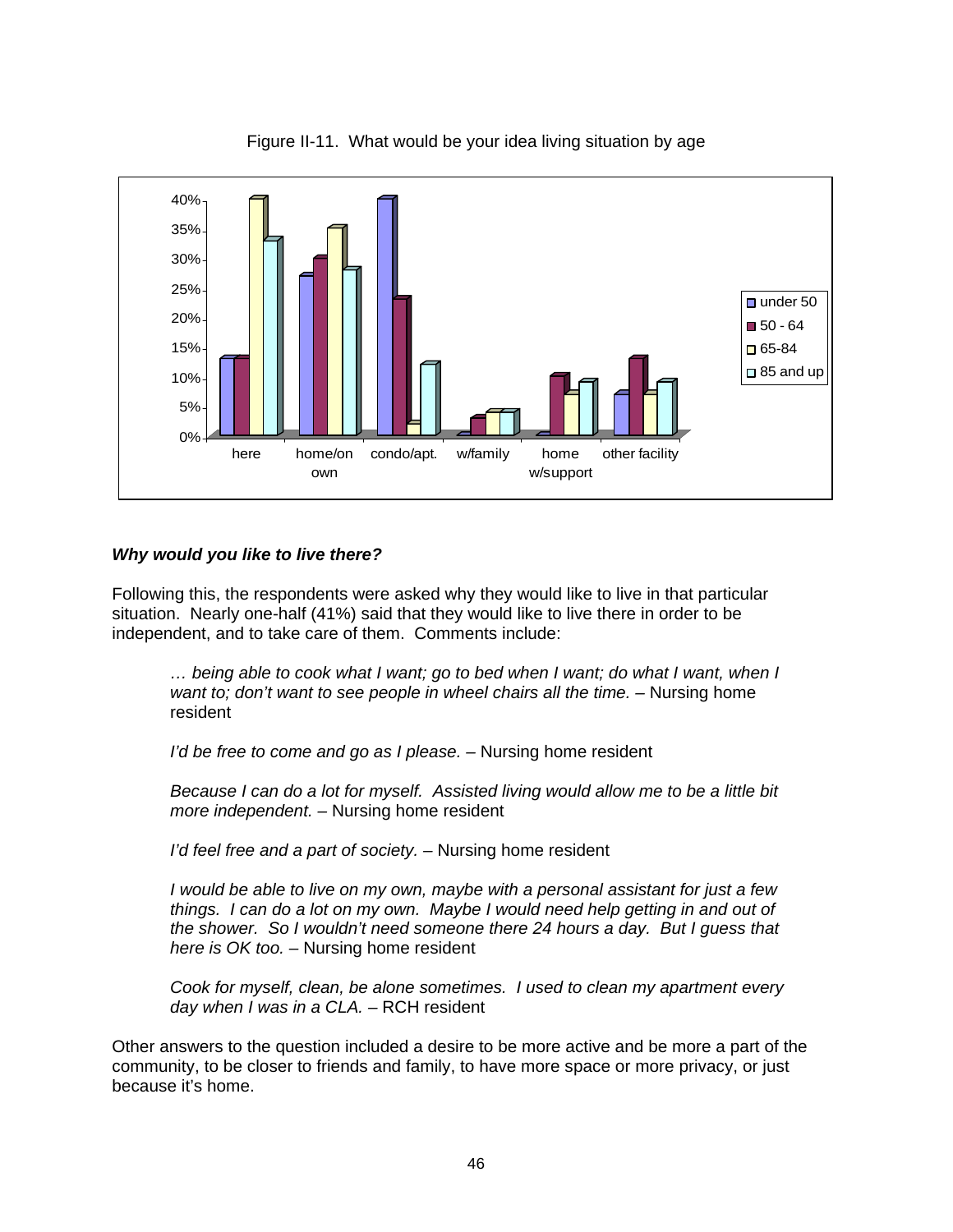*Well, it's home. That's the only explanation I can give you. Everything is fine here, but I start to miss home. –* Nursing home resident

For those who said that they are happy where they are, some of the reasons include:

*We have security 24/7 – so it's very safe. The people here are so nice; the volunteers, the staff, the other residents. We're all like sisters.* - RCH resident

#### Differences by age

Being independent was most often given as a reason for their choice among those younger than 50 (63%) and those age 50 to 64 (47%). Only about one-third of those who are age 65 and older indicated a desire for such independence.

#### *When you need help, who do you ask?*

For the next question, survey participants were asked to think about all of the people they see, not only people who work here, but also family members or others who they see or talk to. The question asks "When you need help, who do you ask?" The most frequent response indicated that they would ask their adult child for assistance, however nearly as many of the participants said that they would ask either the nurse at the residence or other staff at the residence for assistance. Other staff, in many cases, included the administrator or director of that residence.



Figure II-12. When you need help, who do you ask\*

<sup>\*</sup>categories are not mutually exclusive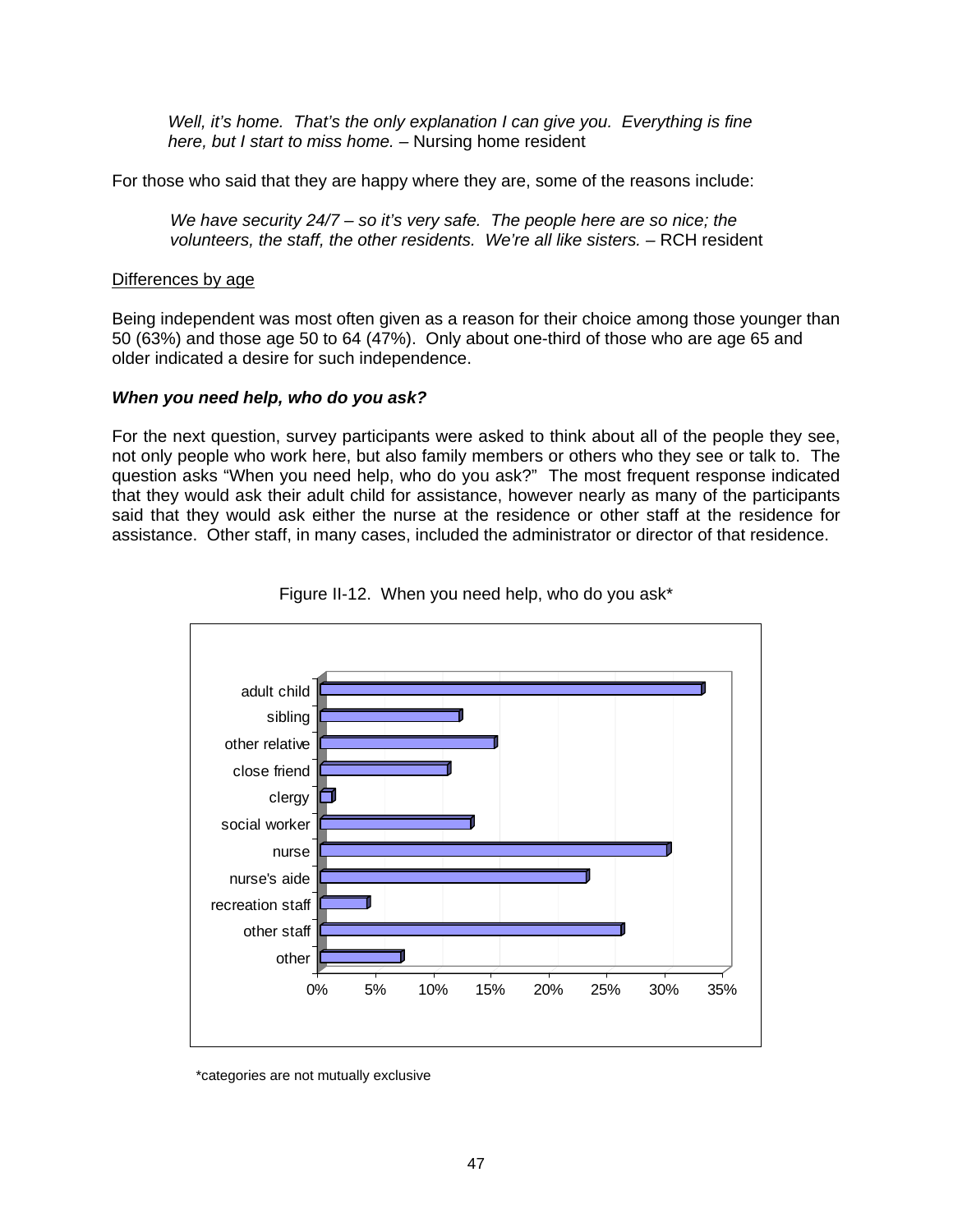More of the people who are now in assisted living (76%) indicated that they would go to their adult child for any kind of help. This is compared to only 31 percent of those now living in nursing homes and seven percent of those now living in RCHs. More of the people in nursing homes indicated that they would go to their social worker for help (20%) compared to none of the people from either assisted living or RCHs. Thirty-nine percent of those living in nursing homes said that they would go to the nurse for help, compared to only 20 percent of those in assisted living and 10 percent of those in residential care homes. Nearly half (47%) of those living in residential care homes indicated that they would go to staff, notably the administrator or supervisor, for help.

### Differences by age

Breaking it down by age, those who are over 65 years of age were most likely to go to their adult child for any kind of help. Thirty-five percent of those age 65 to 84 said that they would go to their adult child, and 59 percent of those who are 85 and older would do the same. Only six percent of those younger than 50 and 14 percent of those age 50 to 64 would go to an adult child for help. Instead they were more likely to go to a sibling or other relative. Fifty-six percent of those under the age of 50 would seek out a sibling or other relative for help, and 45 percent of those who are between the ages of 50 to 64 would do the same.

### *How often do you go out into the community?*

The following question asks how often the resident goes out into the community for recreation and enjoyment. Over one-fourth (27%) of the respondents overall said that they go out into the community at least monthly, however one-fifth (21%) do not go out at all. One-third of the respondents said that they go out either once a week or several times a week.



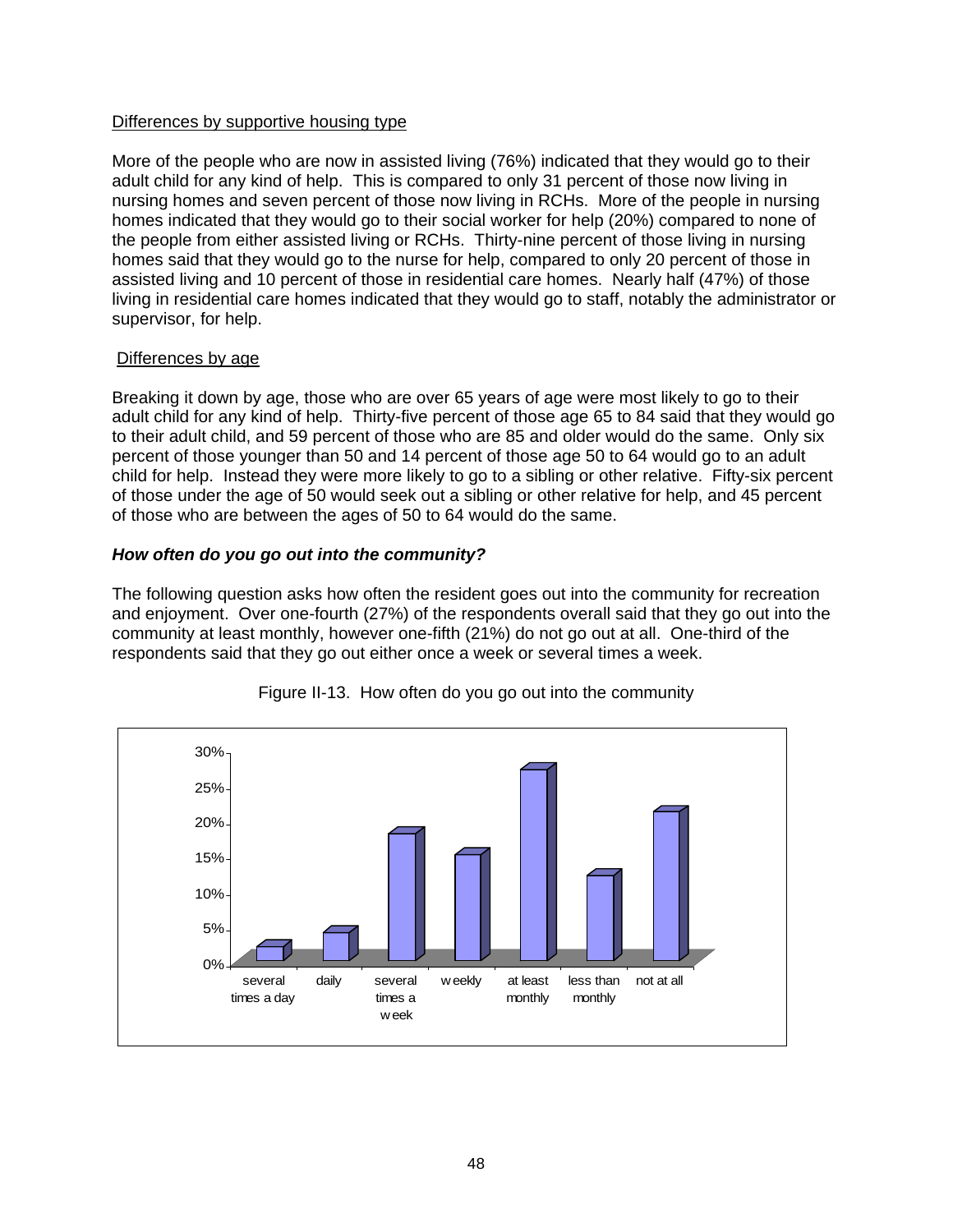Over half of the residents in both assisted living and residential care homes said that they go out at least once a week or more. Less than one-third of the residents of nursing homes said that. On the other hand over 70 percent of those from nursing homes said that they only go out about once a month or less.



Figure II-14. How often do you go out into the community by supportive housing type

Seventy-six percent of those living in assisted living said that they do go out enough, compared to only 47 percent of those living in nursing homes and 57 percent of those living in residential care homes.

### Differences by age

Breaking it down by age, more of the individuals in the two younger groups would like to go out more, with 53 percent of those younger than 50 wanting to go out more and 68 percent of those age 50 to 64 wanting to go out more. Of those age 65 and older, only about one-third expressed a desire to go out more than they already go out.

### *How often do you receive visits from friends or family?*

Nearly two thirds (66%) of all the respondents indicated that they receive visitors at least once a week, while about one fourth (27%) receive visitors at least monthly, and seven percent were not getting any visitors at all. Over one third (38%) of the total sample said they would like to receive more visitors with sixty percent saying they received enough visits from friends and family.

#### Differences by supportive housing type

Twenty percent of those now living in residential care homes indicated that they receive no visits from friends or family, compared to only four percent for each of the other two groups. In addition, only 40 percent of the people who are now living in RCHs said that they receive visits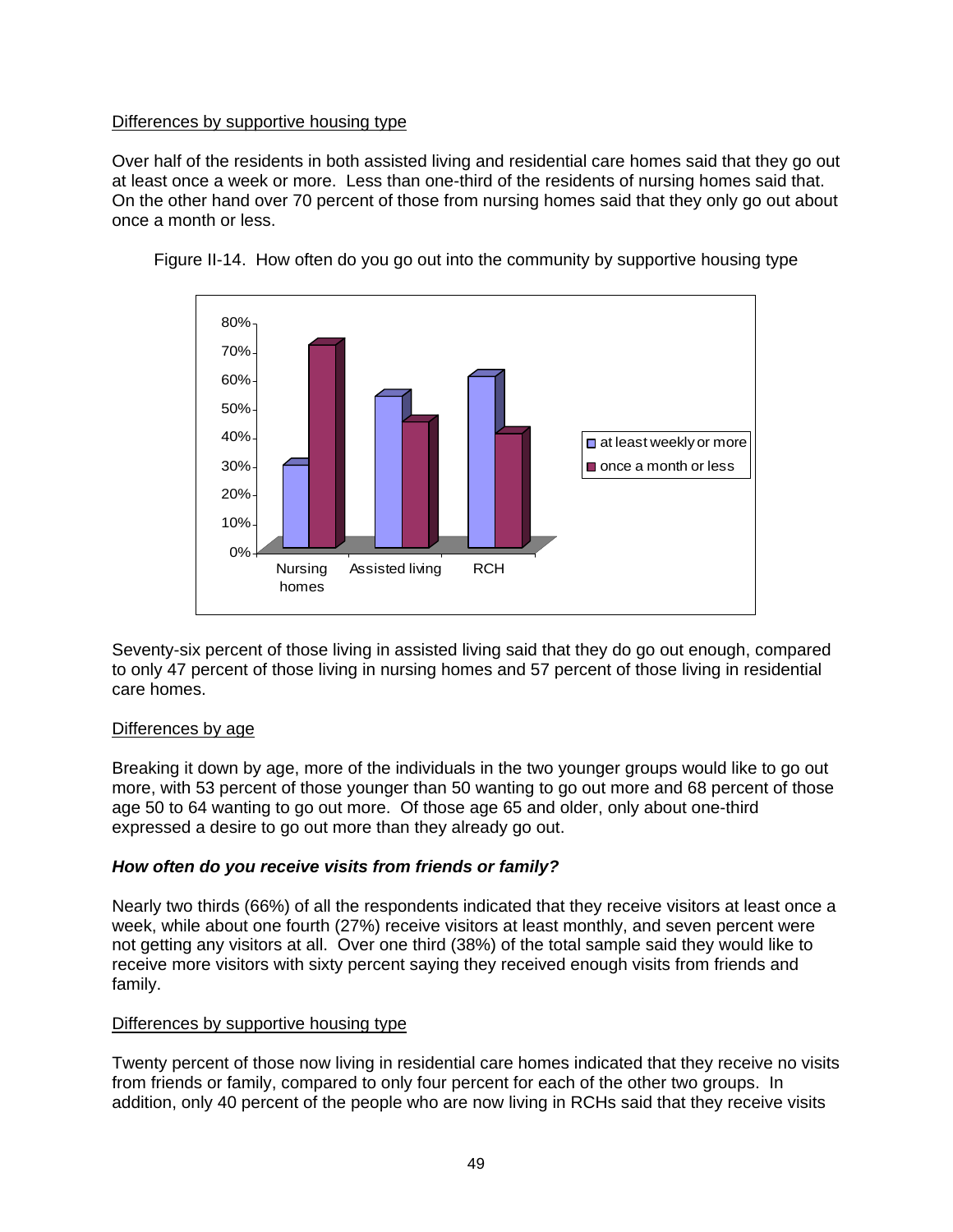from friends or family either weekly or several times a week. This compares to 60 percent of those now living in nursing homes and 68 percent of those living in assisted living who receive visits either weekly or several times a week. There is no significant difference among supportive housing types in their satisfaction with visits from others. Sixty-eight percent of those in assisted living were satisfied with the number of visits they receive, compared to 60 percent of those living in nursing homes and 57 percent of those who are currently living in residential care homes.

#### Differences by age

Those who are age 65 and older seem to receive the right amount of visits with two-thirds (67%) of those age 65 to 84 and three-fourths (74%) of those age 85 and older saying that the number of visits they receive is the right amount. For those under the age of 50, nearly the opposite is true. Sixty-nine percent of those under the age of 50 said that they would like to get more visits. Fifty-six percent of those between the ages of 50 to 64 said they would like to receive more visits.

### *How often do you communicate with loved ones by phone or e-mail?*

Eighty percent of those responding said that they communicate with loved ones by way of telephone or e-mail at least on a weekly basis, with over half of these saying that they communicate daily or several times a day.

#### Differences by supportive housing type

One hundred percent of people who are in assisted living were satisfied with the amount of time spent communicating with friends or family via telephone or e-mail. Eighteen percent of those living in nursing homes and 20 percent of those in RCHs said that they would like to communicate more with family and friends.

### *Do the days here seem too long?*

When asked the question "Do the days here seem too long for you?" participants were asked to indicate how often this happens: often, sometimes, rarely or never. Overall almost half (49%) of all of the respondents said that this never happens. Nearly one fourth (24%) said that it happens sometimes (see Figure II-15).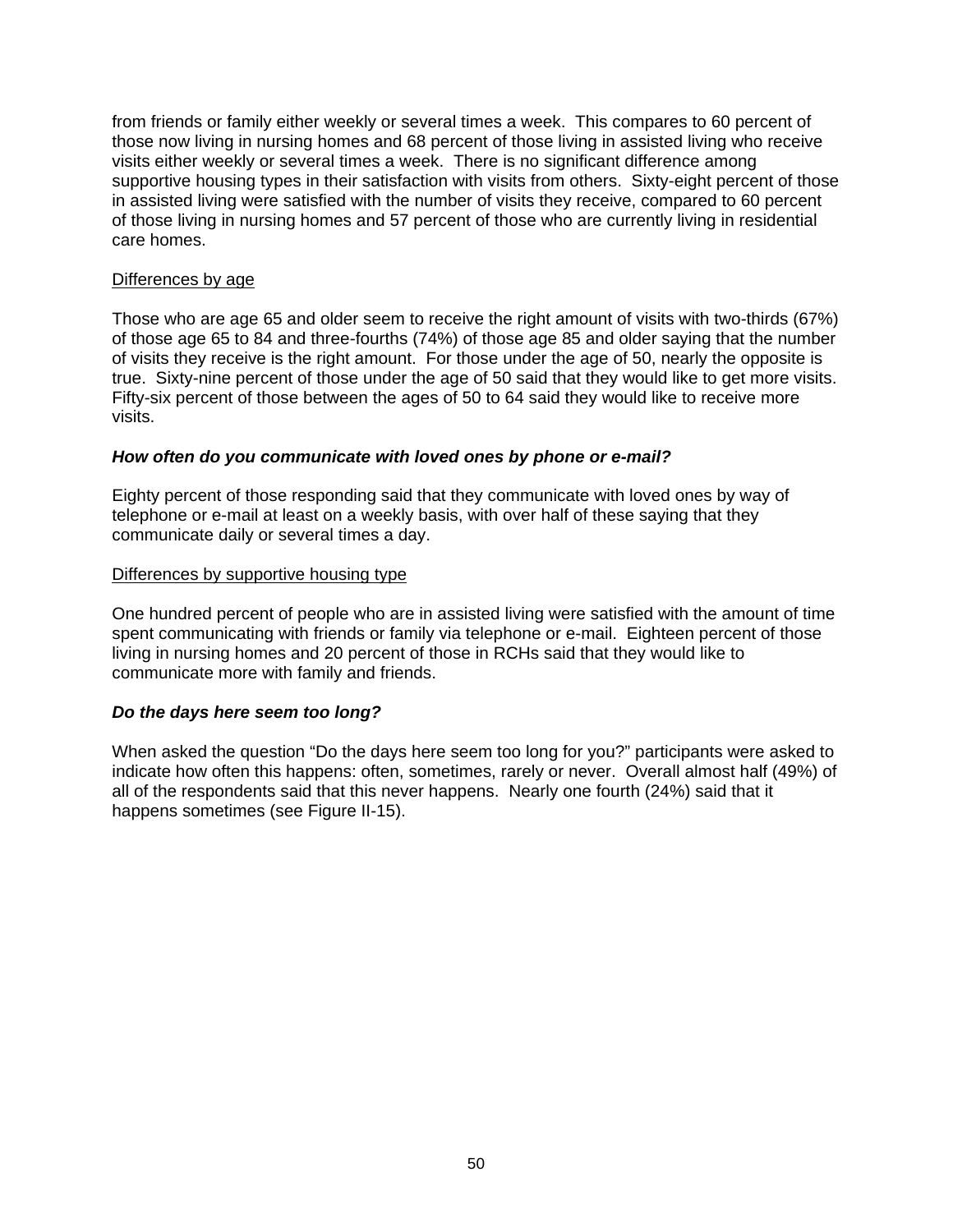

Figure II-15. Do the days seem too long

For the people in assisted living, often was never chosen as an answer to this question and nearly three-fourths (72%) of assisted living residents said that they never felt that the days were too long. This is compared to only 44 percent of those living in nursing homes and 47 percent of those living in RCHs. Thirty-six percent of those living in nursing homes and 50 percent of those living in RCHs indicated that the days seem too long either sometimes or often. Only four percent of those in assisted living said that their days seem too long either sometimes or often.

#### Differences by length of residence

There were some notable differences based on length of stay in any given residence. For those respondents who have lived in their current situation for less than one year, over half (58%) said that the days do seem too long either often or sometimes. For those who have lived in their residence for one to two years, only 24 percent seemed to think that the days are too long either sometimes or often and 32 percent of those who have lived in their residence for more than two years said that the days seem too long either sometimes or often.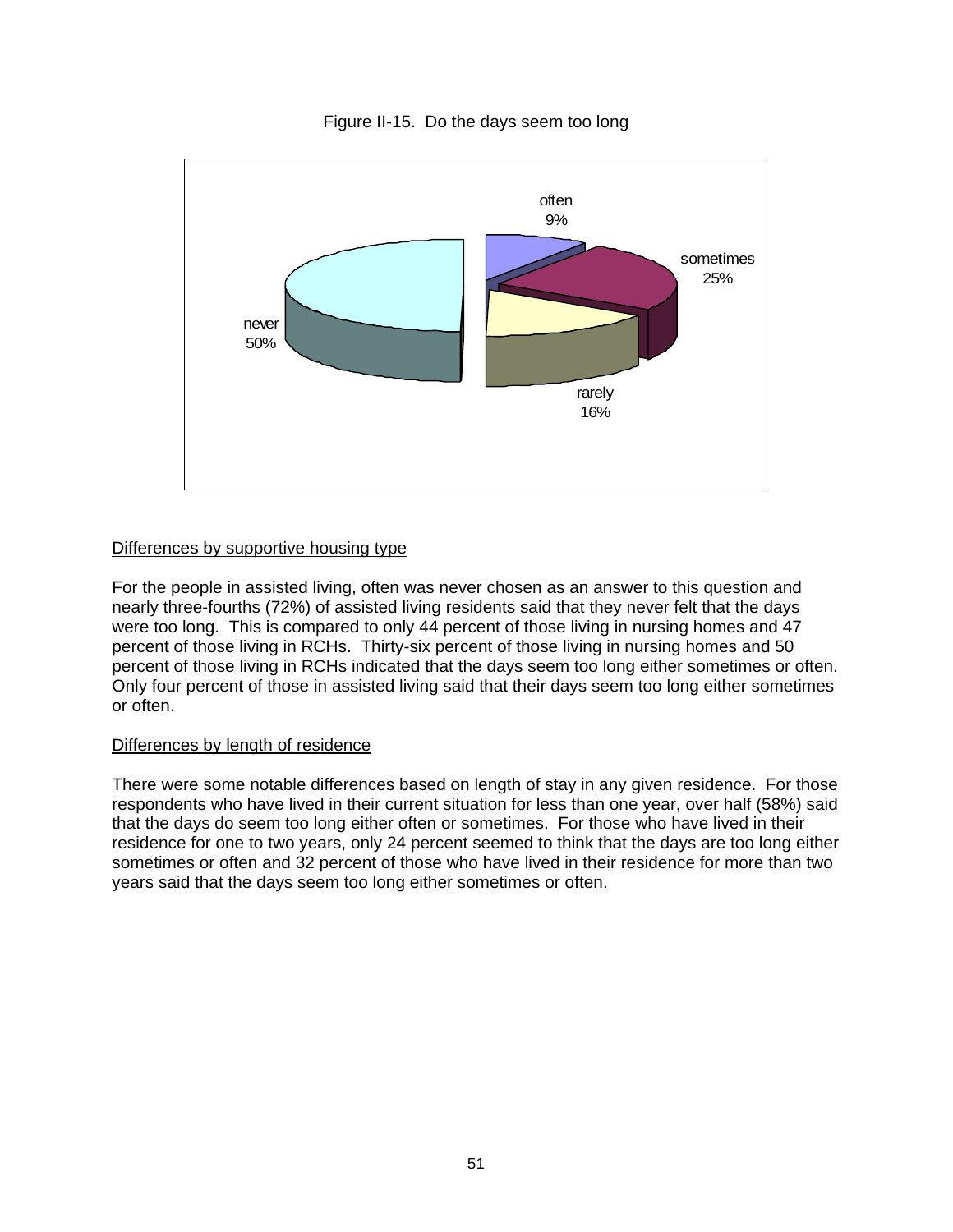

Figure II-16. Do the days here seem too long by length of residence

# *How often do you feel lonely?*

Participants next responded to a question concerning feeling lonely. For all of the respondents, nearly two thirds (61%) indicated that they never or rarely feel lonely. Overall, twelve percent of the residents from all supportive housing types indicated that they feel lonely often.

### Differences by supportive housing type

Seventy-six percent of assisted living residents expressed never or rarely feeling lonely. This compares to 60 percent of residents of nursing homes and 53 percent of those living in residential care homes who said that they either never or rarely feel lonely. These differences are not statistically significant, but are interesting trends.

### Differences by length of residence

While not statistically different, the people who have lived in their current residence for less than one year indicated that they felt lonely more often than those who have lived in their home for over one year. Over half (54%) of the people who have lived in their residence for less than one year said that they feel lonely sometimes or often, compared to about one-third of the other two groups (35% for those who have lived in their current residence for one to two years; and 36% for those who have lived in their home for over two years).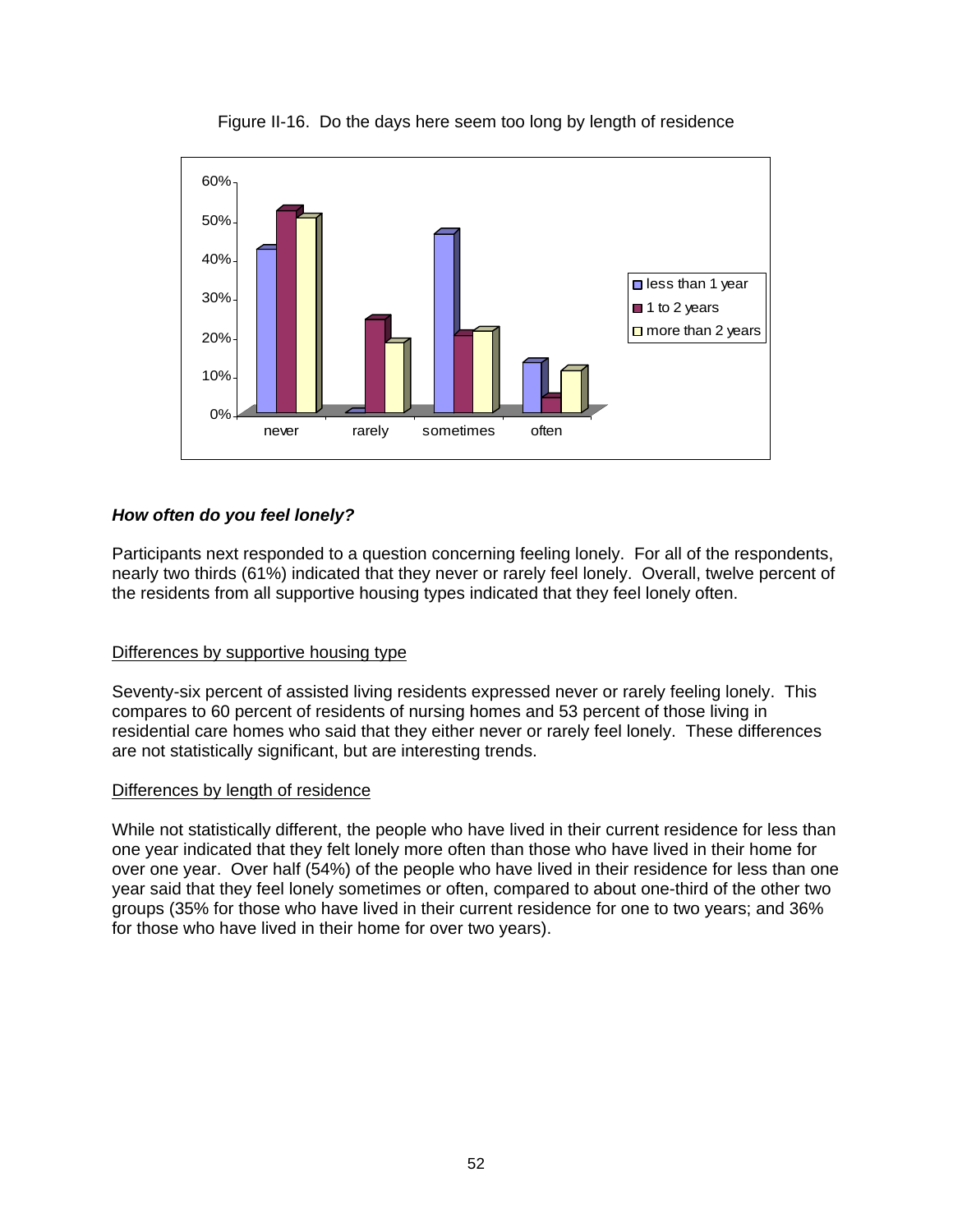

Figure II-17. Do you find yourself feeling lonely by length of residence

# *Transportation*

Transportation is the next area of inquiry. Respondents were asked to indicate all of the types of transportation that they utilize. Overall, the majority of respondents rely on rides from family members or friends (61%). Over half of the respondents (57%) utilize transportation provided by their current residence and nearly one-fourth (23%) use dial-a-ride or other van service including volunteer drivers. Twenty-six percent of those responding indicated that they have difficulties with transportation when they do want to go somewhere. The most frequently noted obstacles to transportation were either that no family member or friend is available to give them a ride, or that dial-a-ride or van services are either inconvenient or not available where they live.



Figure II-18. How do you get to places outside of your residence\*

<sup>\*</sup>Categories are not mutually exclusive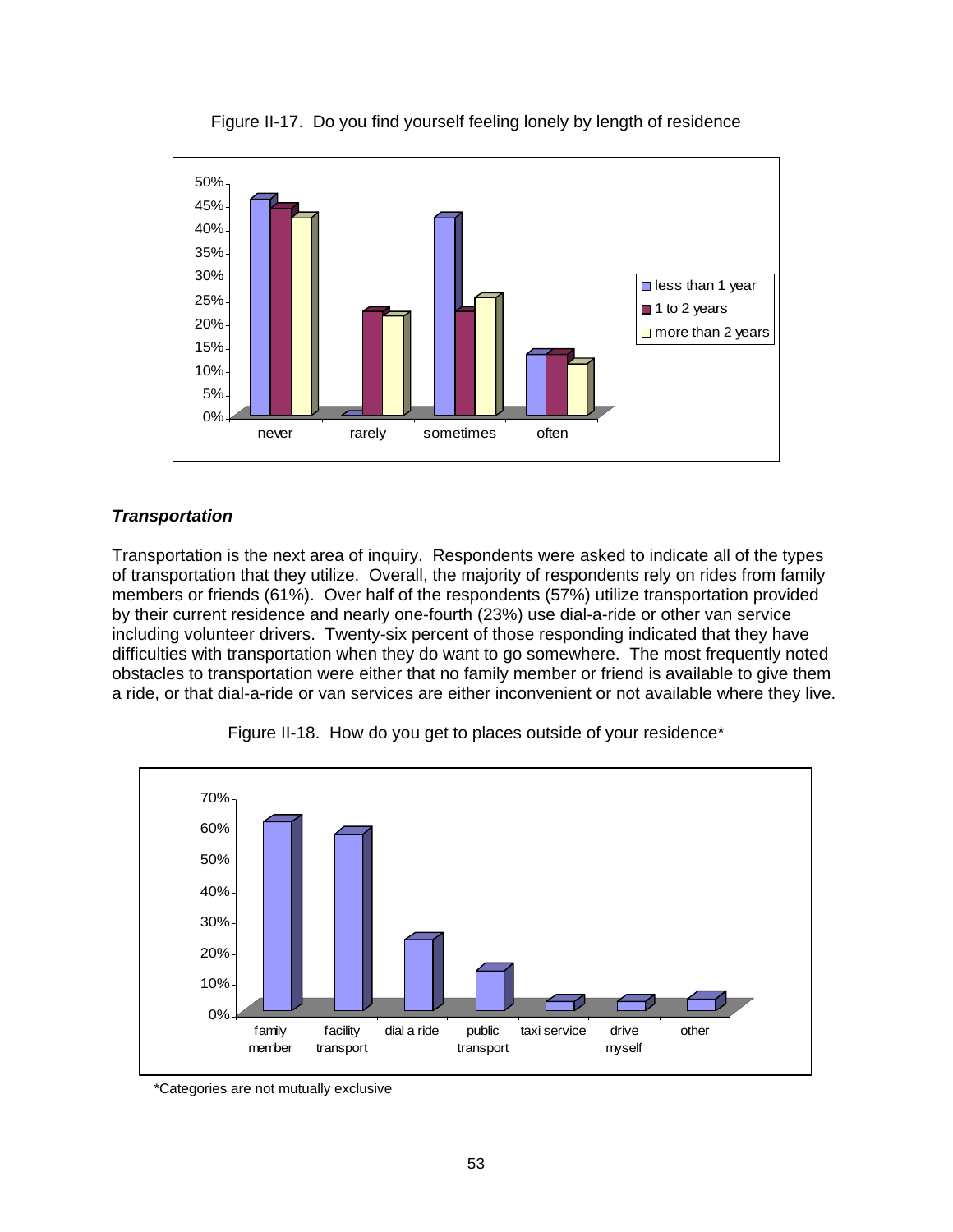Seventy percent of those who are currently residing in residential care homes rely on transportation provided by that home. This compares to 56 percent of those living in nursing homes and 44 percent of people in assisted living. In addition, people who live in residential care homes were more likely to utilize public transportation. Thirty percent of people in RCHs said that they do use public transportation, compared to only 10 percent of people who are currently living in nursing homes and four percent of people who reside in assisted living. Sixteen percent of people who are currently in assisted living drive themselves, compared to none of people in nursing homes and three percent of people who are living in residential care homes.

#### Differences by age

More of the older individuals (age 65 and older) rely on family members for transportation. Two thirds (67%) of those who are age 64 to 84 rely on family members. Three-fourths (77%) of those older than age 85 rely on family members for transportation. This is in contrast to only 38 percent of those under the age of 50 and 51 percent of those age 50 to 64. Forty-four percent of those under the age of 50 utilize public transportation compared to only 20 percent of those who are age 50 to 64 and nine percent of those who are 65 to 84. None of those individuals who are over the age of 85 utilize public transportation.

### *Are there any services that are missing?*

#### Differences by supportive housing type

The following open-ended question addresses any unmet needs or services provided by the respective residences. Once again in some cases people gave multiple responses. In the case of nursing home residents, 93 individuals responded to the question, and, of those, nine had an additional remark. For assisted living residents, 24 individuals responded to the question with only three of those offering a second remark. All of the respondents from the RCHs gave only one response to the question ( $n = 25$ ). Considering all of the responses, the majority of the responses from nursing homes residents (59%) indicated that all of the services are available within their facility. This was also true for residents of assisted living, where 55 percent of the responses indicated that all services are available. Although not statistically significant, 76 percent of responses from RCH residents said that all of their needs are met within their residence.

*No. We have two hairdressers who come here every Tuesday mornings 10 – 2. The podiatrists come every two or three months. They also have a dentist here who comes once a month. We have an ophthalmologist and audiologist. They have all their bases covered here. –* Nursing home resident

Looking at all of the responses, some of the missing services included transportation or better transportation (6%), hairdresser (6%), podiatrist (2%), dentist (2%), more shopping (4%), and more activities (2%) which was fairly consistent among all of the supportive housing types. In addition, some of the responses (6%) indicated that a family member meets these needs. Other missing services mentioned by only one or two individuals included better housekeeping, physical therapist, companions, vocational counselor, phone in room, support groups, and eyeglass store.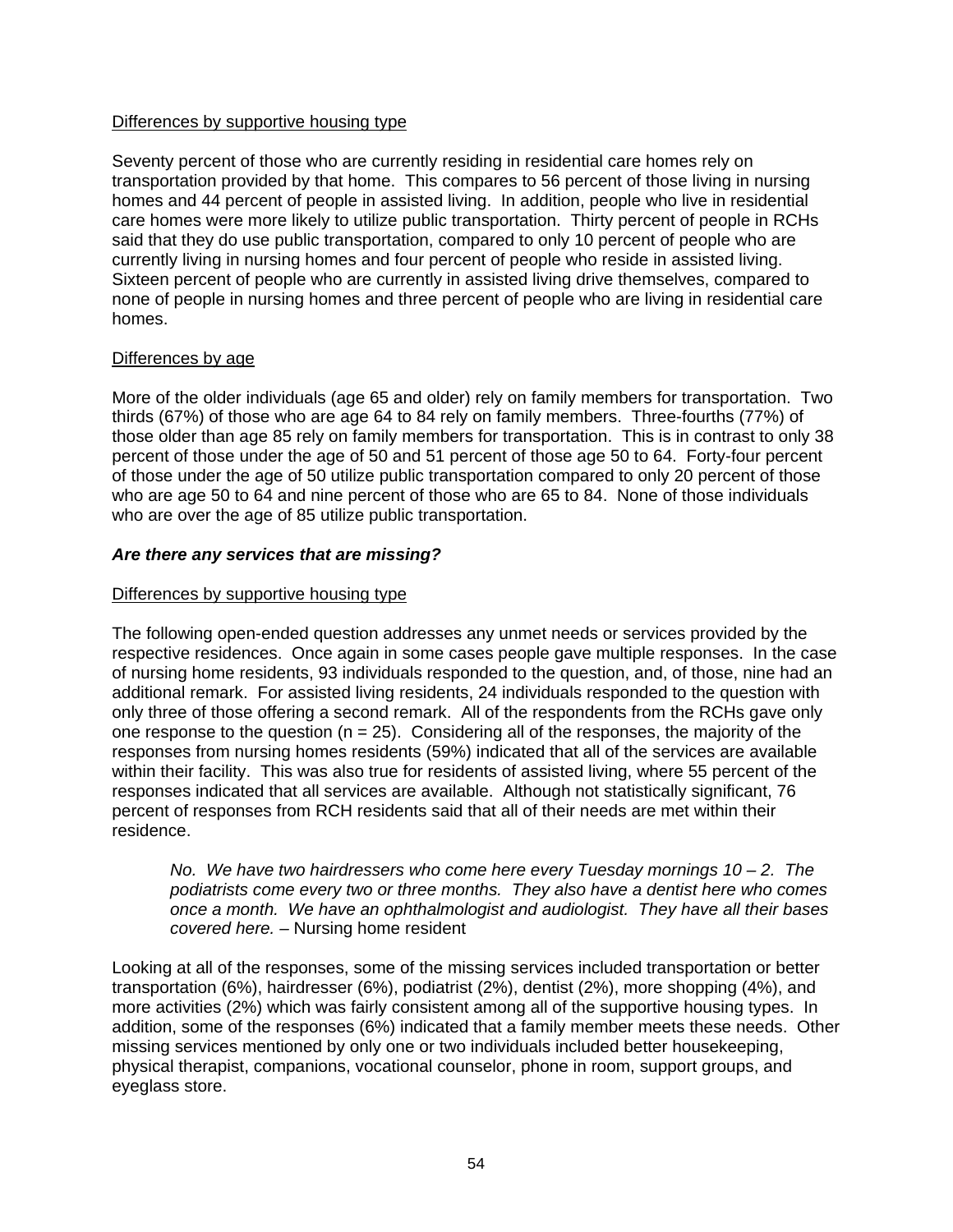### *Medicaid*

For those individuals who are on Medicaid, and for whom Medicaid pays for all or part of their care, respondents were asked if the \$60 they receive each month as Personal Needs Allowance is enough for the things they need or want. Overall, 63 percent of the responses said that it is not enough, with 37 percent saying that it is enough. Thirteen percent of the responses indicated that their family or friends help them out financially, either giving them some money or perhaps buying them clothes. Overall, 13 percent of the responses said that they don't know or could not answer the question.

For those who said that \$60 is not enough 44 percent say that they would be happy with up to \$100 per month; 18 percent would like between \$100 to \$150 per month; five percent would like anywhere between \$150 and \$200 per month; and ten percent would like over \$200 per month. Twenty-three percent of those responding said that they didn't know or were not sure about how much money would be enough.

### *Have any of your belongings been taken or gone missing?*

Over one-third (39%) of respondents replied "yes" to the question, "Have any of your belongings been taken or gone missing since you've been living here?" The vast majority (83% or n=48) of those who experienced any kind of theft or had missing items said that they *do* report it. For all of the residents in all types of supportive housing, various and unspecified staff members were often the first ones contacted regarding the missing items. Thirty-six percent of the residents who have reported a theft or missing belongings said that they referred it to these staff members (who do not include staff in the following categories); 24 percent said that they would go directly to the administrator; 13 percent would notify the laundry staff; 13 percent would notify the nurse; and nine percent would notify the social worker of their residence. Only four percent of all residents said that they would report any items missing to the resident council. Another 10 percent of those who reported items missing went to someone other than staff.

Only thirteen percent of those who reported something missing found at least some part of what was missing. One-third (33%) of those who did report an item missing said that either the item was replaced or that they were reimbursed for at least some of what was missing. One-fourth (24%) of those who said that they reported missing items indicated that the item was replaced by whomever they reported it to. One-fourth of those who reported a lost or stolen item said that the party they contacted looked, asked, or talked about the event, but that the item could not be found and that they received neither a replacement nor reimbursement.

### Differences by supportive housing type

For nursing home residents, half (50%) reported having items lost or stolen, whereas only twelve percent of those in assisted living reported items stolen or missing. Over one-fourth (27%) of those residents in RCHs reported having items stolen or lost. Differences by age

Interestingly, 94 percent of those who are under the age of 50 reported having items lost or taken. This is compared to 37 percent of those age 50 to 64, 32 percent of those age 65 to 84 and 26 percent of those who are age 84 or older.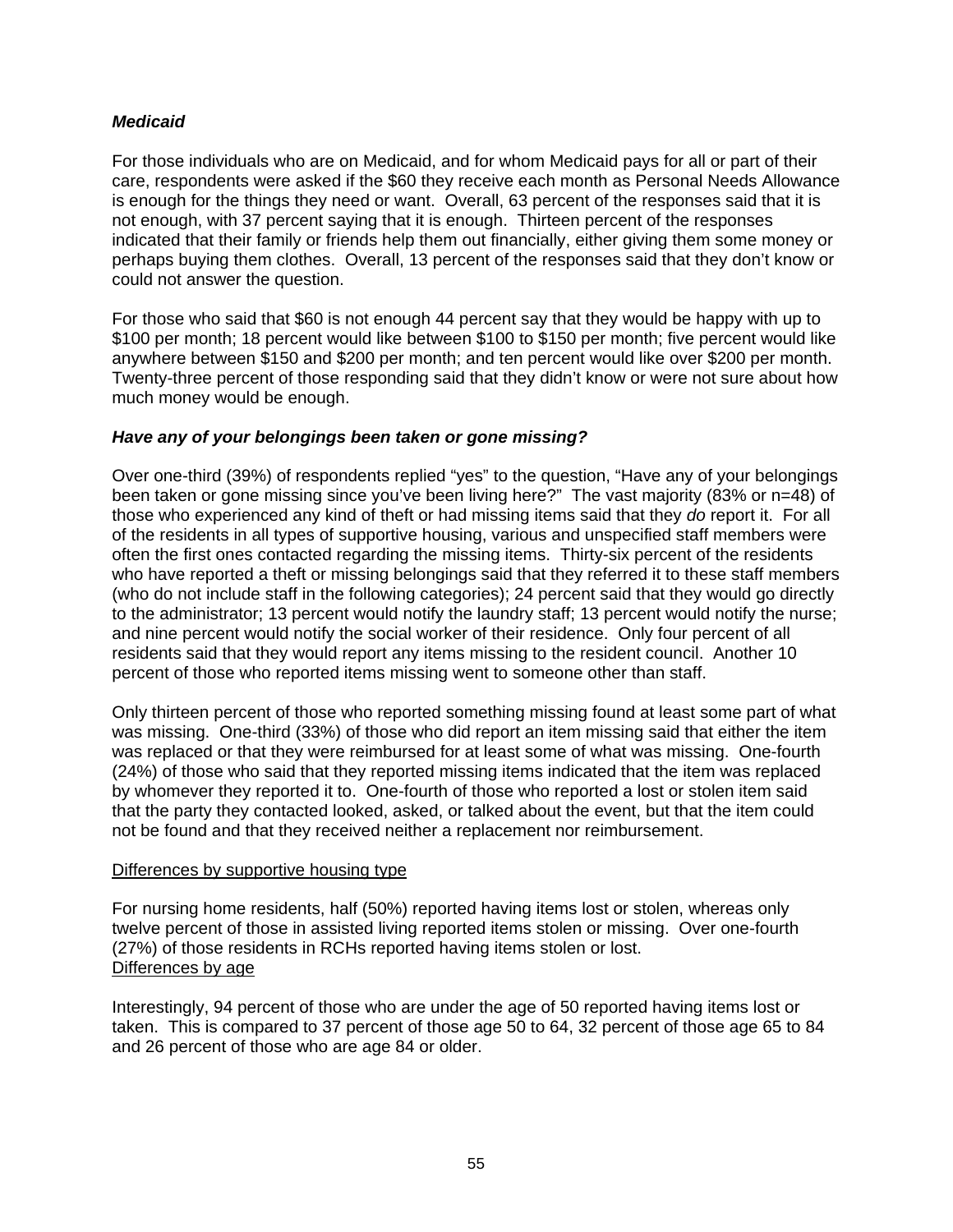#### *Do you worry about retaliation?*

Two-thirds of the residents said that "no", they do not worry about retaliation if they were to report a complaint or concern. This was consistent across all supportive housing types. About a fifth (19%) of the total sample said "yes, they do worry about retaliation." Six percent of the total sample state that they do not want to complain. Other responses included items such as they "don't think about it or don't know", or "it wouldn't do any good to complain, or "I don't want to get people in trouble.

|                                        | <b>SNF</b> | <b>ALSA</b> | <b>RCH</b> |
|----------------------------------------|------------|-------------|------------|
| Yes, they worry                        | 23%        | 13%         | 19%        |
| No, they do not worry                  | 70%        | 71%         | 71%        |
| Don't want to complain                 | 4%         | 8%          | 7%         |
| Don't think about it Don't<br>Know     | 2%         | 4%          | $0\%$      |
| Don't want to get people in<br>trouble | 1%         | 4%          | 4%         |

|  | Table II-4. Fear of Retaliation |
|--|---------------------------------|
|--|---------------------------------|

When prompted for more details on the fear or worry about retaliation, responses varied. Among the majority of the sample who reported that they do not worry about retaliation, there were some that just do not worry and those who do not worry, but suggested any action they would take if it did occur. Example responses include:

*Never. –* Nursing home resident

*No, if I have complaints I talk to my son and he straightens it out – Nursing home* resident

*No – they try to help you. –* Assisted living resident

*No, people who work here know their job would be in jeopardy. –* Nursing home resident

For those who do worry about retaliation, some seem to do so because of what others have said or because they thought that retaliation might occur:

*I think it is possible – I don't have any personality gripes. The administrator would probably be very good at listening, but maybe wouldn't do too much to remedy the situation.* – Assisted living resident

*Yes, I heard a girl say that they know how to get even so I try to keep my mouth shut –* Nursing home resident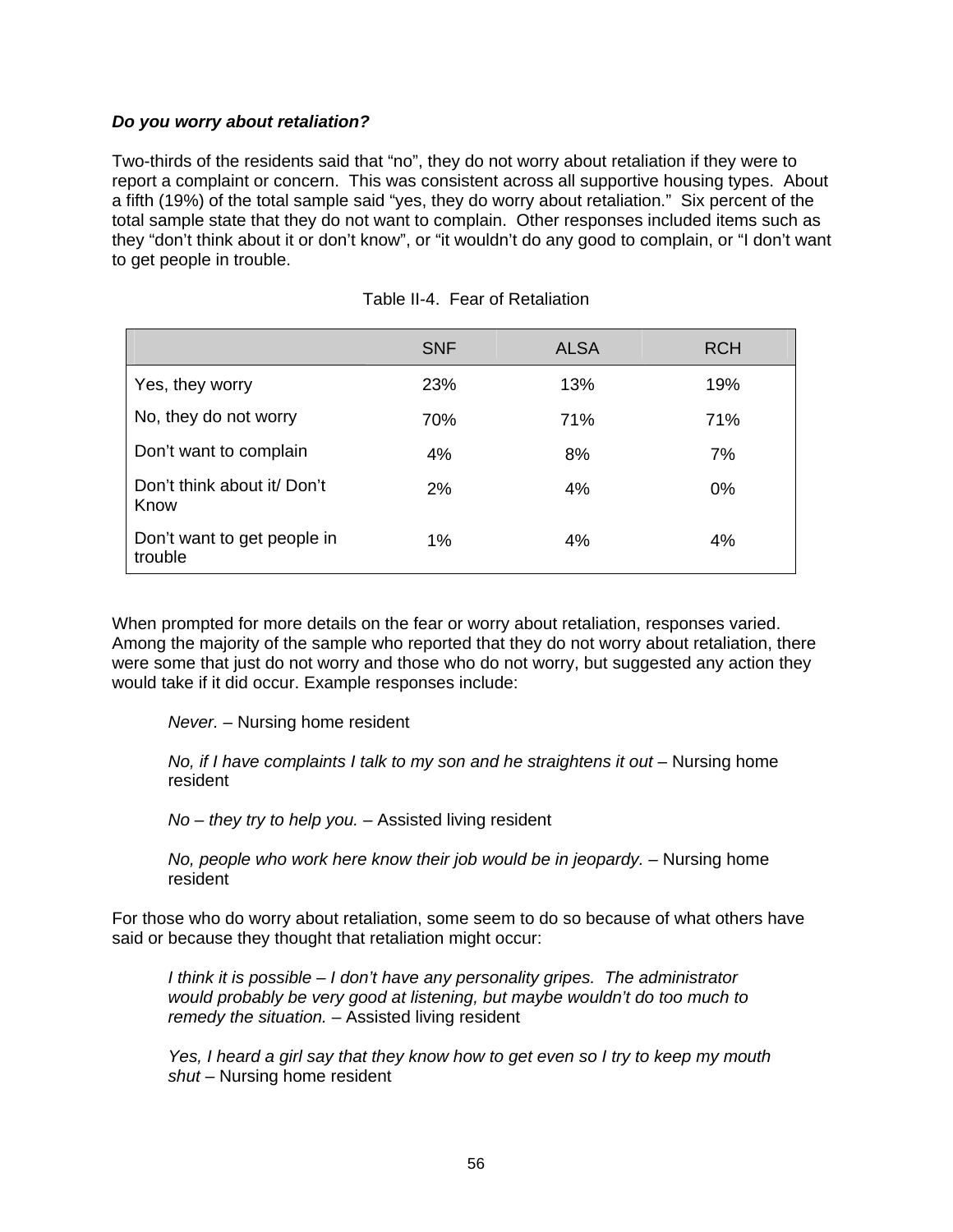*It's possible, I wouldn't allow it to happen, I'd talk to the Head Nurse. – Nursing* home resident

*Yes, they would send you to some place bad-for rehabilitation.* – Nursing home resident

However, some responses seemed to be based upon actual occurrences of retaliation.

*Oh yeah, always. That's why nobody makes the complaint. The administrator scares everyone and he's very belittling and yells at people. –* Nursing home resident

*Yes, there's a lot of retaliation. –* Nursing home resident

Others talked about not wanting to "make trouble" or not wanting to "get people in trouble" or "tell on them". And some spoke about it "not doing any good to report it":

*No – I don't want to get folks in trouble. –* RCH resident

*I think it is possible – I don't have any personality gripes. The administrator would probably be very good at listening, but maybe wouldn't do too much to remedy the situation. –* Assisted living resident

#### Differences by length of stay

A greater percentage (26%) of residents who have lived in their current living arrangement for over two years said that they do worry about retaliation. This compares to only 13 percent of those who have lived in their current situation for less than a year and 16 percent of those who have lived in their current situation for a period of one to two years.

### *Problems or complaints*

The following two-part question relates to problems and complaints. For the first part of the question, the participants were asked once again to think about both the people who work at their current residence and also people that they see or talk to outside of the residence such as family. The first part of the question asked "If you have a complaint or problem with the care you receive, who do you talk to about it?" The second part of the question referred specifically to any problems or complaints that were not related to their care. If they have a complaint or problem with the care they are receiving, over one-third (34%) of the respondents said that they would go to a nurse, twenty-seven percent would go to a social worker and thirty-three percent also said that they would approach other staff, including the administrator or director. For general problems or complaints, most of the participants said that they would go to other staff, in many cases, the administrator of the supportive housing. This was consistent for all three supportive housing types.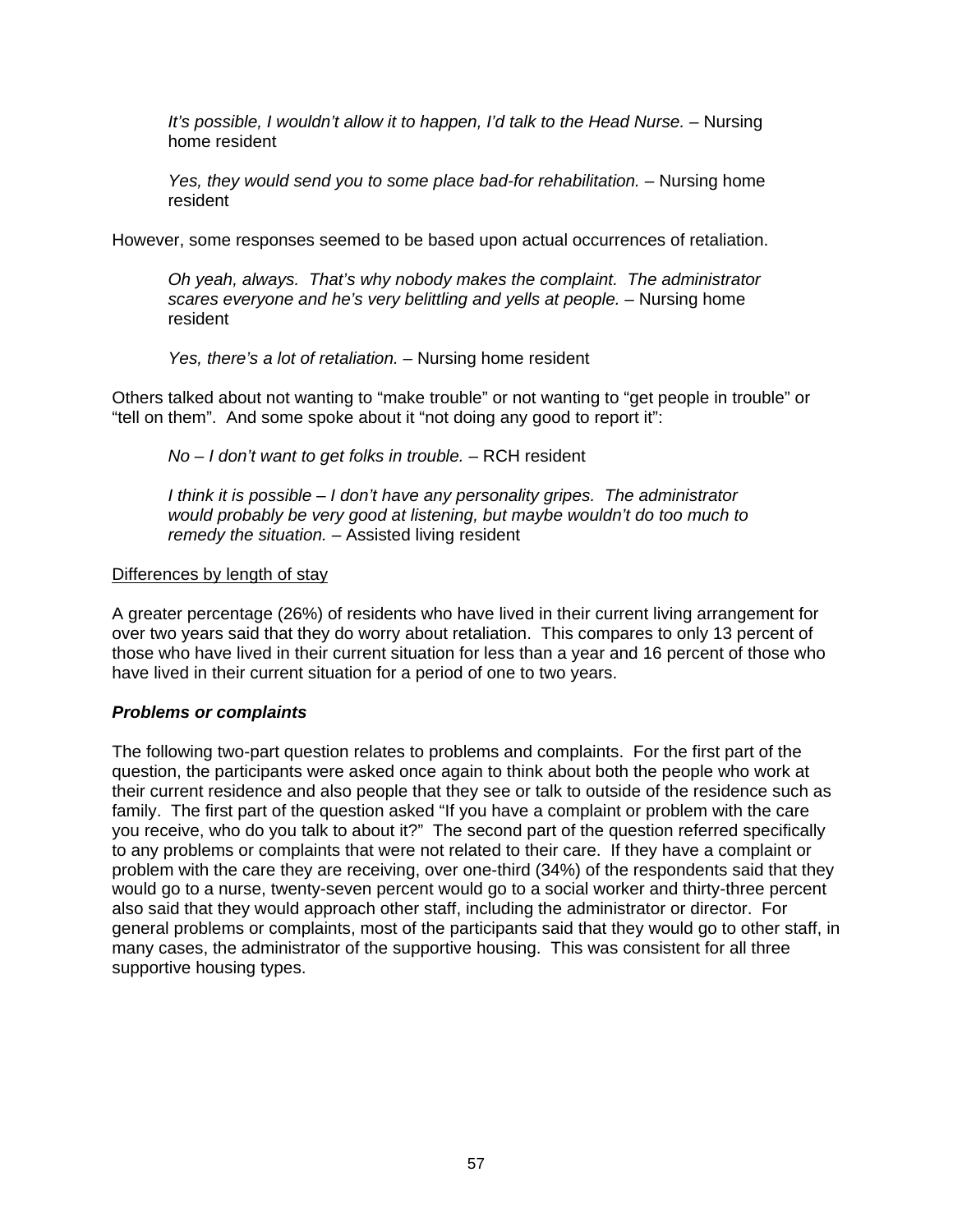

Figure II-19. Who would you talk about problems or complaints about care vs. something other than care\*

\*categories are not mutually exclusive

#### *Quality of care*

When asked to report on the quality of care, most of the respondents felt that the quality of care that they receive is either excellent or good (86%). This is fairly consistent throughout all three types of supportive housing. Only three percent overall rated the quality of care as poor.



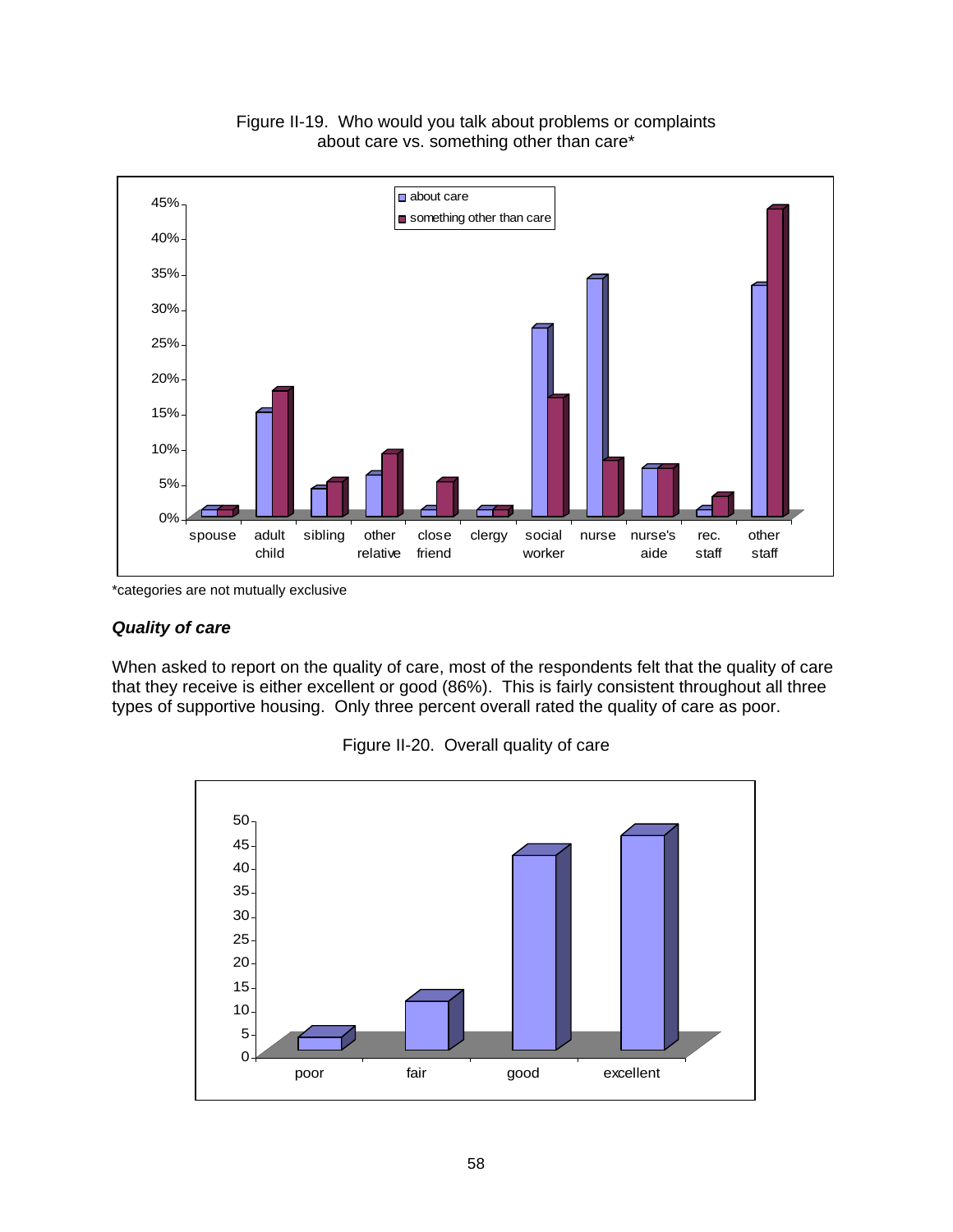Rankings of good or excellent were fairly consistent among the different housing types. Ninetyfour percent of those in assisted living would rank that quality of care as either excellent or good, compared to 84 percent of those in nursing homes and 85 percent of those living in RCHs. Seven percent of those living in RCHs rated the quality of care as poor, compared to only 2 percent of those living in nursing homes and none of those in assisted living. Thirteen percent of those in nursing homes would rate the quality of care that they receive as only fair, compared to only five percent of those living in assisted living and seven percent of those living in residential care homes.





# Differences by age

When broken down by age, the majority of respondents in all of the age groups from age 50 up would rate the quality of care in their supportive living residence as either excellent or good. This includes 85 percent of those age 50 to 64, 96 percent of those ages 65 to 84, and 91 percent of those who are age 85 and older. Only 44 percent of those who are under the age of 50 said that the quality of care is either excellent or good. Nearly half of those under the age of 50 would rate the quality of care in their residence as only fair and 13 percent of those individuals under the age of 50 rate the quality of care as poor.

### *Language or cultural problems*

Very few of the respondents found it difficult to talk to or understand anyone who provides care because of language differences or different cultural backgrounds. Only two percent of all respondents said that language or accents are always a problem. Eighty-one percent of all the respondents said that language or accents are either never or rarely a problem.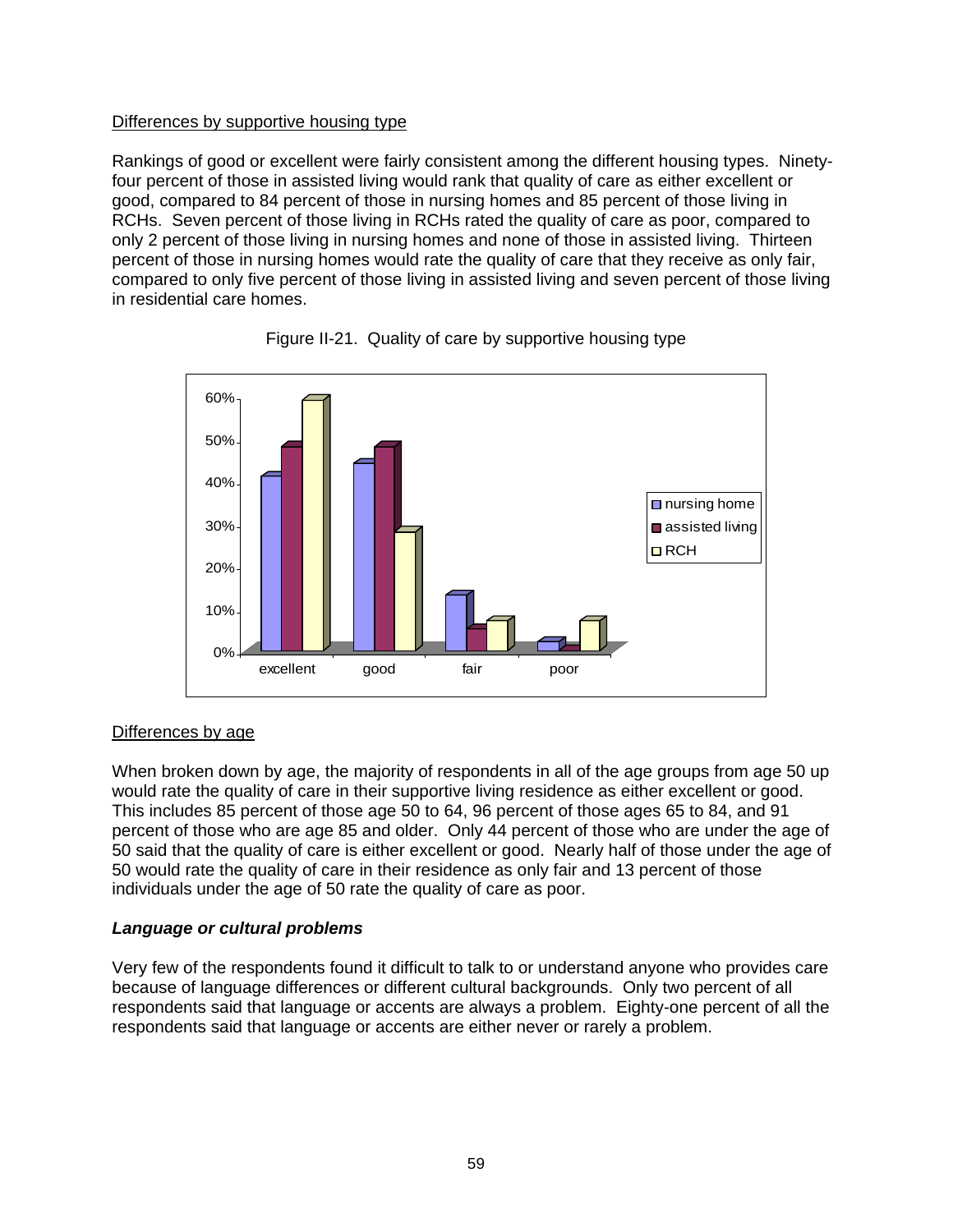## *Privacy*

Participants were asked a series of questions regarding their privacy. They were asked to respond to each of the questions with the following responses: often, sometimes, rarely, or never. The overall responses are shown in Table II-5.

### Table II-5. Privacy

|                                                                                      | <b>Often</b> | <b>Sometimes</b> | <b>Rarely</b> | <b>Never</b> |
|--------------------------------------------------------------------------------------|--------------|------------------|---------------|--------------|
| Can you find a place to be alone if you wish?                                        | 72%          | 15%              | 7%            | 6%           |
| Can you make a private phone call?                                                   | 84%          | 5%               | 7%            | 4%           |
| When you have a visitor, can you find a place to visit<br>in private?                | 81%          | 7%               | 3%            | 8%           |
| Can you be together in private with another resident<br>(other than your roommate)?  | 77%          | 10%              | 3%            | 9%           |
| Do the people who work here knock and wait for a<br>reply before entering your room? | 57%          | 22%              | 11%           | 10%          |

#### Differences by supportive housing type

Significant differences might be expected for nursing homes residents for issues of privacy since most of the rooms are semi-private. Only 62 percent of those living in nursing homes said that they can often find a place to be alone compared to 96 percent of those in assisted living and 83 percent of those living in residential care homes. Only 41 percent of those living in nursing homes said that people often knock and wait for a reply before entering their room. This compares to 80 percent of those in assisted living and 87 percent of those in residential care homes.

The following chart shows a representation of those individuals who answered "often" for each of the questions regarding privacy. As might be expected, people in assisted living and RCHs answered "often" more frequently than those in a nursing home. This is most likely due to the type of room. Most people in assisted living and RCHs have private rooms or apartments, whereas most people in skilled nursing facilities share semi-private rooms.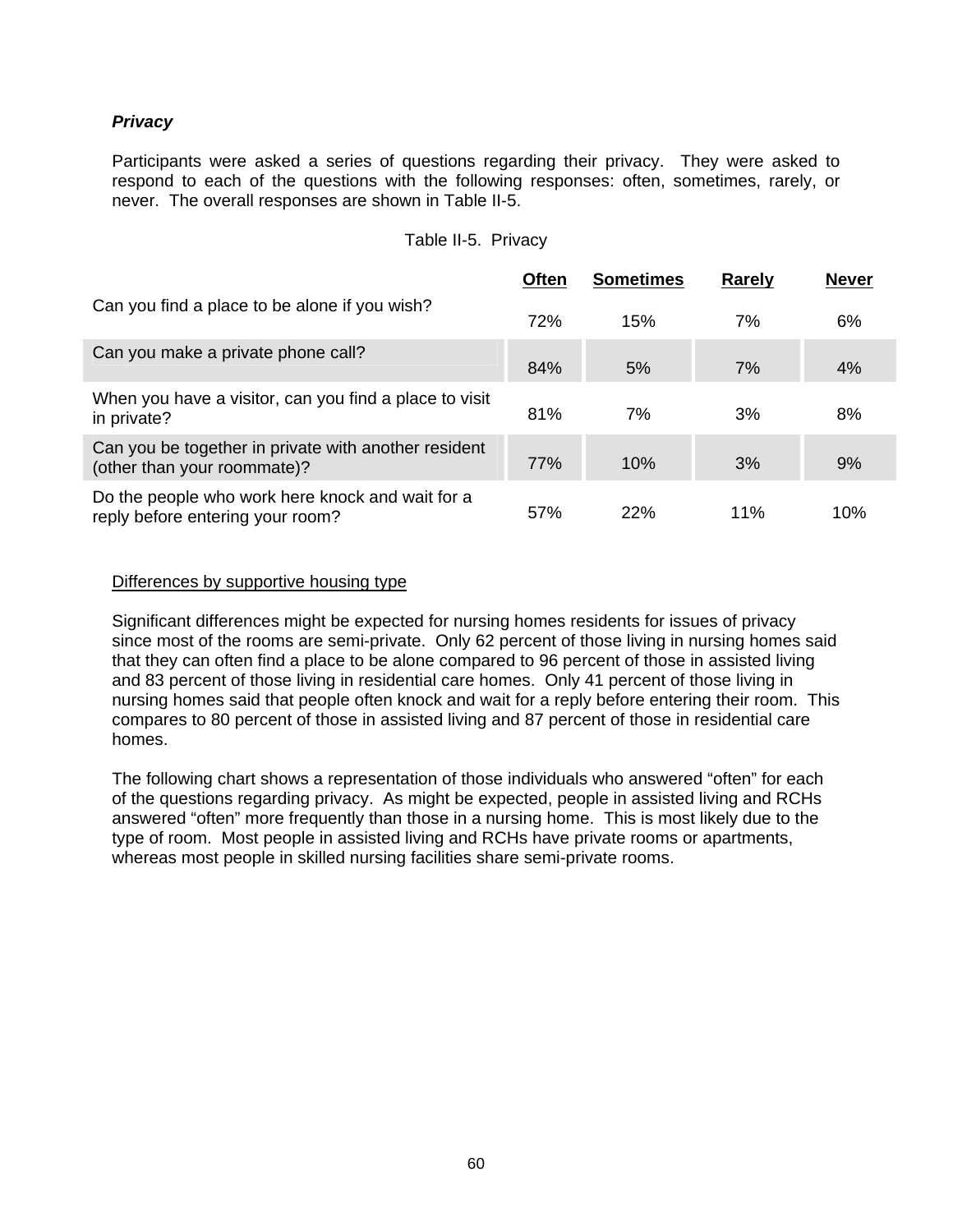

Figure II-22. Privacy by type of residence

# *Respect for dignity*

Questions regarding respect for dignity were included in all of the surveys. Once again, residents were asked a series of questions regarding the respect for their dignity, and were instructed to answer using the following responses: often, sometimes, rarely or never. However, some of the people who live in assisted living or residential care homes are not receiving care per se, only meals. Thus, the question about "staff handling you gently while giving you care" was considered not applicable for those individuals in assisted living or residents in RCHs who are not receiving hands-on care. All of the other questions were asked of all participants. Respect for dignity includes issues of staff treating residents politely and respectfully as well as gently and considerately. Responses from the three different types of living situations were not significantly different. The responses from all of the residents are shown in Table II-6.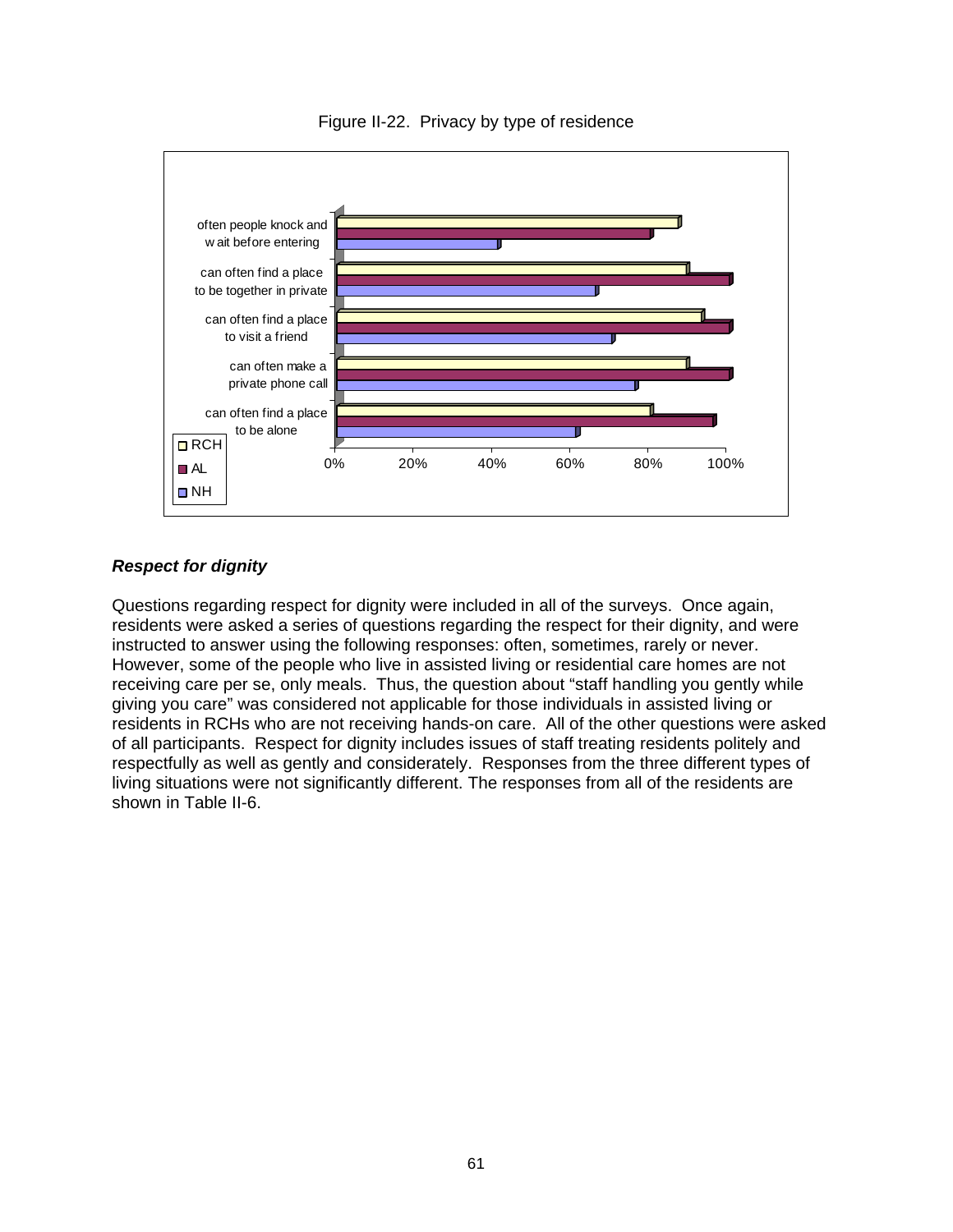# Table II-6. Respect for dignity

|                                                                                  | <b>Often</b> | <b>Sometimes</b> | Rarely | <b>Never</b> |
|----------------------------------------------------------------------------------|--------------|------------------|--------|--------------|
| Do staff here treat you politely? (n=150)                                        | 88%          | 10%              | 1%     | $1\%$        |
| Do you feel that you are treated with respect here?<br>$(n=149)$                 | 83%          | 13%              | 2%     | 2%           |
| Do staff here handle you gently while giving you<br>care? $(n=135)$              | 89%          | 10%              | $0\%$  | $1\%$        |
| Do staff here respect your modesty? (n=138)                                      | 81%          | 16%              | 1%     | 2%           |
| Do staff take time to listen to you when you have<br>something to say? $(n=148)$ | 74%          | 18%              | 6%     | 2%           |

## *Autonomy*

The next set of questions addressed autonomy, defined as the choice and control that individuals have. The residents were asked to answer the series of questions on autonomy using the following responses: often, sometimes, rarely or never. These included choices and decisions about going to bed, getting up, deciding on their own clothes and making changes in things that they do not like. Often, when responding to the question "Have you been successful in making changes in things that you do not like?" the resident said something like "there's nothing I don't like." The results for all respondents are as follows.

### Table II-7. Autonomy scale

|                                                                                       | <b>Often</b> | <b>Sometimes</b> | <b>Rarely</b> | <b>Never</b> |
|---------------------------------------------------------------------------------------|--------------|------------------|---------------|--------------|
| Can you go to bed at the time you want? $(n=150)$                                     | 87%          | 8%               | 2%            | 3%           |
| Can you get up in the morning at the time you want?<br>$(n=150)$                      | 73%          | 7%               | 7%            | 9%           |
| Can you decide what clothes to wear? $(n=149)$                                        | 97%          | 3%               | 1%            | 0%           |
| Have you been successful in making changes in<br>things that you do not like? (n=134) | 57%          | 25%              | 7%            | 10%          |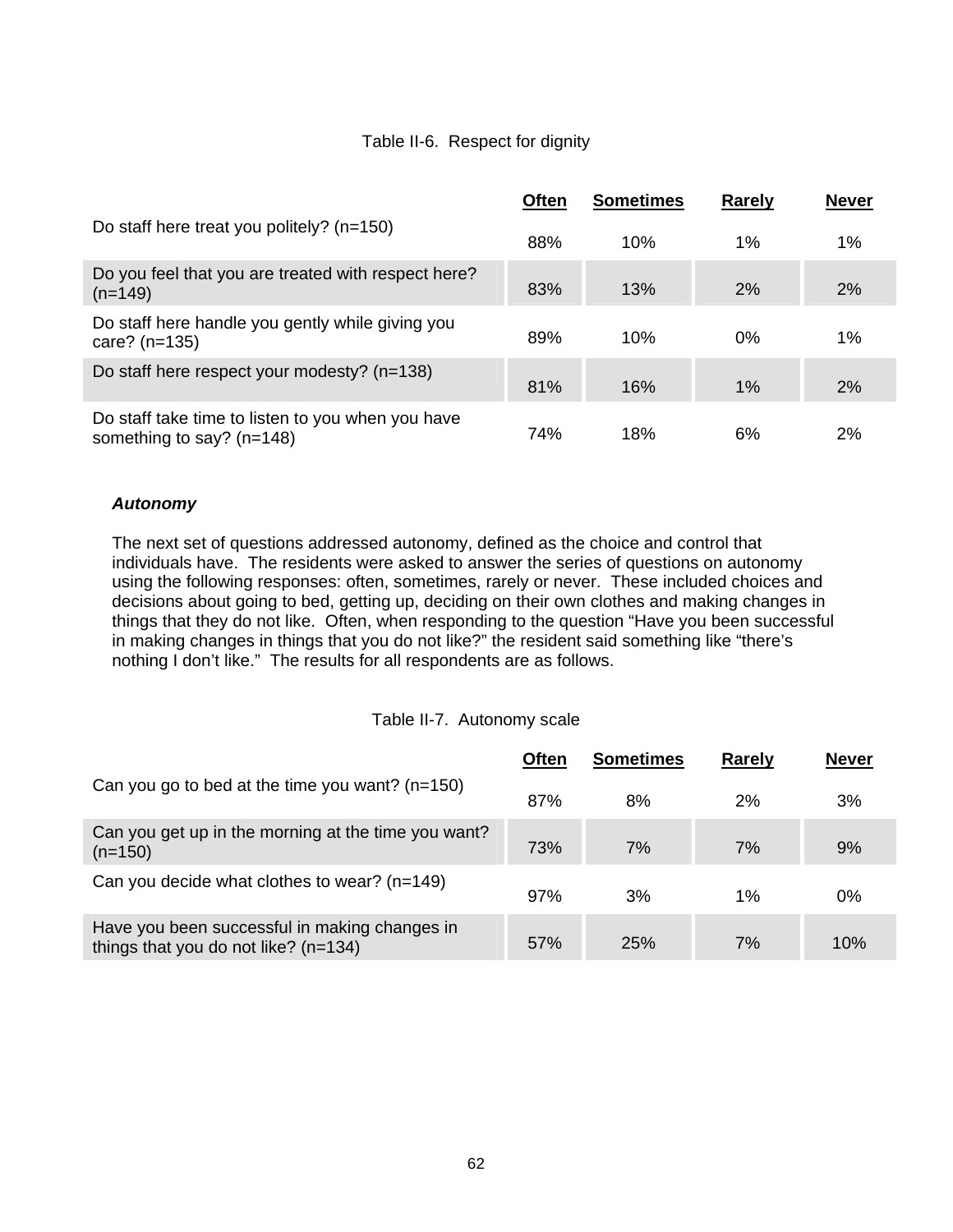The results are further broken down according to the type of supportive housing. In the case of autonomy, there are slight differences among the various housing types. The following chart represents the percentage of each group who said "often" for the various autonomy questions. Nursing home residents were slightly lower in the percent of residents who answered "often" in three of the categories of autonomy.





### *Health and depression*

Each of the respondents was asked questions regarding their overall health and feelings of depression. The rating of overall health is fairly consistent from one type of supportive housing to another. Overall, the residents from all supportive housing types indicated that their health is excellent or good (70%).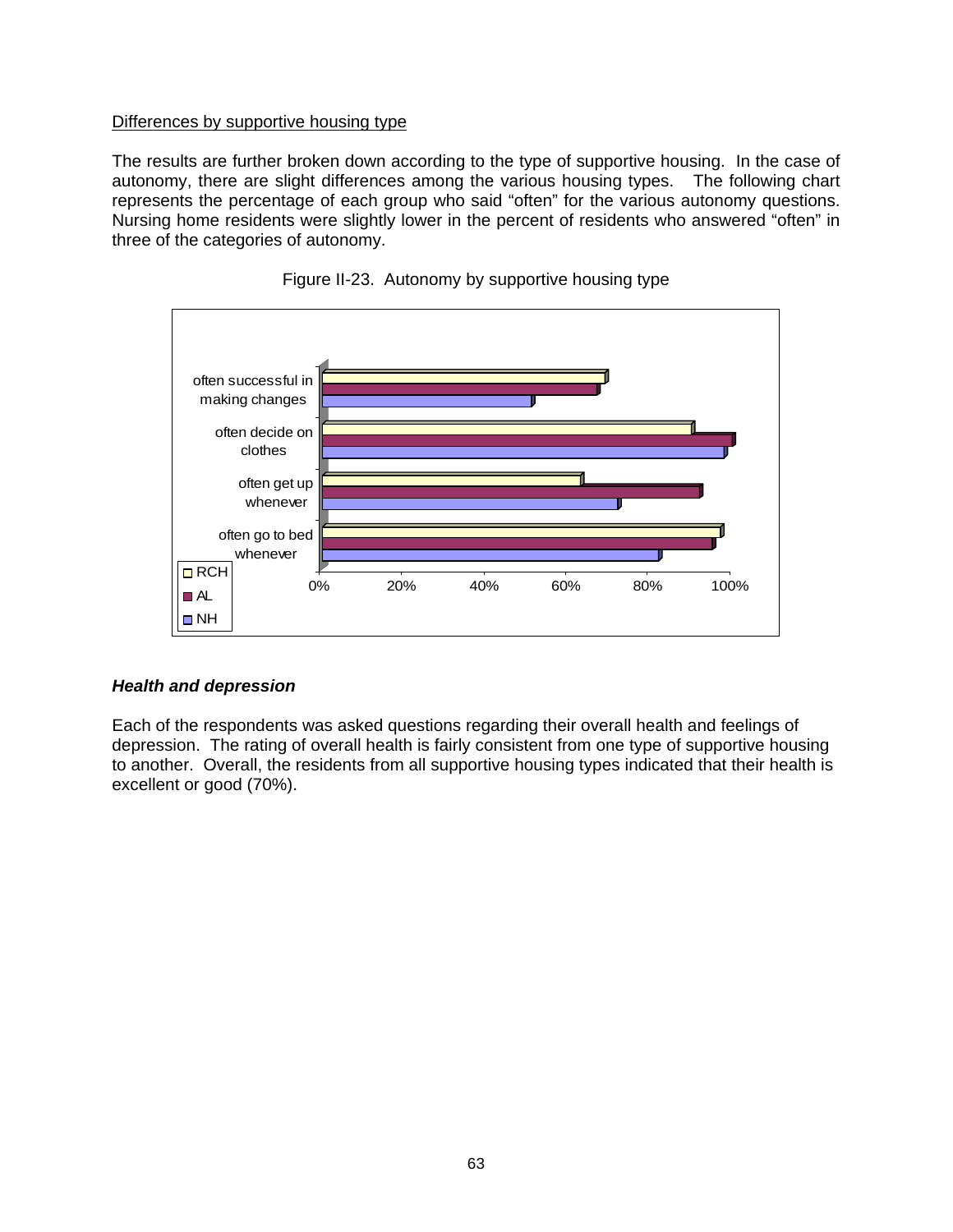



## Comparisons by supportive housing type

Sixty-three percent of those residing in nursing homes indicated that their health is either excellent or good, compared to 84 percent of those in assisted living and 77 percent of those in residential care homes. Over one-third of residents of nursing homes (36%) would describe their health as either fair or poor, compared to 16 percent of those in assisted living and 23% of those in residential care homes. However, these differences are not statistically significant.



Figure II-25. Rating of over health by supportive housing type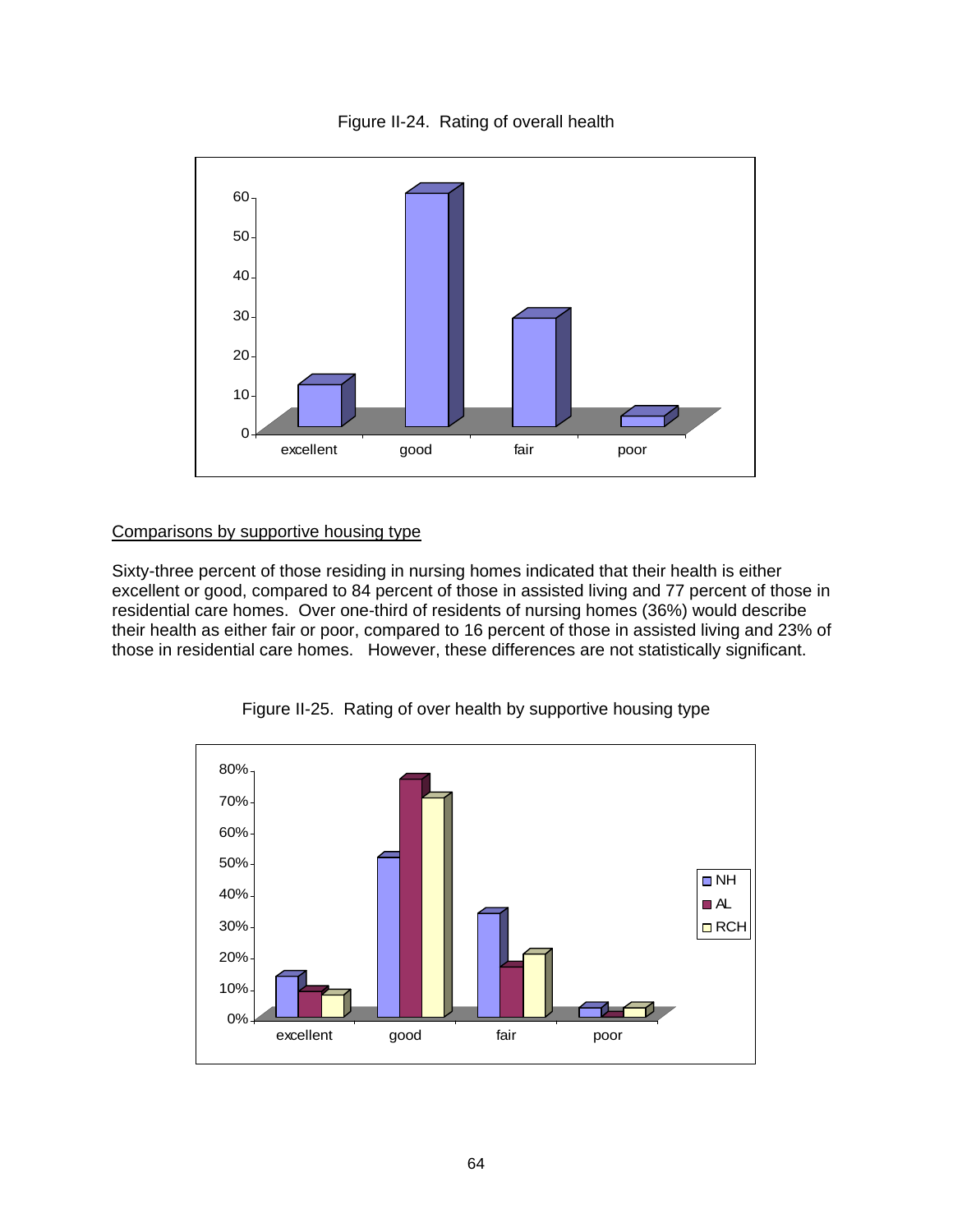Thinking of the past month, the participants were asked about feeling down, depressed or hopeless or being bothered by having little interest or pleasure in doing things. One-third of the respondents overall indicated that they are bothered by feeling down, depressed or hopeless and 20 percent of the respondents overall said that they are bothered by having little interest or pleasure in doing things. These numbers are relatively high compared to rates of five to 10 percent in the general population.

#### Differences by supportive housing type

Thirty-seven percent of people who are living in nursing homes said they have been bothered by feeling down depressed or hopeless, compared to 20 percent of those living in assisted living situations and 30 percent of those living in residential care homes. Similarly, 28 percent of those living in nursing homes said that they have been bothered by having little interest or pleasure in doing things. Only eight percent of people in assisted living and only 10 percent of those who are living in RCHs said that they feel that way. The results are shown in Figure II-26.



Figure II-26. Depression by supportive housing type

### Differences by age

Breaking it down by age groups, more of the younger two groups felt depressed or hopeless and expressed having little interest or pleasure in doing things. Fifty-six percent of those under the age of 50 and 47 percent of those age 50 to 64 said that they do feel depressed or hopeless. This is compared to only 19 percent of those who are age 64 to 84 and 26 percent of those who are over the age of 85. Seventy-five percent of those who are under the age of 50 said that they have little interest or pleasure in doing things. This is compared to 29 percent of those age 50 to 64, nine percent of those age 65 to 84, and 13 percent of those over the age of 85.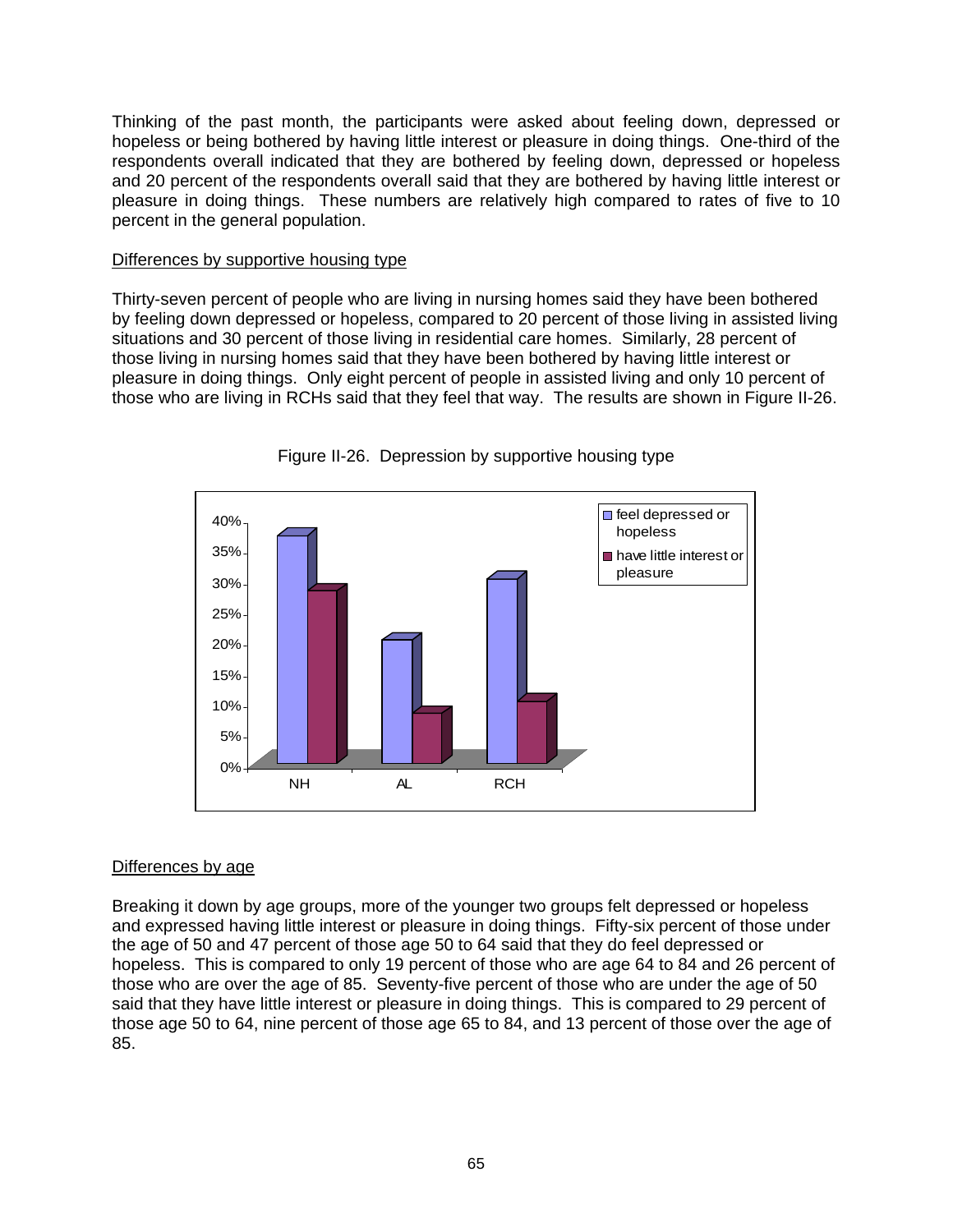



### Differences by length of residence

More than half (54%) of the people who have lived in their current home for less than one year said that they are bothered by feeling down or depressed or hopeless. This compares to 30 percent of the people who have lived in their current residence for one to two years and 28 percent of the residents who have been in their residence for over two years. In addition, onethird (33%) of those who have been in their current home for less than one year said that they are bothered by having little interest or pleasure in doing things. This is compared to only 17 percent of those who have been in their current living supportive housing residence for one to two years, and 20 percent of the residents who have been in their current residence for over two years.



Figure II-28. Depression by length of residence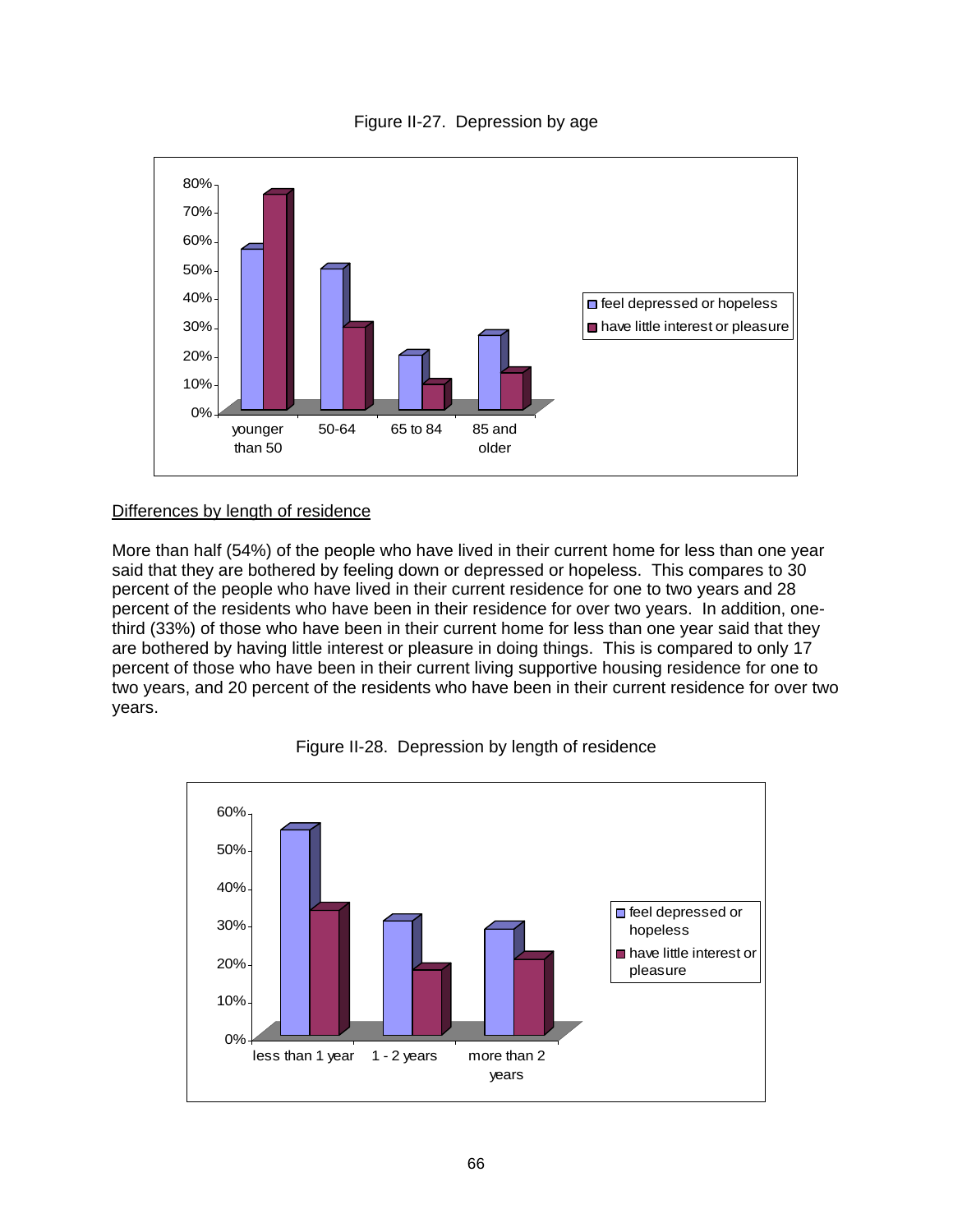#### *Demographics*

Of the residents interviewed for this study, 63 percent live in nursing homes, 17 percent are in assisted living, and 20 percent are in residential care homes. Their demographics with respect to gender, race, and ethnicity are similar to the population of residents in Connecticut long-term care supportive housing, as reported by providers in the 2007 Connecticut Long-Term Care Needs Assessment (Robison, Gruman, Shugrue, Kellett, Porter, & Reed, 2007). Their age, however, is lower on average than that of all residents of long-term care supportive housing as reported by providers (Robison et al., 2007). There are two main reasons for the lower average age of those interviewed for this study. First, many were recruited from the 2006 Ombudsman Program VOICES forum, which consists of more active residents able to travel to the meeting site. In addition, the interviews required a level of cognitive ability to understand and answer questions, which is more prevalent in younger residents.

Seventy-five percent of respondents are female and 25 percent are male. There were more males (37%) participating in the interviews from RCHs and fewer males (16%) from assisted living. White respondents account for 88 percent of the sample with 12 percent being nonwhite. Almost all of the non-white residents interviewed live in nursing homes. Three percent of the respondents report being from Spanish, Latino or Hispanic origin and 97 percent state that English is the language that they mainly speak with family or friends. (Note: the survey was only administered in English).

The residents interviewed range in age from 34 to 101 years old. The mean age for the total sample is 72.03 (nursing homes (m=69), RCHs (m=66), and for assisted living residents (m=85).) More people in the under-65 age group and fewer people in the 85+ age group were interviewed than would have been predicted from a random sample of people living in the three supportive housing types.

Overall, 63 percent of the sample has a high school/GED education or less. Twenty-five percent have some college or technical school and 12 percent have completed four years of college or attained a graduate degree. Assisted living residents are slightly more educated with 41 percent having completed only high school/GED, 17 percent with some college or technical school and 41 percent holding a four year college or graduate degree.

There were differences in marital status depending upon the supportive housing type. The largest percent of the nursing home sample is widowed (44%). Seventeen percent are divorced or separated, 11 percent are married and 25 percent were never married. Never married was much higher among the RCH residents (40%) and lower among ALSAs (4%). Only 30 percent of the residents of the RCHs have lost a spouse while 73 percent of the residents from assisted living are widowed.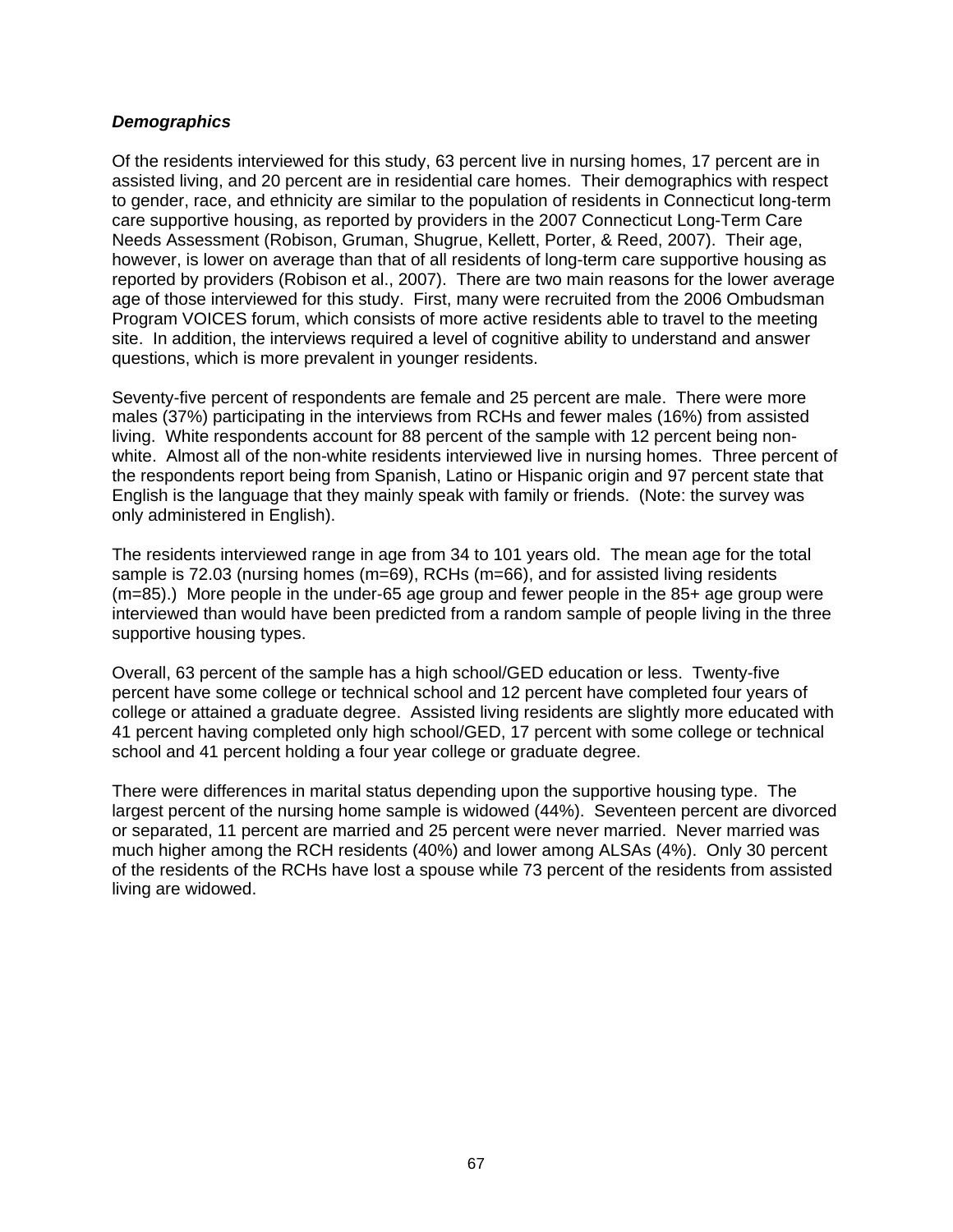#### **III. Conclusions**

Individuals who participated in the survey living in supportive housing types range in age from 34 to 101 years of age. Supportive housing types include skilled nursing facilities, assisted living, and residential care homes. With the exception of some of those in assisted living, most of the residents receive some form of care, whether it is help with medications, activities of daily living, instrumental activities of daily living, or transportation. The level of care required marks the differences among supportive housing types, where those in skilled nursing facilities often require a higher level of care than those living in either assisted living or residential care homes. A greater percentage of those now living nursing homes (59%) came to live in a nursing home as a result of recuperation from an acute illness, operation or fall. A greater percentage of those who now live in assisted living (76%) came directly from their home or apartment.

Half (50%) of those individuals now in assisted living had some role in the choice of residence. The percent with no input into this decision is even higher for those now in nursing homes (60%) and for those now in residential care homes (73%).

A majority of residents now in assisted living (67%) are happy with where they are right now, compared to only 25 percent of those in nursing homes and 30 percent of those in residential care homes. Overall, almost half of those interviewed (44%) said that they would like to be living somewhere else, either on their own or at home, in their own condo or apartment, or with family.

Those participants in assisted living seem to be more content in many different aspects of living, from going out into the community, having visits from relatives or friends, experiencing less depression and hopelessness. In addition a greater percentage of those in assisted living had at least some role in the decision to move to that environment.

Overall, the majority of all residents (86%) would rate the quality of care that they receive as either excellent or good. Users of long-term care services report high satisfaction with their care, and most of their needs are being met.

Significant mental health issues are reported by respondents. Using a standardized two question depression screen (see Appendix A-9), approximately one-third of all respondents reported feeling down, depressed, or hopeless, and 20 percent reported having little interest or pleasure in doing things.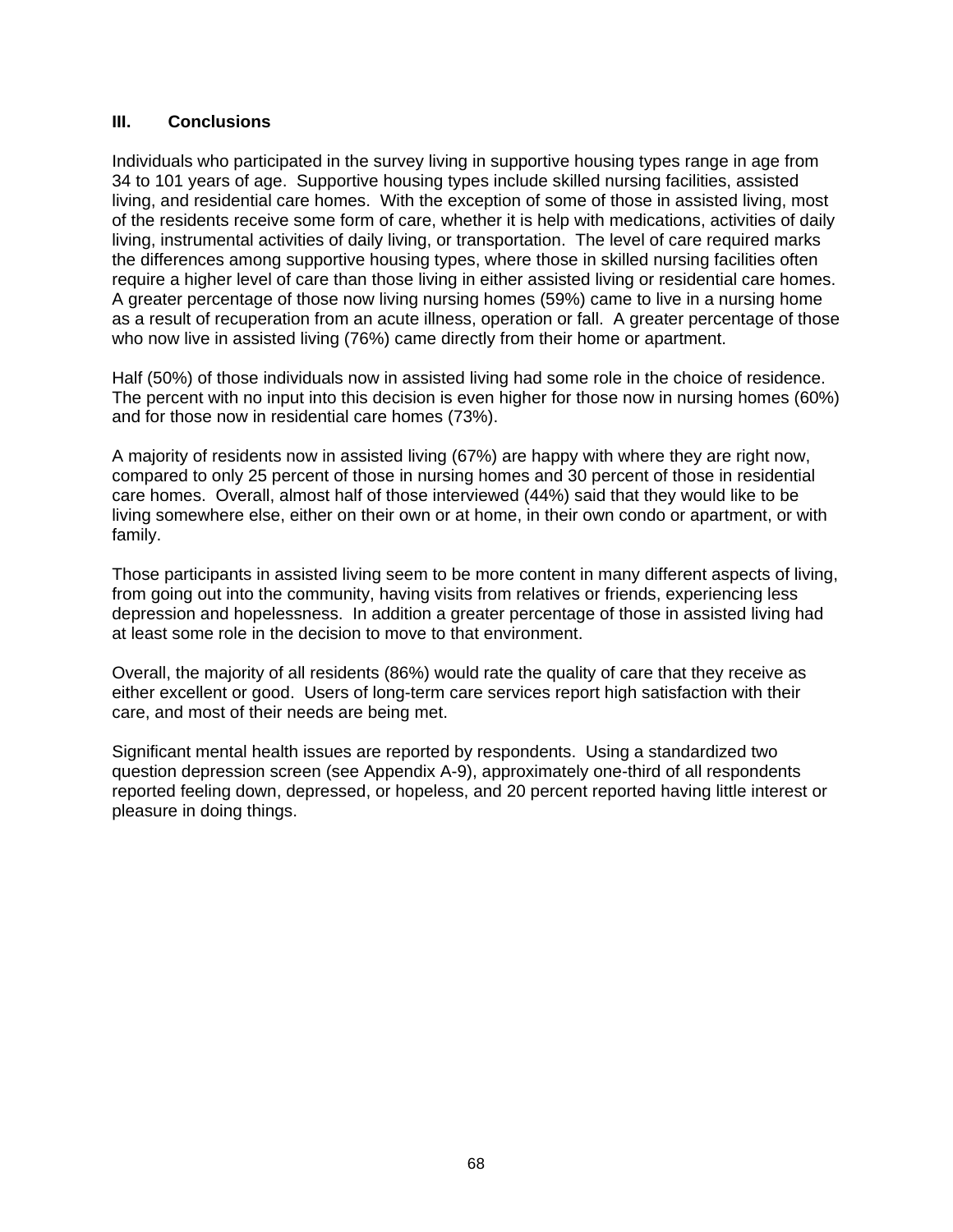## **IV. Recommendations**

Although this report was commissioned by the Connecticut Long Term Care Ombudsman Program, many of the recommendations stemming from this survey of supportive housing residents go beyond the scope of that Program's mandate. In its advocacy role, the CT LTCOP should support the following recommendations. Three of the following recommendations (# 2, # 3, and # 5) are also included in Part II of the 2007 Connecticut Long-Term Care Needs Assessment (Robison, et al., 2007). In these three cases, the recommendation is included with supporting evidence from the supportive housing survey results. The full report of the Needs Assessment findings can be found at: http://www.cga.ct.gov/coa/incl\_longtermcare.htm.

**1. Increase access to assisted living models of care as appropriate.** One of the most prominent themes emerging from the survey results is the fact that assisted living residents are generally happier with their living situations than are RCH and nursing home residents. Assisted living residents report more visits and contacts with friends and family, more trips into the community, less boredom, and fewer feelings of loneliness. Given the state's commitment to providing real choice and recognizing individual preferences for long-term care, programs and policies aimed at increasing opportunities to live in a community residence with assisted living services are recommended. Financial barriers to accessing assisted living should also continue to be minimized through initiatives such as the Medicaid assisted living pilot demonstration.

**2. Address scope and quality of institutional care.** While preferred by many residents, assisted living cannot always provide the more intensive level of care required by an individual. Institutional care may be the most appropriate choice for some individuals. In these situations, providing high quality, home-like settings and individualized care are essential for maintaining residents' quality of life.

### **3. Provide a broader range of community-based choices for long-term care supports.**

While one-third of residents reported that their current living situation is their *ideal* living situation, two-thirds would rather live somewhere else. In most cases, their choices are constrained by lack of funding, lack of support, or lack of knowledge about alternative choices.

**4. Increase opportunities for consumer choice in selecting both the** *type* **of housing and the** *specific residence* **when moving to supportive housing.** In most cases, across all supportive housing types, individuals expressed a desire to be as independent as possible. All of the participants were capable of expressing their opinions about their current situations and describing their ideal living situations. However, many reported having had no part at all in the decision making process regarding relocation. To the extent feasible, individuals should be given substantive opportunities to express their preferences and views on the relocation setting. Consumer input can be facilitated by those responsible for supporting individuals in housing transitions. Given the large percentage of participants who moved into the new setting from their own home or apartment, particular emphasis should be placed on ensuring that family members and community physicians have complete information about the range of housing options. Other important target groups for education include hospital and rehabilitation discharge planners, case managers, mental health clinicians, and ombudspersons. It is essential to ensure family members and health professionals responsible for these discussions have access to current, comprehensive information about the range of supportive housing options in specific towns or regions across the state.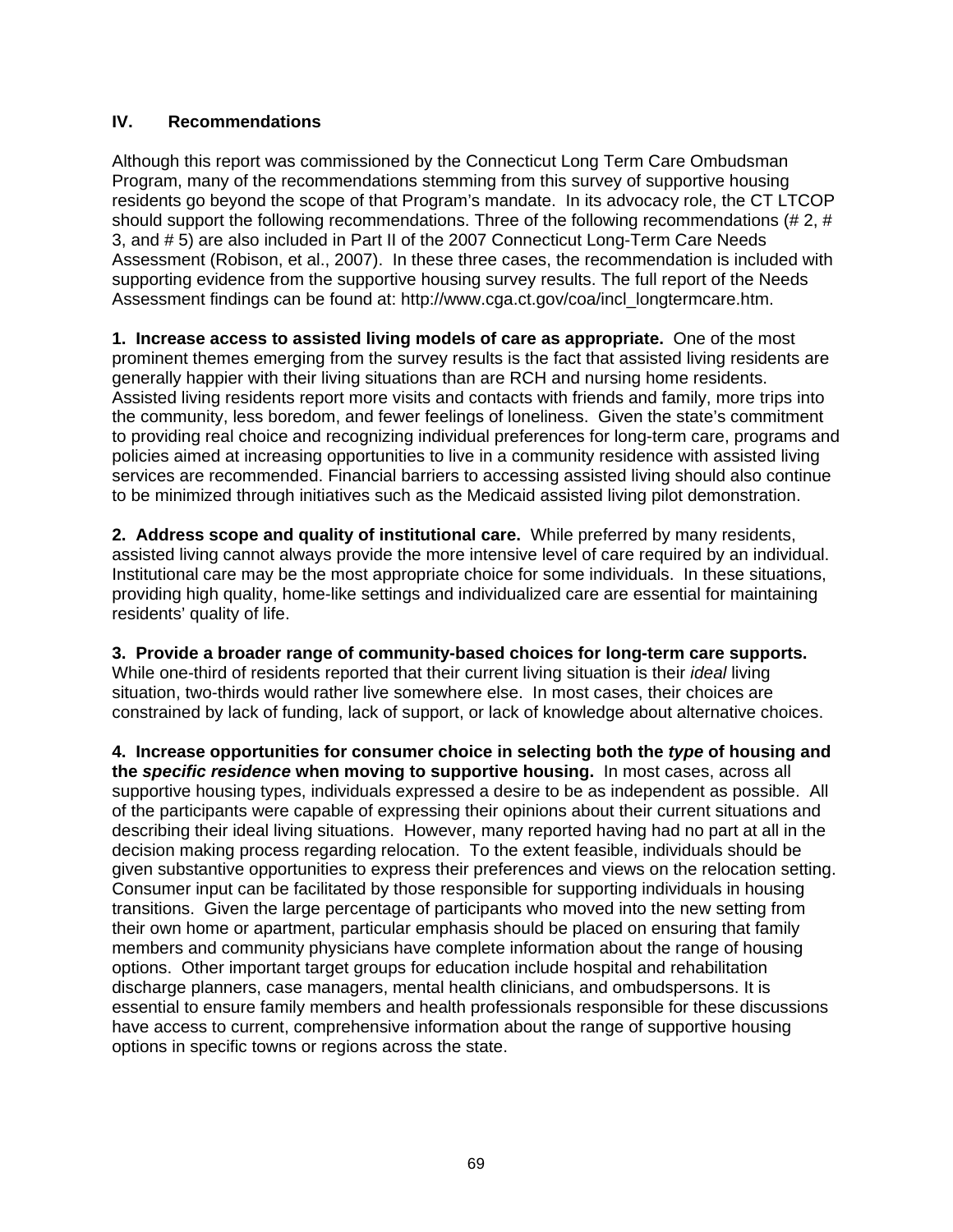**5. Provide true consumer choice and self-direction to all long-term care users to the extent feasible.** It is evident from this survey that the majority of supportive housing residents did not exercise any choice in selecting their current home. Yet many participants clearly want to direct their own long-term care on some level, either independently or with assistance from family members or professionals of their choosing.

**6. Provide adequate mental health diagnosis and treatment.** Residents of all three types of supportive housing reported feeling depressed at higher rates than the general population. These feelings were reported most often by younger individuals, particularly in RCHs, but also by nursing home residents. Early and ongoing attention to mental health issues is essential in these settings, beginning with comprehensive mental health assessments upon admission and continuing on a regular basis. Barriers to accessing treatment should be systematically identified and addressed as feasible in each setting through connections with community mental health professionals and in staff training. In addition, programs and practices aimed at enhancing the quality of life for these individuals should be explored and supported, potentially via linkages with the ongoing Mental Health Systems Transformation Grant.

**7. Support ongoing initiatives to help people transition out of institutions and to divert people from entering institutions when that is not their preferred residence.** Connecticut currently has three such initiatives, the Money Follows the Person Rebalancing Demonstration, the state-funded Nursing Facility Transition Program, and the newly-awarded Nursing Home Diversion Modernization Grant from the Administration on Aging. Information about these initiatives must be widely disseminated not only in nursing homes, but also to hospital discharge planners, community physicians and social workers, and families. The CT LTCOP should advocate for and support efficient, effective statewide dissemination of detailed information regarding these programs to these key groups and strongly advocate for state legislation necessary for their successful implementation.

**8. Institute community and facility-based fall prevention programs.** Many of the survey respondents reported that they moved to supportive housing due to a fall. Evidence-based fall prevention programs have been developed and tested in Connecticut by the CT Collaboration for Fall Prevention and need to be instituted state-wide. The Department of Social Services received funding to assist with these activities in the 2007 legislative session. The Ombudsman Program should offer support and guidance to the CT Collaboration for Fall Prevention in the wide-spread implementation of these programs.

**9. Expand volunteer programs in supportive housing facilities.** Volunteer advocates in the CT LTCOP play a key role in providing access to the Program's services. Volunteers can serve many roles in addition to this advocacy work, including providing friendly visits and participating in programs designed to bring residents into the community for a range of activities and social engagement. Many of the individuals, particularly those without any family members, are isolated in their supportive housing settings and would benefit from visits or trips into the community.Younger adults, primarily those in residential care homes, frequently reported symptoms of depression and have few contacts with supportive family members. This is in contrast to many of the older residents who do have supportive families, typically their adult children, who enhance their opportunities for involvement in community and recreation. Funding for volunteer program coordination should be expanded.

**10. Develop educational materials and reporting guidelines to address fear of retaliation among supportive housing residents.** About 20 percent of residents expressed a fear of staff retaliation if they report a complaint or concern. Ombudsmen need to continue to provide an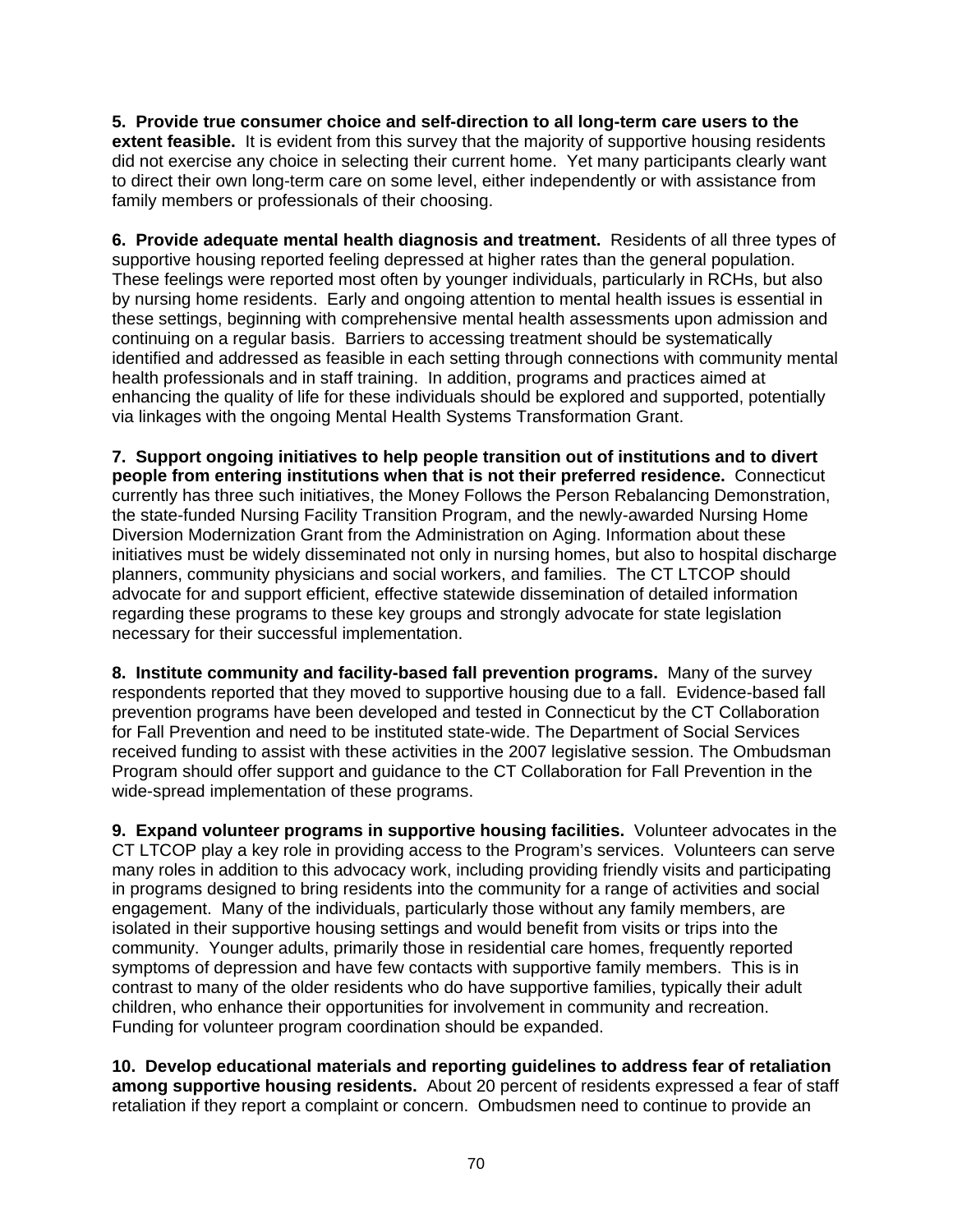outlet for complaints of actual retaliation or fear of retaliation. Staff and residents should be educated about what retaliation is and how to deal with it, and this education should be promoted and supported by the administration. Information regarding retaliation could be effectively integrated or enhanced in current mandatory staff training on resident rights. Resident councils could present information about retaliation and procedures for reporting and dealing with complaints.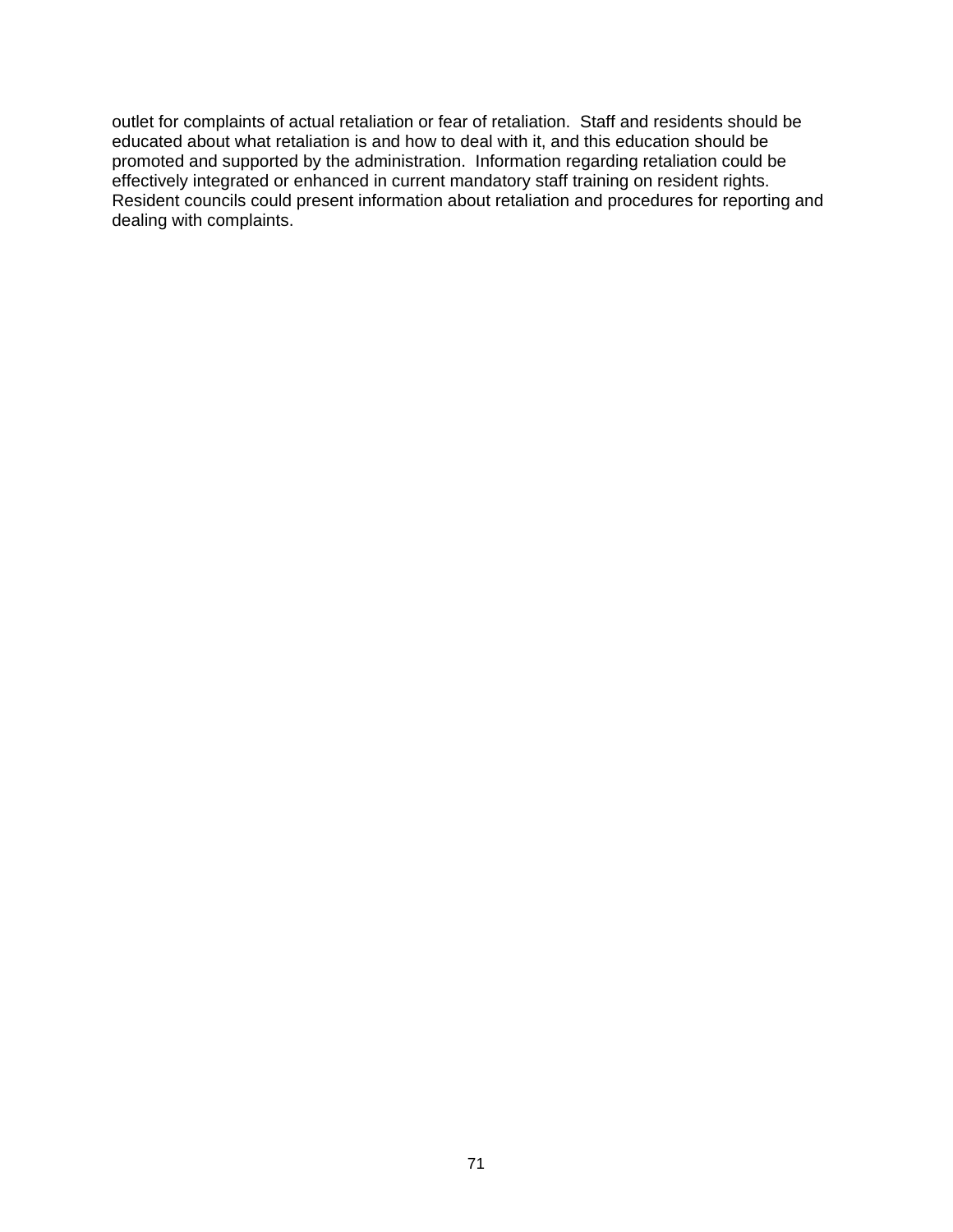#### **V. Part II References**

Alecxih, L. (2006, November). *Nursing home use by "oldest old" sharply declines.* Lewin Group. Retrieved December 8, 2006, from http://www.lewin.com/NR/rdonlyres/9A0A92A2-4D76-4397-A0A2- 04EB20700795/0/NursingHomeUseTrendsPaper.pdf

- Allen, P. D., Nelson, H. W., Gruman, C., & Cherry, K. E. (2006). Nursing home complaints: Who's complaining and what's gender got to do with it? *Journal of Gerontological Social Work, 47,* 89-106.
- Alzheimer's Association (2006). *Alzheimer's disease statistics.* Retrieved February 15, 2007, from [http://www.alzct.org/Alzheimers/alzheimers\\_statistics.html](http://www.alzct.org/Alzheimers/alzheimers_statistics.html)
- Alzheimer's Association (2006). *Long-term care.* Retrieved December 12, 2006, from http://www.alz.org/Advocacy/priorities/longtermcare/overview.asp
- American Association of Retired Persons (2006). *The costs of long-term care: Public perceptions versus reality in 2006.* Washington, DC:Public Policy Institute. Retrieved December 19, 2006, from http://assets.aarp.org/rgcenter/health/ltc\_costs\_2006.pdf
- Assisted Living Quality Coalition (1998). *Assisted living quality initiative: Building a structure that promotes quality.* Retrieved September 29, 2006, from http://www.alfa.org/public/articles/alqual.pdf
- Bridges, K. (2002). *AARP Connecticut Assisted Living Survey.* Retrieved November 8, 2006, from http://assets.aarp.org/rgcenter/il/ct\_asstliving.pdf
- Connecticut Department of Social Services (2000, May). *Elderly Housing Directory Connecticut 2000.* Retrieved November 8, 2006, from http://www.ct.gov/agingservices/LIB/agingservices/pdf/ElderlyHousingDirectory.pdf
- Connecticut Partnership for Long-term Care (2006). *Cost of long-term care in Connecticut*. *Annual Report.* Retrieved February 20, 2007, from http://www.opm.state.ct.us/pdpd4/ltc/consumer/CostofLTC2006.pdf
- Connecticut State Office of Policy and Management (2007, February). *Annual nursing facility census*. Retrieved March 20, 2007, from http://www.opm.state.ct.us/pdpd4/ltc/Researcher/NF%20Fact%20Sheet%202006.pdf
- Fortinsky, R. (2006, November). *Connecticut's assisted living demonstration program for lower income seniors.* Paper presented at the 59<sup>th</sup> Annual Scientific Meeting of the Gerontological Society of America, Dallas, Texas.
- Fries, B. E., Schneider, D., Foley, W., Gavazzi, M., Burke, R., & Cornelius, E. (1994). Refining a case-mix measure for nursing homes: Resources utilization groups. *Medical Care, 32,* 666-685.
- Harrington, C., Carrillo, H., & LaCava, C. (2006, September). *Nursing facilities, staffing, residents, and facility deficiencies, 1999 through 2005*. Department of Social and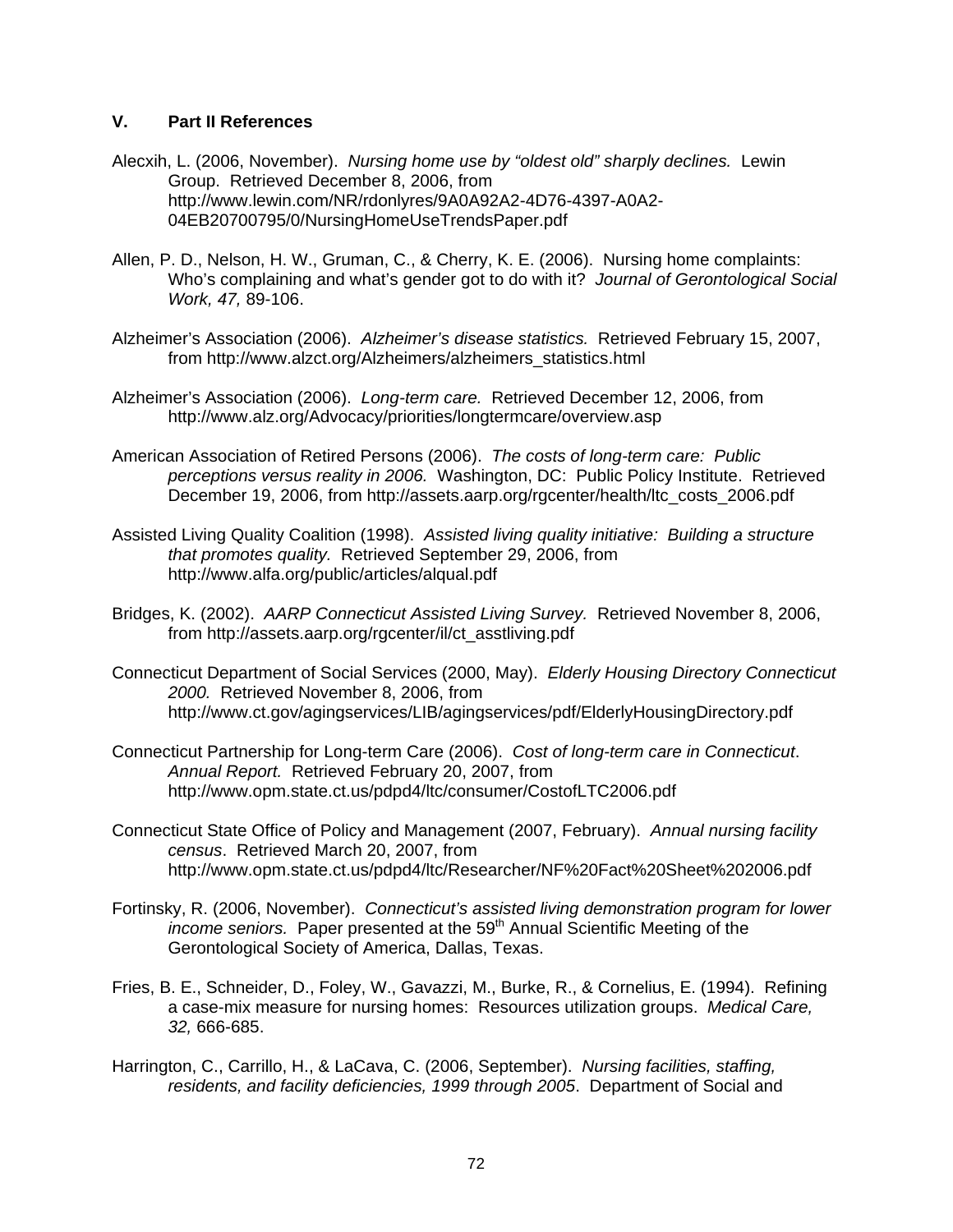- Behavioral Sciences, University of California. Retrieved December 15, 2006, from http://www.nccnhr.org/uploads/OSCAR2006PartI.pdf
- Hawes, C., Phillips, C. D., Rose, M., Holan, S., & Sherman, M. (2003). A national survey of assisted living facilities. *The Gerontologist, 43,* 875-882.
- Kane, R. A., Kane, R. L., & Ladd, R. C. (1998). *The heart of long-term care.* New York: Oxford University Press.
- Kane, R. A., & Wilson, K. B. (1993). *Assisted living in the United States: A new paradigm for residential care for frail older persons?* Washington, DC: American Association of Retired Persons.
- Lee, T., Kovner, C. T., Mezey, M. D., & Ko, I. (2001). Factors influencing long-term home care utilization by the older population: Implications for targeting. *Public Health Nursing, 18,*  443-449.
- Manard, B. (2002, December). *Nursing home quality indicators: Their uses and limitations.* AARP Public Policy Institute. Retrieved December 11, 2006, from http://www.aarp.org/research/longtermcare/nursinghomes/aresearch-import-569-2002- 16.html
- Meyer, H. (1998). The bottom line on assisted living. *Hospitals and Health Networks,* July 20, 1998.
- Mollica, R., & Johnson-Lamarche, H. (2005, April). *State residential care and assisted living policy: 200*4 (Contract #HHS-100-03-0025). National Academy for State Health Policy. Retrieved November 11, 2006, from http://aspe.hhs.gov/daltcp/reports/04alcom.pdf
- Pandya, S. (2001, February). *Nursing homes.* AARP Public Policy Institute. Retrieved November 19, 2006, from http://www.aarp.org/research/longtermcare/nursinghomes/aresearch-import-669- FS10R.html
- Paulus, A., van Raak, A., & Keijzer, F. (2005). Informal and formal caregivers' involvement in nursing home care activities: Impact of integrated care. *Journal of Advanced Nursing, 49,* 354-366.
- Robison (2006). *Partners in Caregiving in a Special Care Environment.* Final report to the national Alzheimer's Association and participating skilled nursing facilities. (on file with the author).
- Robison, J., & Pillemer, K. (2005). Partners in Caregiving: Cooperative communication between families and nursing homes. In J. E. Gaugler (Ed.), *Promoting family involvement in long-term care settings: A guide to programs that work (pp. 201-224).* Baltimore, MD: Health Professions Press.
- Robison, J., & Pillemer, K. (2007). Job satisfaction and intention to quit among nursing home staff: Do special care units make a difference? *The Journal of Applied Gerontology, 26,*  1-18.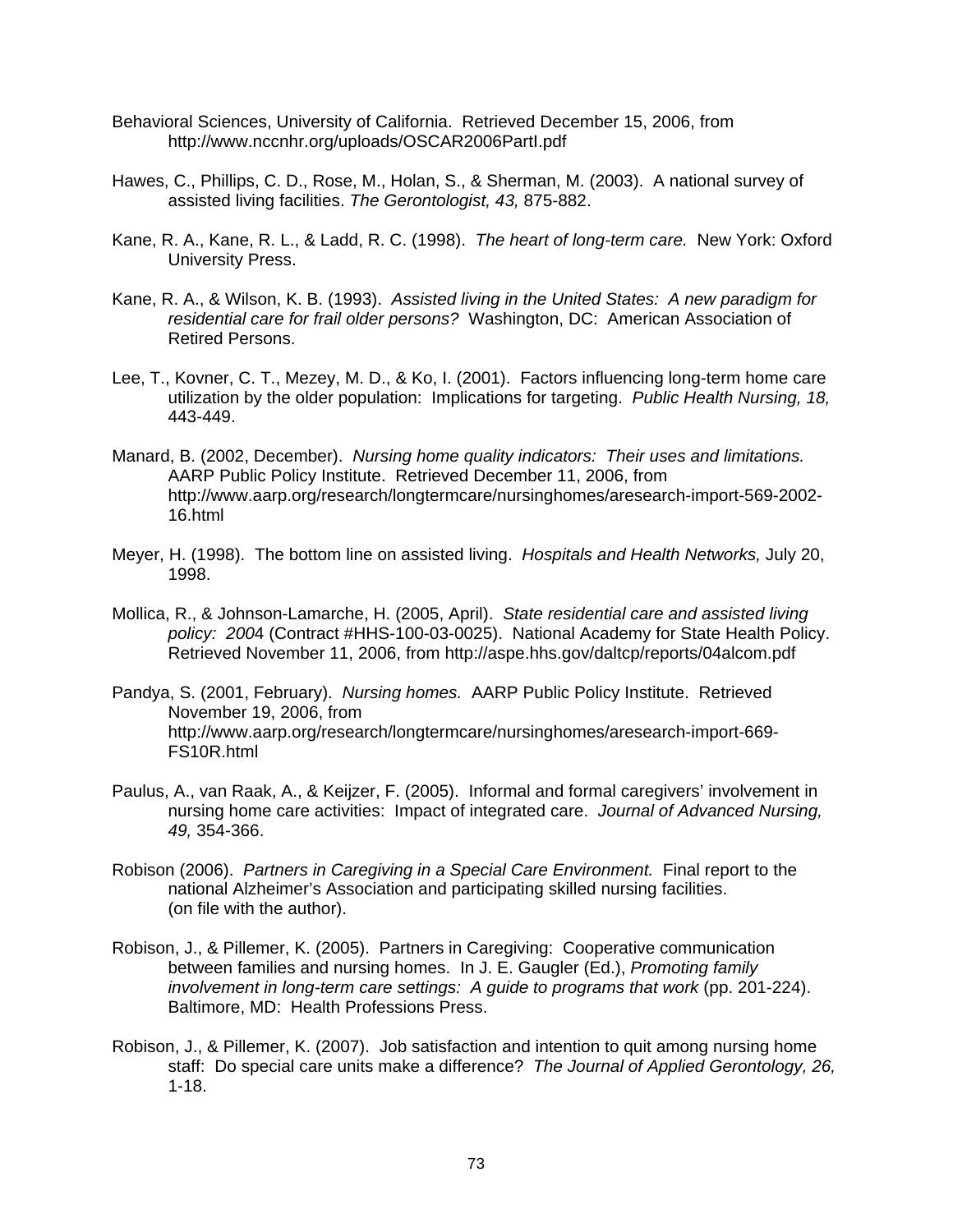- Robison, J., Gruman, C., Shugrue, N., Kellett, K., Porter, M., Reed, I. (2007). *Connecticut Long-Term Care Needs Assessment Part I: Survey results.* Retrieved August 9, 2007, from [http://www.cga.ct.gov/coa/incl\\_longtermcare.htm.](http://www.cga.ct.gov/coa/incl_longtermcare.htm)
- Robison, J., Gruman, C., Curry, L., Shugrue, N., Kellett, K., Porter, M., Reed, I., Kane, R., & Kane, R. (2007). *Connecticut Long-Term Care Needs Assessment Part II: Rebalancing long-term care systems in Connecticut and recommendations*. Retrieved August 9, 2007, from [http://www.cga.ct.gov/coa/incl\\_longtermcare.htm](http://www.cga.ct.gov/coa/incl_longtermcare.htm).
- Spillman, B., & Lubitz, J. (2002). New estimates of lifetime nursing home use: Have patterns of use changed? *Medical Care, 40,* 965-975.
- State of Connecticut (2006). *Long-term care services and supports.* Retrieved December 13, 2006, from http://www.ct.gov/longtermcare/cwp/view.asp?a=1398&q=306594#Living
- U. S. Centers for Medicare and Medicaid Services (2005). *National health care expenditures: 2005-2015.* Office of Actuary. Retrieved December 11, 2006, from <http://www.cms.hhs.gov/NationalHealthExpendData/downloads/proj2005.pdf>
- U. S. General Accounting Office (2000, September). *Nursing homes: Sustained efforts are essential to realize potential of the quality initiatives* (Report No. GAO/HEHS 00-197). Washington, DC: U. S. General Accounting Office. Retrieved December 11, 2006, from http://www.gao.gov/archive/2000/he00197.pdf
- U. S. General Accounting Office (2004, July). *Prevalence of serious quality problems remains unacceptably high, despite some decline* (Report No. GAO-03-1016T). Retrieved December 11, 2006, from http://www.gao.gov/new.items/d031016t.pdf
- Walshe, K., & Harrington, C. (2002). Regulation of nursing facilities in the United States: An analysis of resources and performance of state survey agencies. *The Gerontologist, 4,*  475-486.
- Wright, B. (2001, February). *Federal and state enforcement of the 1987 Nursing Home Reform Act.* AARP Public Policy Institute. Retrieved December 8, 2006, from http://www.aarp.org/research/longtermcare/nursinghomes/aresearch-import-686- FS83.html
- Wright, B. (2005, May). *Enforcement of quality standards in nursing homes*. AARP Public Policy Institute. Retrieved December 8, 2006, from http://www.aarp.org/research/longtermcare/quality/fs83r\_homes.html
- Wunderlich, G. S., & Kohler, P. O. (Eds.) (2001). *Improving the quality of long-term care.*  Washington, DC: National Academy Press.
- Zimmerman, S., Gruber-Baldini, A., Sloane, P. D., Eckert, J. K., Hebel, J. R., Morgan, L. A., Stearns, S. C., Wildfire, J., Magaziner, J., Chen, C., & Konrad, T. R. (2003). Assisted living and nursing homes: Apples and oranges? *The Gerontologist, 43,* 107-117.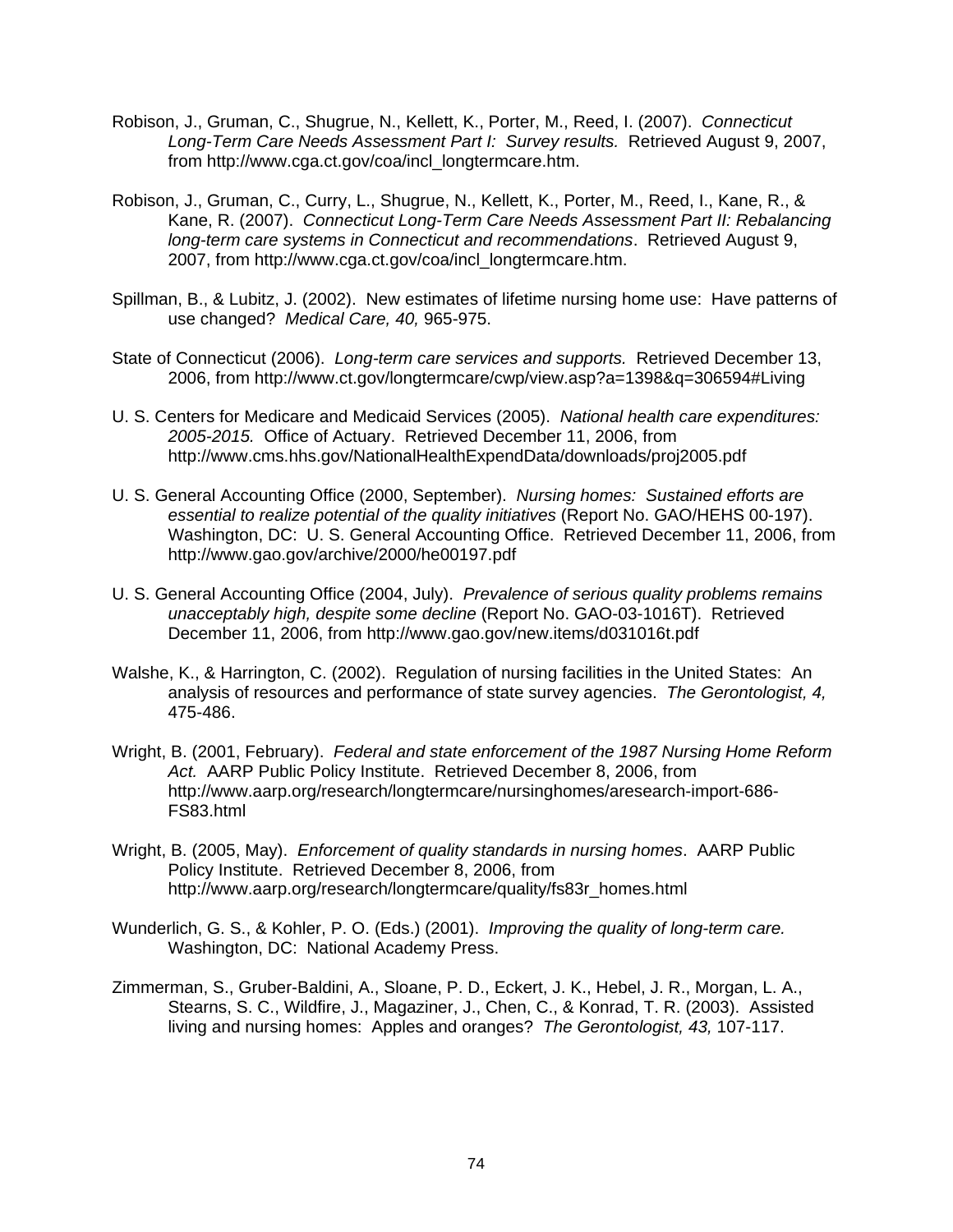# **Appendix A.**

**Supportive Housing Resident Survey**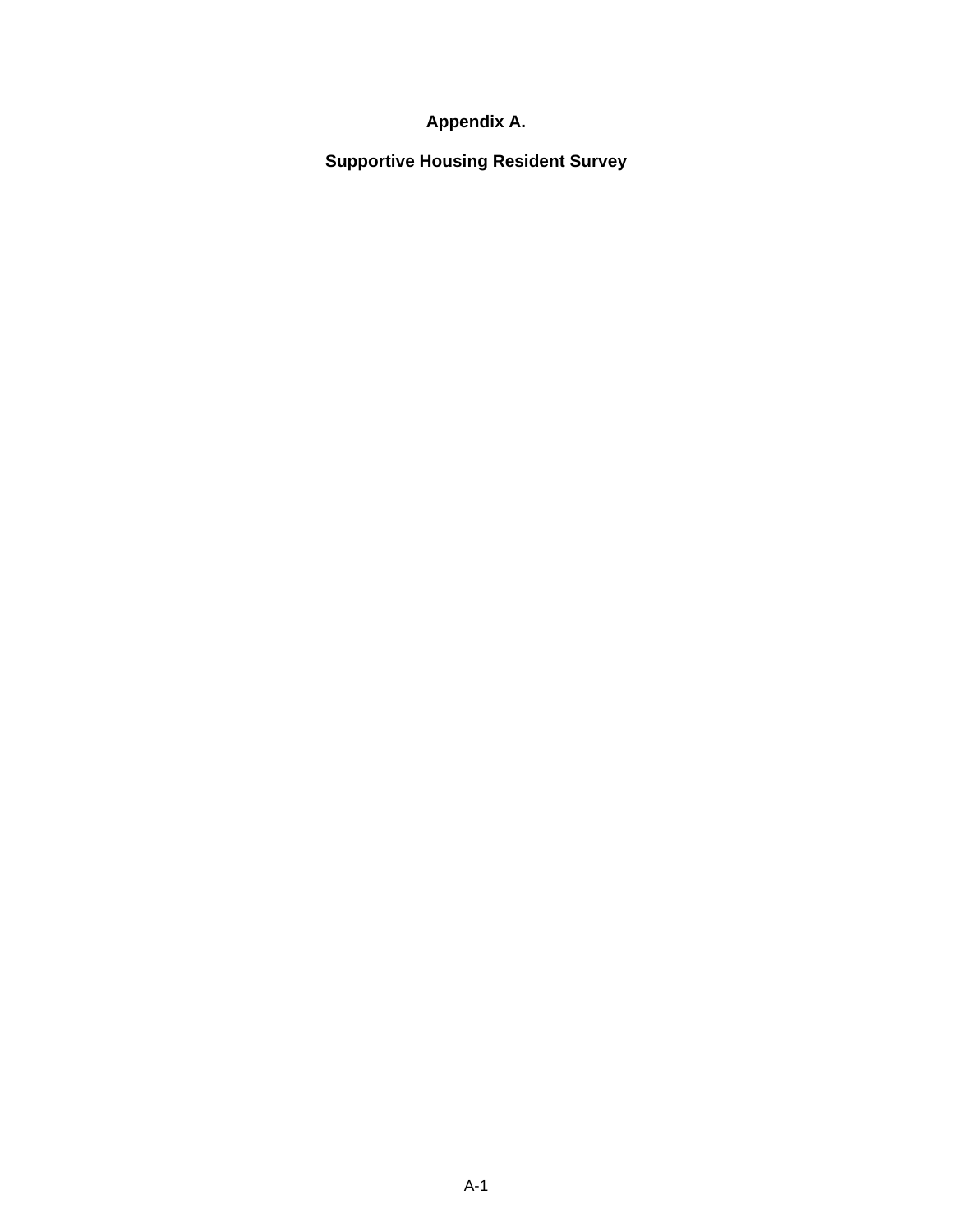## **Supportive Housing Resident Survey**

- 1. How long have you been living here?
	- $\Box$  Less than 3 months
	- $\Box$  3 months to 6 months
	- $\Box$  6 months to one year
	- $\Box$  1 to 2 years
	- $\Box$  More than 2 years
- 2a. Where were you right before you came here?
	- $\Box$  A hospital
	- $\Box$  A nursing home
	- $\Box$  Community housing with support (e.g. assisted living, residential care, senior housing)
	- $\Box$  A private home or apartment
		- o Your own
		- o Someone else's (whose?)\_\_\_\_\_\_\_\_\_\_\_\_\_\_\_\_\_\_
	- Other \_\_\_\_\_\_\_\_\_\_\_\_\_\_\_\_\_\_\_\_\_\_\_\_\_\_\_\_\_\_\_\_\_\_\_\_\_\_\_\_\_\_\_
- 2b. How did you come to live here? [INT: Probe for narrative of what precipitated entering the NH/AL/rest home]

\_\_\_\_\_\_\_\_\_\_\_\_\_\_\_\_\_\_\_\_\_\_\_\_\_\_\_\_\_\_\_\_\_\_\_\_\_\_\_\_\_\_\_\_\_\_\_\_\_\_\_\_\_\_\_\_\_\_\_\_\_\_\_\_\_\_\_

\_\_\_\_\_\_\_\_\_\_\_\_\_\_\_\_\_\_\_\_\_\_\_\_\_\_\_\_\_\_\_\_\_\_\_\_\_\_\_\_\_\_\_\_\_\_\_\_\_\_\_\_\_\_\_\_\_\_\_\_\_\_\_\_\_\_\_

\_\_\_\_\_\_\_\_\_\_\_\_\_\_\_\_\_\_\_\_\_\_\_\_\_\_\_\_\_\_\_\_\_\_\_\_\_\_\_\_\_\_\_\_\_\_\_\_\_\_\_\_\_\_\_\_\_\_\_\_\_\_\_\_\_\_\_

\_\_\_\_\_\_\_\_\_\_\_\_\_\_\_\_\_\_\_\_\_\_\_\_\_\_\_\_\_\_\_\_\_\_\_\_\_\_\_\_\_\_\_\_\_\_\_\_\_\_\_\_\_\_\_\_\_\_\_\_\_\_\_\_\_\_\_

\_\_\_\_\_\_\_\_\_\_\_\_\_\_\_\_\_\_\_\_\_\_\_\_\_\_\_\_\_\_\_\_\_\_\_\_\_\_\_\_\_\_\_\_\_\_\_\_\_\_\_\_\_\_\_\_\_\_\_\_\_\_\_\_\_\_

\_\_\_\_\_\_\_\_\_\_\_\_\_\_\_\_\_\_\_\_\_\_\_\_\_\_\_\_\_\_\_\_\_\_\_\_\_\_\_\_\_\_\_\_\_\_\_\_\_\_\_\_\_\_\_\_\_\_\_\_\_\_\_\_\_\_

\_\_\_\_\_\_\_\_\_\_\_\_\_\_\_\_\_\_\_\_\_\_\_\_\_\_\_\_\_\_\_\_\_\_\_\_\_\_\_\_\_\_\_\_\_\_\_\_\_\_\_\_\_\_\_\_\_\_\_\_\_\_\_\_\_\_

\_\_\_\_\_\_\_\_\_\_\_\_\_\_\_\_\_\_\_\_\_\_\_\_\_\_\_\_\_\_\_\_\_\_\_\_\_\_\_\_\_\_\_\_\_\_\_\_\_\_\_\_\_\_\_\_\_\_\_\_\_\_\_\_\_\_

3a. What role did you have in choosing this [nursing home, assisted living facility, rest home]? [INT: Probe for their role in selecting, or agreeing to, their current living arrangement; who made the decisions?]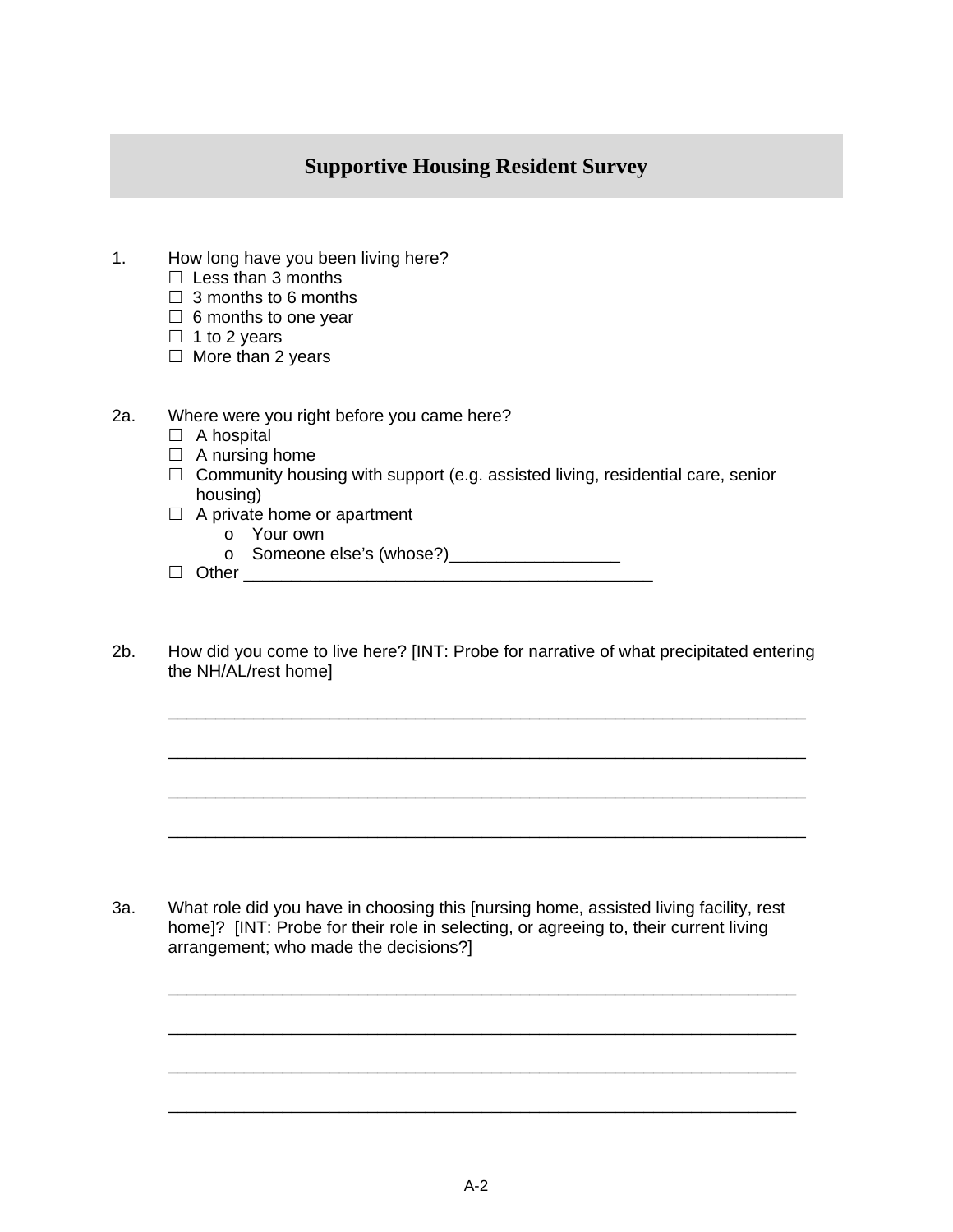- 3b. Did you consider another type of living situation?
	- $\Box$  No
	- $\Box$  Yes  $\rightarrow$  What other living situations did you consider? How many places did you look at?

\_\_\_\_\_\_\_\_\_\_\_\_\_\_\_\_\_\_\_\_\_\_\_\_\_\_\_\_\_\_\_\_\_\_\_\_\_\_\_\_\_\_\_\_\_\_\_\_\_\_

\_\_\_\_\_\_\_\_\_\_\_\_\_\_\_\_\_\_\_\_\_\_\_\_\_\_\_\_\_\_\_\_\_\_\_\_\_\_\_\_\_\_\_\_\_\_\_\_\_\_

\_\_\_\_\_\_\_\_\_\_\_\_\_\_\_\_\_\_\_\_\_\_\_\_\_\_\_\_\_\_\_\_\_\_\_\_\_\_\_\_\_\_\_\_\_\_\_\_\_\_

4. I'd like to hear about what it is like to live here. Can you describe a typical day for me?

\_\_\_\_\_\_\_\_\_\_\_\_\_\_\_\_\_\_\_\_\_\_\_\_\_\_\_\_\_\_\_\_\_\_\_\_\_\_\_\_\_\_\_\_\_\_\_\_\_\_\_\_\_\_\_\_\_\_\_\_\_\_\_\_\_\_\_

\_\_\_\_\_\_\_\_\_\_\_\_\_\_\_\_\_\_\_\_\_\_\_\_\_\_\_\_\_\_\_\_\_\_\_\_\_\_\_\_\_\_\_\_\_\_\_\_\_\_\_\_\_\_\_\_\_\_\_\_\_\_\_\_\_\_\_

\_\_\_\_\_\_\_\_\_\_\_\_\_\_\_\_\_\_\_\_\_\_\_\_\_\_\_\_\_\_\_\_\_\_\_\_\_\_\_\_\_\_\_\_\_\_\_\_\_\_\_\_\_\_\_\_\_\_\_\_\_\_\_\_\_\_\_

\_\_\_\_\_\_\_\_\_\_\_\_\_\_\_\_\_\_\_\_\_\_\_\_\_\_\_\_\_\_\_\_\_\_\_\_\_\_\_\_\_\_\_\_\_\_\_\_\_\_\_\_\_\_\_\_\_\_\_\_\_\_\_\_\_\_\_

\_\_\_\_\_\_\_\_\_\_\_\_\_\_\_\_\_\_\_\_\_\_\_\_\_\_\_\_\_\_\_\_\_\_\_\_\_\_\_\_\_\_\_\_\_\_\_\_\_\_\_\_\_\_\_\_\_\_\_\_\_\_\_\_\_\_\_

\_\_\_\_\_\_\_\_\_\_\_\_\_\_\_\_\_\_\_\_\_\_\_\_\_\_\_\_\_\_\_\_\_\_\_\_\_\_\_\_\_\_\_\_\_\_\_\_\_\_\_\_\_\_\_\_\_\_\_\_\_\_\_\_\_\_\_

\_\_\_\_\_\_\_\_\_\_\_\_\_\_\_\_\_\_\_\_\_\_\_\_\_\_\_\_\_\_\_\_\_\_\_\_\_\_\_\_\_\_\_\_\_\_\_\_\_\_\_\_\_\_\_\_\_\_\_\_\_\_\_\_\_\_\_

\_\_\_\_\_\_\_\_\_\_\_\_\_\_\_\_\_\_\_\_\_\_\_\_\_\_\_\_\_\_\_\_\_\_\_\_\_\_\_\_\_\_\_\_\_\_\_\_\_\_\_\_\_\_\_\_\_\_\_\_\_\_\_\_\_\_\_

\_\_\_\_\_\_\_\_\_\_\_\_\_\_\_\_\_\_\_\_\_\_\_\_\_\_\_\_\_\_\_\_\_\_\_\_\_\_\_\_\_\_\_\_\_\_\_\_\_\_\_\_\_\_\_\_\_\_\_\_\_\_\_\_\_\_\_

\_\_\_\_\_\_\_\_\_\_\_\_\_\_\_\_\_\_\_\_\_\_\_\_\_\_\_\_\_\_\_\_\_\_\_\_\_\_\_\_\_\_\_\_\_\_\_\_\_\_\_\_\_\_\_\_\_\_\_\_\_\_\_\_\_\_\_

\_\_\_\_\_\_\_\_\_\_\_\_\_\_\_\_\_\_\_\_\_\_\_\_\_\_\_\_\_\_\_\_\_\_\_\_\_\_\_\_\_\_\_\_\_\_\_\_\_\_\_\_\_\_\_\_\_\_\_\_\_\_\_\_\_\_\_

5. If you could change something about living here, what would it be?

6a. Given your current condition and support needs, what would be your ideal living situation? In other words, if you had a choice, where would you like to live?

6b. Why would you like to live there? Or what would you like about living there?

\_\_\_\_\_\_\_\_\_\_\_\_\_\_\_\_\_\_\_\_\_\_\_\_\_\_\_\_\_\_\_\_\_\_\_\_\_\_\_\_\_\_\_\_\_\_\_\_\_\_\_\_\_\_\_\_\_\_\_\_\_\_\_\_\_\_\_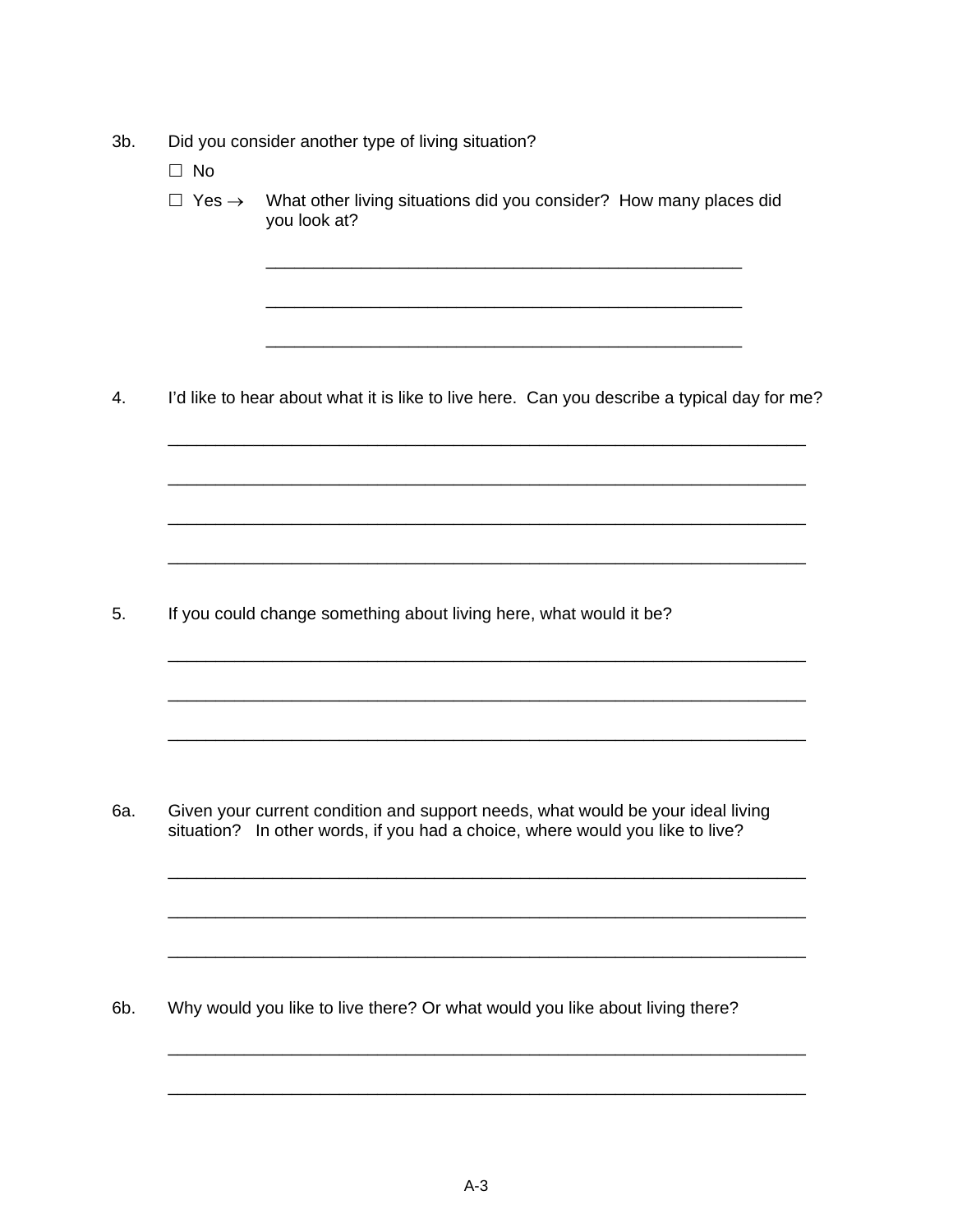7. For the next question, please think about all the people who you see, both people who work here **and** people in your family or others who you see or talk to.

When you need help, who do you ask? Anyone else? [INT: Do **Not** read categories. Check all that respondent mentions. If they only mention people who work in the facility ask "Is there anyone who does not work here?"]

| $\Box$ Spouse/partner<br>$\Box$ Adult child<br>$\Box$ Sibling<br>$\Box$ Other relative<br>$\Box$ Close friend | $\Box$ Social worker at facility<br>$\Box$ Nurse at facility<br>$\Box$ Nursing assistant or aide at facility<br>$\Box$ Recreational staff at facility<br>$\Box$ Other staff at facility |
|---------------------------------------------------------------------------------------------------------------|-----------------------------------------------------------------------------------------------------------------------------------------------------------------------------------------|
| $\Box$ Clergy                                                                                                 | $\Box$ Other:                                                                                                                                                                           |

#### Ask Question 8 only for any person checked in Q#7 who come from outside the facility:

8. How often do you see \_\_\_\_\_\_\_\_\_. Would you say often (at least once a week), sometimes (at least once a month), rarely (less than once a month), or never (less than once a year)?

| How often do you see | <b>Often</b><br>(At least once<br>a week) | <b>Sometimes</b><br>(At least once<br>a month) | Rarely<br>(Less than<br>once a month) | <b>Never</b><br>(Less than<br>once a year) |
|----------------------|-------------------------------------------|------------------------------------------------|---------------------------------------|--------------------------------------------|
| Spouse/partner       |                                           |                                                |                                       |                                            |
| Adult child          |                                           |                                                |                                       |                                            |
| Sibling              |                                           |                                                |                                       |                                            |
| Other relative       |                                           |                                                |                                       |                                            |
| Close friend         |                                           |                                                |                                       |                                            |
| Clergy               |                                           |                                                |                                       |                                            |
| Other:               |                                           |                                                |                                       |                                            |

9. How often do you go out into the community for recreation and enjoyment?

- $\Box$  Several times a day  $\Box$  At least monthly  $\Box$  Daily
- 
- $\Box$  Several times a week
- □ Weekly
- 
- $\Box$  Less than monthly<br> $\Box$  Not at all
	-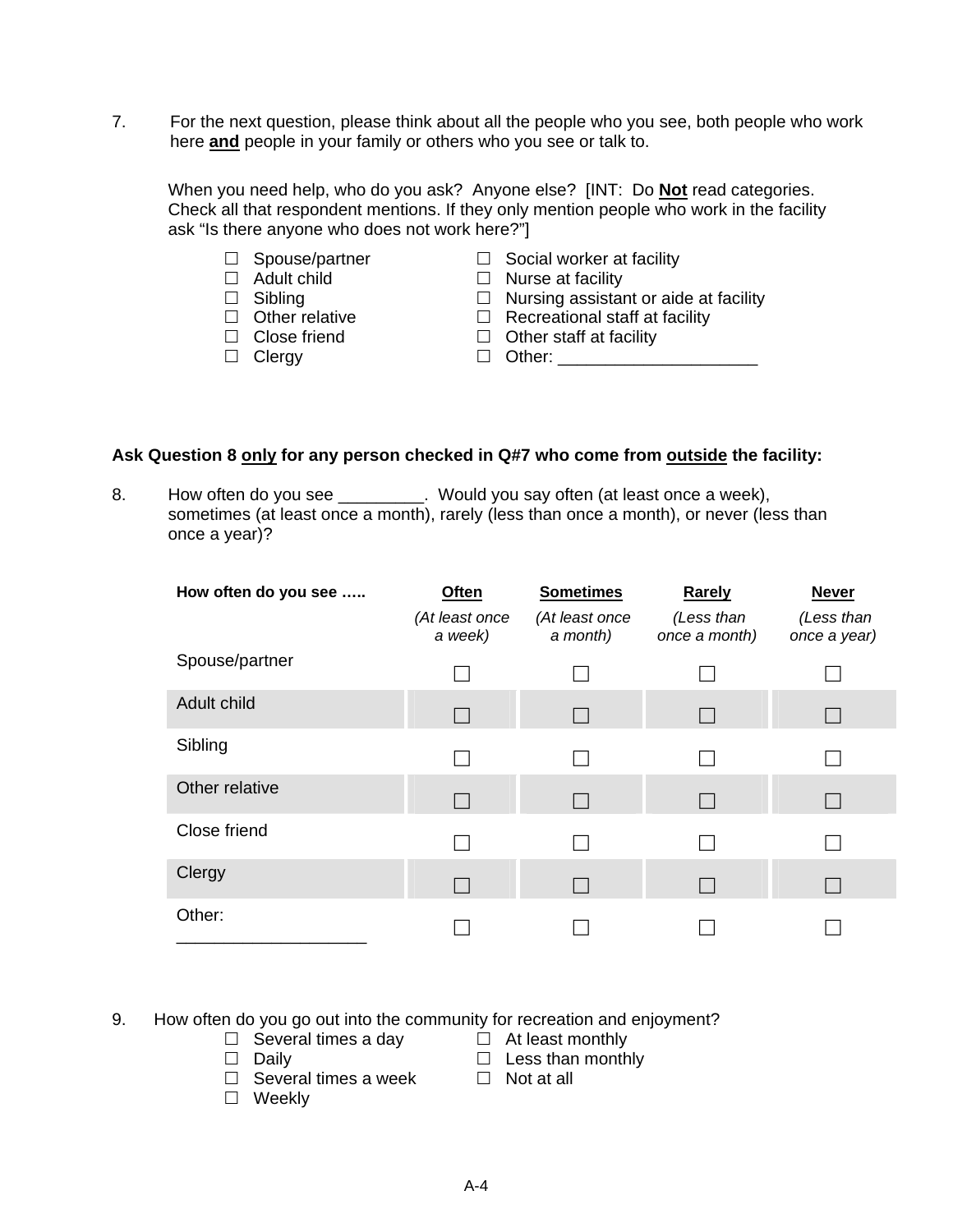- 10. Do you go out into the community as much as you want to, or would you like to go out more or less?
	- □ Yes, I go out enough
	- $\Box$  No, I want to go out more
	- $\Box$  No, I want to go out less
- 11. How often do you receive visits from friends and family?
	- $\Box$  Several times a day  $\Box$  At least monthly
	-
- 
- $\Box$  Daily  $\Box$  Less than monthly  $\Box$  Several times a week  $\Box$  Not at all  $\Box$  Several times a week □ Weeklv
	-
- 12. Do you get as many visits from friends and family as you want, or would you like more or fewer visits?
	- $\Box$  Yes, I get the right amount of visits
	- $\Box$  No. I would like more visits
	- $\Box$  No, I would like fewer visits
- 13. How often do you communicate (telephone, e-mail, etc.) with friends and family aside from making appointments or arranging services?
	- $\Box$  Several times a day  $\Box$  At least monthly
		-
	- $\Box$  Daily  $\Box$  Less than monthly
	- $\Box$  Several times a week  $\Box$  Not at all
	- □ Weeklv
- 14. Do you communicate with friends and family as much as you want, or would you want to talk to them more or less?
	- $\Box$  Yes, I talk with them as much as I want
	- $\Box$  No, I would like to talk to them more often
	- $\Box$  No, I would like to talk to them less often
- 15. Do the days here seem too long for you? Does this happen…
	- $\Box$  Often
	- □ Sometimes
	- $\Box$  Rarely
	- □ Never
- 16. Do you find yourself feeling lonely often, sometimes, rarely or never?
	- $\Box$  Often
	- □ Sometimes
	- $\Box$  Rarely
	- $\Box$  Never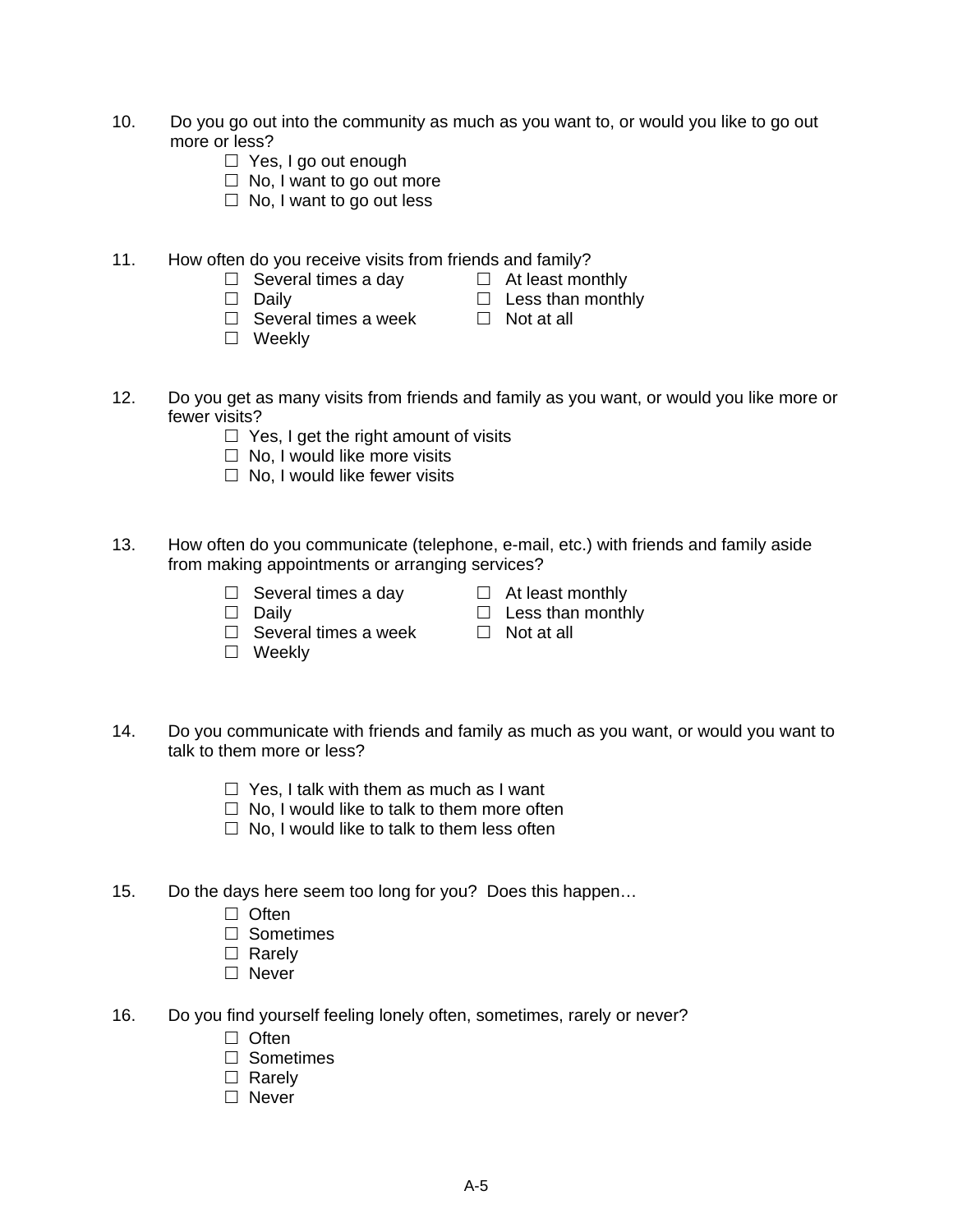- 17. How do you usually get to places outside of \_\_\_\_\_\_\_? Check all that apply.
	- $\Box$  Get a ride from family member or friend
	- $\Box$  Transportation provided by the [nursing home, assisted living, rest home]
	- $\Box$  Use dial a ride or other van service
	- $\Box$  Public transportation, such as the bus or train
	- $\Box$  Use taxi service
	- $\Box$  Drive myself
	- Other (describe): \_\_\_\_\_\_\_\_\_\_\_\_\_\_\_\_\_\_\_\_\_
- 18. Do you have any difficulties with transportation when you want to go somewhere?  $\Box$  No
	-
	- Yes → **If Yes,** Please describe these difficulties:

[Interviewer – Do not read list. Check if already on list, or write in below]

- $\Box$  Friend or family member not always available
- $\Box$  Dial a ride or other van service not always available or inconvenient
- $\Box$  Dial a ride or other van service undependable
- $\Box$  Public buses or vans unavailable or inconvenient
- $\Box$  Costs too much
- $\Box$  No one I can depend on or no help available
- $\Box$  Physical or other impairments
- $\Box$  No door to door transportation
- $\Box$  Other (list below)
- 19. Are there any services or help that you need that you are not able to get? This could include things like seeing a podiatrist, getting your hair done, better transportation, help shopping for clothes or personal items, or any other help you need but are not getting.

\_\_\_\_\_\_\_\_\_\_\_\_\_\_\_\_\_\_\_\_\_\_\_\_\_\_\_\_\_\_\_\_\_\_\_\_\_\_\_\_\_\_\_\_\_\_\_\_\_\_\_\_\_\_\_\_\_\_\_\_\_\_\_\_\_\_\_

\_\_\_\_\_\_\_\_\_\_\_\_\_\_\_\_\_\_\_\_\_\_\_\_\_\_\_\_\_\_\_\_\_\_\_\_\_\_\_\_\_\_\_\_\_\_\_\_\_\_\_\_\_\_\_\_\_\_\_\_\_\_\_\_\_\_\_

\_\_\_\_\_\_\_\_\_\_\_\_\_\_\_\_\_\_\_\_\_\_\_\_\_\_\_\_\_\_\_\_\_\_\_\_\_\_\_\_\_\_\_\_\_\_\_\_\_\_\_\_\_\_\_\_\_\_\_\_\_\_\_\_\_\_\_

 $\overline{\phantom{a}}$  ,  $\overline{\phantom{a}}$  ,  $\overline{\phantom{a}}$  ,  $\overline{\phantom{a}}$  ,  $\overline{\phantom{a}}$  ,  $\overline{\phantom{a}}$  ,  $\overline{\phantom{a}}$  ,  $\overline{\phantom{a}}$  ,  $\overline{\phantom{a}}$  ,  $\overline{\phantom{a}}$  ,  $\overline{\phantom{a}}$  ,  $\overline{\phantom{a}}$  ,  $\overline{\phantom{a}}$  ,  $\overline{\phantom{a}}$  ,  $\overline{\phantom{a}}$  ,  $\overline{\phantom{a}}$ 

20. If Medicaid pays for some or all of your care, you are allowed to keep about \$60 of your own money each month. Is this enough for the things that you need or want? **[If yes, skip to question 22.]** 

\_\_\_\_\_\_\_\_\_\_\_\_\_\_\_\_\_\_\_\_\_\_\_\_\_\_\_\_\_\_\_\_\_\_\_\_\_\_\_\_\_\_\_\_\_\_\_\_\_\_\_\_\_\_\_\_\_\_\_\_\_\_\_\_\_\_\_

\_\_\_\_\_\_\_\_\_\_\_\_\_\_\_\_\_\_\_\_\_\_\_\_\_\_\_\_\_\_\_\_\_\_\_\_\_\_\_\_\_\_\_\_\_\_\_\_\_\_\_\_\_\_\_\_\_\_\_\_\_\_\_\_\_\_\_

\_\_\_\_\_\_\_\_\_\_\_\_\_\_\_\_\_\_\_\_\_\_\_\_\_\_\_\_\_\_\_\_\_\_\_\_\_\_\_\_\_\_\_\_\_\_\_\_\_\_\_\_\_\_\_\_\_\_\_\_\_\_\_\_\_\_\_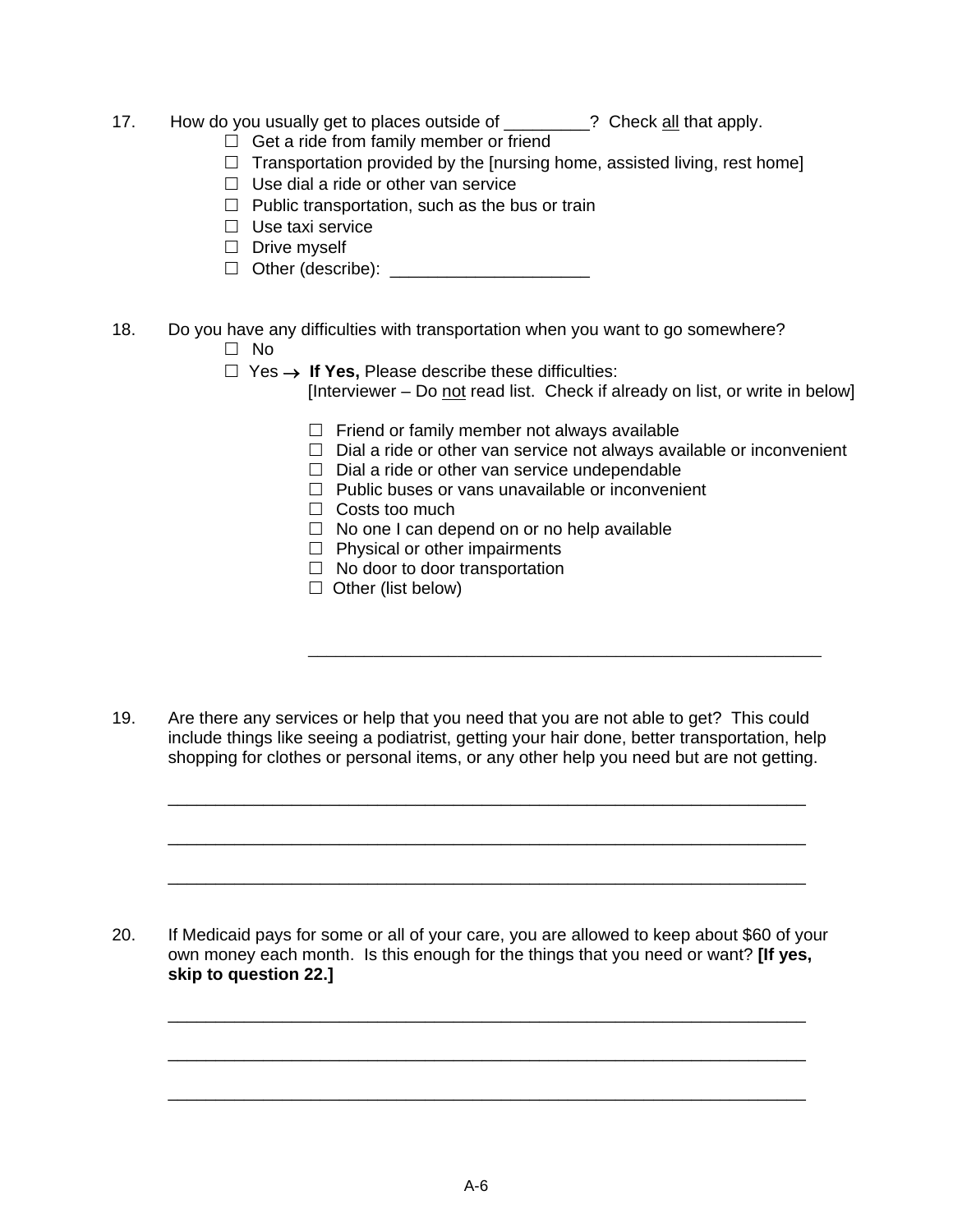| Have any of your belongings been taken or gone missing since you've been living here?<br>$\Box$ No $\rightarrow$ If no, skip to question 26<br>$\Box$ Yes                                                                                                                                                                                                                                                                                                                                                                                                                                                                                                                                                                                                                                                                       |
|---------------------------------------------------------------------------------------------------------------------------------------------------------------------------------------------------------------------------------------------------------------------------------------------------------------------------------------------------------------------------------------------------------------------------------------------------------------------------------------------------------------------------------------------------------------------------------------------------------------------------------------------------------------------------------------------------------------------------------------------------------------------------------------------------------------------------------|
| Did you report that it was missing or taken?<br>$\Box$ No $\rightarrow$ If no, skip to question 26<br>$\Box$ Yes                                                                                                                                                                                                                                                                                                                                                                                                                                                                                                                                                                                                                                                                                                                |
| Who did you tell about it? [Ask for relationship to person Or title of person at facility.]                                                                                                                                                                                                                                                                                                                                                                                                                                                                                                                                                                                                                                                                                                                                     |
| What did they do about it?                                                                                                                                                                                                                                                                                                                                                                                                                                                                                                                                                                                                                                                                                                                                                                                                      |
| For the next 2 questions, please think again about both people who work here and<br>people you see or talk to outside of this facility, like your family.<br>If you have a complaint or problem with the care you receive, who do you talk to about<br>it? Anyone else? (Do not list options - just check any that person mentions. If they only<br>mention people who work in the facility, ask "Is there anyone who does not work here<br>who you talk to about problems with your care?")<br>Spouse/partner<br>Social worker at facility<br>$\Box$<br>$\Box$<br>$\Box$ Adult child<br>$\Box$ Nurse at facility<br>$\Box$ Nursing assistant or aide at facility<br>$\Box$ Sibling<br>$\Box$ Other relative<br>$\Box$ Recreational staff at facility<br>$\Box$ Close friend<br>$\Box$ Other staff at facility<br>$\Box$ Clergy |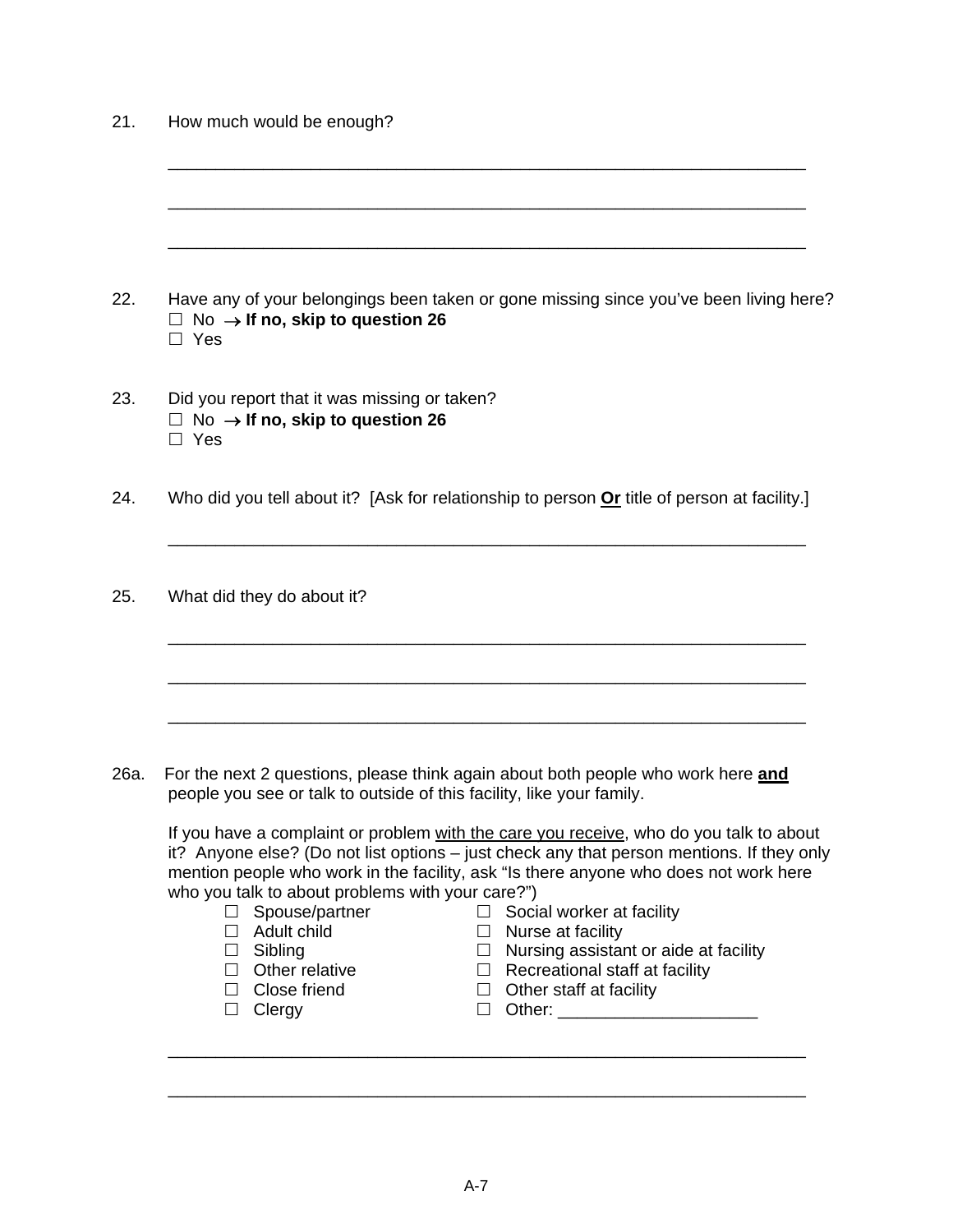26b. If you have a complaint or problem with something else not related to your care, who do you talk to about it? Anyone else? (Do not list options – just check any that person mentions. If they only mention people who work in the facility, ask "Is there anyone who does not work here who you talk to about other problems?")

|         | Spouse/partner        | $\Box$ Social worker at facility                                                                                                                                                                                               |
|---------|-----------------------|--------------------------------------------------------------------------------------------------------------------------------------------------------------------------------------------------------------------------------|
| $\perp$ | Adult child           | $\Box$ Nurse at facility                                                                                                                                                                                                       |
| ப       | Sibling               | $\Box$ Nursing assistant or aide at facility                                                                                                                                                                                   |
|         | $\Box$ Other relative | $\Box$ Recreational staff at facility                                                                                                                                                                                          |
| $\Box$  | Close friend          | $\Box$ Other staff at facility                                                                                                                                                                                                 |
|         | $\Box$ Clergy         | Other: The Contract of the Contract of the Contract of the Contract of the Contract of the Contract of the Contract of the Contract of the Contract of the Contract of the Contract of the Contract of the Contract of the Con |

27. Do you worry about retaliation if you were to report a complaint or concern? Can you tell me about this?

\_\_\_\_\_\_\_\_\_\_\_\_\_\_\_\_\_\_\_\_\_\_\_\_\_\_\_\_\_\_\_\_\_\_\_\_\_\_\_\_\_\_\_\_\_\_\_\_\_\_\_\_\_\_\_\_\_\_\_\_\_\_\_\_\_\_\_

\_\_\_\_\_\_\_\_\_\_\_\_\_\_\_\_\_\_\_\_\_\_\_\_\_\_\_\_\_\_\_\_\_\_\_\_\_\_\_\_\_\_\_\_\_\_\_\_\_\_\_\_\_\_\_\_\_\_\_\_\_\_\_\_\_\_\_

\_\_\_\_\_\_\_\_\_\_\_\_\_\_\_\_\_\_\_\_\_\_\_\_\_\_\_\_\_\_\_\_\_\_\_\_\_\_\_\_\_\_\_\_\_\_\_\_\_\_\_\_\_\_\_\_\_\_\_\_\_\_\_\_\_\_\_

\_\_\_\_\_\_\_\_\_\_\_\_\_\_\_\_\_\_\_\_\_\_\_\_\_\_\_\_\_\_\_\_\_\_\_\_\_\_\_\_\_\_\_\_\_\_\_\_\_\_\_\_\_\_\_\_\_\_\_\_\_\_\_\_\_\_\_

### **Quality of Care**

28. Now we would like to hear what you think about the care you are getting here. How would you rate the overall quality of care you receive here? Please rate it by telling me if it is poor, fair, good, or excellent.

\_\_\_\_\_\_\_\_\_\_\_\_\_\_\_\_\_\_\_\_\_\_\_\_\_\_\_\_\_\_\_\_\_\_\_\_\_\_\_\_\_\_\_\_\_\_\_\_\_\_\_\_\_\_\_\_\_\_\_\_\_\_\_\_\_\_\_

- □ Poor
- $\Box$  Fair
- □ Good
- $\Box$  Excellent
- 29. How often is it difficult for you to talk to or understand anyone who provides care to you because they speak a different language than you, have a strong accent, or are from a different cultural background? Does this happen…

\_\_\_\_\_\_\_\_\_\_\_\_\_\_\_\_\_\_\_\_\_\_\_\_\_\_\_\_\_\_\_\_\_\_\_\_\_\_\_\_\_\_\_\_\_\_\_\_\_\_\_\_\_\_\_\_\_\_\_\_\_\_\_\_\_\_\_

- □ Alwavs
- □ Sometimes
- $\Box$  Rarely
- □ Never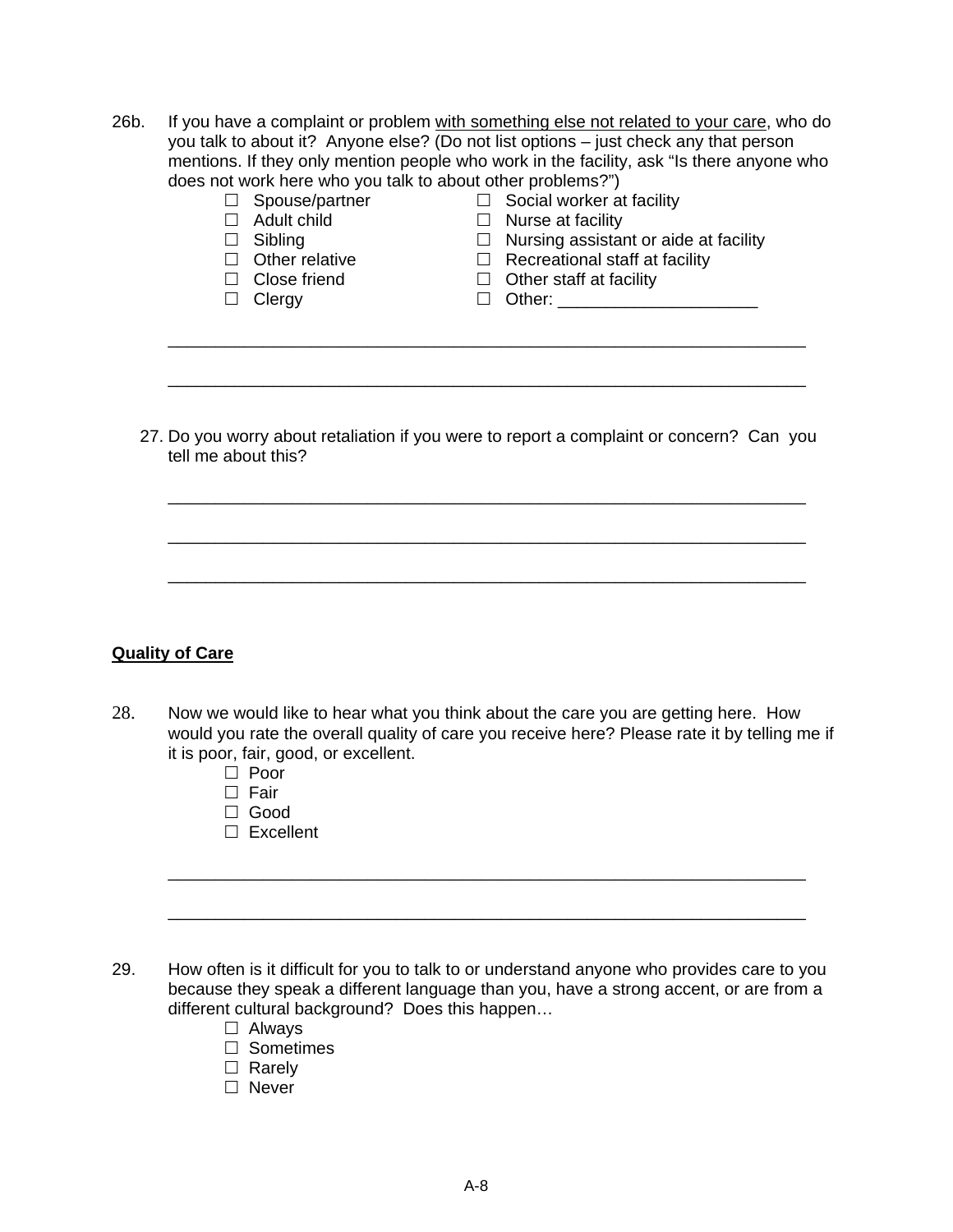30. The next questions are about privacy or lack of privacy. Please tell me if this happens often, sometimes, rarely, or never.

|                                                                                      | <b>Often</b> | <b>Sometimes</b> | <b>Rarely</b> | <b>Never</b> |
|--------------------------------------------------------------------------------------|--------------|------------------|---------------|--------------|
| Can you find a place to be alone if you wish?                                        |              |                  |               |              |
| Can you make a private phone call?                                                   |              |                  |               |              |
| When you have a visitor, can you find a place to visit<br>in private?                |              |                  |               |              |
| Can you be together in private with another resident<br>(other than your roommate)?  |              |                  |               |              |
| Do the people who work here knock and wait for a<br>reply before entering your room? |              |                  |               |              |

31. The next questions concern respect for your dignity. Please tell me if this happens often, sometimes, rarely, or never.

|                                                                        | Often | <b>Sometimes</b> | Rarely | <b>Never</b> |
|------------------------------------------------------------------------|-------|------------------|--------|--------------|
| Do staff here treat you politely?                                      |       |                  |        |              |
| Do you feel that you are treated with respect here?                    |       |                  |        |              |
| Do staff here handle you gently while giving you<br>care?              |       |                  |        |              |
| Do staff here respect your modesty?                                    |       |                  |        |              |
| Do staff take time to listen to you when you have<br>something to say? |       |                  |        |              |

32. Autonomy scale: The next questions are about the choice and control that you have. Please tell me if this happens often, sometimes, rarely, or never.

|                                                                               | Often | <b>Sometimes</b> | Rarely | <b>Never</b> |
|-------------------------------------------------------------------------------|-------|------------------|--------|--------------|
| Can you go to bed at the time you want?                                       |       |                  |        |              |
| Can you get up in the morning at the time you want?                           |       |                  |        |              |
| Can you decide what clothes to wear?                                          |       |                  |        |              |
| Have you been successful in making changes in<br>things that you do not like? |       |                  |        |              |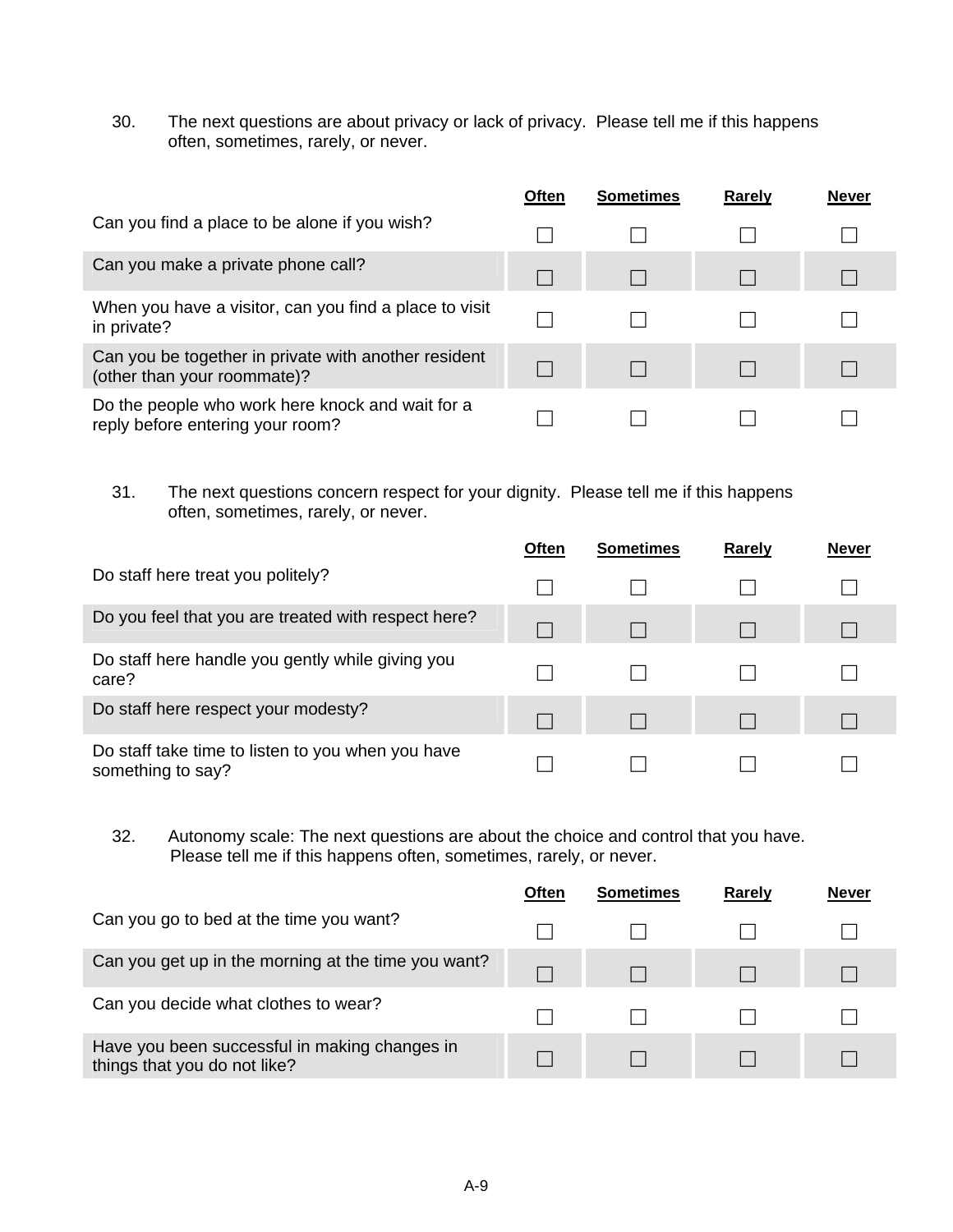#### **General Information**

- 33. How would you describe your overall health at this time? Would you say...<br>  $\Box$  Excellent  $\Box$  Fair
	- $\Box$  Excellent  $\Box$  Fair  $\Box$  Fair  $\Box$  Foor
	- $\Box$  Good
- 34. During the past month, have you often been bothered by feeling down, depressed, or hopeless?
	- □ Yes
	- $\square$  No
- 35. During the past month, have you often been bothered by little interest or pleasure in doing things?
	- □ Yes
	- $\square$  No
- 36. What is your age? \_\_\_\_\_
- 37. What is your gender?
	- $\Box$  Male
	- $\Box$  Female
- 38. Which category best describes your race? (Read list out loud and check only one.)
	- □ White or Caucasian
	- □ Black, African-American, or Caribbean Black
	- □ American Indian or Alaska Native
	- □ Asian, including Asian Indian, Chinese, Filipino, Japanese, Korean, Vietnamese, or other Asian
	- $\Box$  Native Hawaiian, Samoan and other Pacific Islander
	- $\Box$  Other:
- 39. Are you of Spanish, Latino, or Hispanic origin?
	- □ Yes
	- □ No
- 40. What language do you mainly speak with family or friends? (Do not list all choices just check what respondent offers)
	-
	-
	-
	-
	- $\Box$  English  $\Box$  Portuguese
	- $\Box$  French  $\Box$  Russian
	- $\Box$  Italian  $\Box$  Spanish
	- $\Box$  Polish  $\Box$  Other
- 41. What is the highest grade or year you finished in school?
	- $\Box$  8<sup>th</sup> grade or less  $\Box$  Some college
	-
	- $\Box$  High school diploma or GED  $\Box$  Four-year college degree
	- - community college
- 
- $\Box$  Some high school  $\Box$  Two-year college degree
	-
- $\Box$  Technical school or  $\Box$  Post graduate degree